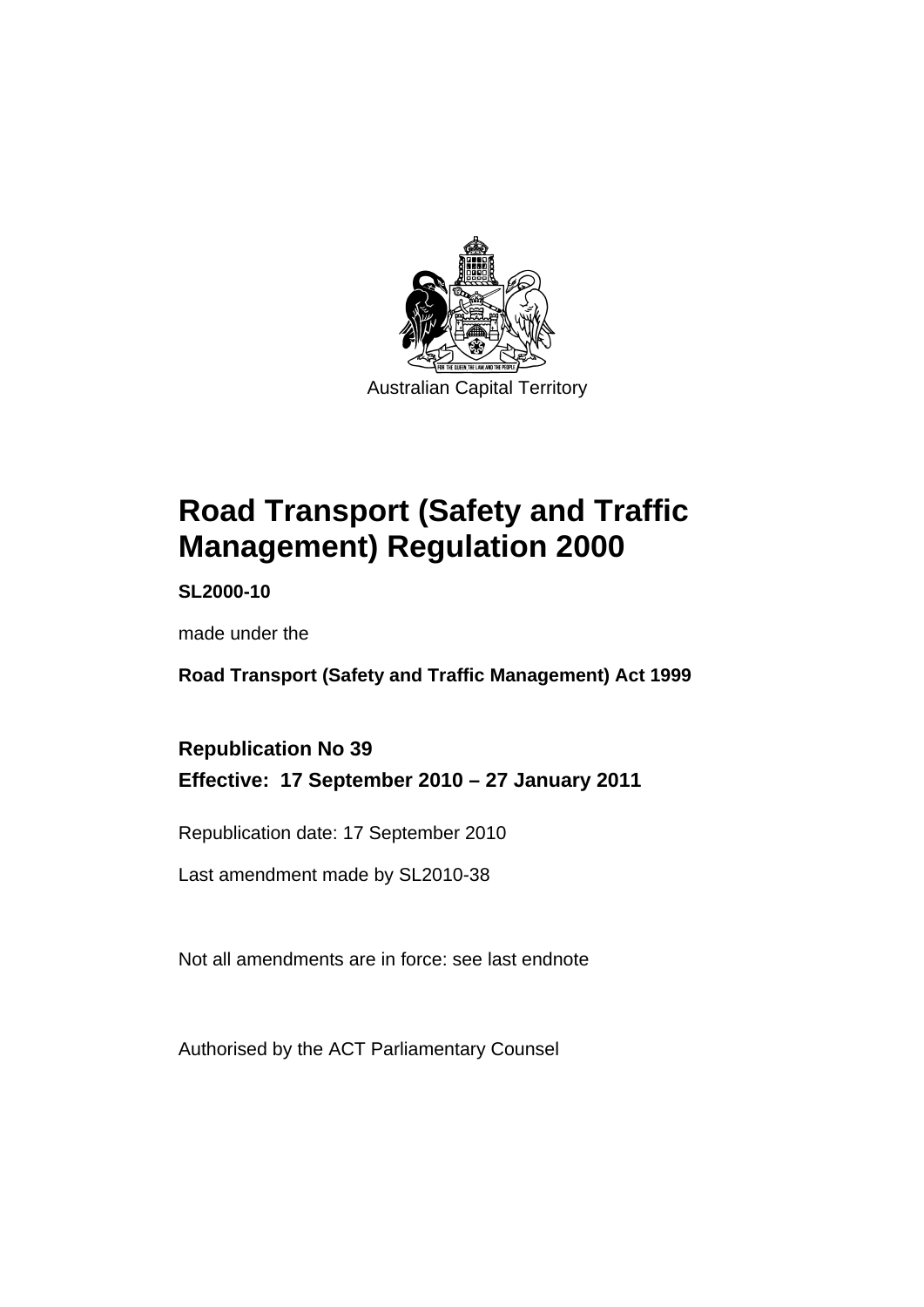#### **About this republication**

#### **The republished law**

This is a republication of the *Road Transport (Safety and Traffic Management) Regulation 2000*, made under the *[Road Transport \(Safety and Traffic Management\) Act 1999](#page-10-0)* (including any amendment made under the *Legislation Act 2001*, part 11.3 (Editorial changes)) as in force on 17 September 2010*.* It also includes any amendment, repeal or expiry affecting the republished law to 17 September 2010.

The legislation history and amendment history of the republished law are set out in endnotes 3 and 4.

#### **Kinds of republications**

The Parliamentary Counsel's Office prepares 2 kinds of republications of ACT laws (see the ACT legislation register at www.legislation.act.gov.au):

- authorised republications to which the *Legislation Act 2001* applies
- unauthorised republications.

The status of this republication appears on the bottom of each page.

#### **Editorial changes**

The *Legislation Act 2001*, part 11.3 authorises the Parliamentary Counsel to make editorial amendments and other changes of a formal nature when preparing a law for republication. Editorial changes do not change the effect of the law, but have effect as if they had been made by an Act commencing on the republication date (see *Legislation Act 2001*, s 115 and s 117). The changes are made if the Parliamentary Counsel considers they are desirable to bring the law into line, or more closely into line, with current legislative drafting practice.

This republication includes amendments made under part 11.3 (see endnote 1).

#### **Uncommenced provisions and amendments**

If a provision of the republished law has not commenced or is affected by an uncommenced amendment, the symbol  $\mathbf{U}$  appears immediately before the provision heading. The text of the uncommenced provision or amendment appears only in the last endnote.

#### **Modifications**

If a provision of the republished law is affected by a current modification, the symbol  $\vert \mathbf{M} \vert$ appears immediately before the provision heading. The text of the modifying provision appears in the endnotes. For the legal status of modifications, see *Legislation Act 2001*, section 95.

#### **Penalties**

At the republication date, the value of a penalty unit for an offence against this law is \$110 for an individual and \$550 for a corporation (see *Legislation Act 2001*, s 133).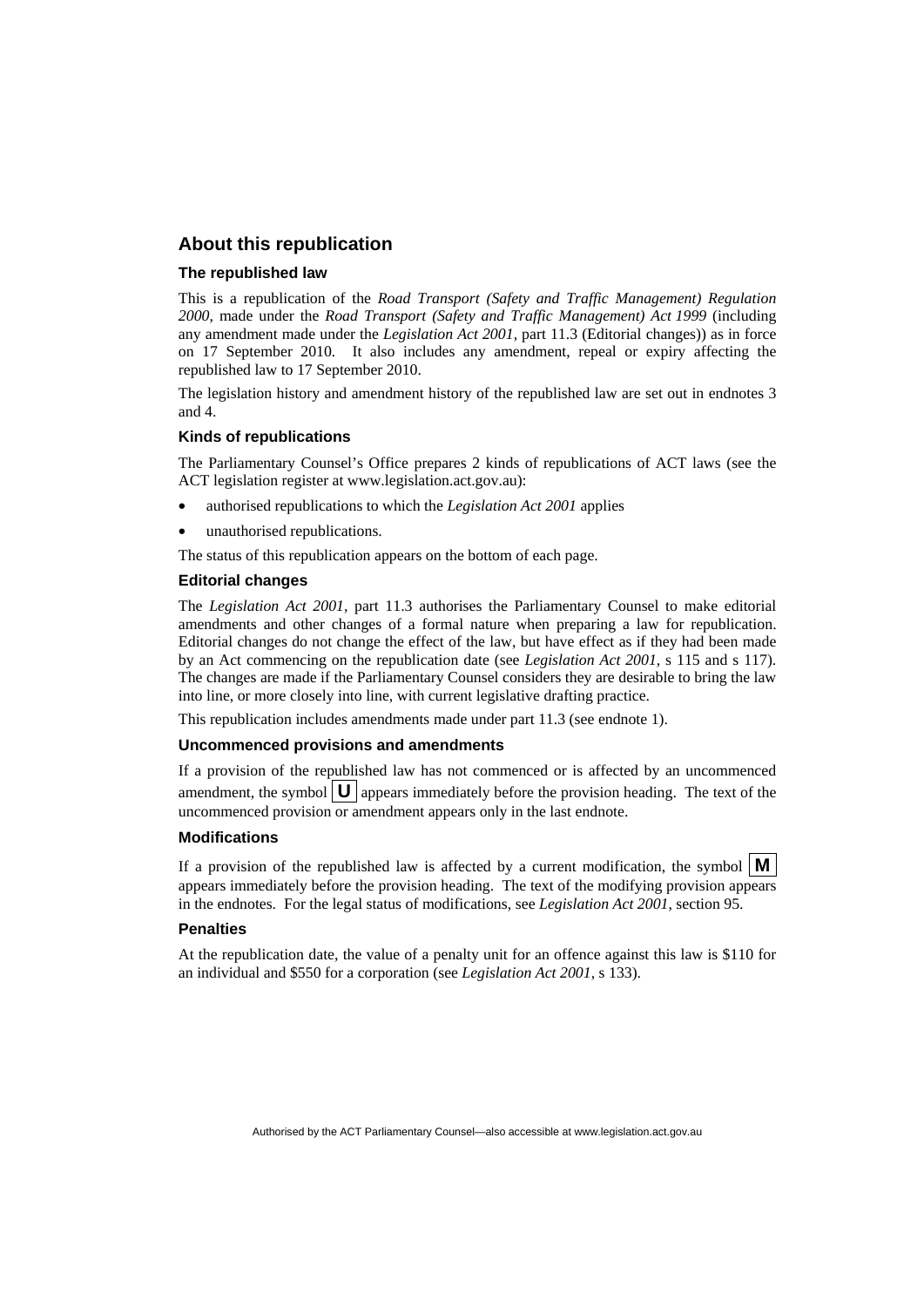

# **[Road Transport \(Safety and Traffic](#page-10-0)  [Management\) Regulation 2000](#page-10-0)**

made under the

**[Road Transport \(Safety and Traffic Management\) Act 1999](#page-10-0)** 

## **Contents**

Page

| <b>Chapter 1</b>            | <b>Preliminary</b>                                                |            |
|-----------------------------|-------------------------------------------------------------------|------------|
|                             | Name of regulation                                                | 2          |
| 2                           | Dictionary                                                        | 2          |
| 3                           | Dictionary—application to Australian Road Rules                   | 2          |
| 3A                          | Road includes road related area                                   | 2          |
| 3B                          | Meaning of <i>park</i> and <i>stop</i>                            | 3          |
| 4                           | <b>Notes</b>                                                      | 3          |
| 4A                          | Offences against regulation-application of Criminal Code etc      | 3          |
| 4B                          | Offences against regulation are strict liability offences         | 4          |
| R <sub>39</sub><br>17/09/10 | Road Transport (Safety and Traffic Management)<br>Regulation 2000 | contents 1 |
|                             | Effective: 17/09/10-27/01/11                                      |            |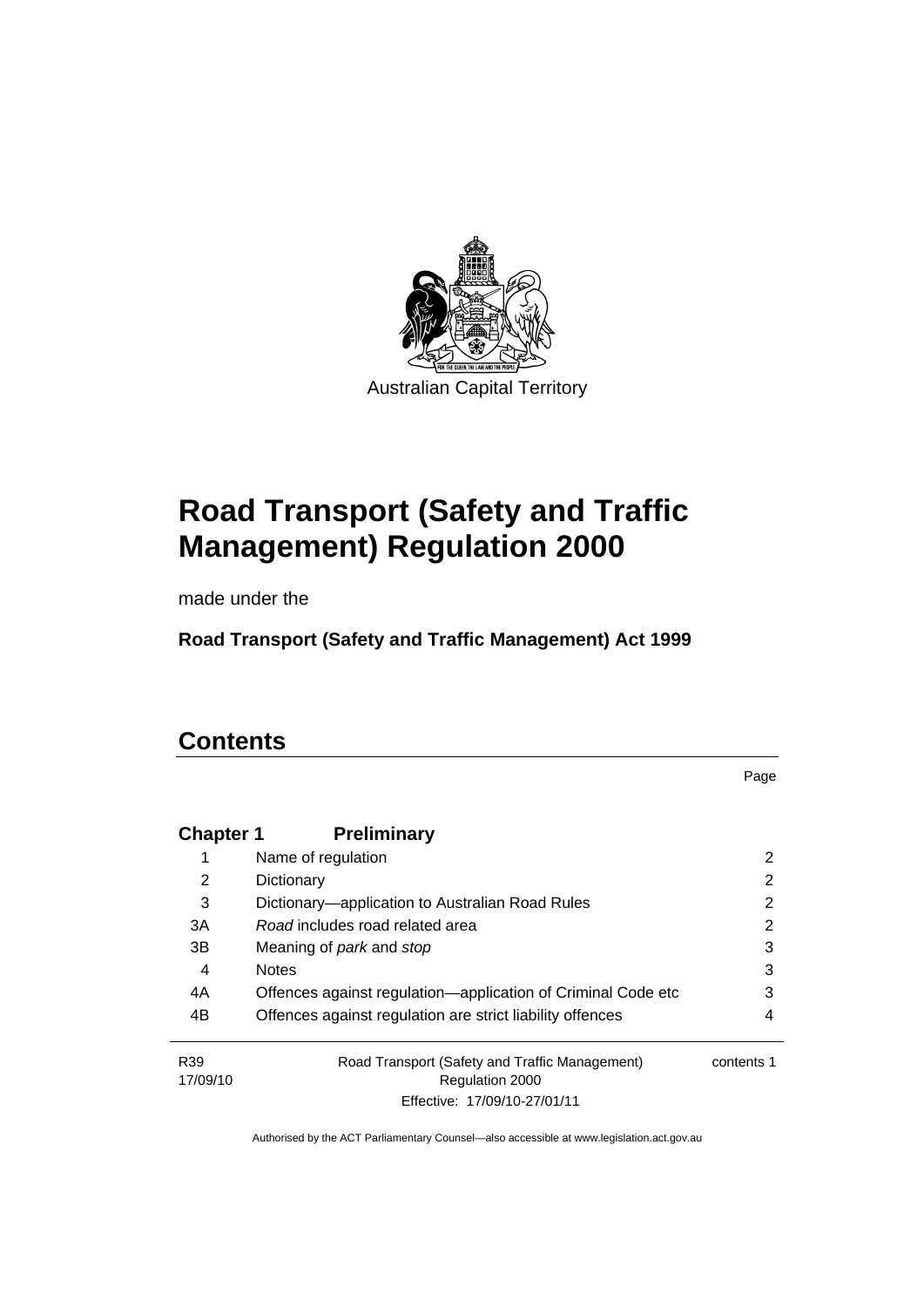| 4C                                    | General defence of accident or reasonable effort                                                                                                                                           | Page<br>4        |
|---------------------------------------|--------------------------------------------------------------------------------------------------------------------------------------------------------------------------------------------|------------------|
| <b>Chapter 2</b>                      | <b>Australian Road Rules</b>                                                                                                                                                               |                  |
| <b>Part 2.1</b><br>5<br>6<br>6A<br>6B | <b>Incorporation into ACT law</b><br>Meaning of Australian Road Rules<br>Incorporation of Australian Road Rules into ACT law<br>Transitional-ARR r 266 and r 267<br>Substitution-ARR r 300 | 5<br>5<br>5<br>6 |
| <b>Part 2.2</b>                       | <b>How the Australian Road Rules are</b><br>incorporated                                                                                                                                   |                  |
| Division 2.2.1                        | General                                                                                                                                                                                    |                  |
| 7                                     | References to another law of this jurisdiction etc                                                                                                                                         | $\overline{2}$   |
| Division 2.2.2                        | Other provisions for the Australian Road Rules                                                                                                                                             |                  |
| 8                                     | ARR r 10 (2)-penalties for offences                                                                                                                                                        | $\overline{2}$   |
| 9                                     | ARR r 95—emergency stopping lane only signs                                                                                                                                                | 3                |
| 10                                    | ARR r 104-no truck signs                                                                                                                                                                   | 3                |
| 11                                    | ARR r 151 (3) (b)-riding a motorbike or bicycle alongside more than<br>1 other rider                                                                                                       | 3                |
| 12                                    | ARR r 158 (2) (c)-other vehicles permitted to travel in bus lanes                                                                                                                          | 3                |
| 13                                    | ARR r 179 (1) (c)—stopping in a loading zone—goods and permit<br>vehicles                                                                                                                  | 4                |
| 13A                                   | ARR r 179 (1) (c) and (2) (c)—stopping in loading zone—taxis                                                                                                                               | $\overline{4}$   |
| 13B                                   | ARR r 183-stopping in a bus zone                                                                                                                                                           | 5                |
| 13C                                   | ARR r 195-stopping at or near a bus stop                                                                                                                                                   | 6                |
| 14                                    | ARR r 199 (2)-stopping near postbox                                                                                                                                                        | 6                |
| 15                                    | ARR $r$ 206 (2) (b), (c)—time extension for people with disabilities<br>permit                                                                                                             | 6                |
| 16                                    | ARR r 207 (2) (a)—fees for parking in pay parking spaces                                                                                                                                   | $\overline{7}$   |
| 16A                                   | ARR r 213 (5)-making a motor vehicle secure-exception                                                                                                                                      | $\overline{7}$   |
| 17                                    | ARR r 215 (4)-lights required to be fitted to a vehicle                                                                                                                                    | $\overline{7}$   |

| contents 2 |
|------------|
|------------|

2 Road Transport (Safety and Traffic Management) Regulation 2000 Effective: 17/09/10-27/01/11

R39 17/09/10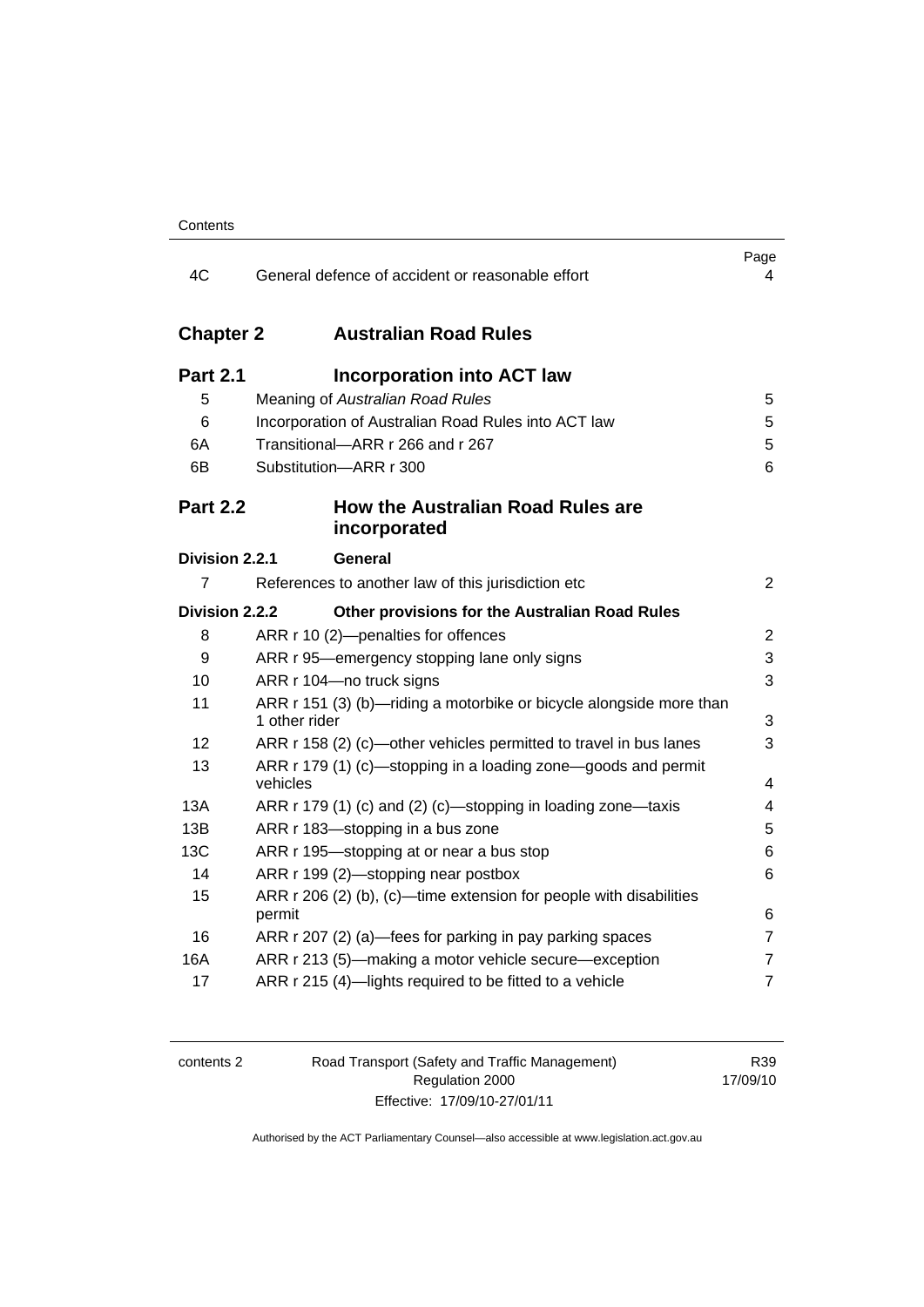| Contents |  |
|----------|--|
|----------|--|

|                 |                                                                                                                                 | Page   |
|-----------------|---------------------------------------------------------------------------------------------------------------------------------|--------|
| 18              | ARR r 216 (3)—towing a vehicle at night or in hazardous weather<br>conditions                                                   | 8      |
|                 |                                                                                                                                 |        |
| 19<br>20        | ARR r 220 (3)—using lights on vehicles that are stopped<br>ARR r 221 (f)—using hazard warning lights on buses carrying children | 8<br>8 |
| 21              | ARR r 222-using warning lights on buses carrying children                                                                       | 8      |
| 22              | ARR r 225-use of radar detectors                                                                                                | 9      |
| 22A             | ARR r 236 (6)-hitchhiking, roadside commerce etc permitted                                                                      | 9      |
| 23              | ARR r 244C-motorised scooters not to be used                                                                                    | 10     |
| 23A             | ARR r 266—children travelling in interstate registered vehicles                                                                 | 10     |
| 23B             | ARR r 266 (3) (b)—wearing of seatbelts by passengers under 16 years                                                             |        |
|                 | old                                                                                                                             | 10     |
| 24              | ARR r 266 (7)—wearing of seatbelts by passengers under 16 years                                                                 |        |
|                 | old                                                                                                                             | 11     |
| 25              | ARR r 267 (3)—certificates of exemption from wearing seatbelts                                                                  | 11     |
| 26              | ARR r 270 (3)-wearing motorbike helmets                                                                                         | 12     |
| 27              | ARR r 271 (6)-riding on motorbikes                                                                                              | 12     |
| 27A             | ARR r 280 (2) (a)—other vehicles to which B light rules apply                                                                   | 12     |
| 28              | ARR r 287 (3), (4)-duties of participants in crashes                                                                            | 13     |
| 29              | ARR r 289 (1) (g)-driving on nature strip                                                                                       | 14     |
| 30              | ARR r 298-driving with a person in or on trailer                                                                                | 14     |
| 31              | ARR r 310 (3), (4)-exemption for road workers etc                                                                               | 15     |
| 32              | ARR r 313-postal workers                                                                                                        | 16     |
| 33              | ARR dict-definitions for dictionary                                                                                             | 16     |
| <b>Part 2.3</b> | <b>Additional ACT road rules</b>                                                                                                |        |
| Division 2.3.1  | Noise and other nuisances                                                                                                       |        |
| 37              | Making unnecessary engine noise                                                                                                 | 19     |
| 38              | Emission of waste oil or grease                                                                                                 | 19     |
| Division 2.3.2  | Driver and passenger safety                                                                                                     |        |
| 39              | Safety of persons on trailers                                                                                                   | 20     |
| 40              | Passengers in sidecars to be seated                                                                                             | 21     |
| Division 2.3.3  | <b>Trailers and towing</b>                                                                                                      |        |
| 41              | Number of vehicles that may be drawn                                                                                            | 21     |
|                 |                                                                                                                                 |        |

R39 17/09/10

l,

Road Transport (Safety and Traffic Management) Regulation 2000 Effective: 17/09/10-27/01/11

contents 3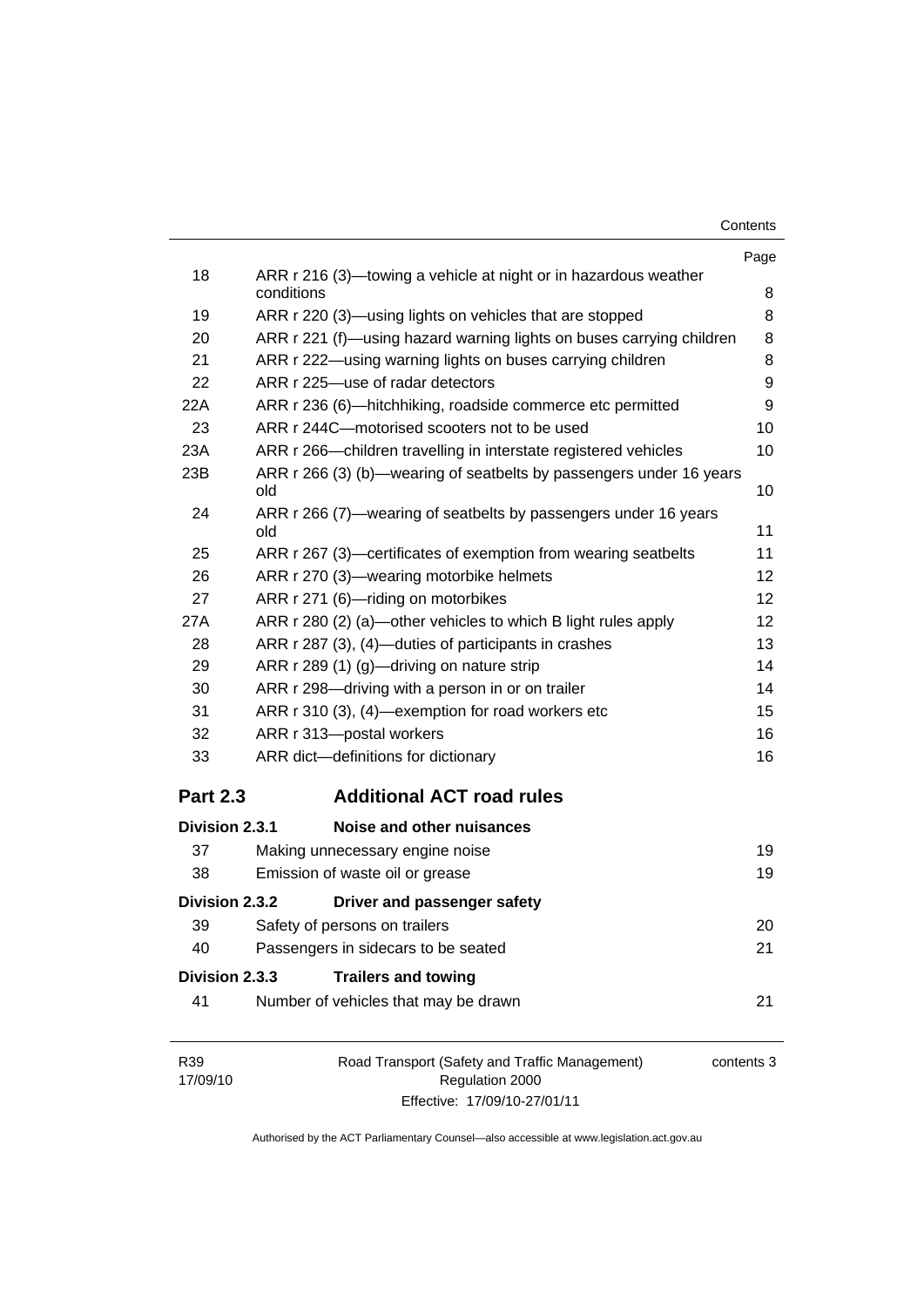#### **Contents**

| 42             | Towing by vehicles under 4.5t                                                  | Page<br>23      |
|----------------|--------------------------------------------------------------------------------|-----------------|
| Division 2.3.4 | <b>Lights on vehicles</b>                                                      |                 |
| 43             | Lights on motor vehicles generally                                             | 24              |
| Division 2.3.5 | <b>Metered parking</b>                                                         |                 |
| 44             | Metered parking-parking in spaces                                              | 26              |
| 44A            | Metered parking-parking fees                                                   | 26              |
| 44B            | Metered parking-maximum length of stay                                         | 27              |
| 45             | Metered parking—exceptions to s 44A and s 44B                                  | 27              |
| 46             | Temporary closure of metered parking spaces                                    | 28              |
| 47             | Misuse of parking meters                                                       | 29              |
| 48             | Interfering with parking meters etc                                            | 29              |
| Division 2.3.6 | <b>Ticket parking</b>                                                          |                 |
| 49             | Ticket parking-parking in spaces                                               | 29              |
| 49A            | Ticket parking-display of tickets                                              | 30              |
| 49B            | Ticket parking-maximum length of stay                                          | 32              |
| 50             | Ticket parking-exceptions to s 49A and s 49B                                   | 33              |
| 51             | Temporary closure of ticket parking spaces and areas                           | 34              |
| 52             | Use of false or damaged parking tickets etc                                    | 35              |
| 53             | Misuse of parking ticket machines                                              | 35              |
| 54             | Interfering with parking ticket machines etc                                   | 36              |
| 55             | Interfering with parking tickets                                               | 36              |
| Division 2.3.7 | Other ACT road rules about stopping and parking                                |                 |
| 56             | Unauthorised use of parking permits and mobility parking scheme<br>authorities | 37              |
| 56A            | Interfering with parking permits and mobility parking scheme<br>authorities    | 37              |
| 57A            | Stopping public buses in bus zones and at bus stops                            | 38              |
| 58             | Stopping in an emergency etc or to comply with another law                     | 39              |
| Division 2.3.8 | Other ACT road rules                                                           |                 |
| 60             | Interrupting funeral processions etc                                           | 40              |
| 61             | Driving on roads closed to traffic                                             | 40              |
| 62             | Use of wheeled recreational devices and wheeled toys on roads                  | 40              |
| contents 4     | Road Transport (Safety and Traffic Management)<br>Regulation 2000              | R39<br>17/09/10 |

Effective: 17/09/10-27/01/11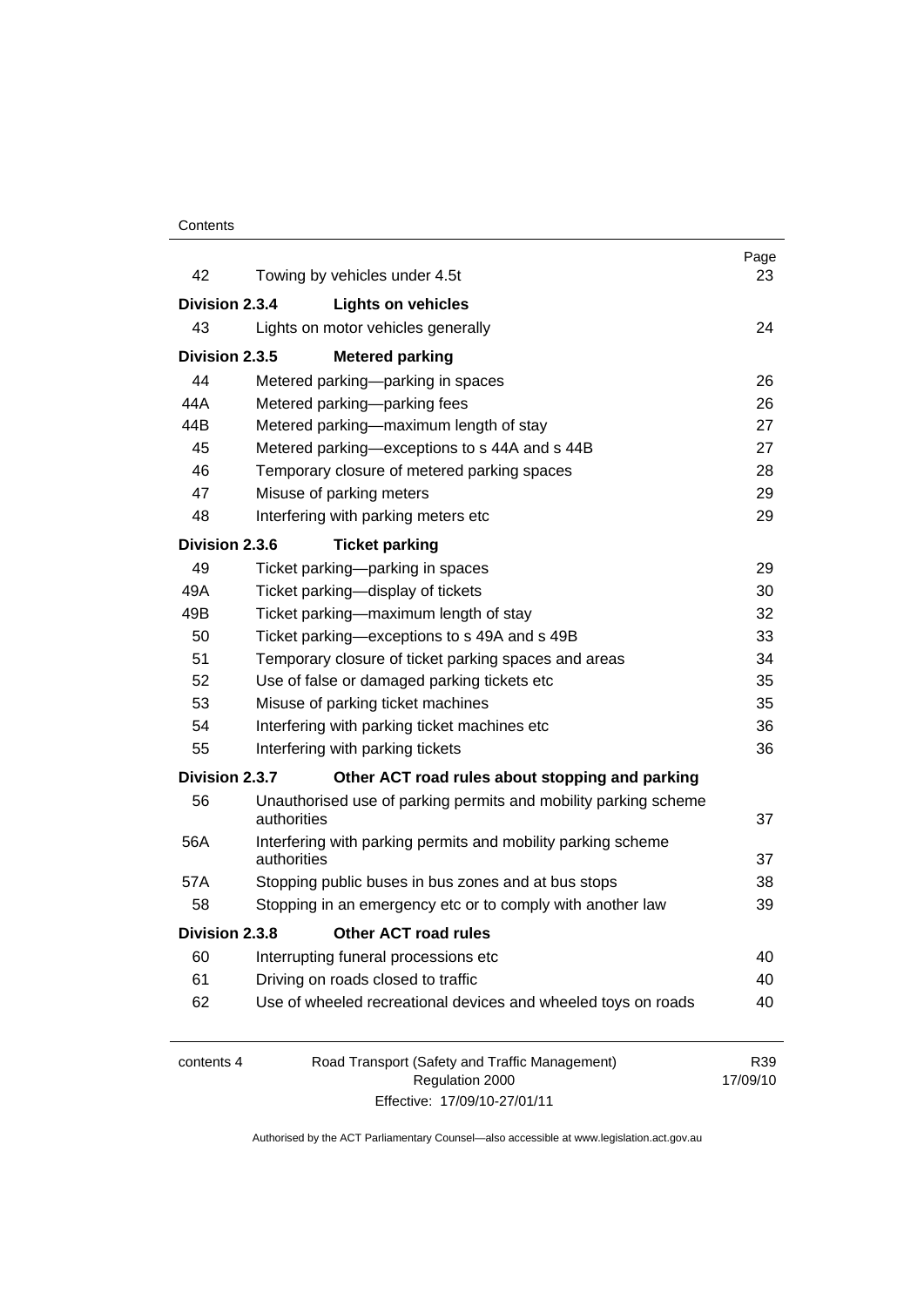| Contents |
|----------|
|----------|

|                 |                                                                                                         | Page |
|-----------------|---------------------------------------------------------------------------------------------------------|------|
| <b>Part 2.4</b> | <b>Other provisions</b>                                                                                 |      |
| 63              | Devices that are prescribed traffic control devices—Act, dict, def<br>prescribed traffic control device | 42   |
| 64              | Preventing prescribed traffic control devices being clearly visible                                     | 42   |
| 65              | Use of do not overtake turning vehicle sign                                                             | 43   |
| 66              | Approvals etc by road transport authority                                                               | 43   |
| 67              | Exemption from requirement about riding on motorbikes                                                   | 44   |
| 68              | Defence of complying with direction of police officer or authorised                                     |      |
|                 | person                                                                                                  | 44   |
| 69              | Exemption for driver of police vehicles                                                                 | 44   |
| 70              | Exemption for driver of emergency vehicles                                                              | 45   |
| 71              | Stopping and parking exemption for police and emergency vehicles<br>and authorised people               | 45   |

## **Chapter 3 Parking**

| <b>Part 3.1</b> | <b>Parking schemes</b>                          |    |
|-----------------|-------------------------------------------------|----|
| Division 3.1.1  | <b>Metered parking schemes</b>                  |    |
| 72              | Metered parking schemes                         | 47 |
| 73              | Metered parking areas                           | 47 |
| 74              | Parking meters                                  | 47 |
| 75              | Metered parking spaces                          | 48 |
| Division 3.1.2  | <b>Ticket parking schemes</b>                   |    |
| 75A             | Parking authorities                             | 48 |
| 75B             | Parking authority guidelines                    | 48 |
| 76              | Ticket parking schemes—road transport authority | 49 |
| 76A             | Ticket parking schemes—parking authorities      | 49 |
| 77              | Ticket parking areas                            | 50 |
| 78              | Ticket parking spaces                           | 50 |
| 79              | <b>Ticket machines</b>                          | 50 |
| 80              | Parking tickets                                 | 50 |
| 81              | Duration of parking tickets                     | 51 |

Road Transport (Safety and Traffic Management) Regulation 2000 Effective: 17/09/10-27/01/11

contents 5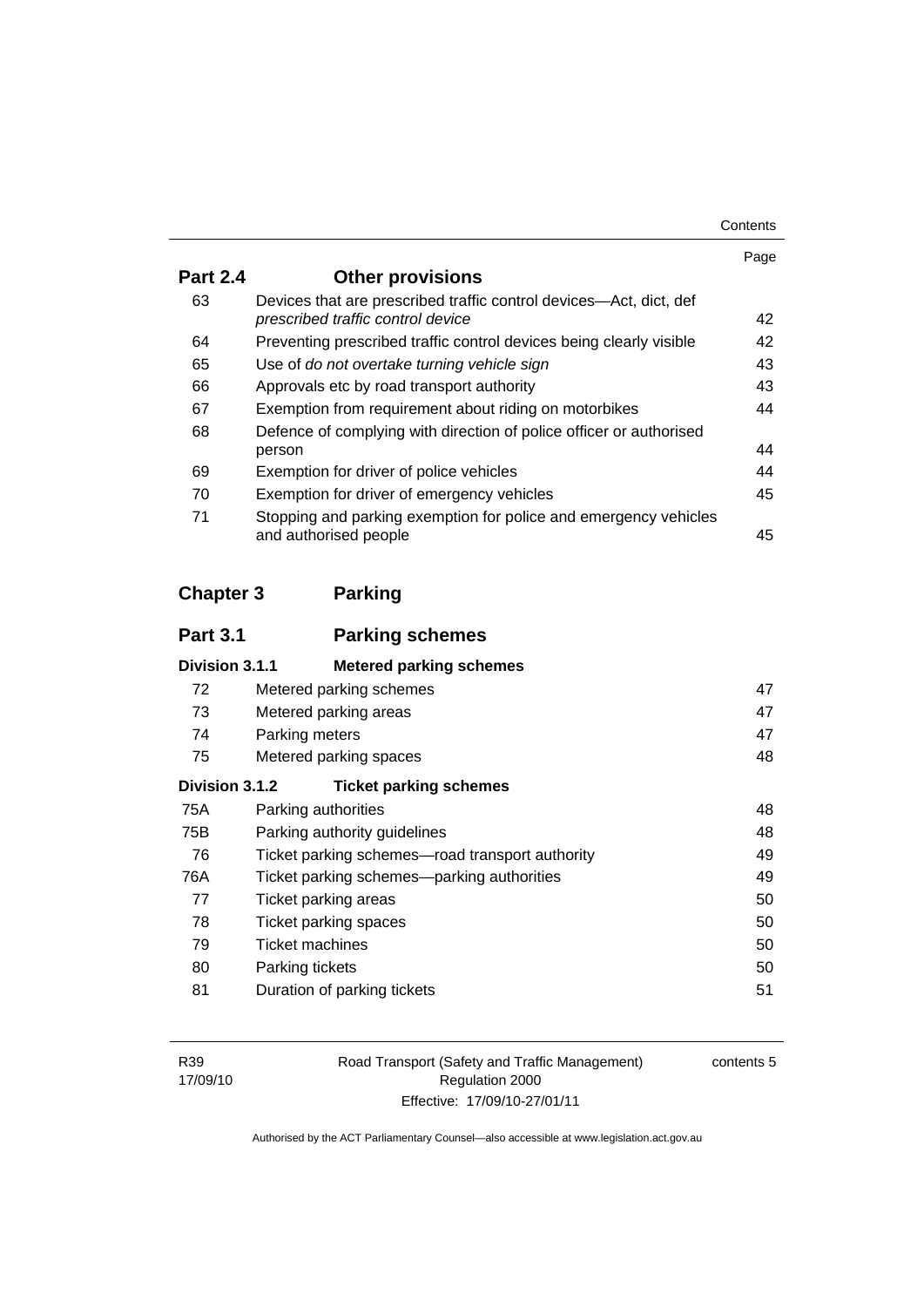#### **Contents**

|                 |                                                                                                   | Page            |
|-----------------|---------------------------------------------------------------------------------------------------|-----------------|
| Division 3.1.3  | <b>Heavy vehicle parking</b>                                                                      |                 |
| 82              | Definitions-div 3.1.3                                                                             | 51              |
| 83              | References in div 3.1.3 to land adjoining residential land                                        | 52              |
| 84              | Vehicle parked partly on residential land                                                         | 52              |
| 85              | Parking of certain vehicles on residential land prohibited                                        | 52              |
| 85A             | No more than 1 heavy vehicle on residential land                                                  | 53              |
| 85B             | Heavy vehicles to be parked away from residential land boundaries                                 | 53              |
| 86              | Parking of certain vehicles on land adjoining residential land prohibited                         | 54              |
| 87              | Parking of certain commercial vehicles on land with multi-unit housing                            | 54              |
| 87A             | No offence if reasonable necessity etc                                                            | 55              |
| 87B             | Heavy vehicle refrigeration units not to be operated on residential land                          | 55              |
| 87C             | Prohibition on night operation of heavy vehicle                                                   | 56              |
| 88              | Daily infringement                                                                                | 56              |
| Division 3.1.3A | Heavy vehicle parking-enforcement                                                                 |                 |
| 89              | Meaning of occupier-div 3.1.3A                                                                    | 57              |
| 90              | Power to enter premises                                                                           | 57              |
| 91              | Production of identity card                                                                       | 58              |
| 92              | Consent to entry                                                                                  | 58              |
| 93              | General powers on entry to premises                                                               | 59              |
| 94              | Damage etc to be minimised                                                                        | 60              |
| 95              | Compensation for exercise of enforcement powers                                                   | 60              |
| Division 3.1.4  | <b>Miscellaneous</b>                                                                              |                 |
| 97A             | Other powers to provide pay parking                                                               | 61              |
| 98              | Overlapping schemes                                                                               | 61              |
| 98A             | Income from ticket parking scheme                                                                 | 61              |
| 98B             | Costs of ticket parking scheme                                                                    | 62              |
| 99              | Trailers not separately chargeable                                                                | 62              |
| <b>Part 3.2</b> | Parking permits and mobility parking scheme<br>authorities                                        |                 |
| 100             | Parking permits                                                                                   | 63              |
| 101             | Mobility parking scheme authorities                                                               | 64              |
| 101A            | Parking permits and mobility parking scheme authorities-cancellation                              | 65              |
| contents 6      | Road Transport (Safety and Traffic Management)<br>Regulation 2000<br>Effective: 17/09/10-27/01/11 | R39<br>17/09/10 |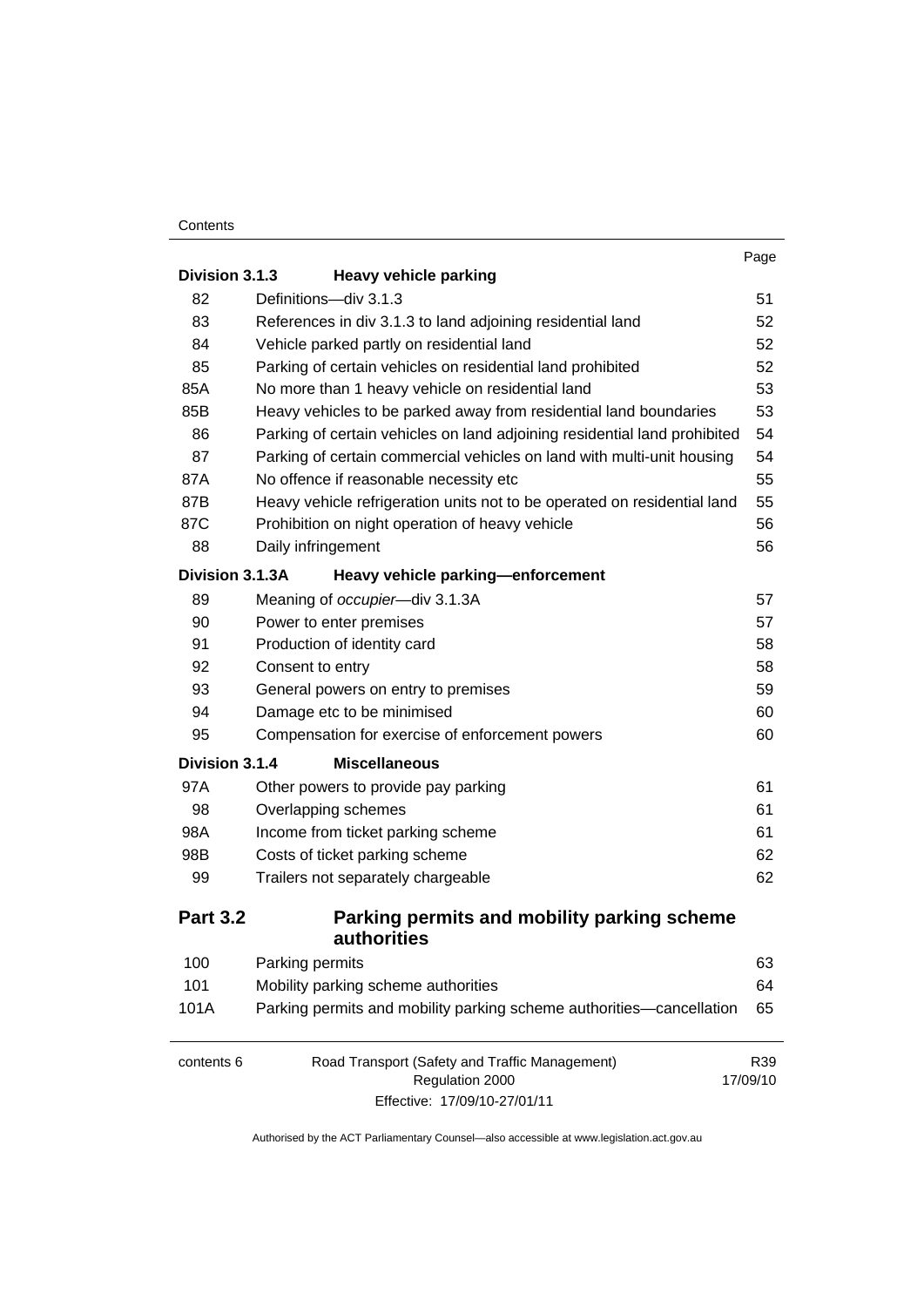| 101B             | Parking permits and mobility parking scheme authorities-return when<br>cancelled | Page<br>66 |
|------------------|----------------------------------------------------------------------------------|------------|
| <b>Part 3.3</b>  | <b>Parking-other provisions</b>                                                  |            |
| 101C             | Marking tyres by parking inspectors                                              | 67         |
| <b>Chapter 4</b> | <b>Traffic offence detection devices</b>                                         |            |
| 102              | Definitions-ch 4                                                                 | 68         |
| 103              | Approved traffic offence detection devices                                       | 70         |
| 103A             | Approval of police vehicle speedometers                                          | 70         |
| 104              | Major testing of laser speed measuring devices                                   | 71         |
| 104A             | Major testing of other traffic offence detection devices                         | 72         |
| 104B             | Certification and sealing of traffic offence detection devices                   | 74         |
| 105              | Use of certain digital camera detection devices                                  | 74         |
| 105A             | Use of certain laser speed measuring devices                                     | 75         |
| 105B             | Use of certain radar speed measuring devices                                     | 76         |
| 106              | Approved people-testing and sealing                                              | 77         |
| 107              | Approved people-use                                                              | 78         |
| 107A             | Recording of camera detection device image files—Act, s 23 (2) (c) (ii)          | 78         |
| 107B             | Verification of camera detection device image files-Act,<br>s 23 (2) (c) (iii)   | 79         |
| 108              | Meaning of vehicle image codes                                                   | 80         |
| <b>Chapter 5</b> | <b>Miscellaneous</b>                                                             |            |
| 109              | Additional powers of police                                                      | 85         |
| 110              | Prohibition on car minding                                                       | 85         |
| 111              | Removal of unattended vehicles-Act, s 32 (1) (c)                                 | 86         |
| 112              | Disposal of impounded vehicles-Act, s 10K                                        | 86         |
| 112A             | Disposal of forfeited vehicles-Act, s 10K                                        | 88         |
| 113              | Responsible person to inspect driver licence                                     | 88         |
| 114              | Responsible person's consent                                                     | 88         |
|                  | Standards for safe carriage of loads-Act, s 14 (2)                               | 88         |

| R39      | Road Transport (Safety and Traffic Management) | contents |
|----------|------------------------------------------------|----------|
| 17/09/10 | Regulation 2000                                |          |
|          | Effective: 17/09/10-27/01/11                   |          |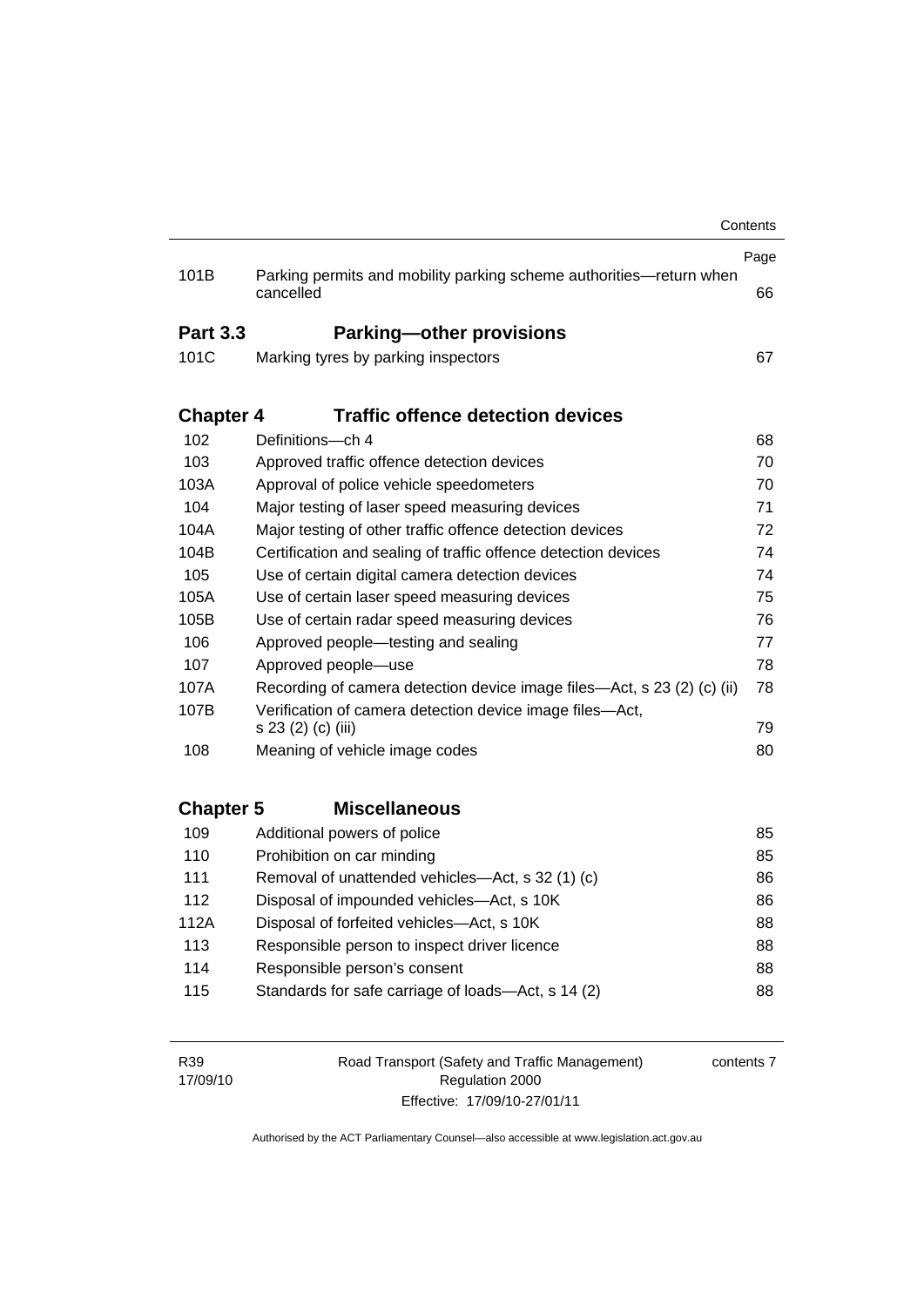#### **Contents**

| <b>Schedule 1</b> | <b>Meaning of location codes on images</b> | Page<br>89 |
|-------------------|--------------------------------------------|------------|
| <b>Part 1.1</b>   | <b>Digital camera detection devices</b>    | 89         |
| <b>Part 1.2</b>   | <b>Fixed camera detection devices</b>      | 95         |
| <b>Dictionary</b> |                                            | 97         |
| <b>Endnotes</b>   |                                            |            |
| 1                 | About the endnotes                         | 107        |
| 2                 | Abbreviation key                           | 107        |

3 Legislation history [108](#page-127-0) 4 Amendment history [114](#page-133-0) 5 Earlier republications [131](#page-150-0) 6 Uncommenced amendments [133](#page-152-0)

| contents 8 |  |
|------------|--|
|------------|--|

8 Road Transport (Safety and Traffic Management) Regulation 2000 Effective: 17/09/10-27/01/11

R39 17/09/10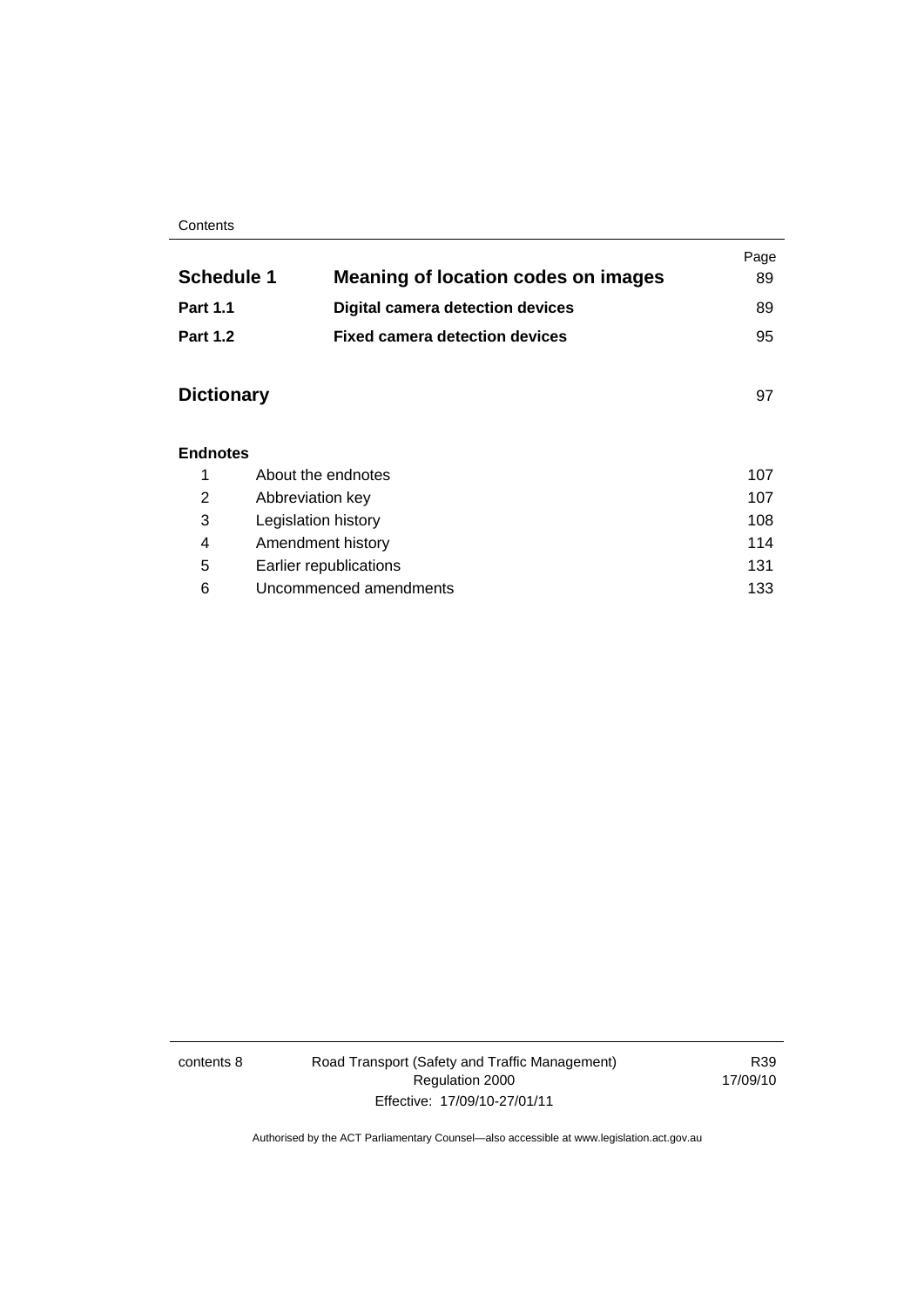<span id="page-10-0"></span>

# **Road Transport (Safety and Traffic Management) Regulation 2000**

made under the

**Road Transport (Safety and Traffic Management) Act 1999** 

R39 17/09/10

I

Road Transport (Safety and Traffic Management) Regulation 2000 Effective: 17/09/10-27/01/11

page 1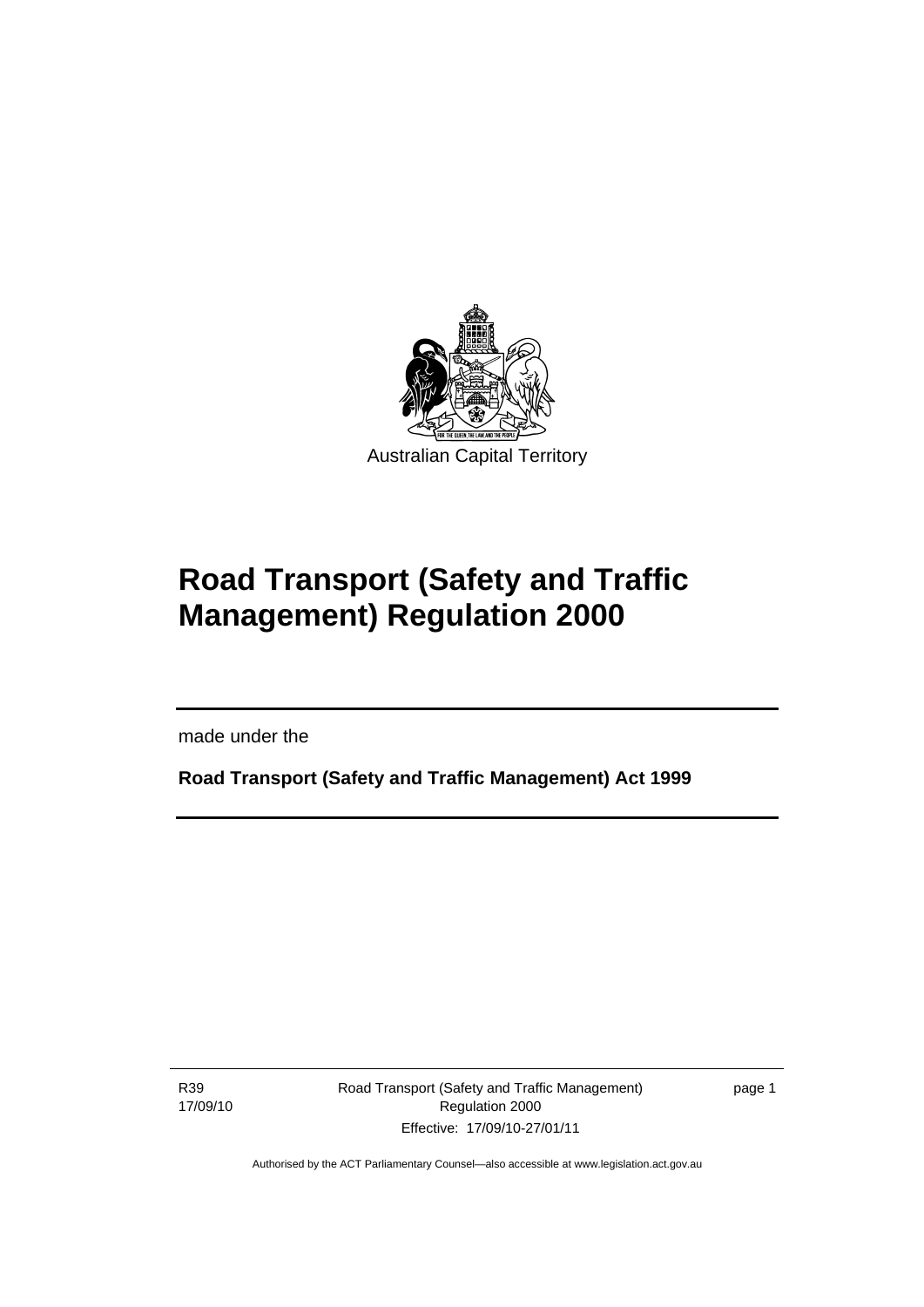<span id="page-11-0"></span>Section 1

## **Chapter 1** Preliminary

#### **1 Name of regulation**

This regulation is the *Road Transport (Safety and Traffic Management) Regulation 2000*.

#### **2 Dictionary**

The dictionary at the end of this regulation is part of the regulation.

*Note 1* The dictionary at the end of this regulation defines certain terms used in this regulation, and includes references (*signpost definitions*) to other terms defined elsewhere.

> For example, the signpost definition '*semitrailer*—see the *Road Transport (Vehicle Registration) Regulation 2000*, dictionary.' means that the term 'semitrailer' is defined in that dictionary and the definition applies to this regulation.

*Note 2* A definition in the dictionary (including a signpost definition) applies to the entire regulation unless the definition, or another provision of the regulation, provides otherwise or the contrary intention otherwise appears (see Legislation Act, s 155 and s 156 (1)).

#### **3 Dictionary—application to Australian Road Rules**

The definitions in the dictionary do not apply to the Australian Road Rules unless this regulation provides otherwise.

*Note* See div 2.2.1, note 2 for the relevant provisions of this regulation.

#### **3A** *Road* **includes road related area**

In this regulation:

*road* includes a road related area.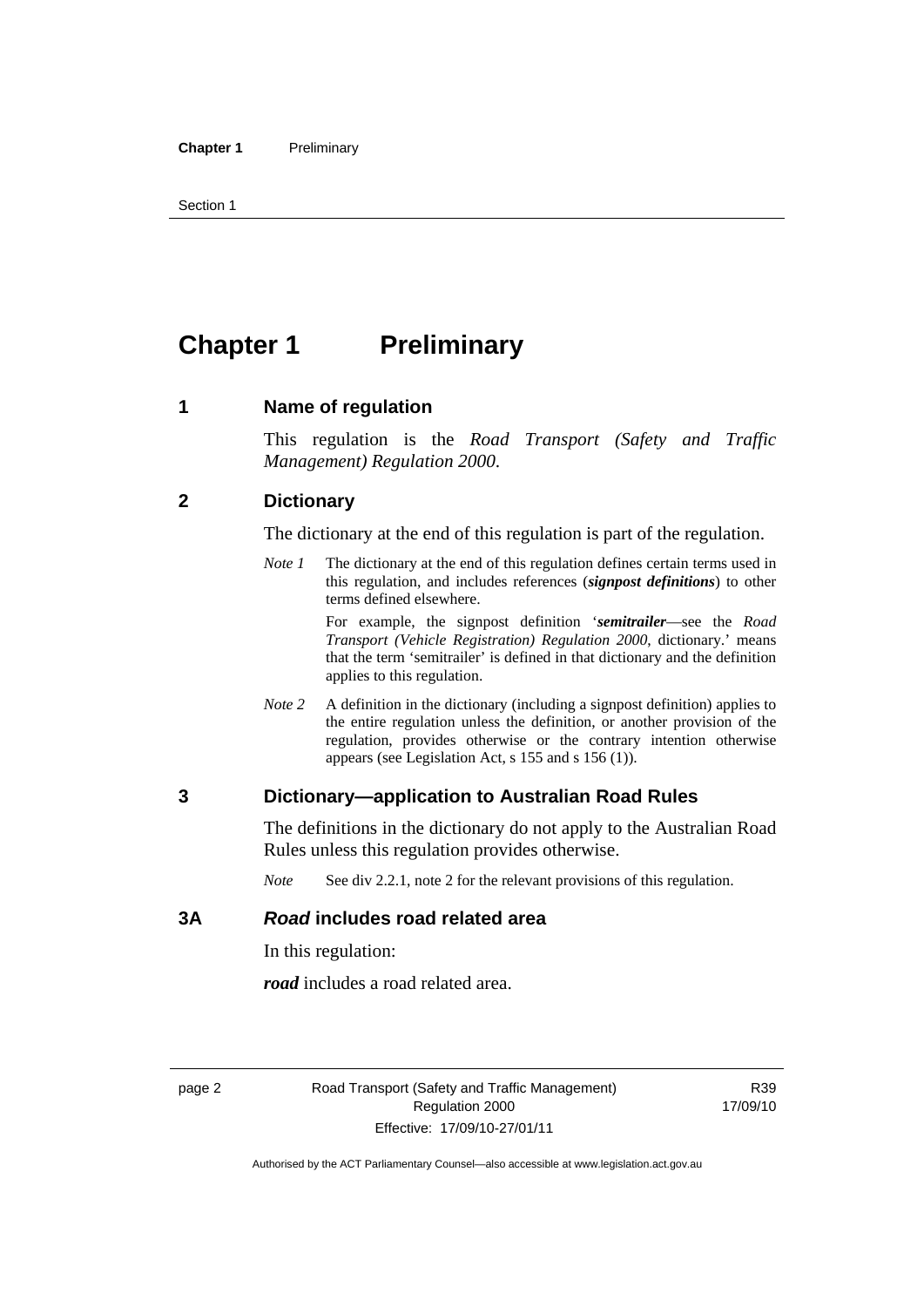#### <span id="page-12-0"></span>**3B Meaning of** *park* **and** *stop*

In this regulation:

*park*, in relation to a driver, includes stop and allow the driver's vehicle to stay (whether or not the driver leaves the vehicle).

*stop*, for a driver, includes park, but does not include stop to reverse the driver's vehicle into a parking bay or other parking space.

#### **4 Notes**

A note in this regulation is explanatory and is not part of this regulation.

*Note* See the Legislation Act, s 127 (1), (4) and (5) for the legal status of notes.

#### **4A Offences against regulation—application of Criminal Code etc**

Other legislation applies in relation to offences against this regulation (including the Australian Road Rules).

*Note 1 Criminal Code*

The Criminal Code, ch 2 applies to an offence against this regulation (see Code, pt 2.1).

The chapter sets out the general principles of criminal responsibility (including burdens of proof and general defences), and defines terms used for offences to which the Code applies (eg *conduct*, *intention*, *recklessness* and *strict liability*).

*Note 2 Penalty units* 

The Legislation Act, s 133 deals with the meaning of offence penalties that are expressed in penalty units.

*Note 3* The Australian Road Rules are to be read with, and as if they formed part of, this regulation (see s 6).

R39 17/09/10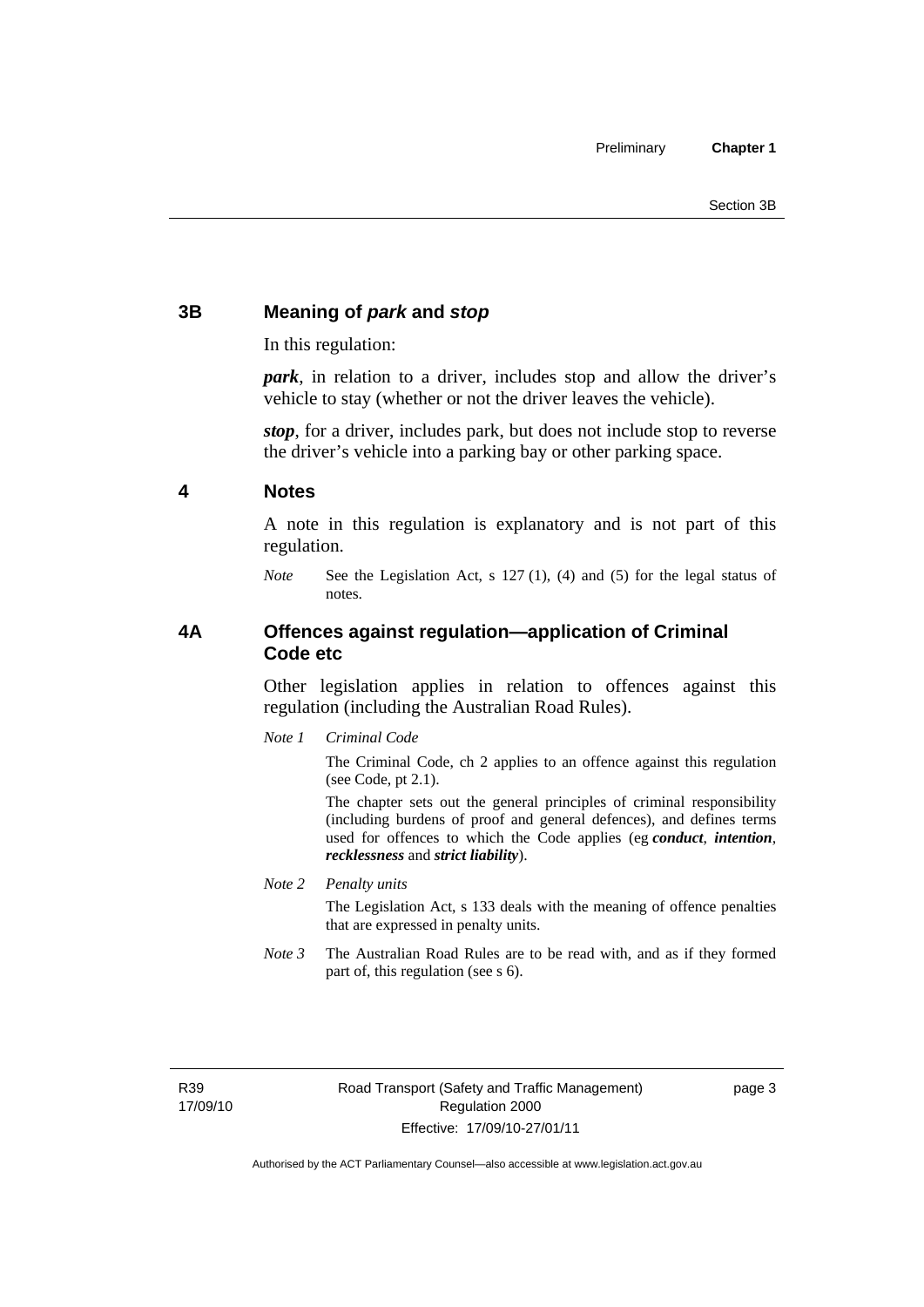#### <span id="page-13-0"></span>**Chapter 1** Preliminary

Section 4B

#### **4B Offences against regulation are strict liability offences**

An offence against this regulation (including the Australian Road Rules) is a strict liability offence.

#### **4C General defence of accident or reasonable effort**

Without limiting any other defence, it is a defence to an offence against this regulation (including the Australian Road Rules) if the defendant proves that the offence—

- (a) was the result of an accident; or
- (b) could not have been avoided by any reasonable efforts by the defendant.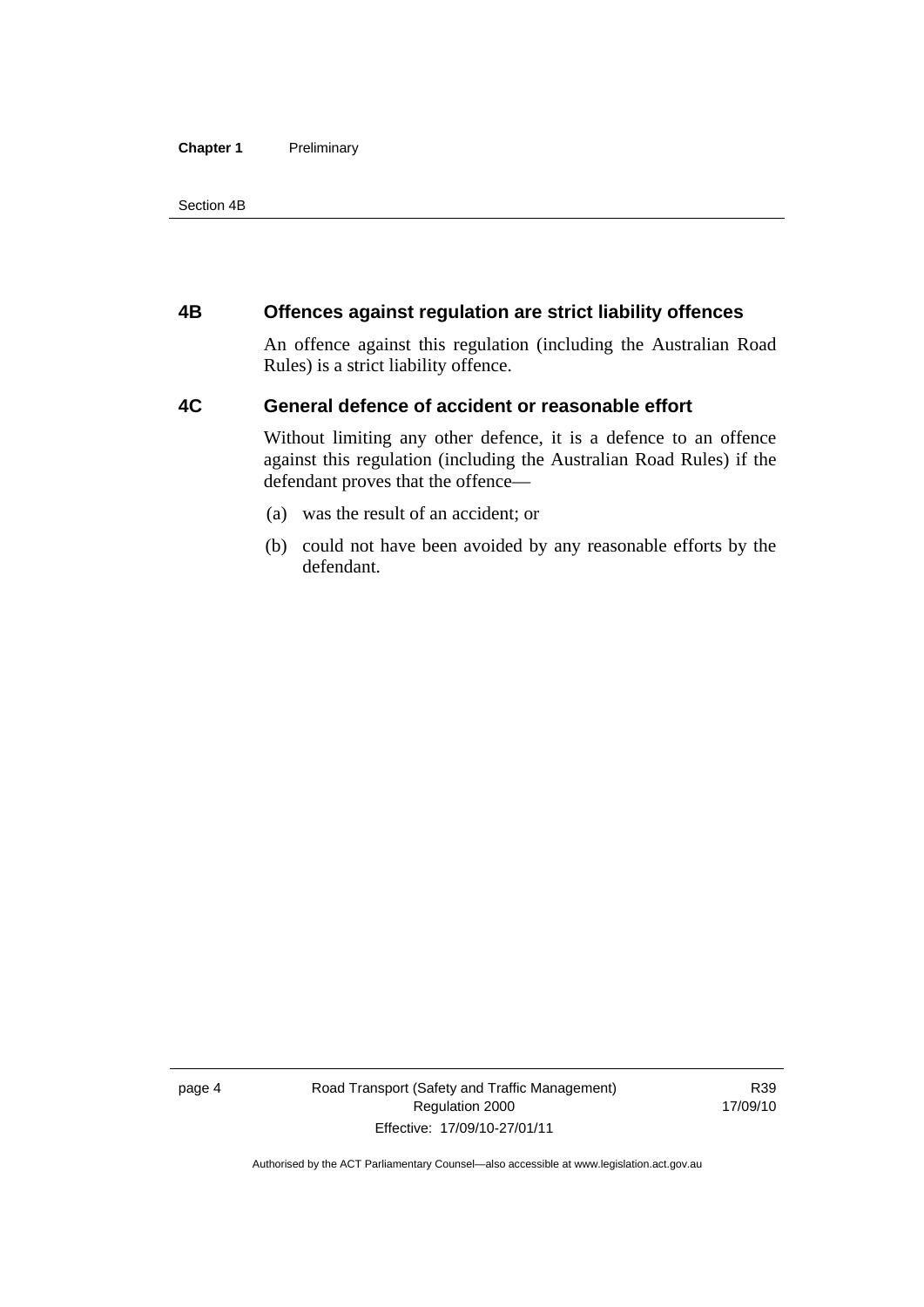### <span id="page-14-0"></span>**Chapter 2 Australian Road Rules**

### **Part 2.1 Incorporation into ACT law**

#### **5 Meaning of** *Australian Road Rules*

In this regulation:

*Australian Road Rules* means that part of the publication known as the Australian Road Rules, ISBN 0 7240 8874 1 published by the National Transport Commission in February 2008 that consists of the rules approved by the Australian Transport Council under the *National Transport Commission Act 2003* (Cwlth).

*Note* The Australian Road Rules are accessible at www.legislation.act.gov.au.

#### **6 Incorporation of Australian Road Rules into ACT law**

- (1) The Australian Road Rules (other than rule 2) are to be read with, and as if they formed part of, this regulation.
- (2) Subsection (1) has effect subject to this regulation.

#### **6A Transitional—ARR r 266 and r 267**

- (1) The Australian Road Rules are to be read as if—
	- (a) rule 266 and rule 267 are not part of the rules; and
	- (b) the repealed Australian Road Rules, rule 266 and rule 267 are part of the rules.
- (2) This section expires on 14 March 2011.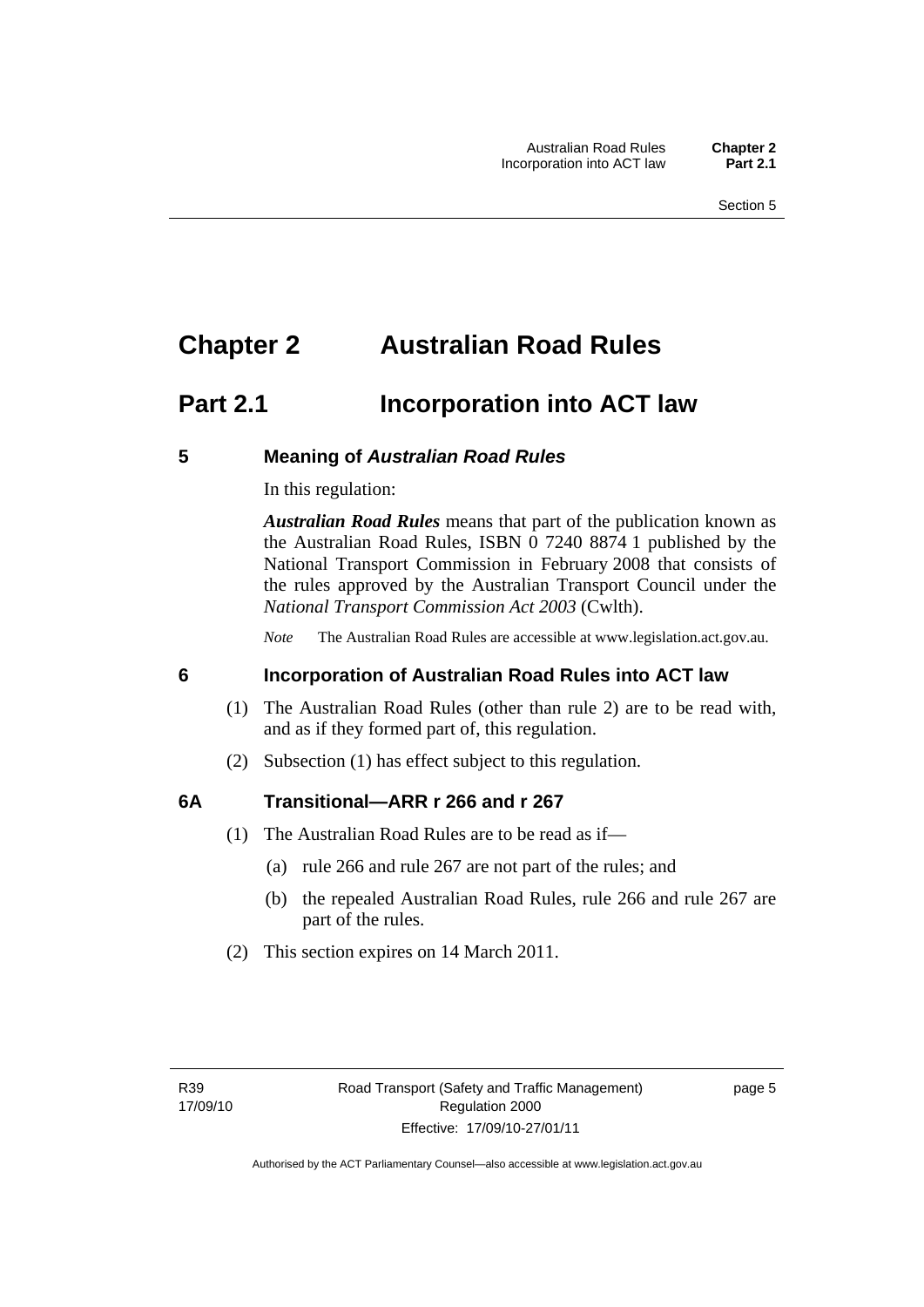<span id="page-15-0"></span>(3) In this section:

*repealed Australian Road Rules* means that part of the publication known as the Australian Road Rules, ISBN 0 7240 8874 1 published by the National Road Transport Commission on 22 October 2003 that consists of the rules approved by the Australian Transport Council under the *National Road Transport Commission Act 1991* (Cwlth).

#### **6B Substitution—ARR r 300**

The Australian Road Rules are to be read as if rule 300 read as follows:

#### **'300 Use of mobile phones**

- (1) The driver of a vehicle must not use a mobile phone while the vehicle is moving, or is stationary but not parked, unless:
	- (a) the phone is being used to make or receive a phone call (other than a text message, video message, email or similar communication) and the body of the phone:
		- (i) is secured in a mounting affixed to the vehicle while being so used; or
		- (ii) is not secured in a mounting affixed to the vehicle and is not being held by the driver, and the use of the phone does not require the driver, at any time while using it, to press anything on the body of the phone or to otherwise manipulate any part of the body of the phone; or
	- (b) the vehicle is an emergency vehicle or a police vehicle; or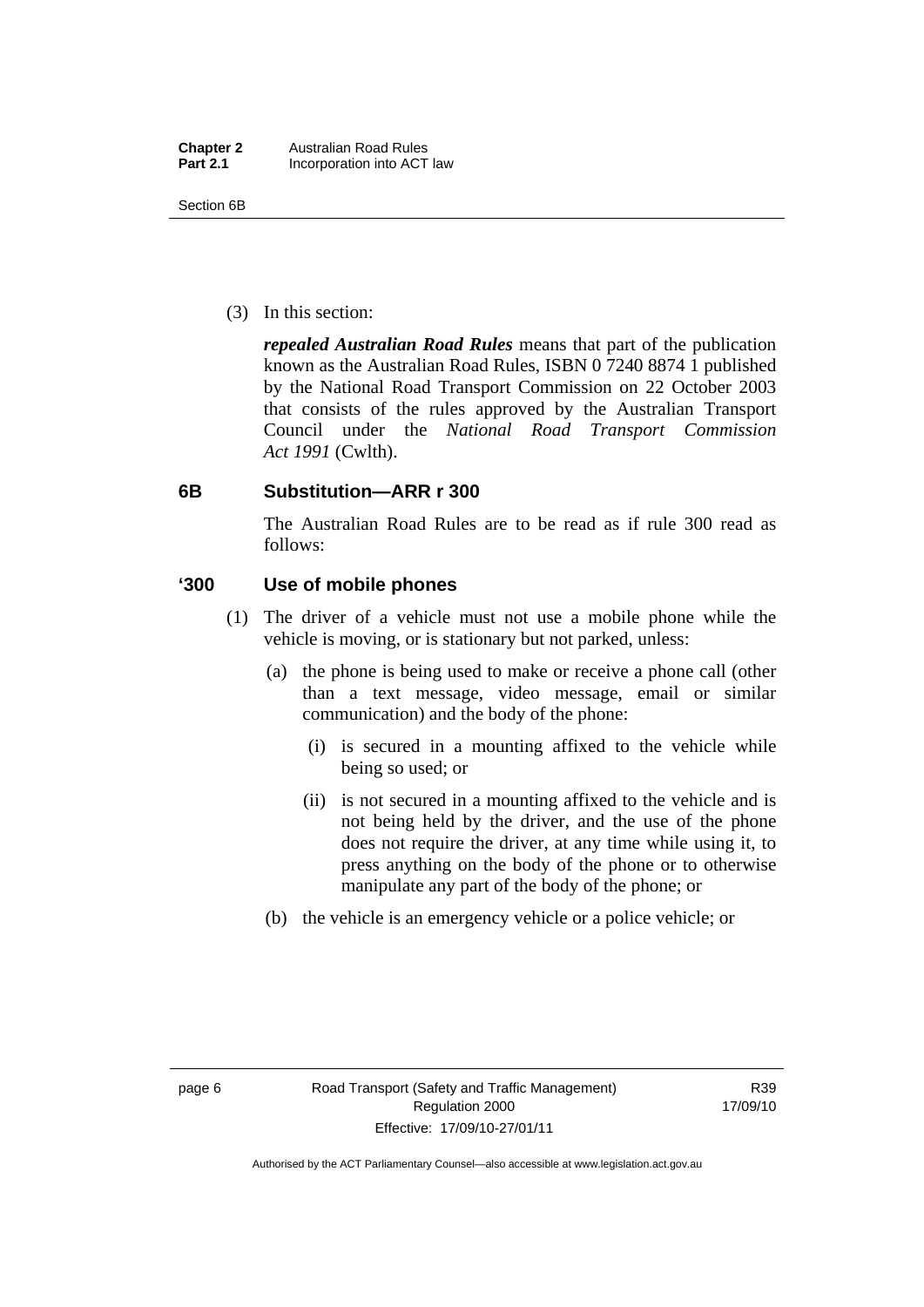(c) the driver is exempt from this rule under another law of this jurisdiction.

#### Offence provision.

*Note Emergency vehicle*, *park* and *police vehicle* are defined in the dictionary.

- (2) For the purposes of this rule, a mobile phone is secured in a mounting affixed to the vehicle if, and only if:
	- (a) the mounting is commercially designed and manufactured for that purpose; and
	- (b) the mobile phone is secured in the mounting, and the mounting is affixed to the vehicle, in the manner intended by the manufacturer.
- (3) For the purposes of this rule, a driver does not use a phone to receive a text message, video message, email or similar communication if:
	- (a) the communication is received automatically by the phone; and
	- (b) on and after receipt, the communication itself (rather than any indication that the communication has been received) does not become automatically visible on the screen of the phone.
- (4) In this rule:

*affixed to*, in relation to a vehicle, includes forming part of the vehicle;

*body*, in relation to a mobile phone, means the part of the phone that contains the majority of the phone's mechanisms;

*held* includes held by, or resting on, any part of the driver's body, but does not include held in a pocket of the driver's clothing or in a pouch worn by the driver;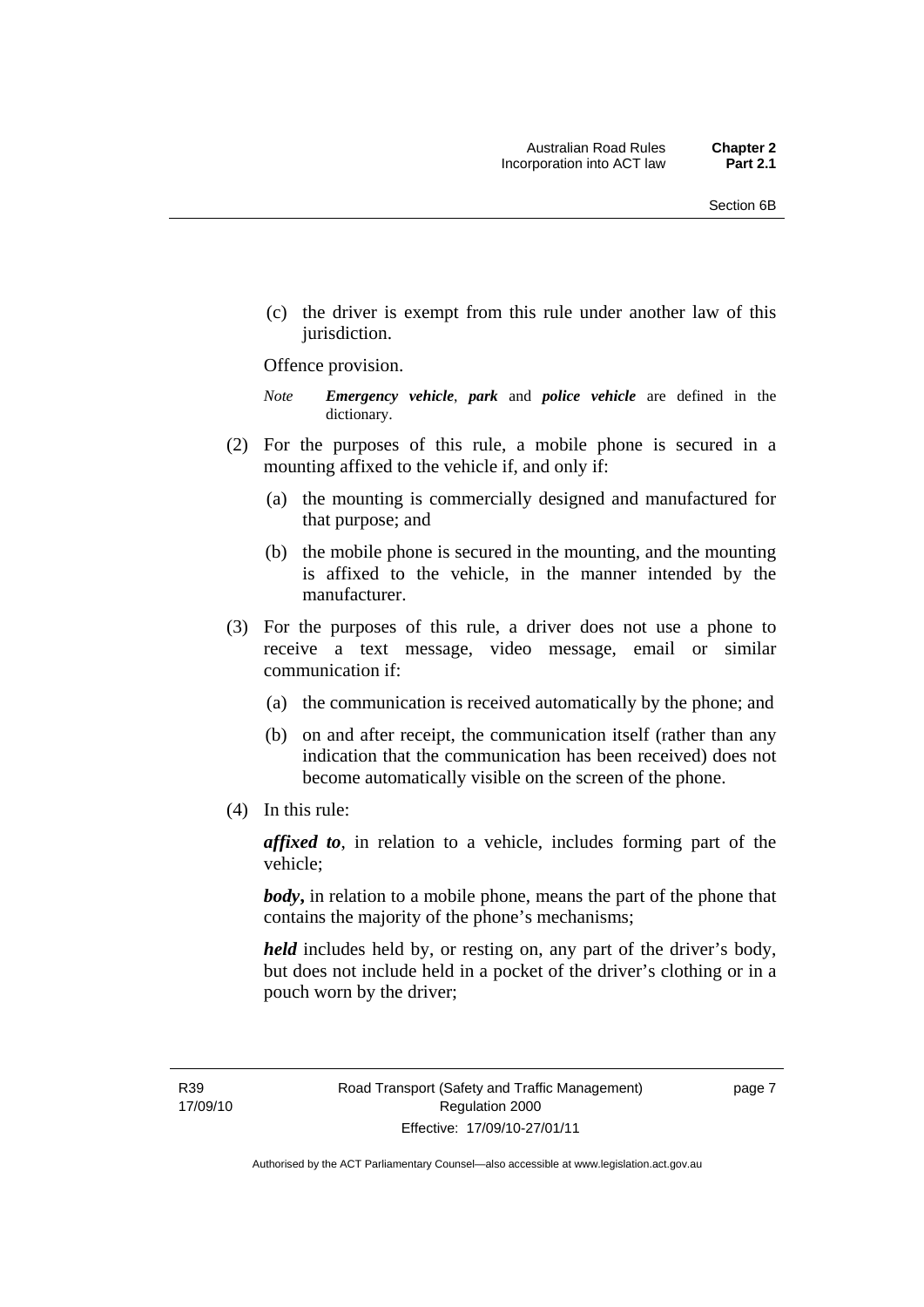Section 6B

*mobile phone* does not include a CB radio or any other two-way radio;

*use*, in relation to a mobile phone, includes any of the following actions by a driver:

- (a) holding the body of the phone in her or his hand (whether or not engaged in a phone call), except while in the process of giving the body of the phone to a passenger in the vehicle;
- (b) entering or placing, other than by the use of voice, anything into the phone, or sending or looking at anything that is in the phone;
- (c) turning the phone on or off;
- (d) operating any other function of the phone.'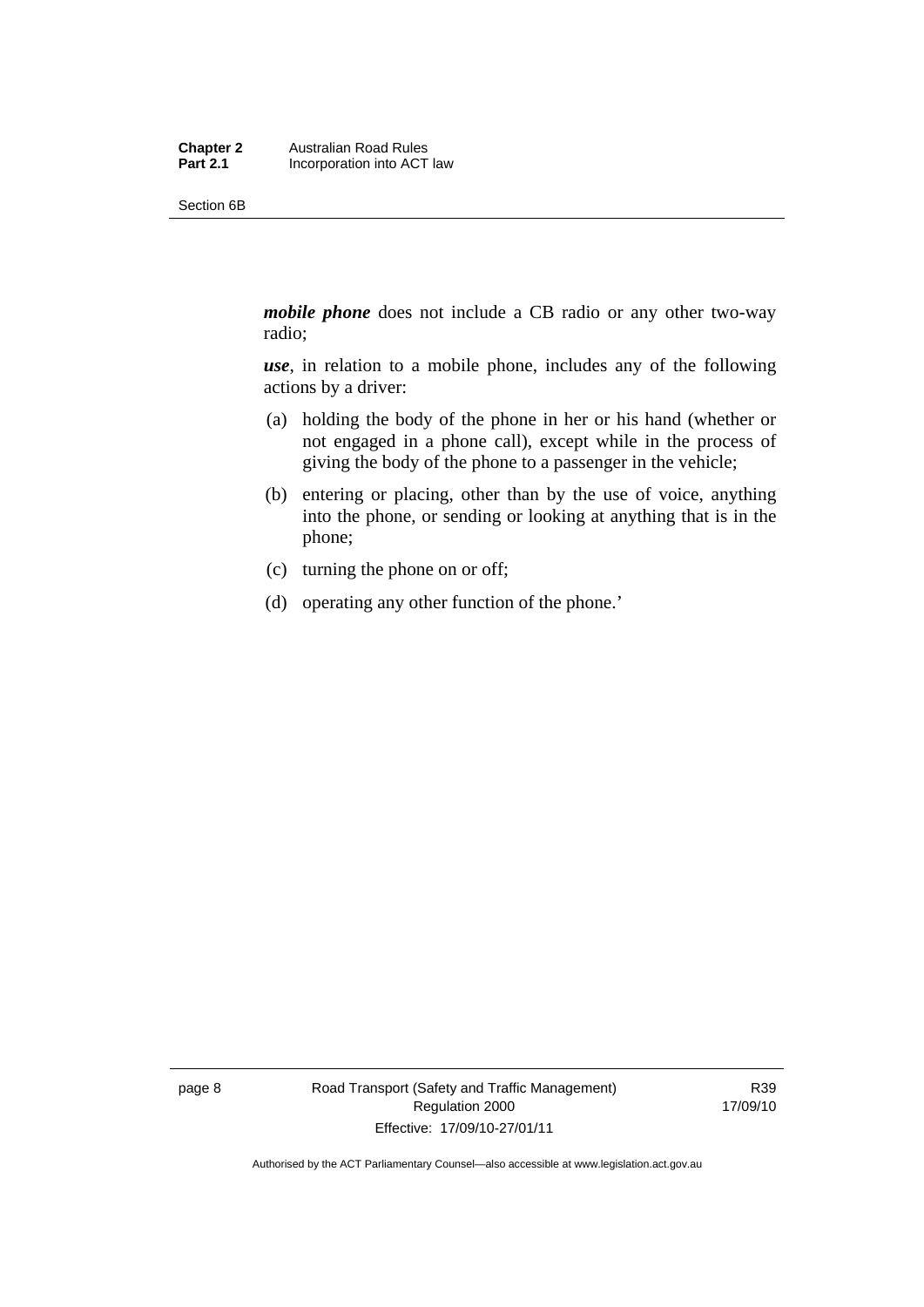### **Part 2.2 How the Australian Road Rules are incorporated**

### **U Division 2.2.1 General**

*Note 1* The Australian Road Rules are not completely self-contained and need to be read with associated laws of each jurisdiction. Many of the rules provide for 'another law of this jurisdiction' to define terms used in the Australian Road Rules for application of the Australian Road Rules in the ACT, to permit things to be done in the ACT otherwise prohibited by the Australian Road Rules or to exempt persons in the ACT from complying with the Australian Road Rules.

| column 1<br>item | column <sub>2</sub><br><b>ARR</b> provision | column 3<br>provision of this regulation |
|------------------|---------------------------------------------|------------------------------------------|
| 1                | 10(2)                                       | 8                                        |
| 2                | 95                                          | 9                                        |
| 3                | 104                                         | 10                                       |
| 4                | 151(3)(b)                                   | 11                                       |
| 5                | 158(2)(c)                                   | 12                                       |
| 6                | 179(1)(c)                                   | 13                                       |
| 7                | 179 $(1)$ $(c)$ and $(2)$ $(c)$             | 13A                                      |
| 8                | 183(1)                                      | 13B                                      |
| 9                | 195(1)                                      | 13C                                      |
| 10               | 199(2)                                      | 14                                       |
| 11               | $206(2)$ (b) and (c)                        | 15                                       |
| 12               | 207(2)(a)                                   | 16                                       |
| 13               | 213(5)                                      | 16A                                      |
| 14               | 215(4)                                      | 17                                       |
|                  |                                             |                                          |

*Note 2* The following table sets out the provisions of the Australian Road Rules for which provision is made by this part:

R39 17/09/10 Road Transport (Safety and Traffic Management) Regulation 2000 Effective: 17/09/10-27/01/11

page 9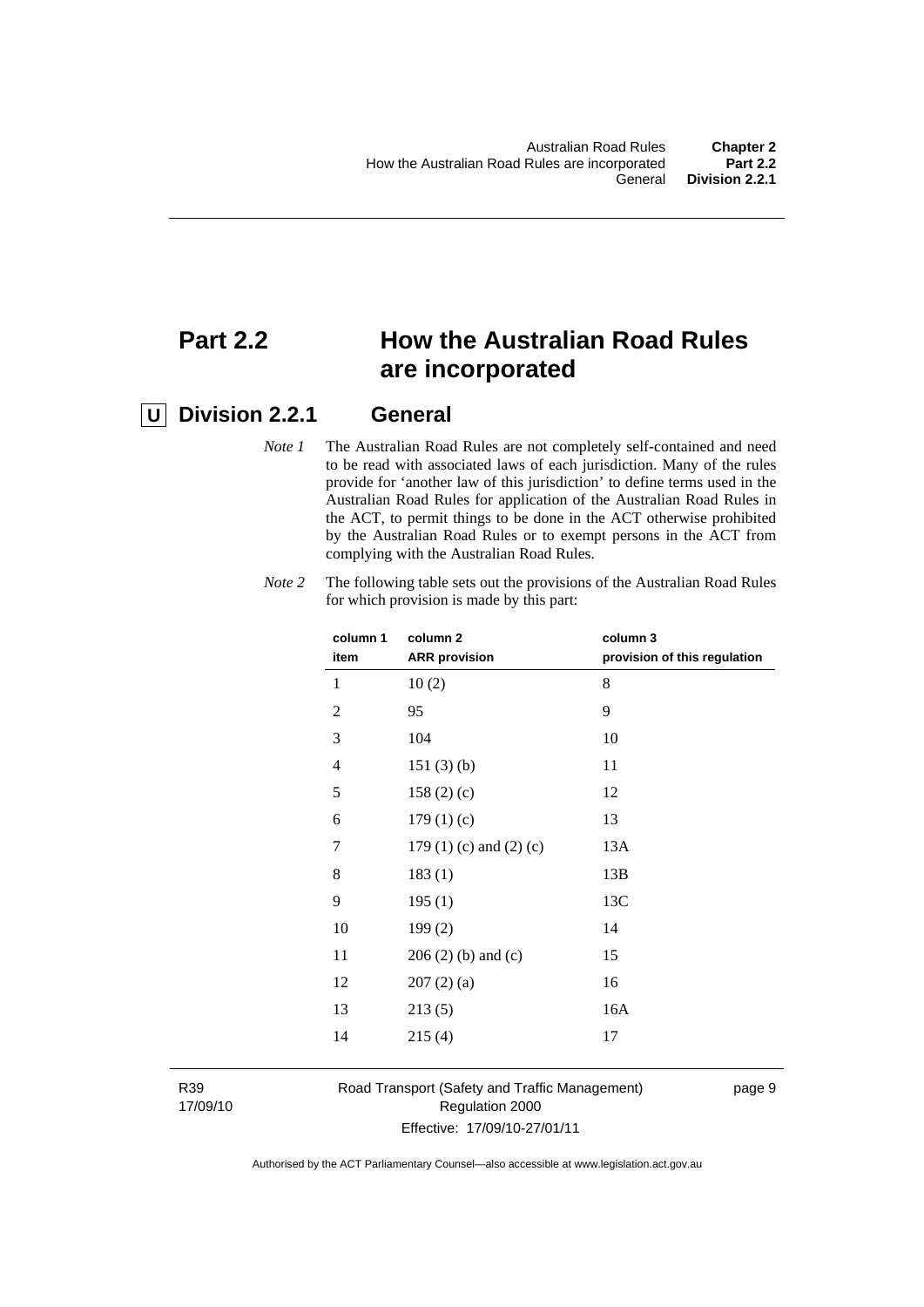#### **Chapter 2** Australian Road Rules<br>**Part 2.2** How the Australian Road How the Australian Road Rules are incorporated General **Division 2.2.1**

| column 1<br>item | column <sub>2</sub><br><b>ARR</b> provision | column 3<br>provision of this regulation |
|------------------|---------------------------------------------|------------------------------------------|
| 15               | 216(3)                                      | 18                                       |
| 16               | 220(3)                                      | 19                                       |
| 17               | 221(f)                                      | 20                                       |
| 18               | 222                                         | 21                                       |
| 19               | 225                                         | 22                                       |
| 20               | 236(6)                                      | 22A                                      |
| 21               | 244C                                        | 23                                       |
| 22               | 266(3)(b)                                   | 23B                                      |
| 23               | 266(7)                                      | 24                                       |
| 24               | 267(3)                                      | 25                                       |
| 25               | 270(3)                                      | 26                                       |
| 26               | 271(6)                                      | 27                                       |
| 27               | 280(2)(a)                                   | 27A                                      |
| 28               | $287(3)$ (e) and (4)                        | 28                                       |
| 29               | 289(1)(g)                                   | 29                                       |
| 30               | 298                                         | 30                                       |
| 31               | $310(3)$ and $(4)$                          | 31                                       |
| 32               | 313                                         | 32                                       |
| 33               | dict, def approved bicycle<br>helmet        | 33(1)                                    |
| 34               | dict, def <i>authorised</i> person          | 33(1)                                    |
| 35               | dict, def emergency worker                  | 33(1)                                    |
| 36               | dict, def GVM                               | 33(2)                                    |
| 37               | dict, def hazard warning<br>lights          | 33(3)                                    |
| 38               | dict, def mechanical<br>signalling device   | 33(1)                                    |

page 10 Road Transport (Safety and Traffic Management) Regulation 2000 Effective: 17/09/10-27/01/11

R39 17/09/10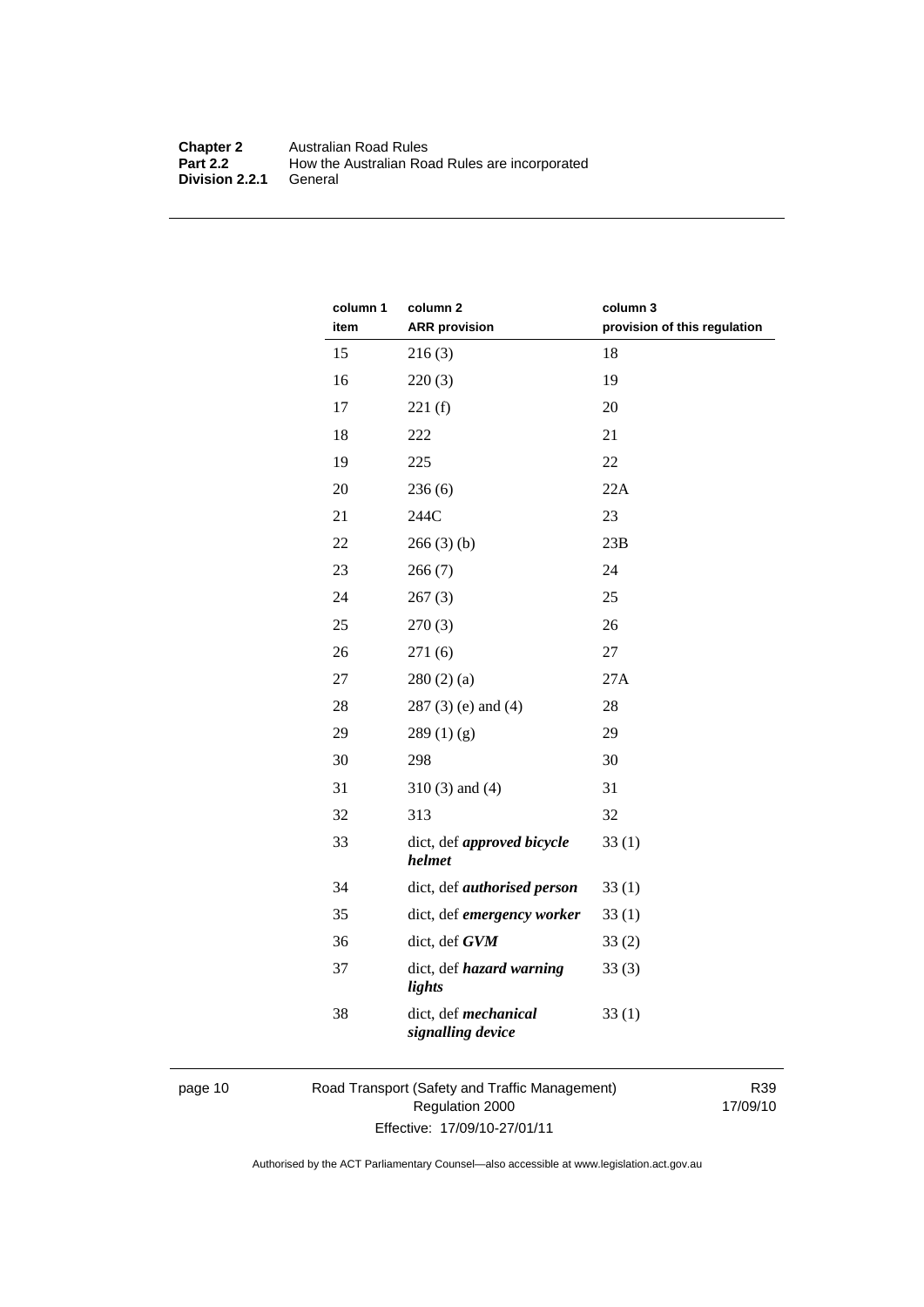| column 1<br>item | column 2<br><b>ARR</b> provision              | column 3<br>provision of this regulation |
|------------------|-----------------------------------------------|------------------------------------------|
| 39               | dict, def <i>oversize</i> vehicle             | 33(1)                                    |
| 40               | dict, def <i>police officer</i>               | 33(1)                                    |
| 41               | dict, def <i>portable</i> warning<br>triangle | 33 (4)                                   |
| 42               | dict, def <i>postal</i> worker                | 33(1)                                    |
| 43               | dict, def <i>public</i> bus                   | 33(1)                                    |
| 44               | dict, def <i>taxi</i>                         | 33 (1)                                   |

*Note 3* The following table sets out other provisions of the Australian Road Rules for which provision is made by other territory laws (including provisions in other parts of this regulation):

| column 1<br>item | column <sub>2</sub><br><b>ARR</b> provision | column 3<br>other law                                            |
|------------------|---------------------------------------------|------------------------------------------------------------------|
| 1                | 12(2)                                       | Road Transport (General) Act 1999,<br>s 12                       |
| 2                | 13(2)                                       | Road Transport (General) Act 1999,<br>s 12                       |
| 3                | $28(2)$ , n 3                               | this regulation, s 65                                            |
| 4                | $32(2)$ , n 3                               | this regulation, s 65                                            |
| 5                | 185(1)                                      | this regulation, s 100                                           |
| 6                | $287(1)$ , n 2                              | Road Transport (Safety and Traffic<br>Management) Act 1999, s 16 |
|                  | 304                                         | Road Transport (General)<br><i>Regulation 2000</i> , s 6 and s 7 |

R39 17/09/10 Road Transport (Safety and Traffic Management) Regulation 2000 Effective: 17/09/10-27/01/11

page 11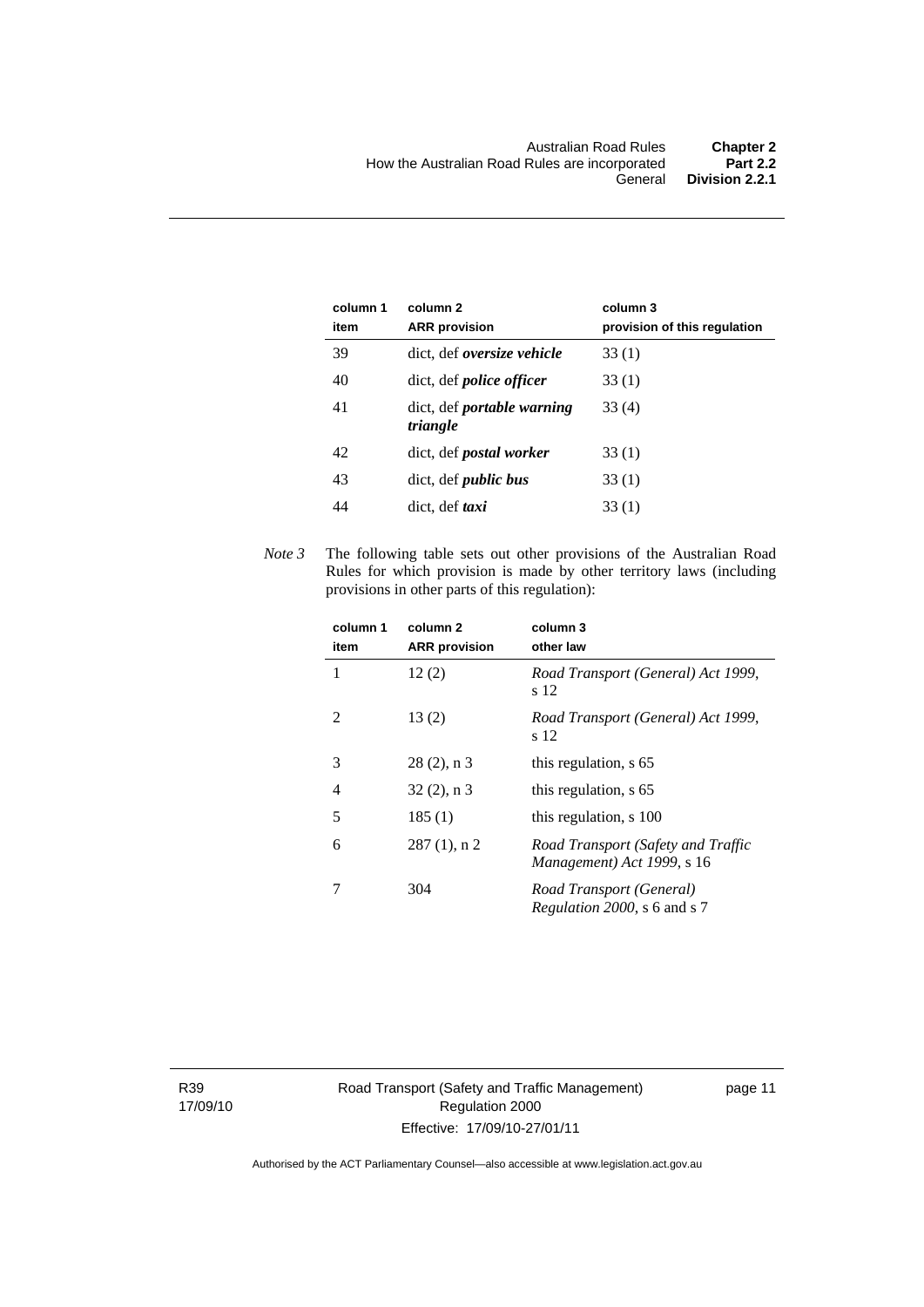<span id="page-21-0"></span>

| <b>Chapter 2</b><br><b>Part 2.2</b> | Australian Road Rules<br>How the Australian Road Rules are incorporated |
|-------------------------------------|-------------------------------------------------------------------------|
| Division 2.2.2                      | Other provisions for the Australian Road Rules                          |
| Section 7                           |                                                                         |

**column 1 item column 2 ARR provision column 3 other law**  8 311 (1) (c) *Road Transport (Mass, Dimensions and Loading) Act 2009*  9 312 (3) (c) *Road Transport (Safety and Traffic Management) Act 1999*, s 31 and s 32 10 dict, def *parking permit for people with disabilities* this regulation, s 101

#### **7 References to another law of this jurisdiction etc**

- (1) In the Australian Road Rules, a reference to *another law of this jurisdiction* includes a reference to the Act.
	- *Note* A reference to an Act includes a reference to the statutory instruments made or in force under the Act, including any regulation (see Legislation Act, s 104).
- (2) In the Australian Road Rules:

*law of this jurisdiction* means a territory law or a law applying as a territory law.

*this jurisdiction* means the Australian Capital Territory.

### **Division 2.2.2 Other provisions for the Australian Road Rules**

#### **8 ARR r 10 (2)—penalties for offences**

For the Australian Road Rules, rule 10 (2), the penalty for an offence against the Australian Road Rules is a maximum penalty of 20 penalty units.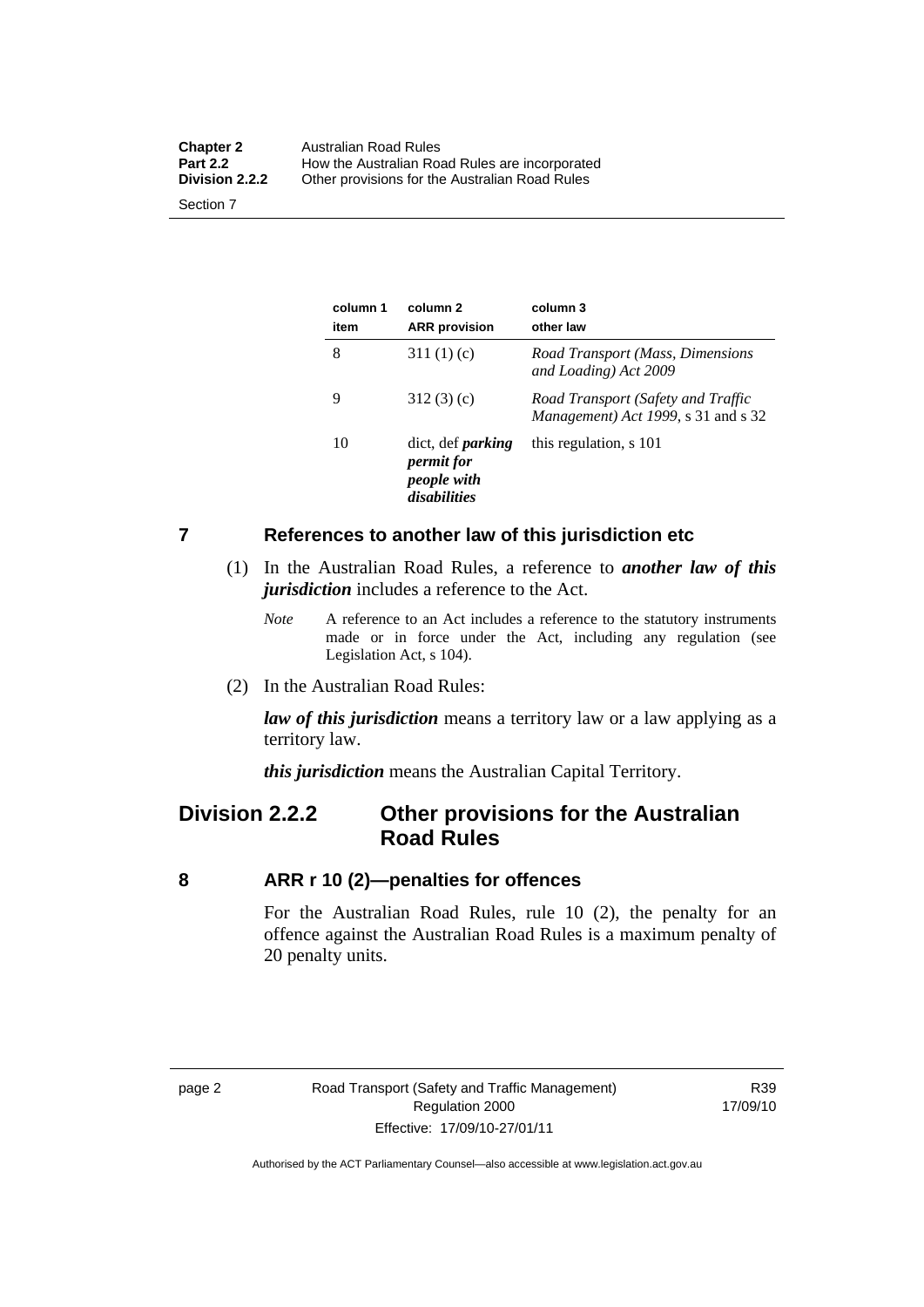#### <span id="page-22-0"></span>**9 ARR r 95—emergency stopping lane only signs**

For the Australian Road Rules, rule 95, the driver of a police vehicle or emergency vehicle is permitted to drive in an emergency stopping lane.

#### **10 ARR r 104—no truck signs**

For the Australian Road Rules, rule 104, a driver is permitted to drive the vehicle on a road (or a bridge, causeway, ramp or similar structure forming part of a road) past a *no trucks sign* mentioned in rule 104 (1), (2) or (3) if the destination of the driver's vehicle is a place on or reached from the road (or structure) and there is no alternative route by which to reach the destination.

#### **11 ARR r 151 (3) (b)—riding a motorbike or bicycle alongside more than 1 other rider**

For the Australian Road Rules, rule 151 (3) (b), the rider of a motorbike or bicycle is permitted to ride alongside more than 1 rider if each of the riders is taking part in an event approved by the road transport authority for this section.

#### **12 ARR r 158 (2) (c)—other vehicles permitted to travel in bus lanes**

The drivers of the following vehicles are permitted to drive in a bus lane:

- (a) taxis;
- (b) hire cars;
- (c) demand responsive service vehicles;
- (d) motorbikes.
- *Note* Section 27A applies the B light rules to drivers of taxis, hire cars, demand responsive service vehicles and motorbikes.

R39 17/09/10 page 3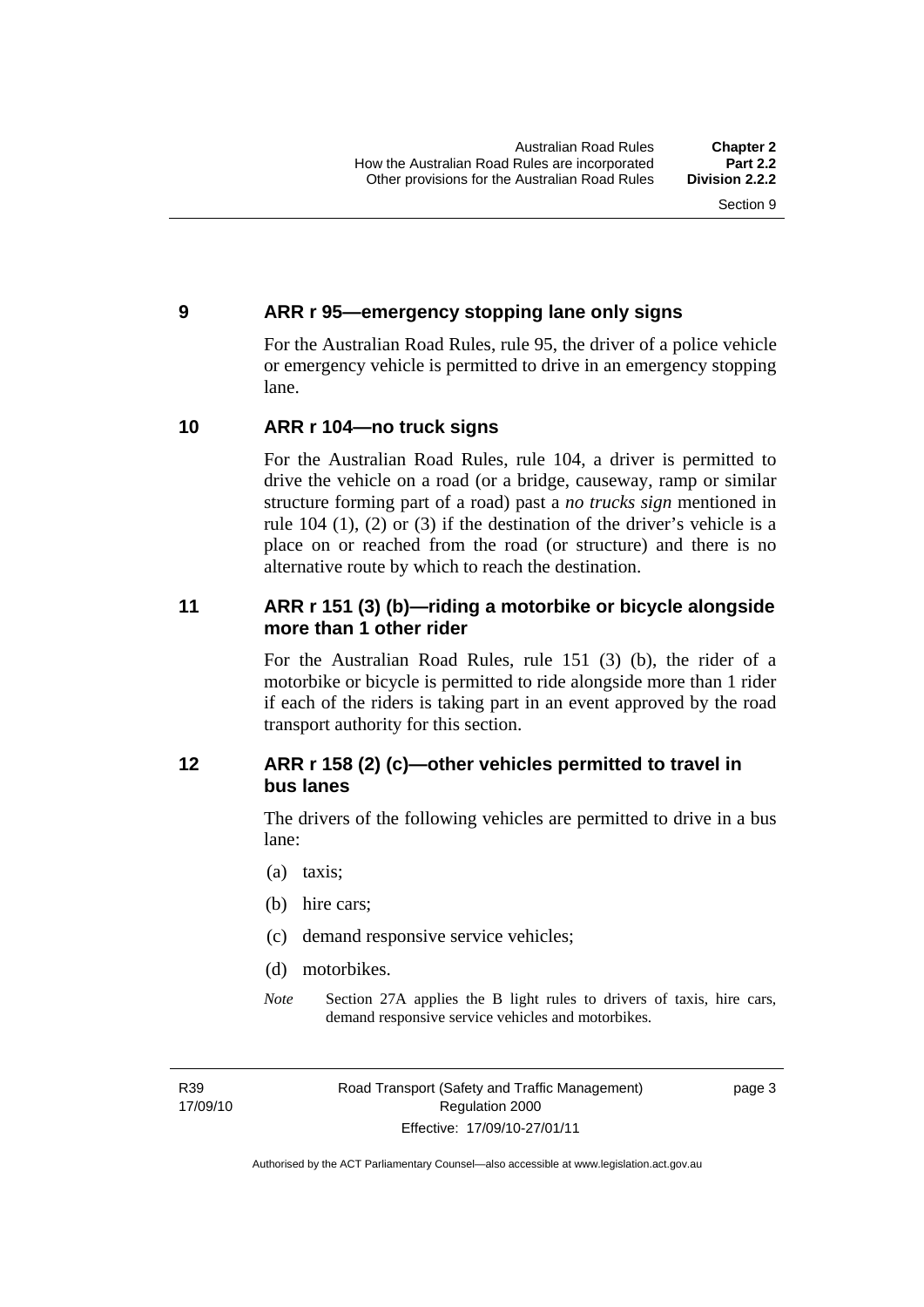#### <span id="page-23-0"></span>**13 ARR r 179 (1) (c)—stopping in a loading zone—goods and permit vehicles**

- (1) For the Australian Road Rules, rule 179 (1) (c), the following vehicles are permitted to stop in a loading zone:
	- (a) a motor vehicle that is built mainly for the transport of goods if the vehicle is dropping off, or picking up, goods;
	- (b) a vehicle displaying a current loading zone permit if the vehicle is complying with the conditions of the permit.
- (2) In this section:

*loading zone permit* means a loading zone permit issued under section 100.

#### **13A ARR r 179 (1) (c) and (2) (c)—stopping in loading zone taxis**

- (1) For the Australian Road Rules, rule 179 (1) (c), a taxi that is dropping off, or picking up, a passenger is permitted to stop in a loading zone if—
	- (a) the driver of the taxi does not leave the taxi unattended, otherwise than to comply with a passenger assistance requirement; and
	- (b) the driver complies with subsection (2).
- (2) For the Australian Road Rules, rule 179 (2) (c), the driver must complete the dropping off, or picking up, of the passenger, and drive on—
	- (a) within 2 minutes; or
	- (b) if the driver is required to comply with a passenger assistance requirement—as soon as possible after the driver complies with the requirement.

Authorised by the ACT Parliamentary Counsel—also accessible at www.legislation.act.gov.au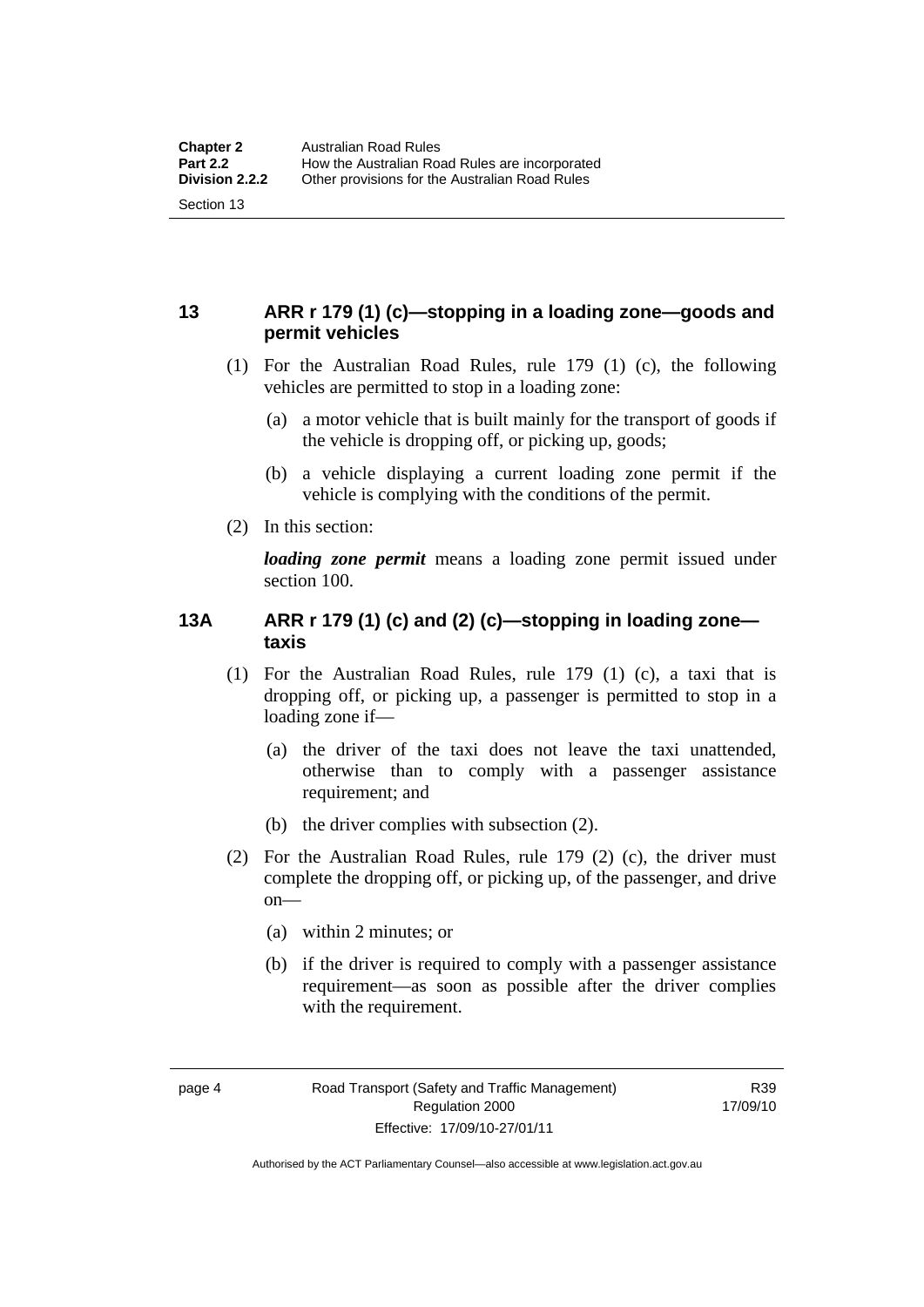<span id="page-24-0"></span>(3) In this section:

*passenger assistance requirement* means a requirement under the *Road Transport (Public Passenger Services) Regulation 2002*—

- (a) section 132 (5) (which requires the driver of a wheelchair-accessible taxi to provide reasonable assistance in loading and unloading a wheelchair, or a person in a wheelchair, into or from the taxi); or
- (b) section 135 (5) (which requires a taxi driver to provide reasonable assistance with a passenger's goods).
	- *Note Goods* includes luggage (see *Road Transport (Public Passenger Services) Regulation 2002*, dict).

*unattended*—a driver leaves a taxi *unattended* if the driver leaves the taxi so the driver is over 3m from the closest point of the taxi.

#### **13B ARR r 183—stopping in a bus zone**

- (1) Despite the Australian Road Rules, rule 183 (1), the driver of a demand responsive service vehicle may stop in a bus zone if—
	- (a) the driver is dropping off, or picking up, a passenger; and
	- (b) the vehicle is authorised to stop in the bus zone.
- (2) In this section:

*authorised to stop*, in a bus zone, for a DRS vehicle, means a bus zone that the demand responsive service vehicle is authorised to stop in under an authority under the *Road Transport (Public Passenger Services) Regulation 2002*, section 305 (1) (DRS vehicles—bus stop and bus zone authorities).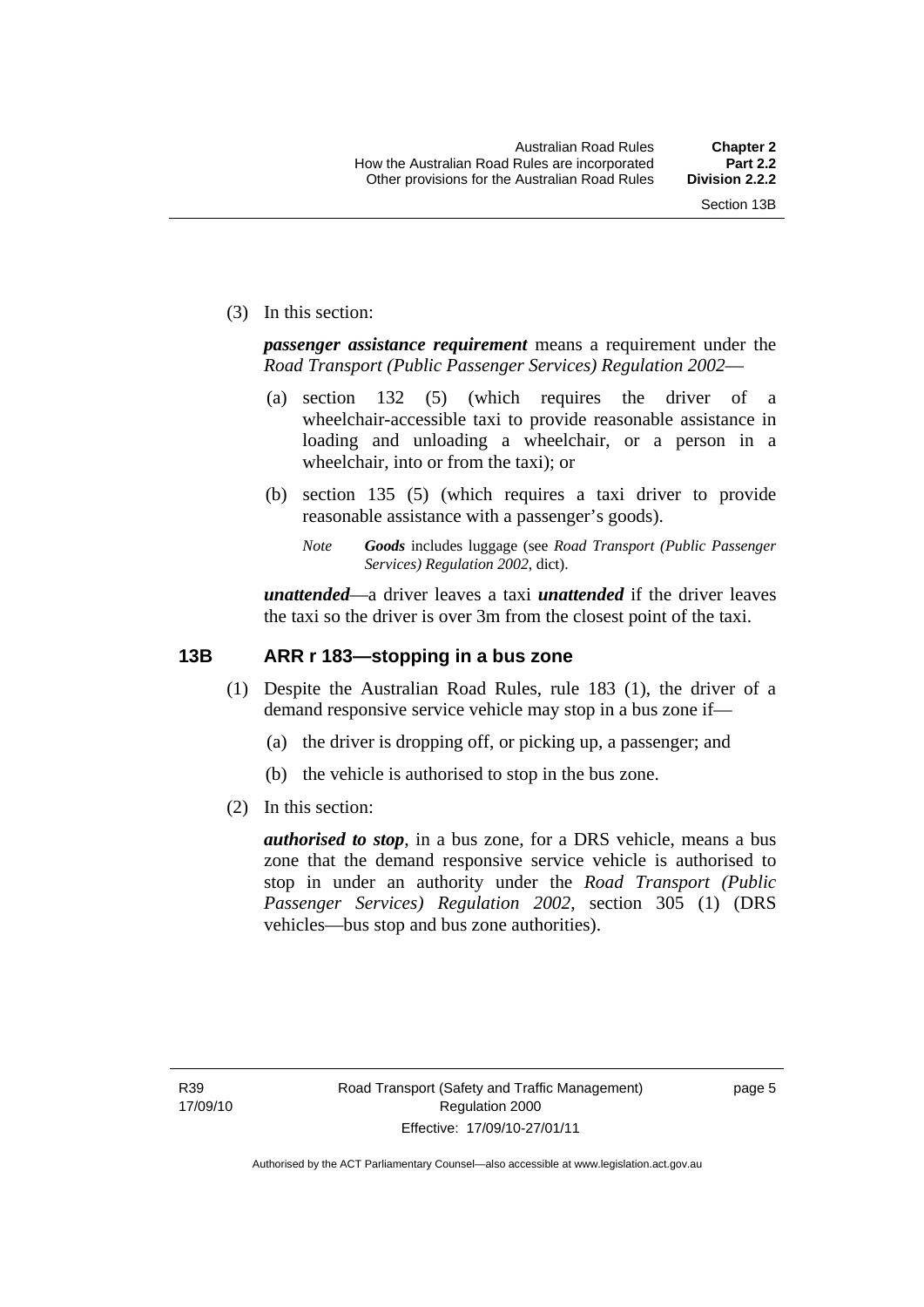#### <span id="page-25-0"></span>**13C ARR r 195—stopping at or near a bus stop**

- (1) Despite the Australian Road Rules, rule 195 (1), the driver of a demand responsive service vehicle may stop at a bus stop, or on the road, within 20m before a sign on the road that indicates the bus stop, and 10m after the sign, if—
	- (a) the driver stops at a place on a length of road, or in an area, to which a parking control sign applies and the driver is permitted to stop at that place under the Australian Road Rules; or
	- (b) the driver is dropping off, or picking up, passengers and the vehicle is authorised to stop at the bus stop.
- (2) In this section:

*authorised to stop*, at a bus stop, for a DRS vehicle, means a bus stop that the demand responsive service vehicle is authorised to stop at under an authority under the *Road Transport (Public Passenger Services) Regulation 2002*, section 305 (1) (DRS vehicles—bus stop and bus zone authorities).

#### **14 ARR r 199 (2)—stopping near postbox**

For the Australian Road Rules, rule 199 (2):

*public postbox* means a postbox erected, maintained or used by Australia Post.

#### **15 ARR r 206 (2) (b), (c)—time extension for people with disabilities permit**

 (1) For the Australian Road Rules, rule 206 (2) (b), a driver to whom the Australian Road Rules, rule 206 applies may park for not longer than 2 hours on a length of road, or in an area, to which a *permissive parking sign* applies if the maximum period of parking allowed by the sign is not longer than 30 minutes.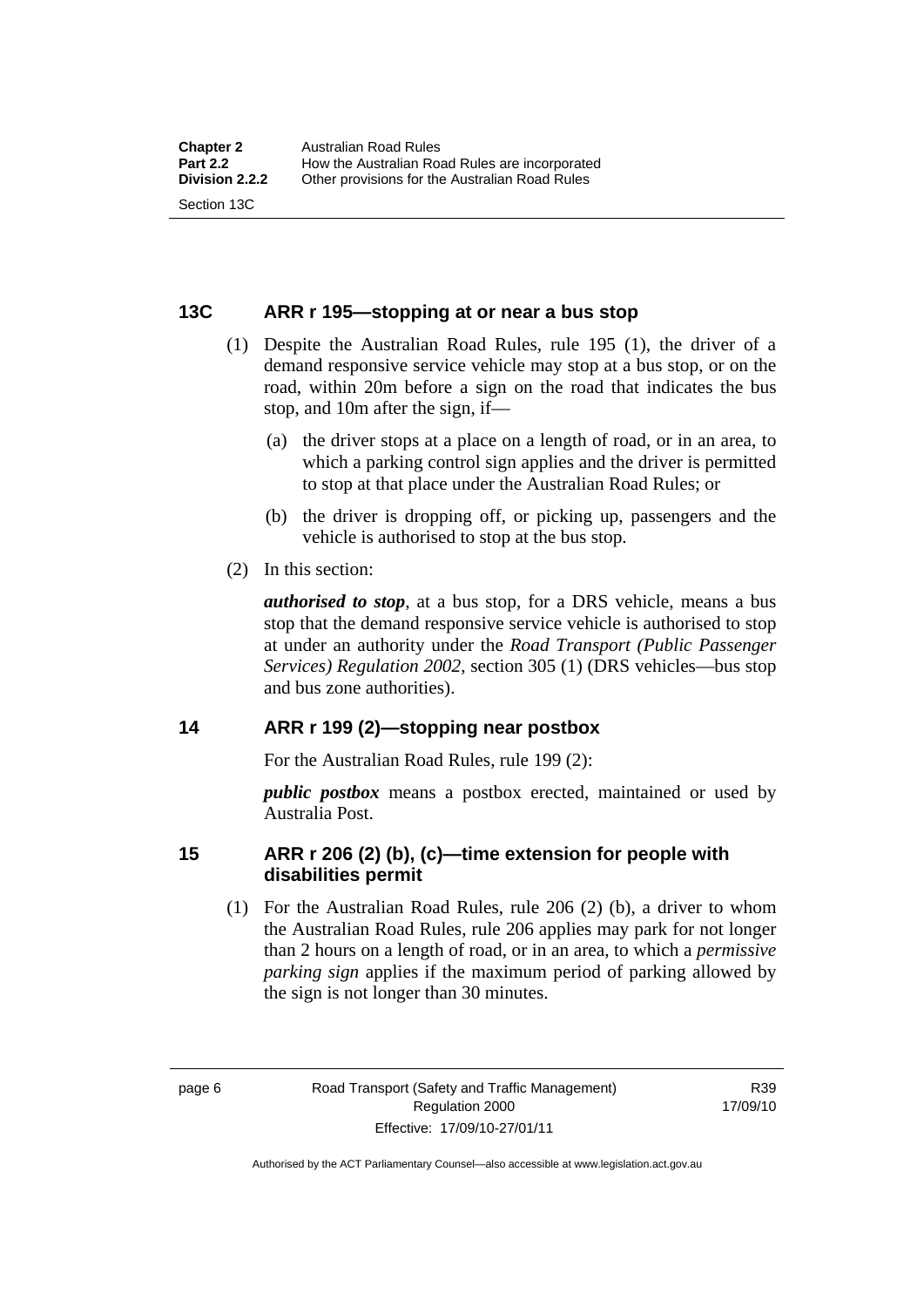<span id="page-26-0"></span> (2) For the Australian Road Rules, rule 206 (2) (c), a driver to whom the Australian Road Rules, rule 206 applies may park for an unlimited period on a length of road, or in an area, to which a *permissive parking sign* applies if the maximum period of parking allowed by the sign is longer than 30 minutes.

#### **16 ARR r 207 (2) (a)—fees for parking in pay parking spaces**

- (1) For the Australian Road Rules, rule 207 (2) (a), if a *permissive parking sign* applies to a length of road or area that is (or is part of) a pay parking area, the relevant parking fee is payable for parking in a pay parking space on the road or in the area.
- (2) For this section, the relevant parking fee does not become payable under subsection (1) until immediately after a vehicle is parked in the pay parking space concerned.
	- *Note* Pt 3.1 of this regulation makes provision for the administration of pay parking schemes (including the designation of pay parking areas by the erection of permissive parking signs and the fixing of fees).

#### **16A ARR r 213 (5)—making a motor vehicle secure exception**

Every driver is exempt from the Australian Road Rules, rule 213 (5).

#### **17 ARR r 215 (4)—lights required to be fitted to a vehicle**

For the Australian Road Rules, rule 215 (4), the lights required to be fitted to a vehicle are the lights required to be fitted to the vehicle under the *Road Transport (Vehicle Registration) Regulation 2000,*  schedule 1.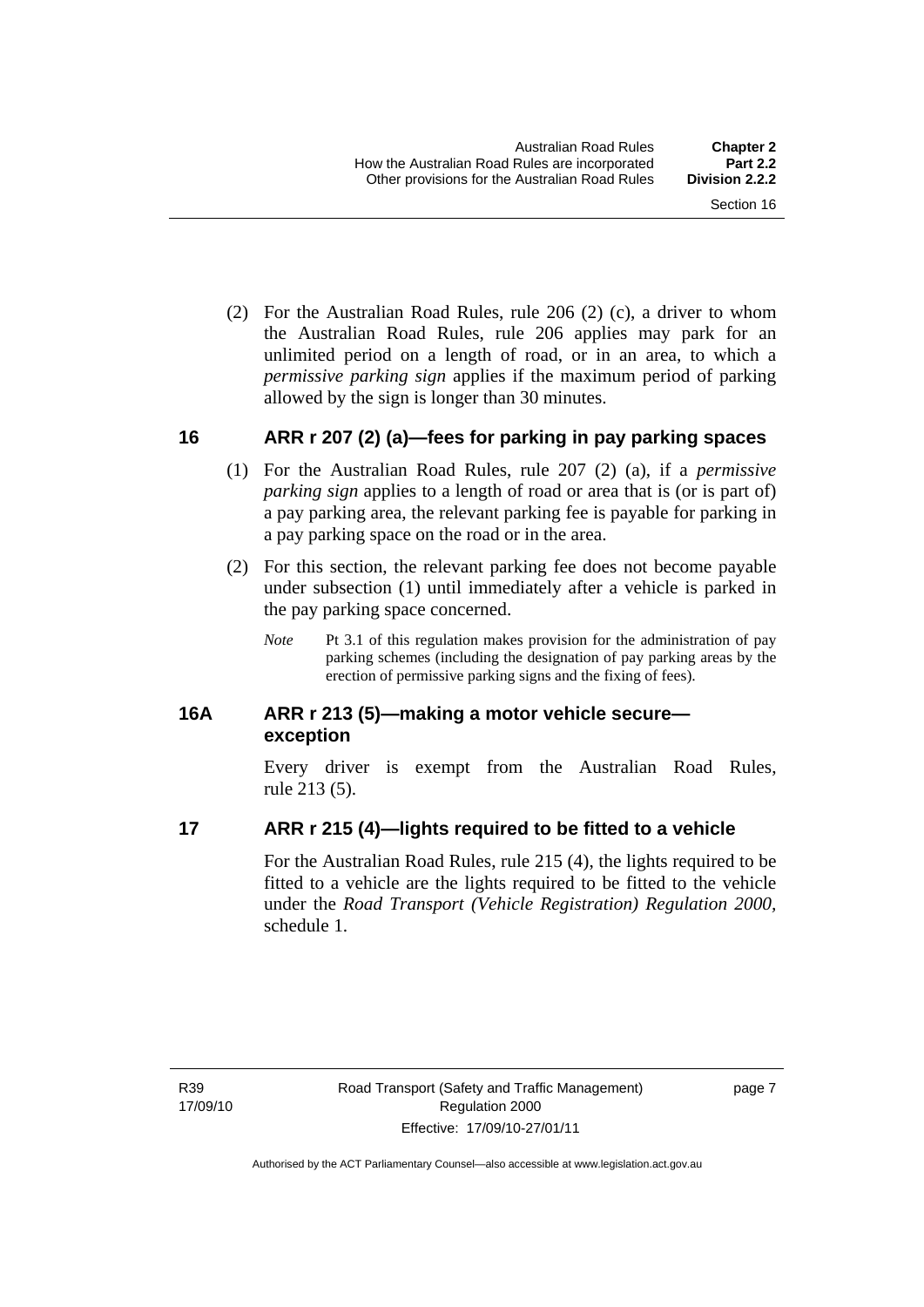#### <span id="page-27-0"></span>**18 ARR r 216 (3)—towing a vehicle at night or in hazardous weather conditions**

For the Australian Road Rules, rule 216 (3):

*dangerous goods*—see the *Dangerous Goods (Road Transport) Act 2009*, dictionary.

*placard load*—see the *Dangerous Goods (Road Transport) Act 2009*, dictionary.

#### **19 ARR r 220 (3)—using lights on vehicles that are stopped**

For of the Australian Road Rules, rule 220 (3), a light of a kind required to be fitted to a vehicle is a light of that kind required to be fitted to the vehicle under the *Road Transport (Vehicle Registration) Regulation 2000*, schedule 1.

#### **20 ARR r 221 (f)—using hazard warning lights on buses carrying children**

- (1) This section applies to a bus that is carrying children and is fitted with hazard warning lights in accordance with the *Road Transport (Vehicle Registration) Regulation 2000*, schedule 1, but is not fitted with any other warning lights in accordance with that schedule.
- (2) For the Australian Road Rules, rule 221 (f), if the driver of the bus stops the bus to drop off or pick up a child, the driver is permitted to operate the hazard warning lights.

#### **21 ARR r 222—using warning lights on buses carrying children**

 (1) This section applies to a bus that is carrying children and is fitted with warning lights (other than hazard warning lights) in accordance with the *Road Transport (Vehicle Registration) Regulation 2000*, schedule 1.

R39 17/09/10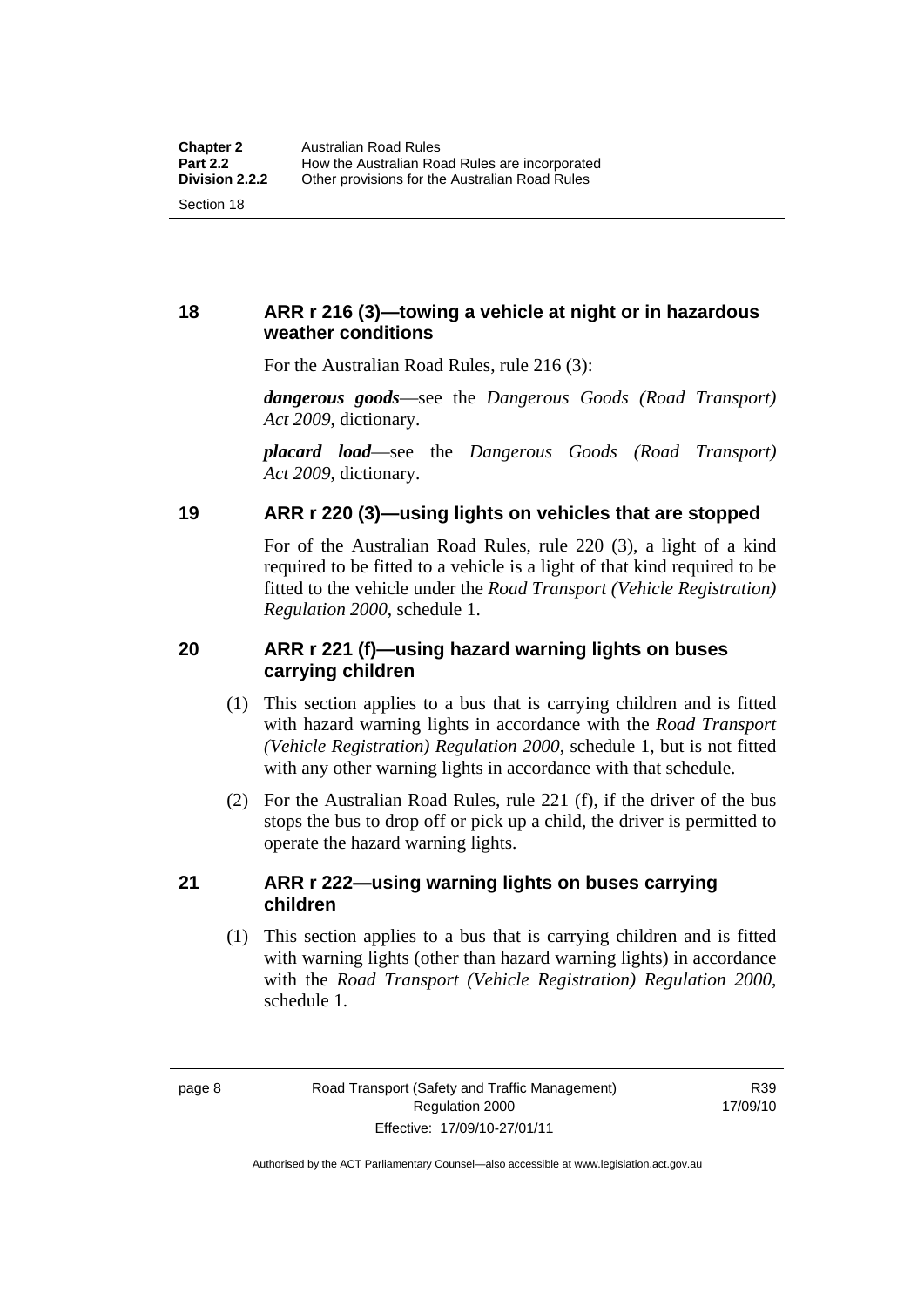<span id="page-28-0"></span> (2) For the Australian Road Rules, rule 222, the driver of the bus must operate the warning lights by activating them.

#### **22 ARR r 225—use of radar detectors**

Every driver is exempt from rule 225 of the Australian Road Rules.

*Note* The Australian Road Rules, r 225 is superfluous in the ACT because the Act, s 9 (2) makes it an offence for a person to drive or park a motor vehicle on a road or road related area if a traffic offence evasion device is fitted to, applied to, or carried in the vehicle.

#### **22A ARR r 236 (6)—hitchhiking, roadside commerce etc permitted**

- (1) For the Australian Road Rules, rule 236 (6)—
	- (a) a pedestrian may stand on, or move onto, a road to—
		- (i) solicit contributions, employment or business from an occupant of a vehicle; or
		- (ii) hitchhike; or
		- (iii) display an advertisement; or
		- (iv) sell or offer articles for sale; or
		- (v) wash or clean, or offer to clean, the windscreen of a vehicle; and
	- (b) a person in a vehicle may buy, or offer to buy, an article or service from a person standing on a road.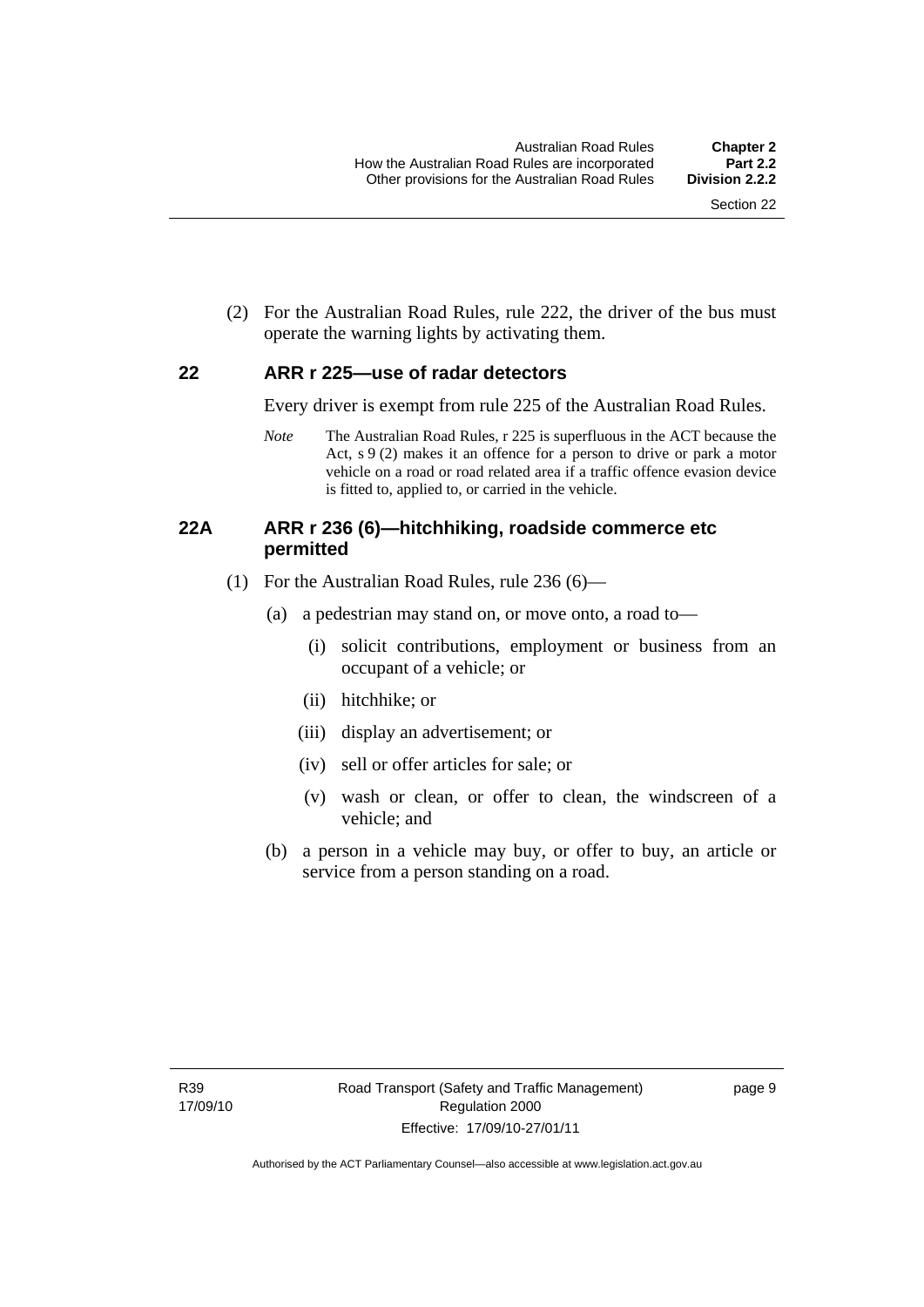<span id="page-29-0"></span>(2) In this section:

*road* includes any shoulder of the road, and any median strip, painted island or traffic island, but does not include any other roadrelated area.

*Note Median strip*, *painted island* and *traffic island* are defined in the Australian Road Rules, dictionary, *shoulder* is defined in ARR, r 12, and *road-related area* is defined in the ARR, r 13.

#### **23 ARR r 244C—motorised scooters not to be used**

For the Australian Road Rules, rule 244C, a person must not use a motorised scooter on a road or road related area.

 **U 23A ARR r 266—children travelling in interstate registered vehicles** 

 **U 23B ARR r 266 (3) (b)—wearing of seatbelts by passengers under 16 years old** 

- (1) For the Australian Road Rules, rule 266 (3) (b), all passengers in or on a motor vehicle (other than a bus or motor bike) who are at least 1 year old, but under 16 years old, must be restrained in an approved child restraint or wear a seatbelt unless they are exempt from wearing a seatbelt under a territory law.
	- *Note* For the circumstances in which a person is exempt from wearing a seatbelt, see the Australian Road Roads, r 267 and this section, s (2).
- (2) A passenger mentioned in subsection (1) is exempt from wearing a seatbelt if—
	- (a) the motor vehicle is not required to be fitted with child restraint anchorages or seatbelts under the 2nd or 3rd edition ADR and the vehicle has not been fitted with a child restraint anchorage point or a seatbelt for a seating position that is available for the passenger; or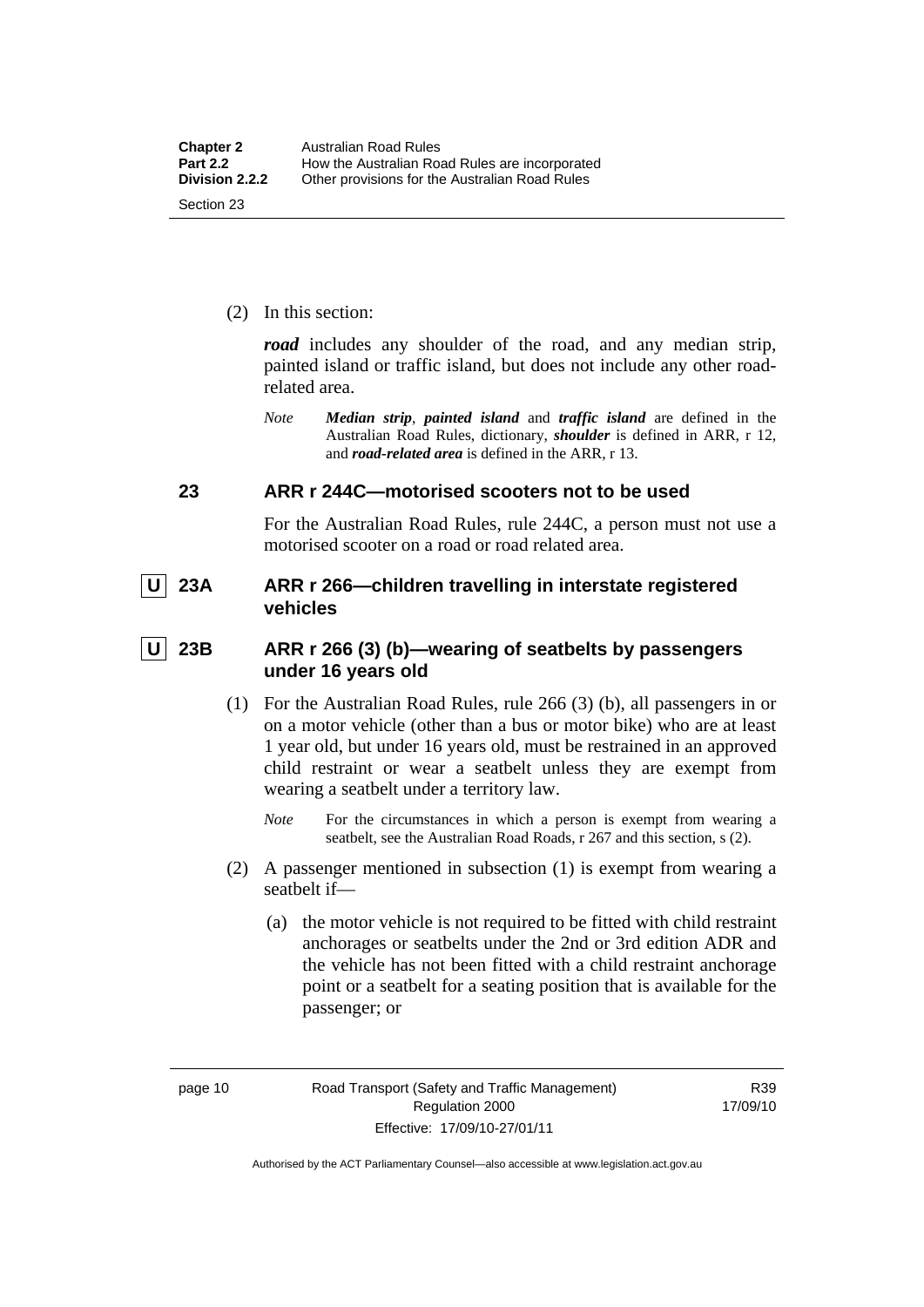- <span id="page-30-0"></span> (b) the motor vehicle is registered in a State that does not have a law that substantially corresponds to subsection (1); or
- (c) the motor vehicle is a taxi or hire car, or a demand responsive service vehicle that is not a bus, and a seating position (other than a front passenger seat) fitted with a suitable approved child restraint or seatbelt is not available for the passenger.
- *Note 1* The exemption applies to a passenger in a vehicle that has 2 or more rows of seats only if the passenger sits in the rear seats, see the ARR, r 267 (1).
- *Note* 2 The defence of sudden or extraordinary emergency is also available, see the Criminal Code, s 41.
- (3) In this section:

*2nd edition ADR*—see the *Road Transport (Vehicle Registration) Regulation 2000*, schedule 1, section 1.14.

*3rd edition ADR*—see the *Road Transport (Vehicle Registration) Regulation 2000*, schedule 1, section 1.15.

#### U 24 ARR r 266 (7)—wearing of seatbelts by passengers under **16 years old**

For the Australian Road Rules, rule 266 (7):

*approved child restraint* means a child restraint that is approved by the road transport authority under section 66 (1) (b) (Approvals etc by road transport authority).

#### **U 25 ARR r 267 (3)—certificates of exemption from wearing seatbelts**

For the Australian Road Rules, rule 267 (3) a certificate is issued under a law of this jurisdiction for a person if—

(a) the certificate is signed by a doctor; and

R39 17/09/10 page 11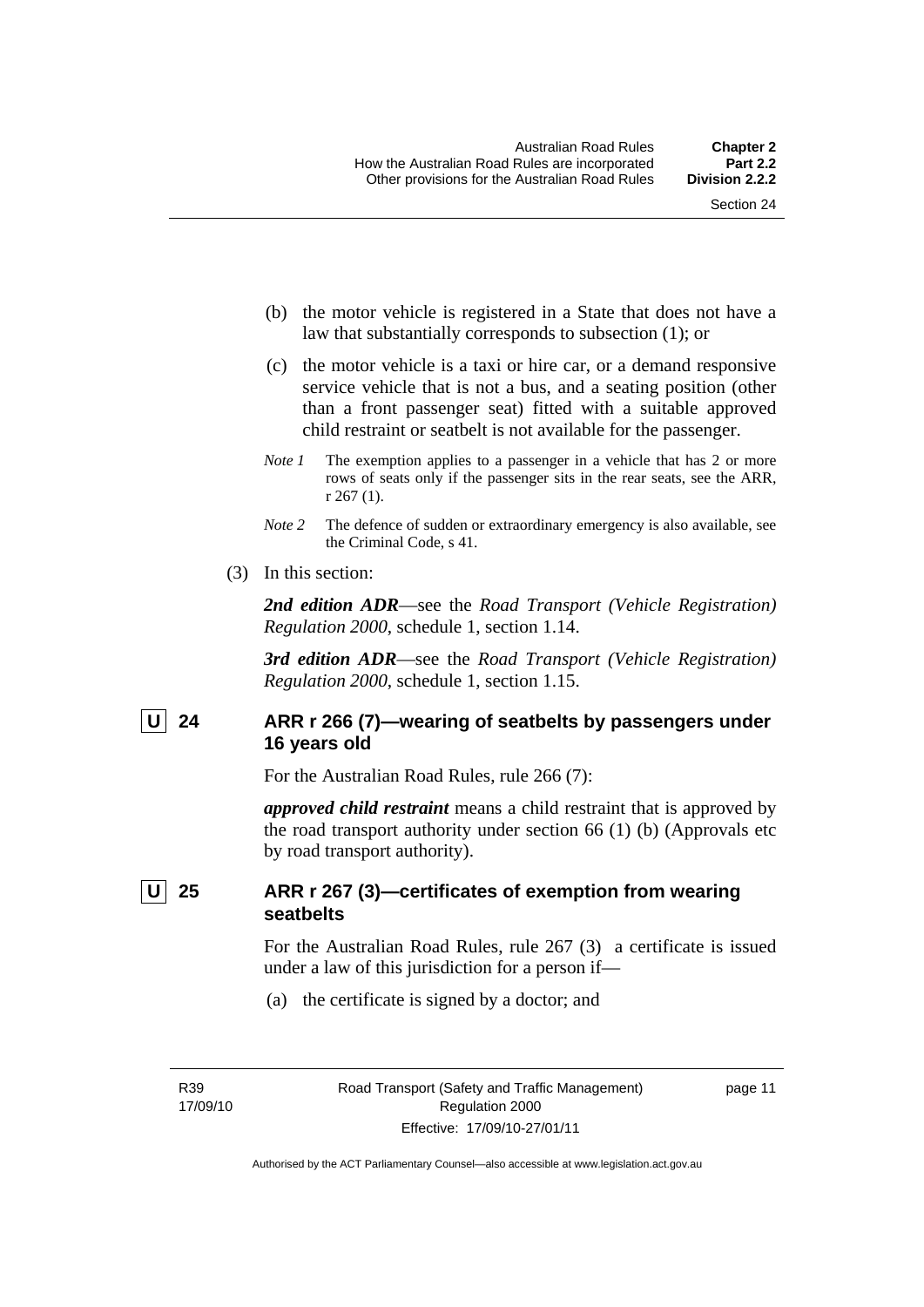- <span id="page-31-0"></span> (b) it certifies that—
	- (i) the person cannot wear a seatbelt for medical reasons; or
	- (ii) the person cannot, because of that person's size, build or any other physical characteristic, safely drive a vehicle while wearing a seatbelt.

#### **26 ARR r 270 (3)—wearing motorbike helmets**

For the Australian Road Rules, rule 270 (3):

*approved motor bike helmet* means a protective helmet for motor bike riders that is approved by the road transport authority under section 66 (1) (c) (Approvals etc by road transport authority).

#### **27 ARR r 271 (6)—riding on motorbikes**

For the Australian Road Rules, rule 271 (6):

- (a) the Australian Road Rules, rule 271 (2) does not apply to a passenger on a motorbike to the extent that the passenger is exempt from the subrule under section 67 (Exemption from requirement about riding on motorbikes); and
- (b) the Australian Road Rules, rule 271 (3) does not apply to the rider of a motorbike in relation to a passenger to the extent that, under paragraph (a), rule 271 (2) does not apply to the passenger.

#### **27A ARR r 280 (2) (a)—other vehicles to which B light rules apply**

The following classes of vehicles are specified:

- (a) taxis;
- (b) hire cars;
- (c) demand responsive service vehicles;

page 12 Road Transport (Safety and Traffic Management) Regulation 2000 Effective: 17/09/10-27/01/11

R39 17/09/10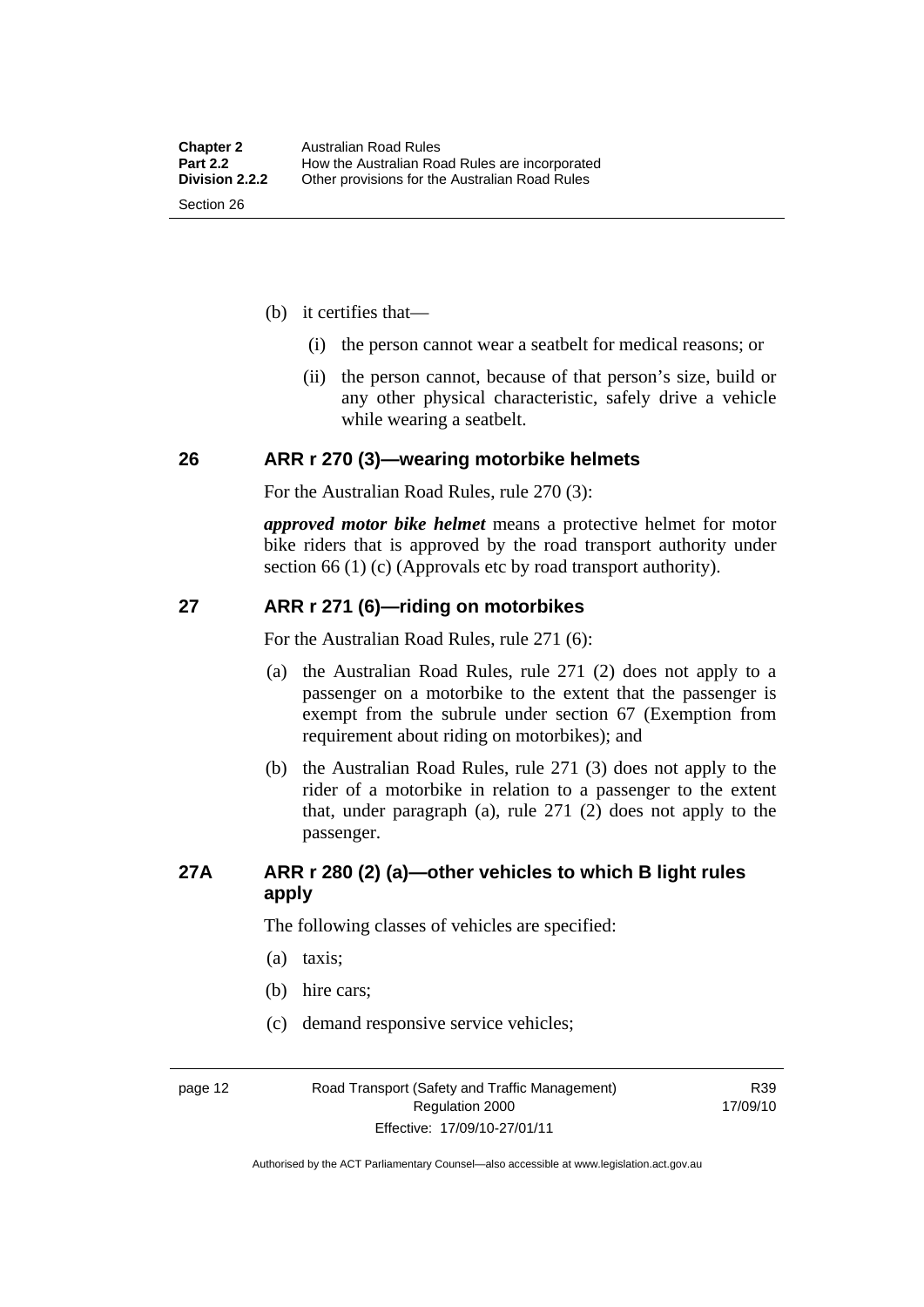#### <span id="page-32-0"></span>(d) motorbikes.

*Note* This section applies the B light rules to drivers of taxis, hire cars, demand responsive service vehicles and riders of motorbikes who, under s 12, are allowed to drive in bus lanes.

#### **28 ARR r 287 (3), (4)—duties of participants in crashes**

- (1) For the Australian Road Rules, rule 287 (3), a driver of a motor vehicle involved in a crash is taken to have given the driver's required particulars to a police officer if the driver supplies the particulars in accordance with the requirements of the crash reporting website.
- (2) For the Australian Road Rules, rule 287 (3) (e), every crash not mentioned in the Australian Road Rules, rule 287 (3) (a) to (d) must be reported to a police officer.
	- *Note* The Australian Road Rules, r 287 (3) (e) requires the driver (or the driver's representative) to give the driver's required particulars, within the required time, about a crash to a police officer if the crash is required to be reported to a police officer under another law of this jurisdiction.
- (3) For the Australian Road Rules, rule 287 (4), definition of *required particulars*, information required to be given to a police officer about a crash includes an explanation of the circumstances of the crash.
- (4) In this section:

*crash reporting website* means the website operated by the Territory for the purpose of receiving information about crashes.

*Note* The crash reporting website can be accessed through the Canberra Connect website (www.canberraconnect.act.gov.au). The website can also be accessed through the website for police services in the ACT (www.afp.gov.au/act.html).

R39 17/09/10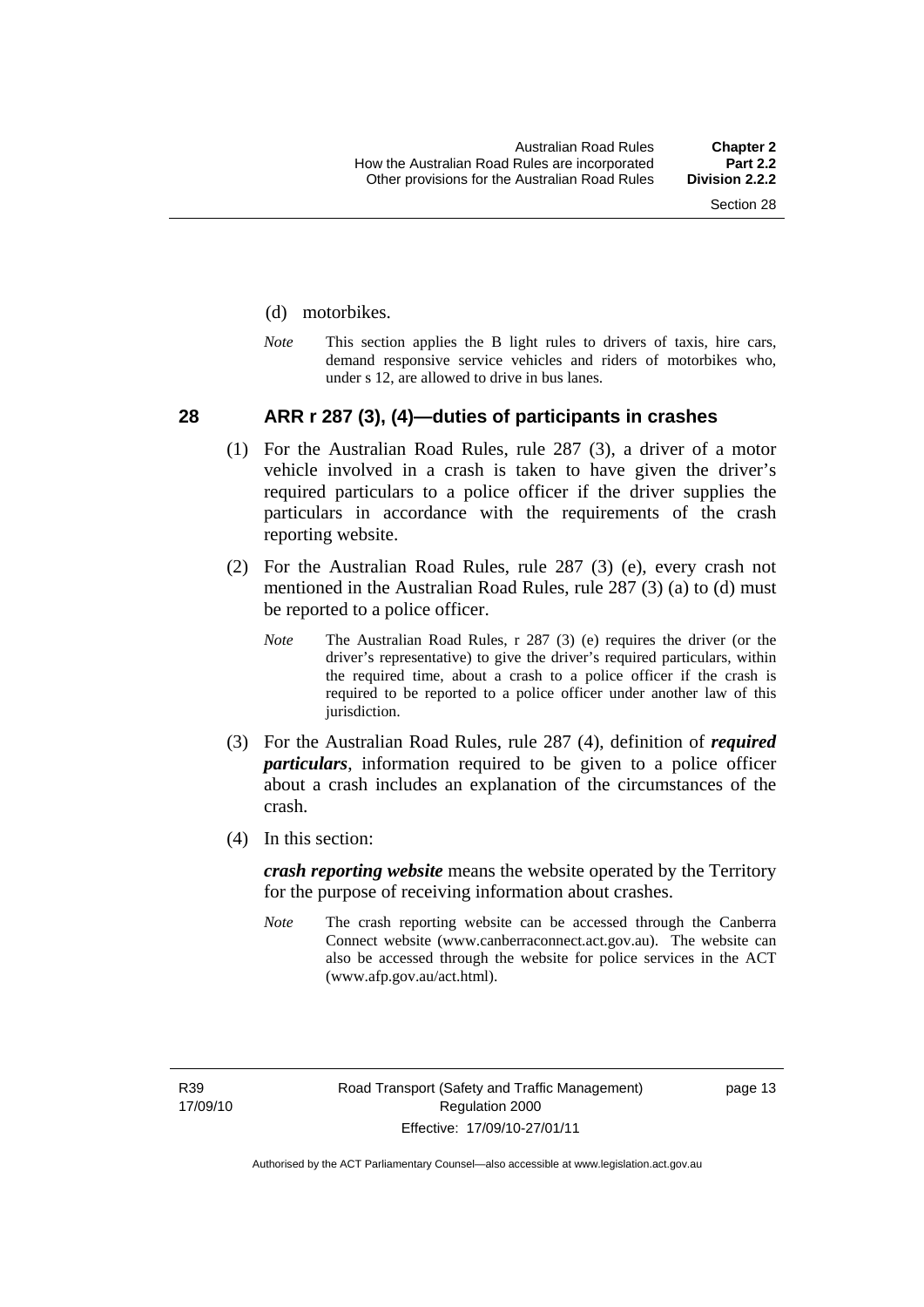#### <span id="page-33-0"></span>**29 ARR r 289 (1) (g)—driving on nature strip**

For the Australian Road Rules, rule 289 (1) (g), a driver may drive the driver's vehicle on a nature strip adjacent to a length of road in a built-up area if the vehicle—

- (a) is a motor vehicle (other than a ride-on lawnmower) that is built and used solely for cutting grass, or for purposes incidental to cutting grass; or
- (b) is a motor vehicle that is designed for cleaning footpaths and is being driven on the nature strip for the purpose of cleaning a footpath and is displaying an amber flashing light; or
- (c) is being used to transport goods or materials for use in (or for the purposes of) the construction or maintenance of roads by or on behalf of the Territory; or
- (d) is a postal vehicle that is  $-$ 
	- (i) a motorbike with an engine capacity of not more than 110mL; and
	- (ii) being driven at a speed of not more than 10km/h.
- (e) is being used by a person in the course of his or her duties as a person authorised under this regulation to use a traffic offence detection device.

#### **30 ARR r 298—driving with a person in or on trailer**

- (1) For the Australian Road Rules, rule 298, a trailer is exempt if—
	- (a) the trailer is being towed by a police vehicle or emergency vehicle; or
	- (b) the carriage of passengers is permitted in a part of the trailer and anyone in the trailer is in that part; or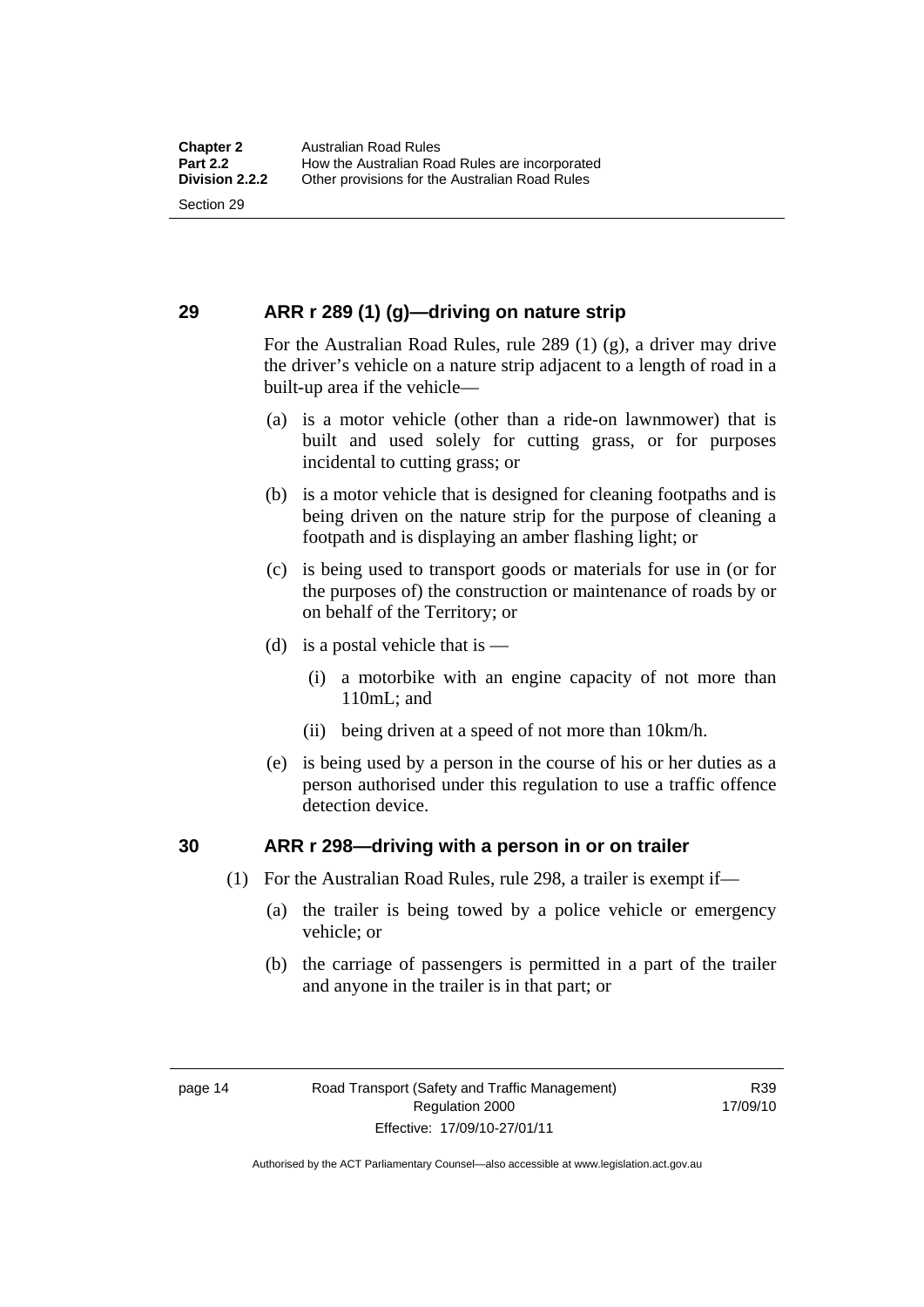- <span id="page-34-0"></span> (c) anyone who is in the trailer is engaged in the door-to-door delivery or collection of goods, or in the collection of waste or garbage, and the trailer is not travelling faster than 25 km/h; or
- (d) in all the circumstances, there is no reasonable danger of anyone in the trailer falling from the trailer or being injured.
- (2) For this section, the carriage of passengers is permitted in a part of a trailer if the part is designed primarily for—
	- (a) the carriage of passengers; or
	- (b) the carriage of goods, but is enclosed.
- (3) In this section:

*enclosed*, for a part of a trailer, means enclosed by—

- (a) the structure of the trailer; or
- (b) a canopy, cage or other device fitted to the trailer that is of a kind approved by the road transport authority under section 66 (1) (d) (Approvals etc by road transport authority).

*in* includes on.

#### **31 ARR r 310 (3), (4)—exemption for road workers etc**

- (1) For the Australian Road Rules, rule 310 (3) (b), the road transport authority may authorise a person to engage in speed zoning tests.
- (2) For the Australian Road Rules, rule 310 (4), definition of *roadworks*, the road transport authority may authorise—
	- (a) installation or maintenance work on, above or below a road; or
	- (b) installation or maintenance of a traffic control device; or
	- (c) a traffic survey.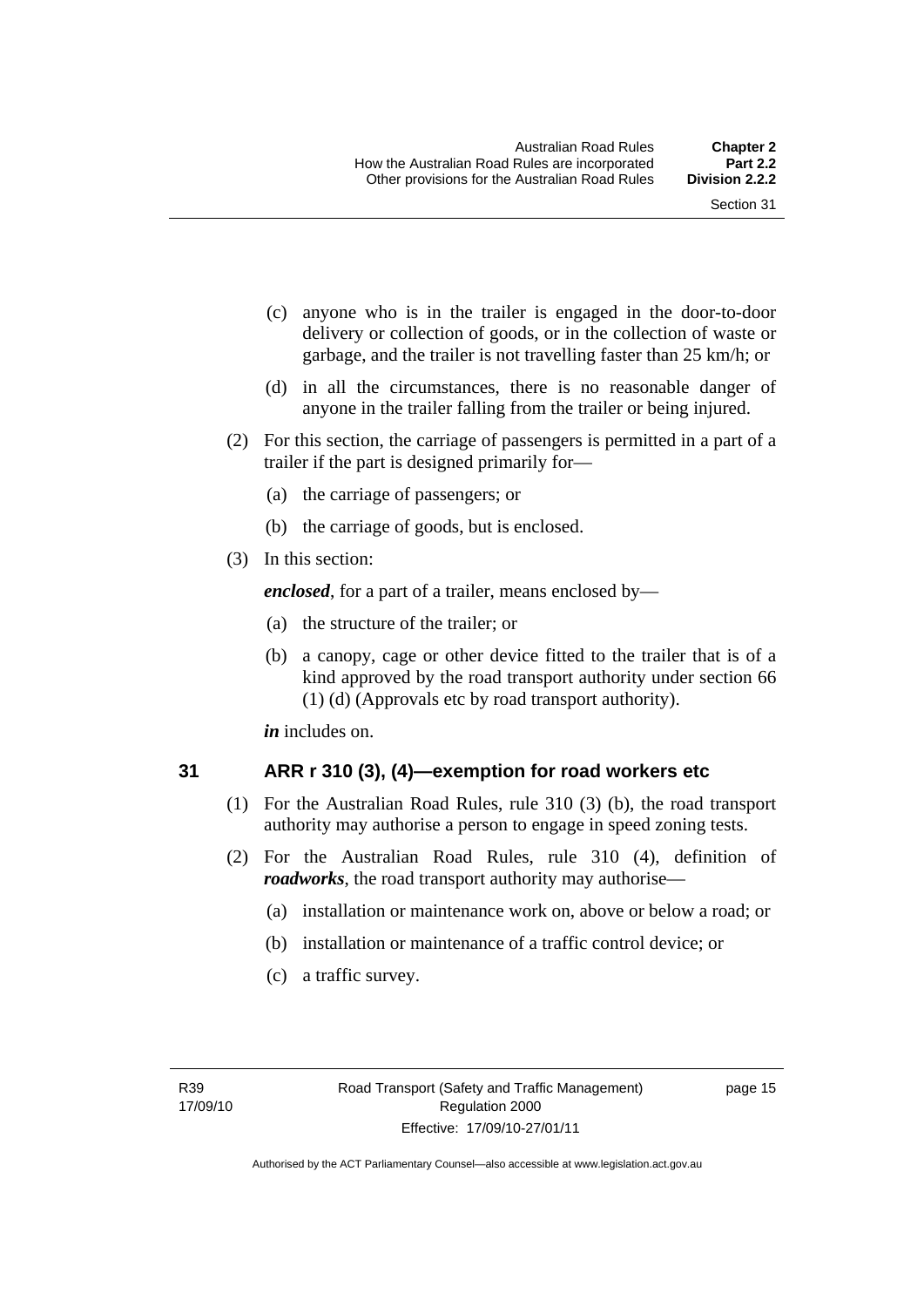- <span id="page-35-0"></span> (3) This section is additional to, and does not limit, any other power of the road transport authority or anyone else under a territory law to authorise something mentioned in this section.
	- *Note* Under the Act, the road transport authority can authorise a person to install or display (or to interfere with, change or remove) a prescribed traffic control device.

#### **32 ARR r 313—postal workers**

For the Australian Road Rules, rule 313—

- (a) the Australian Road Rules, rule 186 (Stopping in a mail zone) does not apply to the driver of a postal vehicle; and
- (b) the Australian Road Rules, rule 288 (Driving on a path) does not apply to the driver of a postal vehicle if—
	- (i) the vehicle is a motorbike with an engine capacity of not more that 110mL; and
	- (ii) the vehicle is being driven at a speed of not more than 10km/h.

#### **33 ARR dict—definitions for dictionary**

(1) For the Australian Road Rules, dictionary:

*approved bicycle helmet* means a protective helmet for bicycle riders that is approved by the road transport authority under section 66 (1) (a) (Approvals etc by road transport authority).

*authorised person,* for a provision of the Australian Road Rules, means a person who is appointed as, or prescribed to be, an authorised person under the *Road Transport (General) Act 1999* for the Australian Road Rules or the provision.

#### *emergency worker* means—

 (a) a member of the ambulance service rendering or providing transport for sick or injured people; or

R39 17/09/10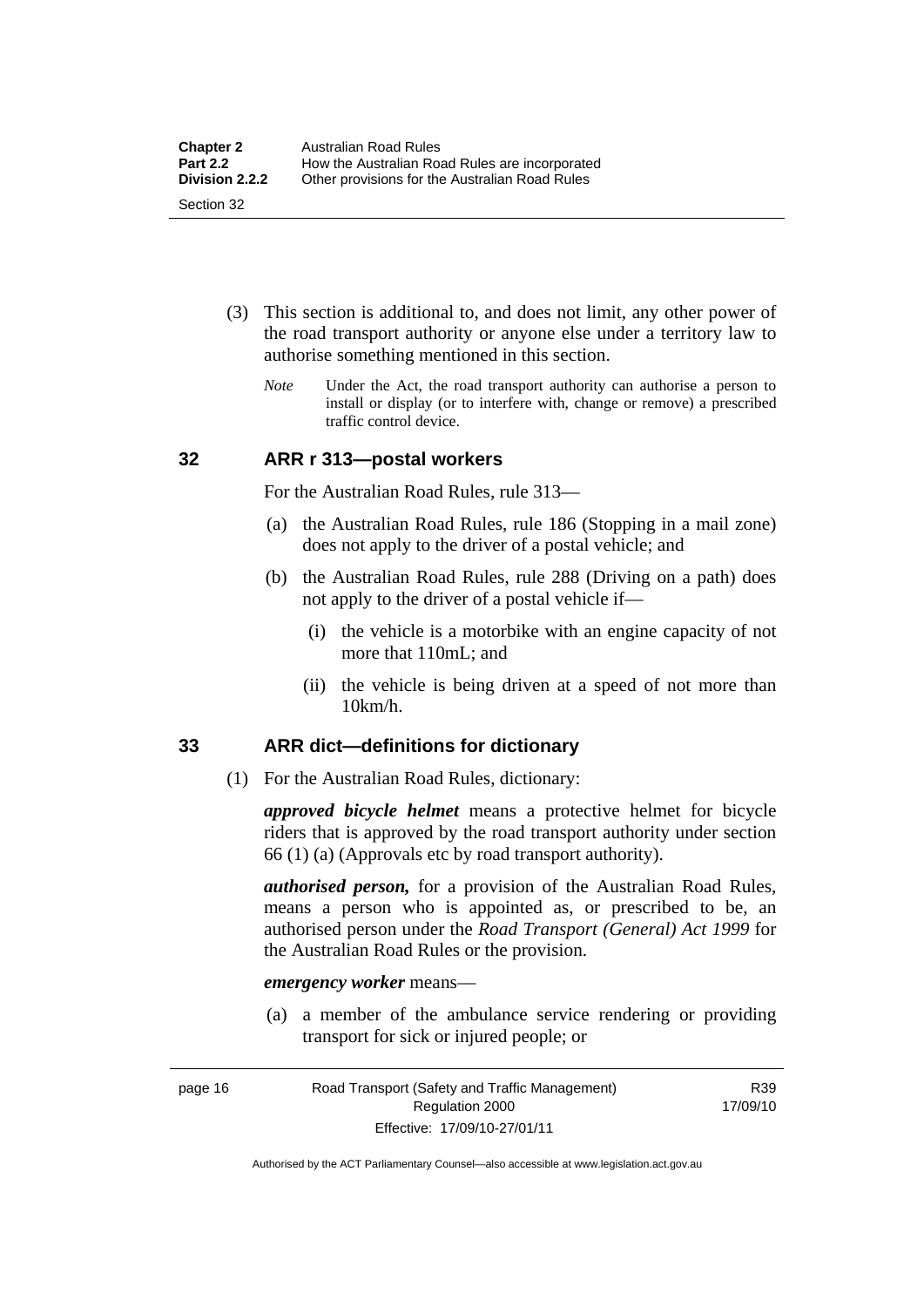- (b) a member of the ambulance service, the fire brigade, the rural fire service or the SES providing transport in an emergency; or
- (c) a person who is declared by the road transport authority under section 66 (1) (e) (Approvals etc by road transport authority) to be an emergency worker.

*mechanical signalling device*, in relation to a vehicle, means a device that—

- (a) is fitted to the vehicle; and
- (b) is a mechanical signalling device or turn signal that complies with the *Road Transport (Vehicle Registration) Regulation 2000*, schedule 1.

*oversize vehicle* means a vehicle with a dimension that, including the dimension of any load, exceeds a relevant dimension limit under—

- (a) the *Road Transport (Mass, Dimensions and Loading) Act 2009*; or
- (b) the *Road Transport (Vehicle Registration) Regulation 2000*.
- *Note* A reference to an Act includes a reference to the statutory instruments made or in force under the Act, including any regulation (see Legislation Act, s 104).

*police officer*—see the Legislation Act, dictionary, part 1.

*postal worker* means an employee of Australia Post or anyone else engaged by Australia Post to deliver post.

*public bus*—see the *Road Transport (Public Passenger Services) Act 2001*, dictionary.

*taxi*—

 (a) see the *Road Transport (Public Passenger Services) Act 2001*, section 45 (Meaning of *taxi*); and

R39 17/09/10 page 17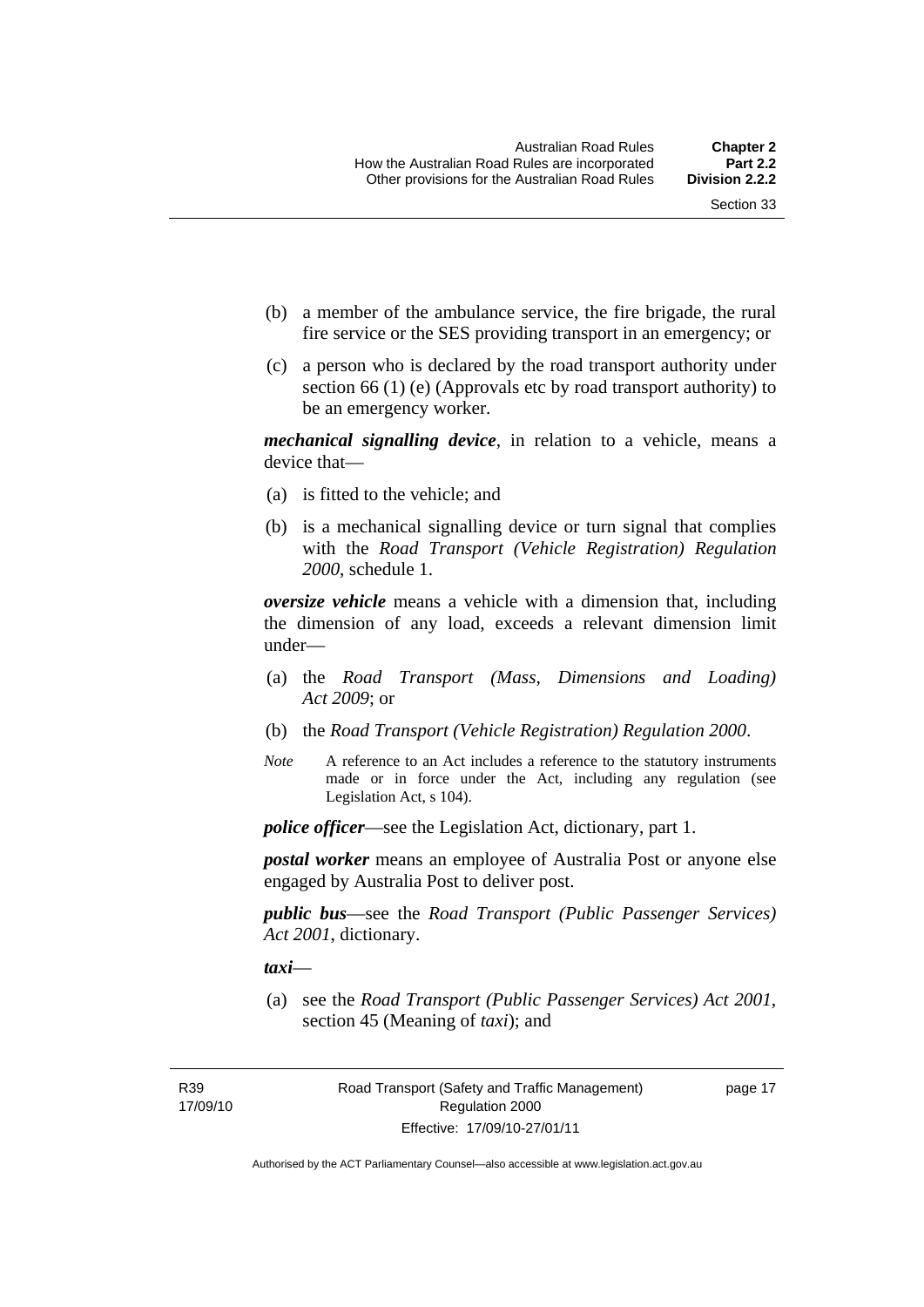- (b) except in the Australian Road Rules, rule 182 (which is about stopping in taxi zones), includes a hire car.
- (2) For the Australian Road Rules, dictionary, definition of *GVM*, paragraph (b):

*vehicle registration authority* means:

- (a) the road transport authority; or
- (b) the corresponding authority of another jurisdiction.
- (3) For the Australian Road Rules, dictionary, definition of *hazard warning lights*:

*another law of this jurisdiction* means the *Road Transport (Vehicle Registration) Regulation 2000*, schedule 1.

- (4) For the Australian Road Rules, dictionary, definition of *portable warning triangle*, a portable warning triangle is approved if it—
	- (a) is in the form of an equilateral triangle; and
	- (b) has a minimum height of 300mm; and
	- (c) has, on the front and back, red reflecting sheeting or material, or 9 red reflectors arranged in a triangular shape, causing a red reflection that would be clearly visible to a driver at night when the upper beam of light from any headlight on the vehicle (complying with the relevant provisions to the *Road Transport (Vehicle Registration) Regulation 2000*), schedule 1 is projected directly onto the sign from a distance of 200m; and
	- (d) is of a robust and durable construction, capable of being readily erected to stand in an upright position and capable of remaining unaffected (to any material degree) by any reasonable force of wind or variation in weather conditions.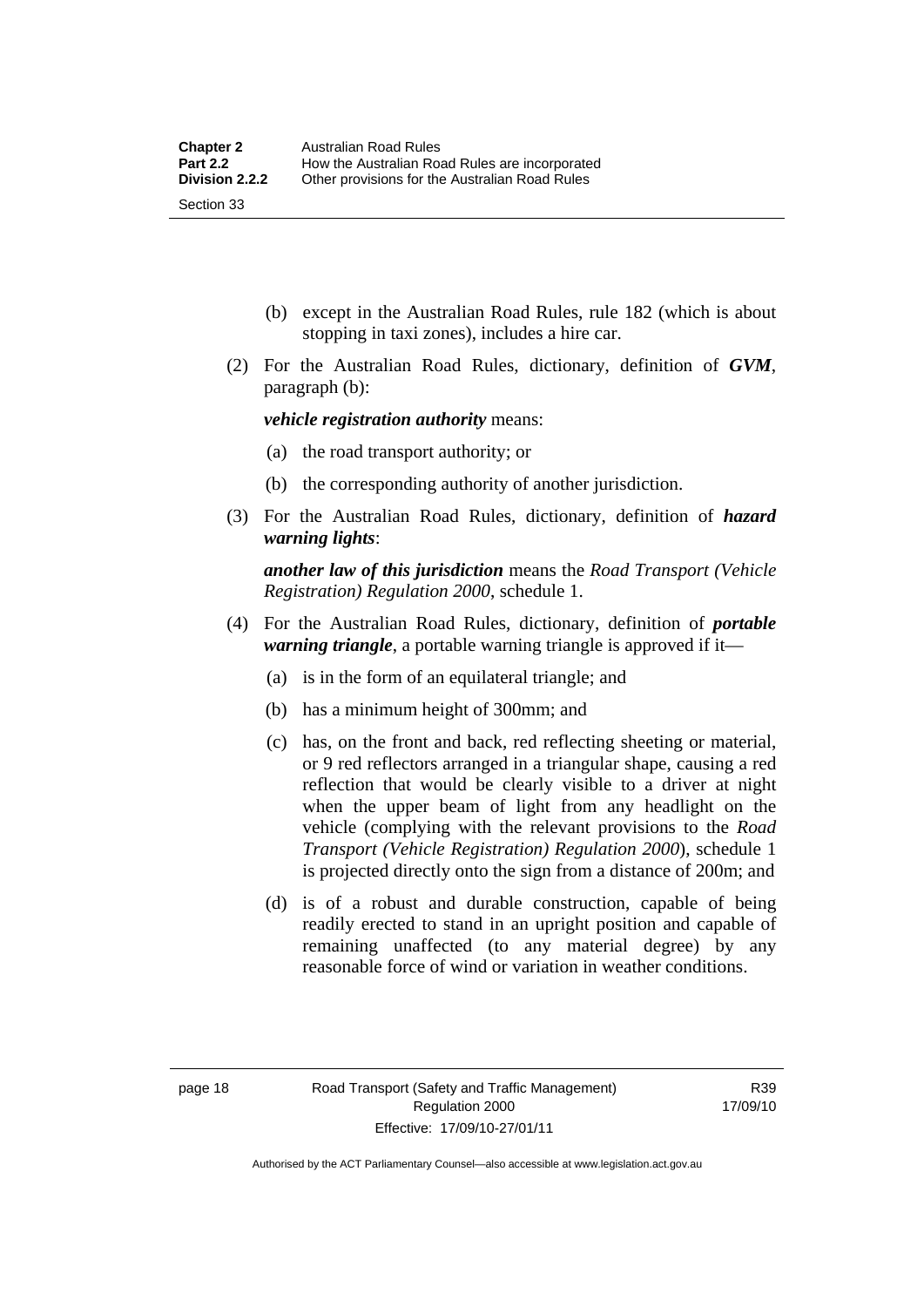# **Part 2.3 Additional ACT road rules**

*Note* The Australian Road Rules are not completely self-contained and need to be read with associated laws of each jurisdiction. This part sets out some of the associated laws that are particular to the ACT. Provisions of Acts and other regulations included in the road transport legislation contain other provisions that are particular to the ACT.

## **Division 2.3.1 Noise and other nuisances**

## **37 Making unnecessary engine noise**

The driver of a motor vehicle on a road must not make unnecessary noise by turning on, running or failing to turn off the vehicle's engine.

Maximum penalty: 20 penalty units.

*Note* Under the Australian Road Rules, r 291 it is an offence to start or drive a vehicle in a way that makes unnecessary noise or smoke.

#### **38 Emission of waste oil or grease**

 (1) A person must not use a motor vehicle or trailer on a road unless adequate precautions have been taken to prevent waste oil or grease from the machinery or from any other part of the vehicle from dropping onto the roadway.

Maximum penalty: 20 penalty units.

- *Note* The Australian Road Rules, r 293 requires the driver of a vehicle to remove oil or grease that falls from the vehicle in certain circumstances.
- (2) Without limiting the liability of anyone else, the responsible person for a motor vehicle or trailer must take reasonable steps to prevent a contravention of subsection (1) in relation to the vehicle.

Maximum penalty: 20 penalty units.

R39 17/09/10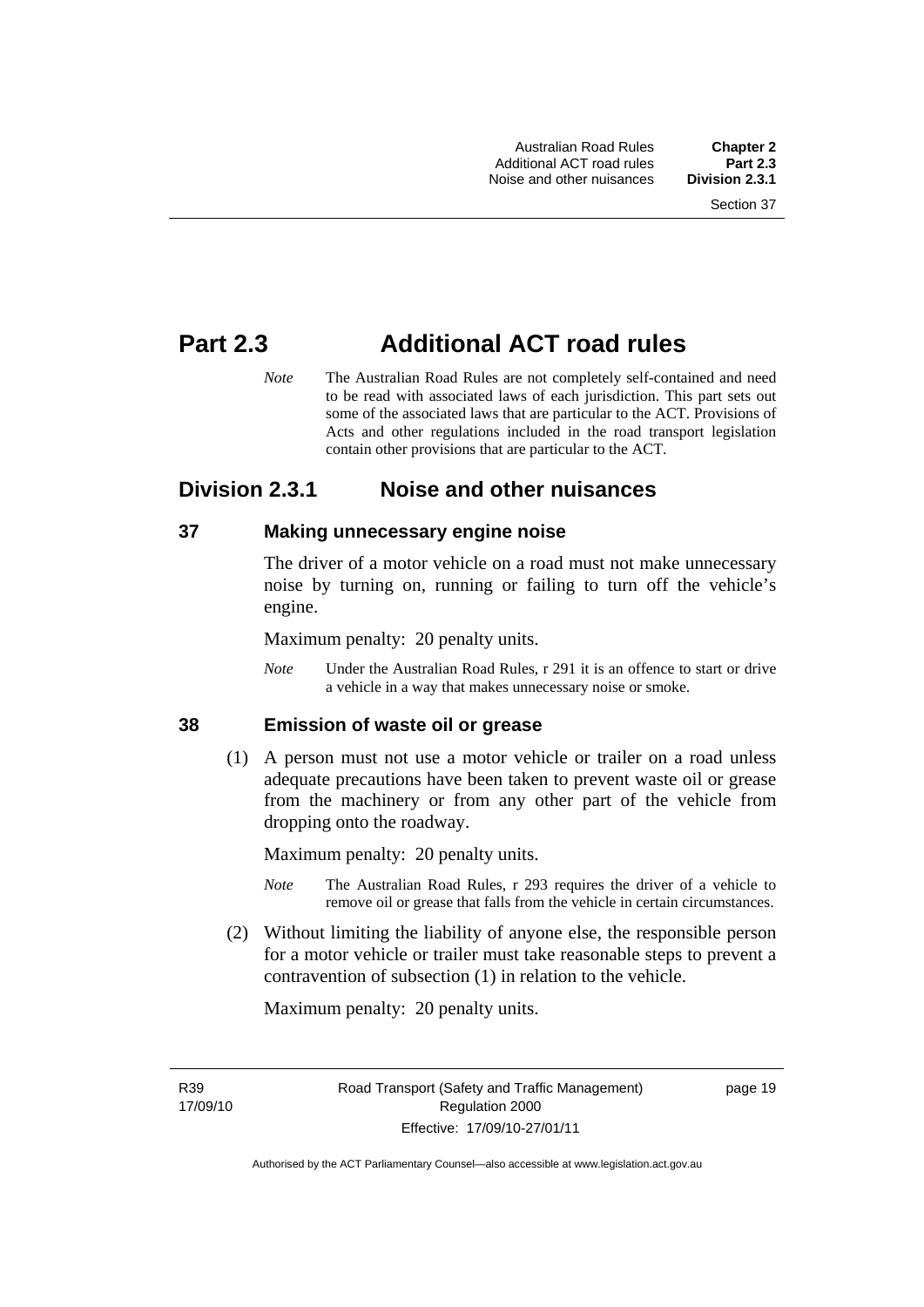## **Division 2.3.2 Driver and passenger safety**

#### **39 Safety of persons on trailers**

 (1) A person must not travel on a road in or on any part of a trailer that is not a part designed primarily for the carriage of passengers or goods.

Maximum penalty: 20 penalty units.

 (2) A person must not travel on a road in or on any part of a trailer that is a part designed primarily for the carriage of goods if the part is not enclosed.

Maximum penalty: 20 penalty units.

- (3) This section does not apply to a person—
	- (a) who is in or on a police vehicle or emergency vehicle; or
	- (b) engaged in the door-to-door delivery or collection of goods, or in the collection of waste or garbage, in or on a trailer that is not travelling faster than 25km/h; or
	- (c) if, in all the circumstances, there is a no reasonable danger of the person falling or being thrown from the trailer, or being injured, because the person is travelling in a way prohibited by this section.
- (4) In this section:

*enclosed*, for a part of a trailer, means enclosed by—

- (a) the structure of the trailer; or
- (b) a canopy, cage or other device fitted to the trailer that is of a kind approved by the road transport authority under section 66 (1) (d) (Approvals etc by road transport authority).
- *Note* The Australian Road Rules, r 298 prohibits a driver from driving a motor vehicle towing a trailer with a person in or on the trailer, unless

page 20 Road Transport (Safety and Traffic Management) Regulation 2000 Effective: 17/09/10-27/01/11

R39 17/09/10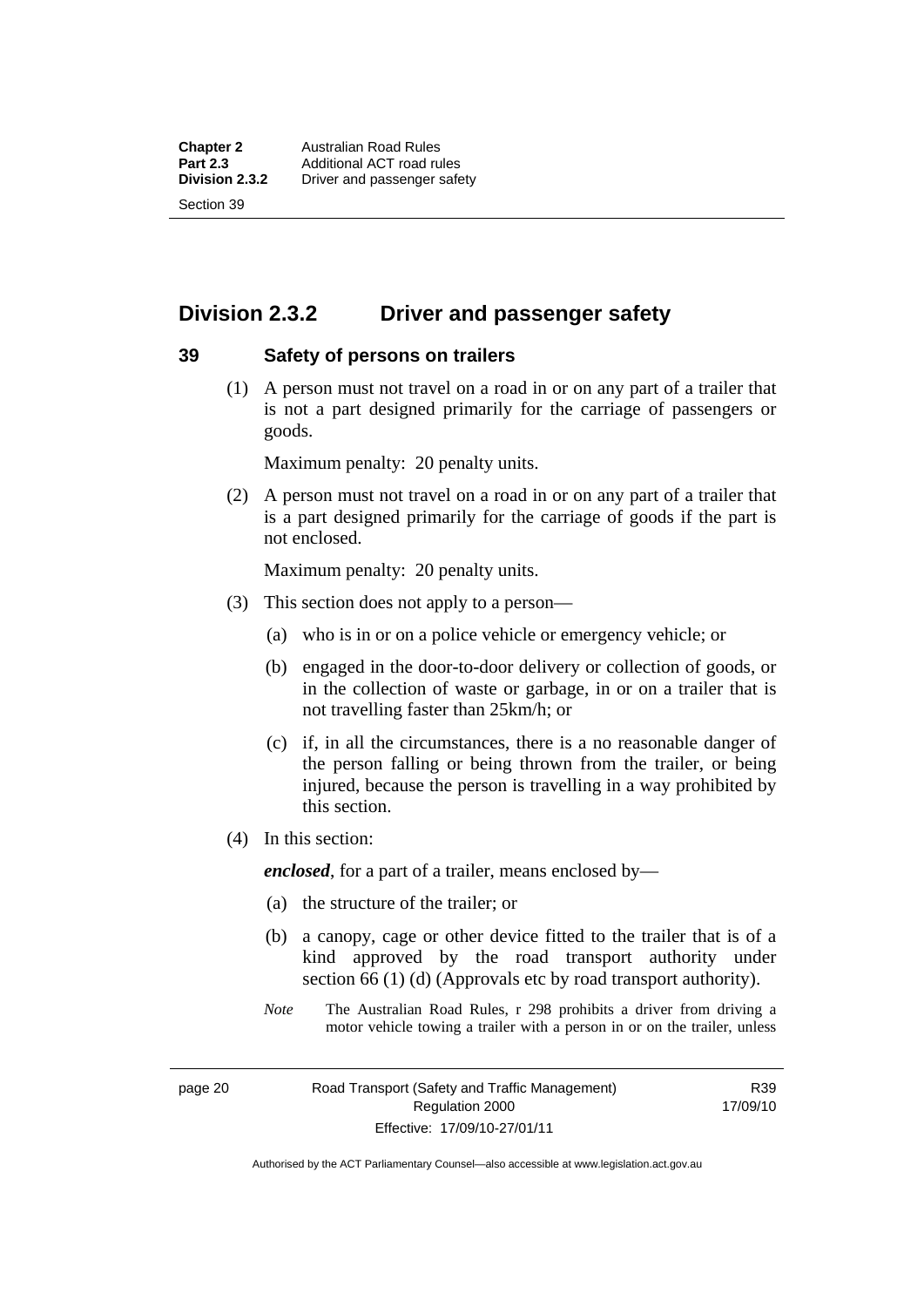the trailer is exempt from the rule under another law of this jurisdiction. Section 30 provides the exemption from the rule.

#### **40 Passengers in sidecars to be seated**

 (1) A passenger in a sidecar attached to a motorbike that is moving, or is stationary but not parked, on a road must sit in a place in the sidecar designed for use by a passenger.

Maximum penalty: 20 penalty units.

 (2) The rider of a motorbike must not ride with a passenger in a sidecar unless the passenger complies with subsection (1).

Maximum penalty: 20 penalty units.

## **Division 2.3.3 Trailers and towing**

*Note* The following rules of the Australian Road Rules apply to the towing of vehicles:

- r 216 (which is about the lights that must be used when towing a vehicle at night or in hazardous weather conditions)
- r 254 (which is about the towing of bicycles)
- r 257 (which is about riding with a person on a bicycle trailer)
- r 292 (which is about towing a vehicle with an insecure or overhanging load)
- r 294 (which is about keeping control of a motor vehicle or trailer being towed)
- r 295 (which is about towing another vehicle with a towline)
- r 298 (which is about driving with a person in a trailer)
- r 312 (which provides certain exemptions for tow truck drivers).

#### **41 Number of vehicles that may be drawn**

 (1) The driver of an articulated vehicle must not tow any other vehicle on a road.

Maximum penalty: 20 penalty units.

R39 17/09/10 page 21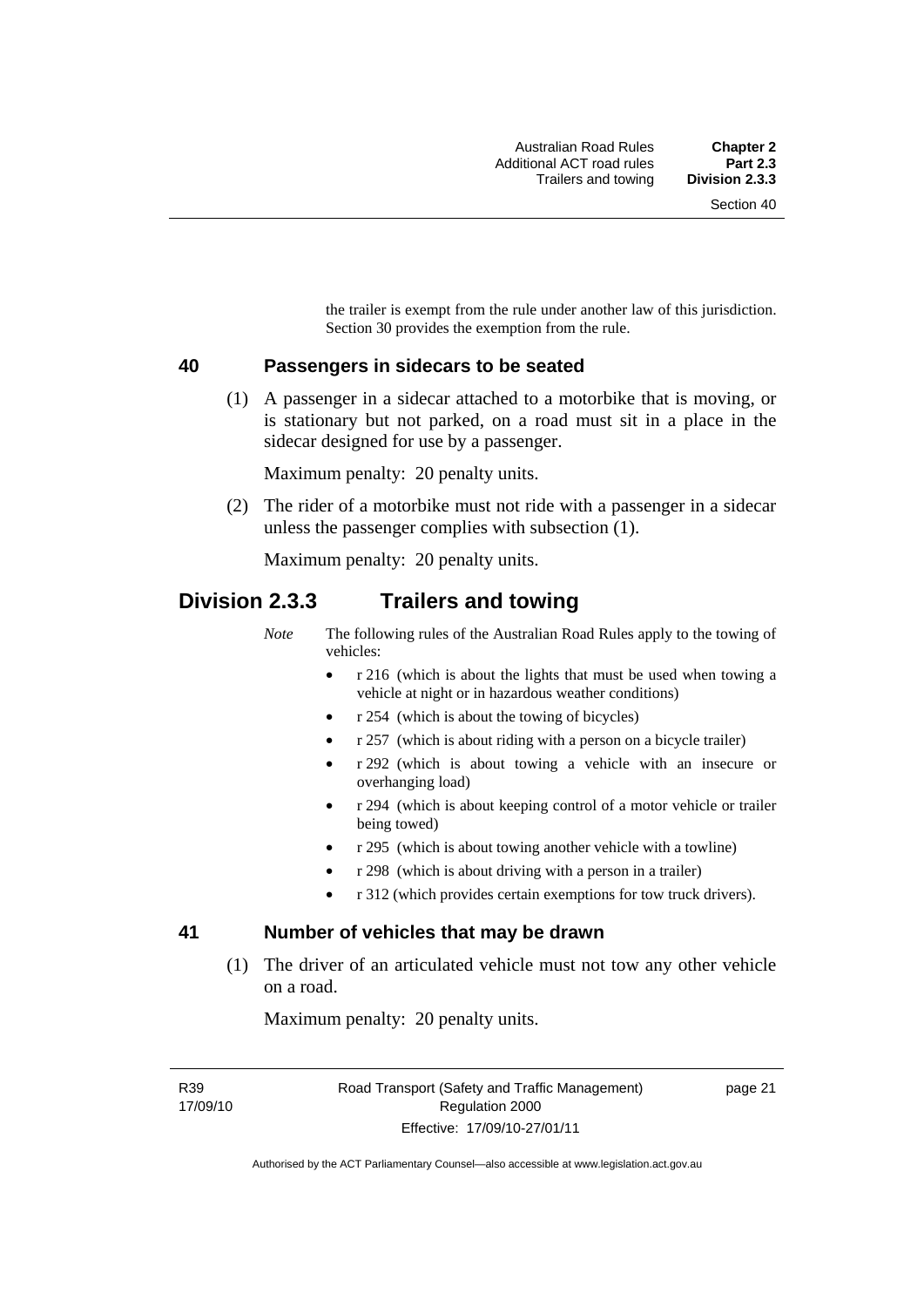(2) The driver of a motor vehicle must not tow more than 1 other vehicle on a road.

Maximum penalty: 20 penalty units.

- (3) The road transport authority may exempt a vehicle or person from subsection  $(1)$  or  $(2)$ .
- (4) Subsection (2) does not apply in relation to a tow truck that is towing an articulated vehicle (other than a B-double or road train) if—
	- (a) the articulated vehicle has broken down on a road and it is necessary for it to be towed away; or
	- (b) the articulated vehicle has been involved in a crash on a road and it is necessary for it to be towed away.
- (5) Subsection (2) does not apply to a motor vehicle that is towing another vehicle using a lift and tow trailer if—
	- (a) the other vehicle is partly supported by the lift and tow trailer; and
	- (b) the vehicle is not towed at faster than 60 km/h; and
	- (c) the combined weight of the towed vehicle and the lift and tow trailer is not more than the unladen weight of the towing vehicle.
- (6) Subsection (2) does not apply to—
	- (a) a tractor-harvester-cutting head trailer combination; or
	- (b) a tractor with multiple implements attached, if the implements are normally used as a single unit when performing agricultural operations; or
	- (c) a tractor and implement combination towing a fuel trailer or laser tower; or

R39 17/09/10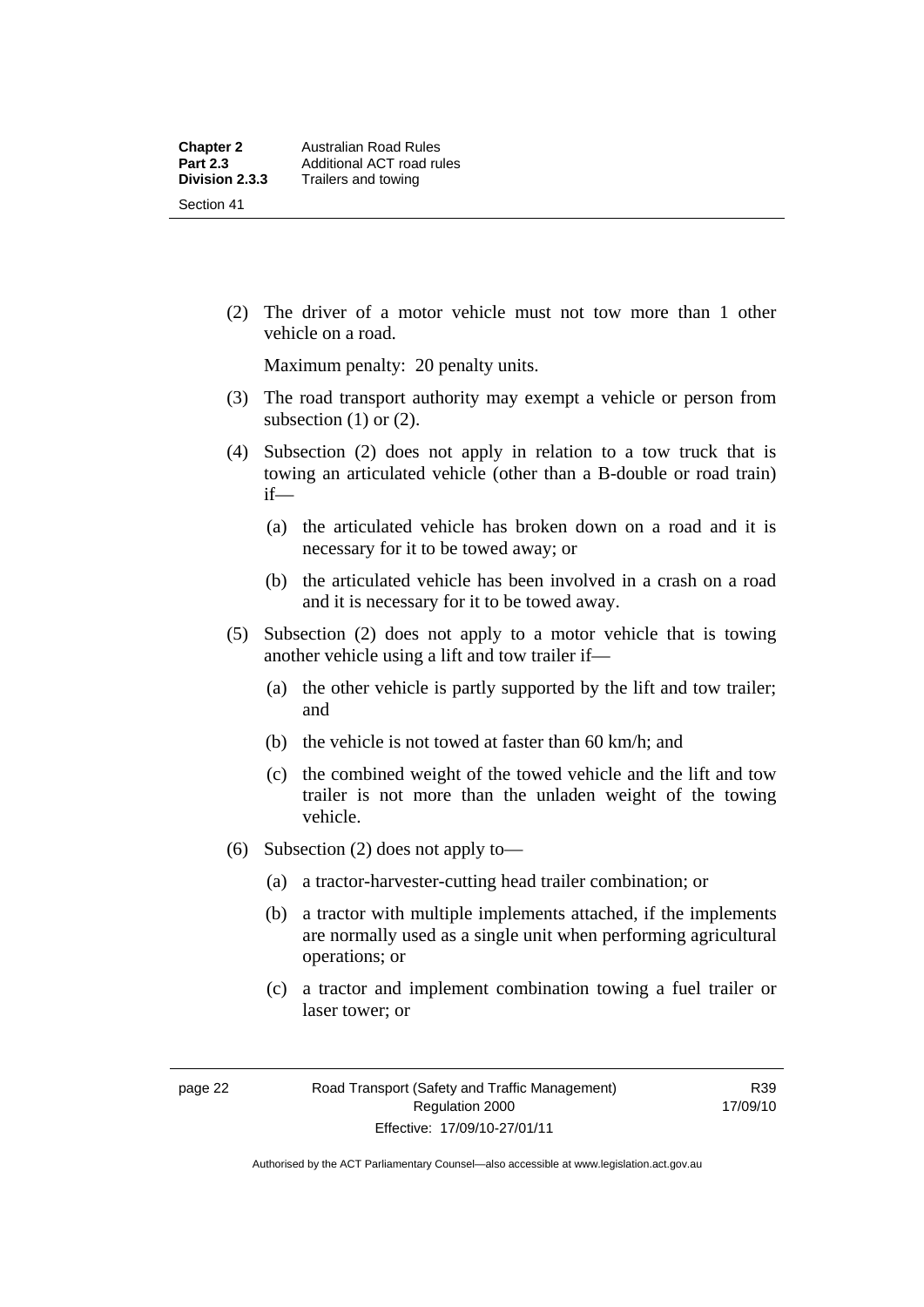- (d) an articulated low-loader consisting of a prime mover towing a converter dolly and a semitrailer; or
- (e) a B-double, dog trailer or road train.

#### **42 Towing by vehicles under 4.5t**

- (1) The driver of a motor vehicle (the *towing vehicle*) must not tow another vehicle (the *towed vehicle*) on a road if the laden weight of the towed vehicle is more than—
	- (a) the capacity of the towing attachment fitted to the towing vehicle; or
	- (b) the maximum laden weight for the towed vehicle.

Maximum penalty: 20 penalty units.

- (2) Subsection (1) does not apply to the driver if the towing vehicle has a GVM over 4.5t.
- (3) The road transport authority may exempt a vehicle or person from subsection  $(1)$ .
- (4) In this section:

*maximum laden weight*, for the towed vehicle, means—

- (a) the maximum laden weight for a towed vehicle specified by the manufacturer of the towing vehicle in relation to the towing vehicle; or
- (b) if there is no such specification by the manufacturer, the manufacturer of the vehicle cannot be identified or the specification is not appropriate because the towing vehicle has been modified—
	- (i) 1.5 times the unladen weight of the towing vehicle if the towed vehicle is fitted with a braking system that is working properly; or

R39 17/09/10 page 23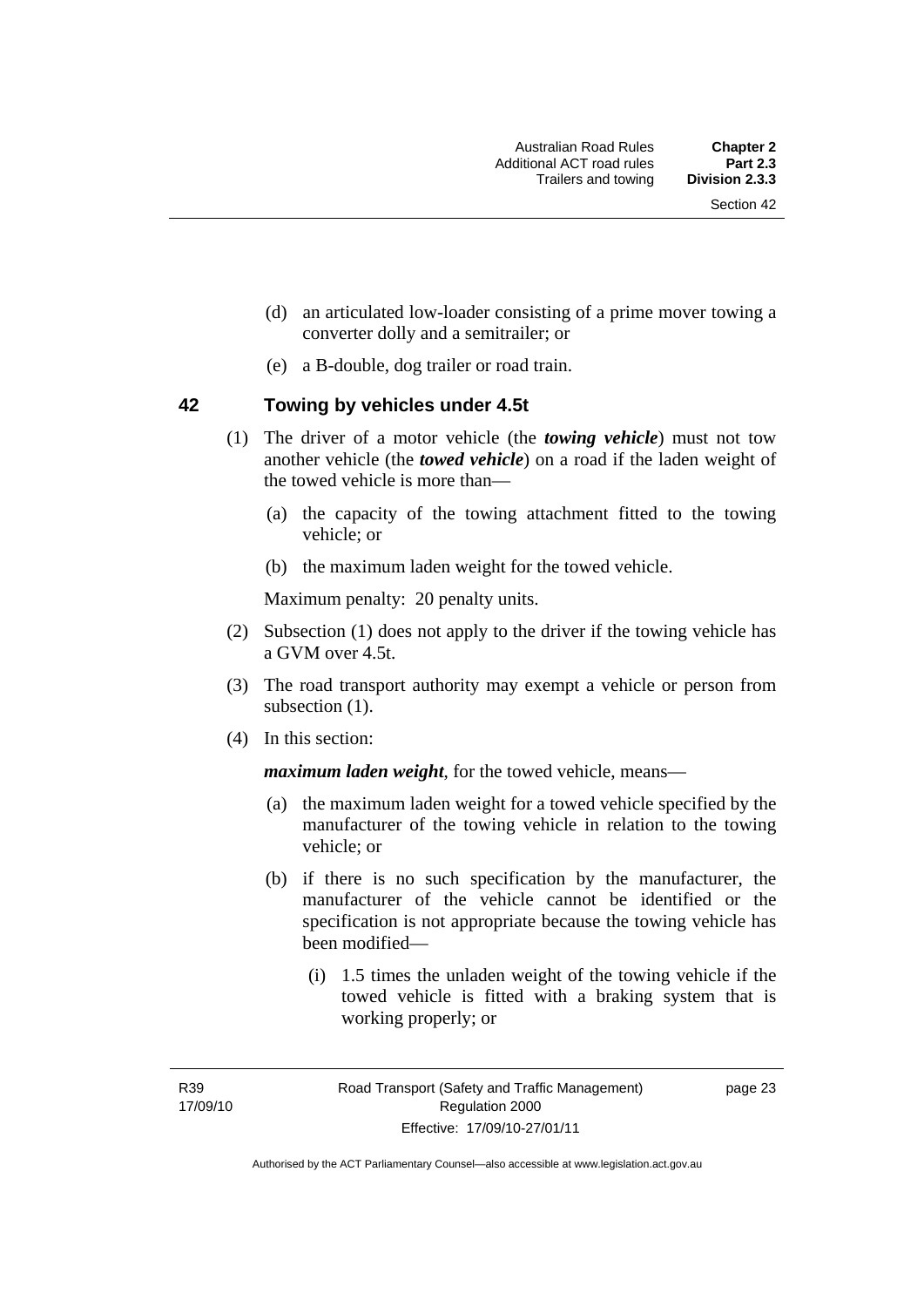**Chapter 2 Australian Road Rules**<br>**Part 2.3 Additional ACT road rules Part 2.3** Additional ACT road rules<br>**Division 2.3.4** Lights on vehicles Lights on vehicles Section 43

> (ii) the unladen weight of the towing vehicle in any other case.

## **Division 2.3.4 Lights on vehicles**

*Note* The following rules of the Australian Road Rules apply to lights on vehicles:

- r 215 (which is about using lights when driving at night or in hazardous weather conditions)
- r 216 (which is about the lights that must be used when towing a vehicle at night or in hazardous weather conditions)
- r 217 (which is about using rear fog lights)
- r 218 (which is about using headlights on high-beam)
- r 219 (which is about not using lights to dazzle other road users)
- r 220 (which is about the use of lights on a vehicle that is stopped)
- r 221 (which is about using hazard warning lights)
- r 222 (which is about the use of warning lights on buses carrying children)
- r 223 (which is about using lights when riding an animal-drawn vehicle at night or in hazardous weather conditions)
- r 259 (which is about using lights when riding a bicycle at night).

#### **43 Lights on motor vehicles generally**

- (1) The driver of a motor vehicle fitted with a spotlight or searchlight must not operate the light, or allow it to be operated, on a road unless—
	- (a) the vehicle is stationary, the light is operated only for examining or making adjustments or repairs to a vehicle, and light from it is not projected further than 6m; or
	- (b) the light is operated for the temporary purpose of reading or looking for a notice, sign, house number or something similar; or
	- (c) the vehicle is a police vehicle; or

R39 17/09/10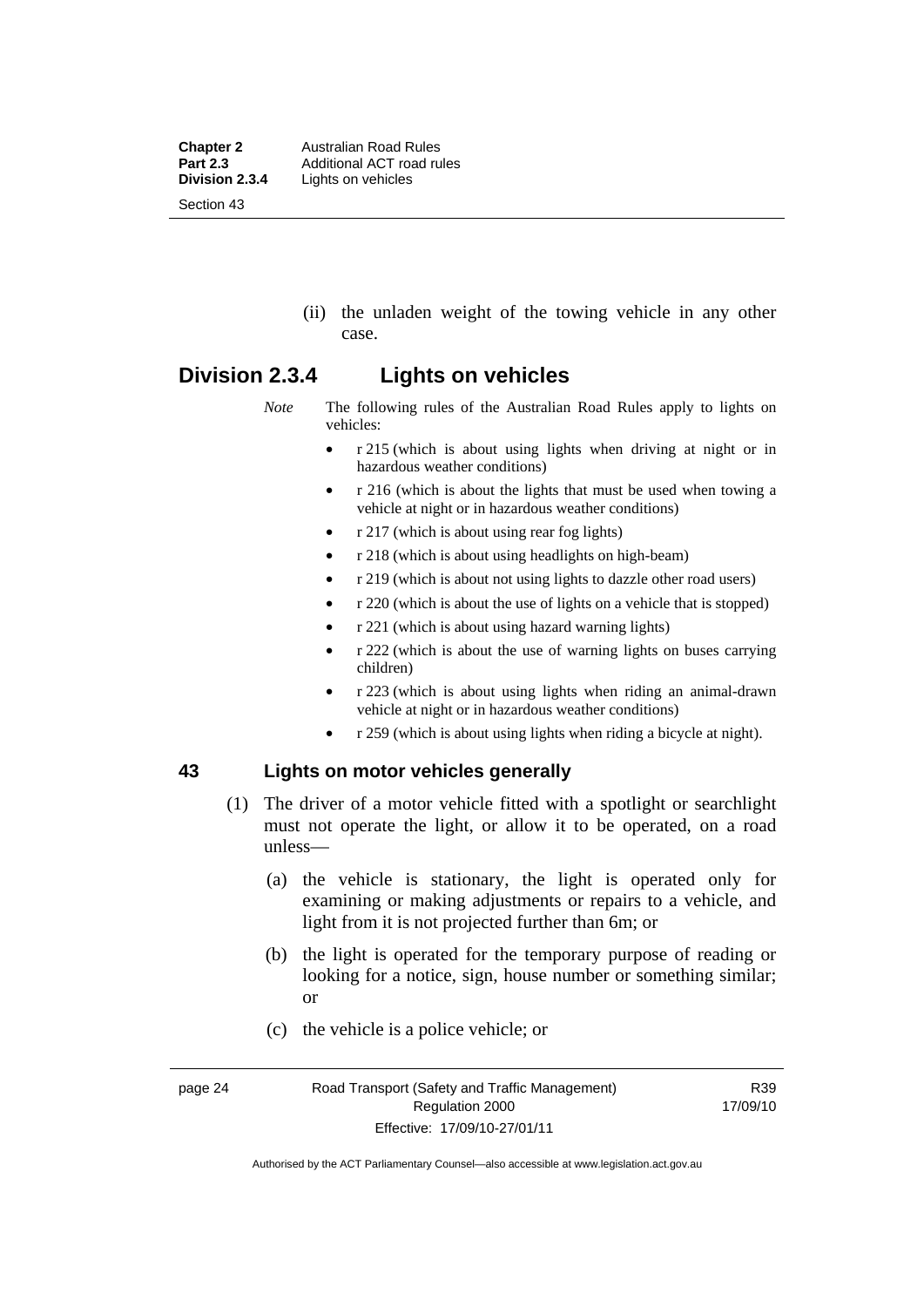(d) the vehicle is being used by the Territory, the Commonwealth or any public authority.

Maximum penalty: 20 penalty units.

- (2) The driver of a motor vehicle fitted with an additional headlight permitted to be fitted under the *Road Transport (Vehicle Registration) Regulation 2000*, schedule 1 must not operate the headlight, or allow it to be operated, if—
	- (a) the vehicle is being driven on a length of road in a built-up area; or
	- (b) the driver is driving less than—
		- (i) 200m behind a vehicle travelling in the same direction as the driver; or
		- (ii) 200m from an oncoming vehicle.

Maximum penalty: 20 penalty units.

## **Division 2.3.5 Metered parking**

- *Note* The rules of the Australian Road Rules that apply to the parking of vehicles include the following:
	- r 189 (which is about double parking)
	- r 203 (which is about stopping in a parking area for people with disabilities)
	- r 205 (which is about parking for longer than indicated)
	- r 207 (which is about parking where fees are payable)
	- r 208 (which is about parallel parking on a road, except in a median strip parking area)
	- r 209 (which is about parallel parking in a median strip parking area)
	- r 210 (which is about angle parking)
	- r 211 (which is about parking in parking bays).

R39 17/09/10 page 25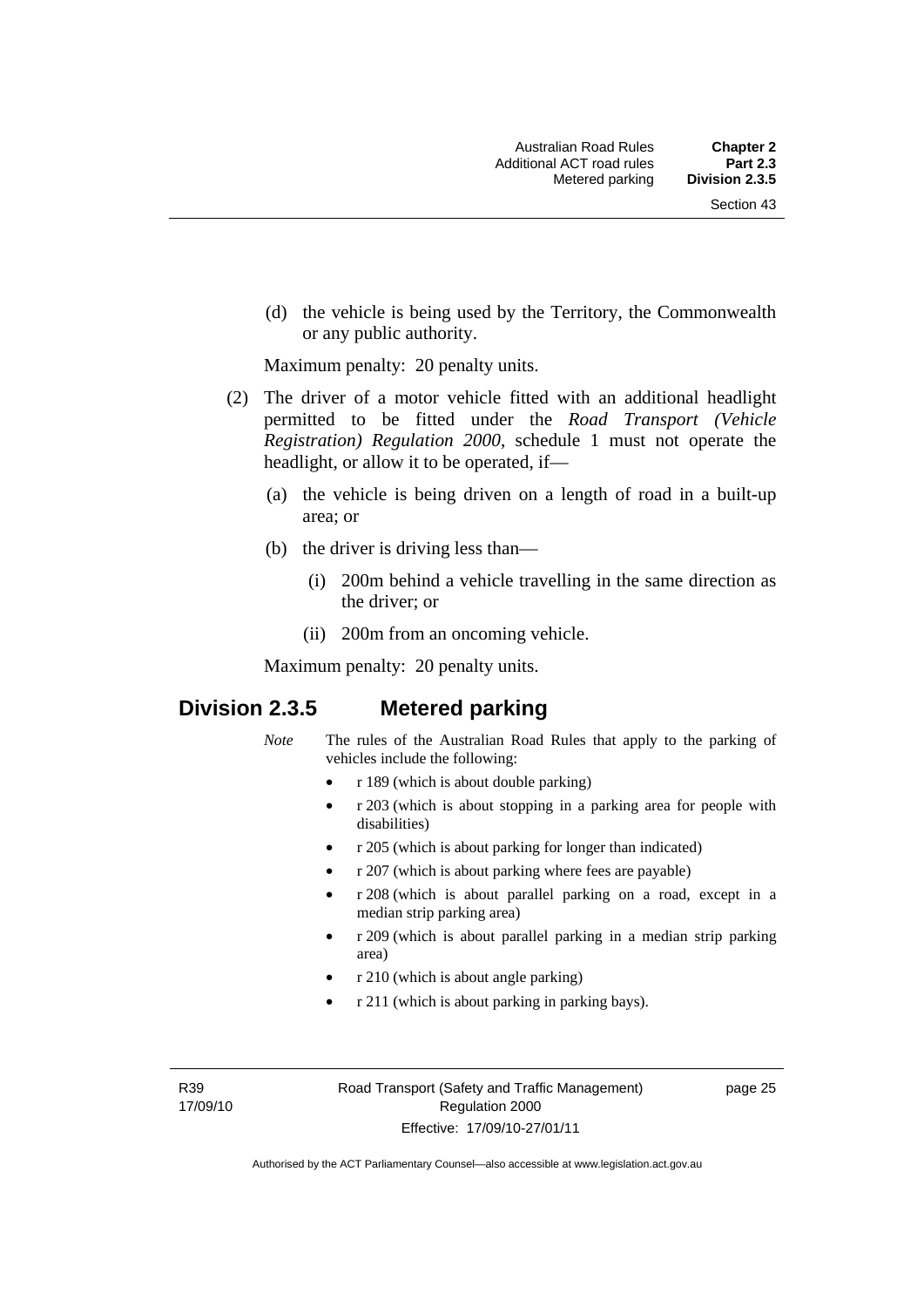#### **44 Metered parking—parking in spaces**

- (1) A driver commits an offence if—
	- (a) the driver parks in a metered parking area; and
	- (b) the driver's vehicle is not parked in a metered parking space.

Maximum penalty: 20 penalty units.

 (2) A driver must not park the driver's vehicle in a metered parking space if another vehicle is parked in the space.

Maximum penalty: 20 penalty units.

 (3) A driver who parks in a metered parking space must position the driver's vehicle completely within the space.

Maximum penalty: 20 penalty units.

#### **44A Metered parking—parking fees**

 (1) A driver must not park in a metered parking space without paying the relevant parking fee for the space.

Maximum penalty: 20 penalty units.

- (2) A driver does not commit an offence against subsection (1) if—
	- (a) the relevant parking fee for the metered parking space is paid immediately after the driver parks the driver's vehicle in the metered parking space; or
	- (b) the parking meter for the metered parking space indicates that the period for which parking in the space has been paid for has not expired; or
	- (c) the parking meter for the metered parking space—
		- (i) is not working; or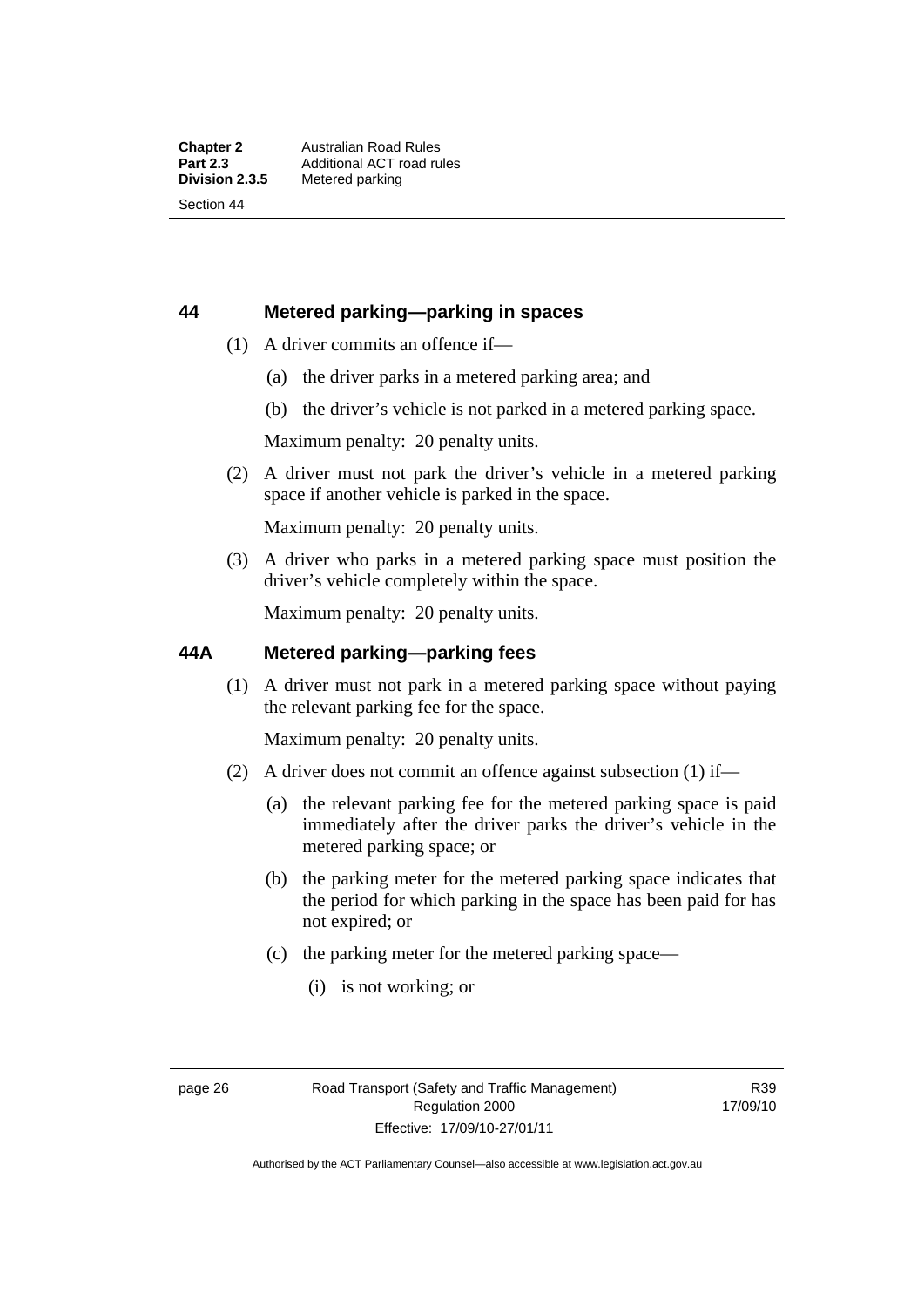- (ii) is covered with a parking meter hood bearing the words 'out of order time limit applies'.
- *Note* For other exceptions to s (1), see s 45.

#### **44B Metered parking—maximum length of stay**

 (1) A driver must not allow the driver's vehicle to remain parked in a metered parking space if the parking meter for the space indicates that the period for which parking in the space has been paid for has expired.

Maximum penalty: 20 penalty units.

*Note* For exceptions to s (1), see s 45.

 (2) A driver must not allow the driver's vehicle to remain parked in a metered parking space for longer than the period (if any) indicated on the metered parking signs applying to the space as the maximum period for which a vehicle may be parked in the space.

Maximum penalty: 20 penalty units.

*Note* For exceptions to s (2), see s 45.

#### **45 Metered parking—exceptions to s 44A and s 44B**

Section 44A (Metered parking—parking fees) and section 44B (Metered parking—maximum length of stay) do not apply to—

- (a) a driver for any period the driver's vehicle is parked in a metered parking space outside the controlled parking hours for the space; or
- (b) a driver if—
	- (i) the driver's vehicle is parked in a metered parking space; and
	- (ii) the driver displays in or on the vehicle a current mobility parking scheme authority; and

R39 17/09/10 page 27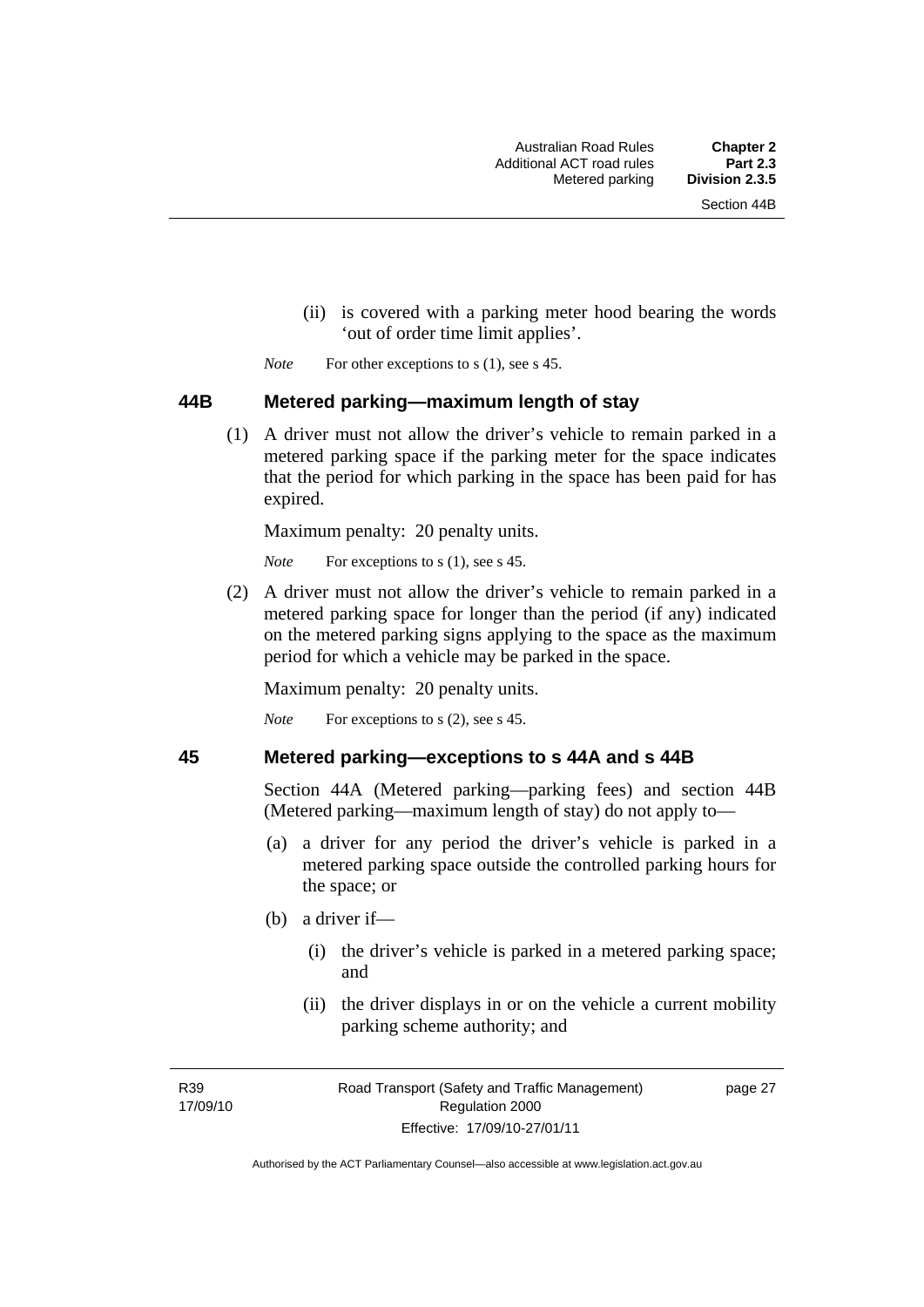- (iii) the driver complies with the conditions (if any) of the authority; or
- (c) a driver if—
	- (i) the driver's vehicle is parked in a metered parking space designated by a *permit zone sign* for use by the holder of a stated kind of parking permit; and
	- (ii) the driver displays in or on the vehicle a current parking permit of that kind; and
	- (iii) the driver complies with the conditions (if any) of the permit.

#### **46 Temporary closure of metered parking spaces**

- (1) If the road transport authority decides that the use of a metered parking space should be temporarily discontinued, the authority may close the space by—
	- (a) installing a sign, at or near the space, that displays words to the effect that the space is closed; or
	- (b) covering the parking meter applying to the space with a parking meter hood bearing the words 'no parking'.
- (2) A driver must not park in a metered parking space that has been closed under subsection (1).

Maximum penalty: 20 penalty units.

(3) In this section:

*sign* includes a board, device, plate, screen, words or anything else, whether or not installed with or on a traffic sign.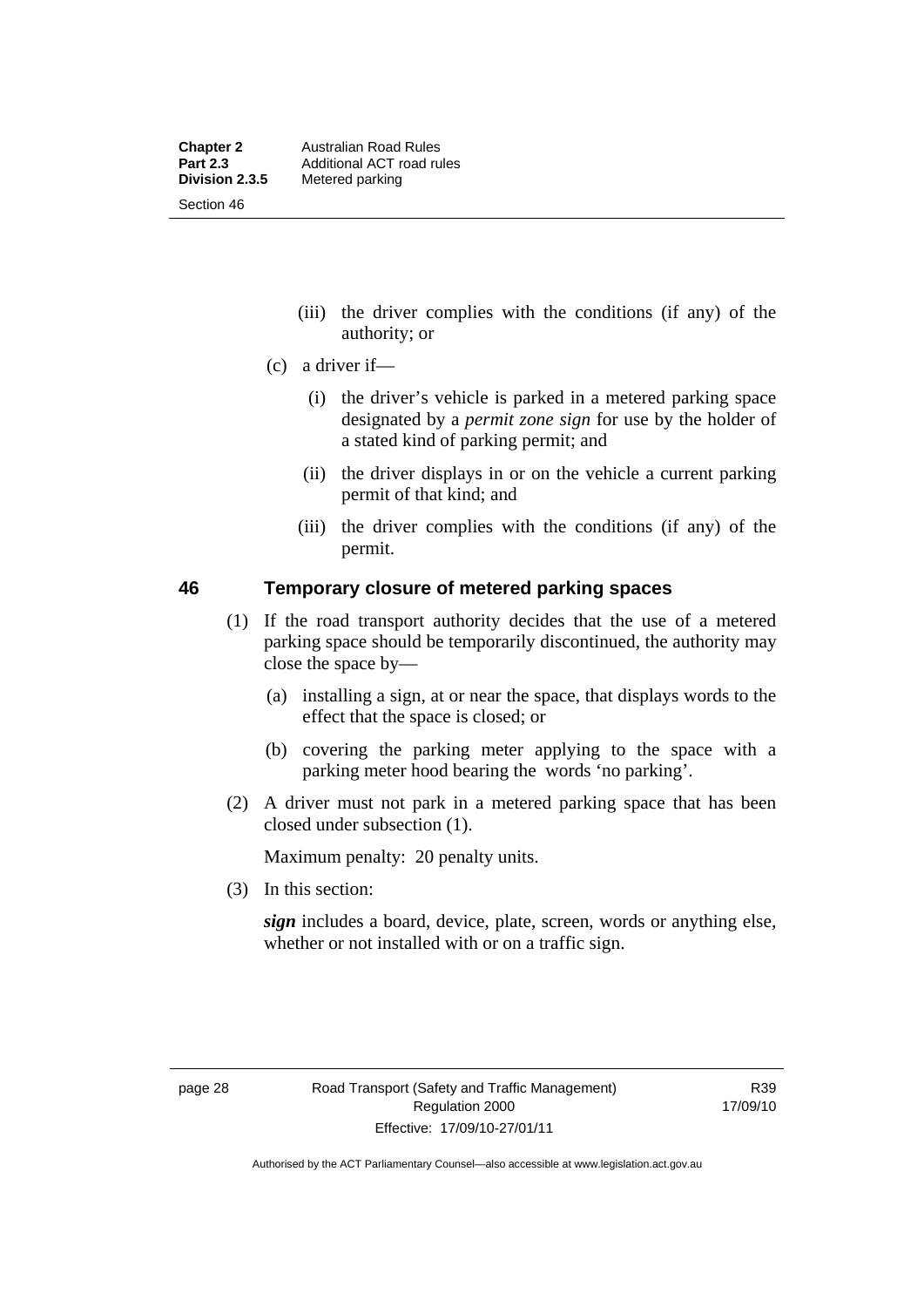### **47 Misuse of parking meters**

A person must not—

- (a) insert in a parking meter anything other than coins appropriate for the meter; or
- (b) attach anything (for example, advertising material) to a parking meter.

Maximum penalty: 20 penalty units.

*Note* An example is part of the regulation, is not exhaustive and may extend, but does not limit, the meaning of the provision in which it appears (see Legislation Act, s 126 and s 132).

#### **48 Interfering with parking meters etc**

A person must not—

- (a) do anything that interferes with (or is likely to interfere with) the proper working of a parking meter; or
- (b) fraudulently operate a parking meter.

Maximum penalty: 20 penalty units.

## **Division 2.3.6 Ticket parking**

#### **49 Ticket parking—parking in spaces**

- (1) A driver commits an offence if—
	- (a) the driver parks in a ticket parking area; and
	- (b) the driver's vehicle is not parked in a ticket parking space.

Maximum penalty: 20 penalty units.

 (2) However, the driver does not commit an offence against subsection (1) if the driver parks in a metered parking space within a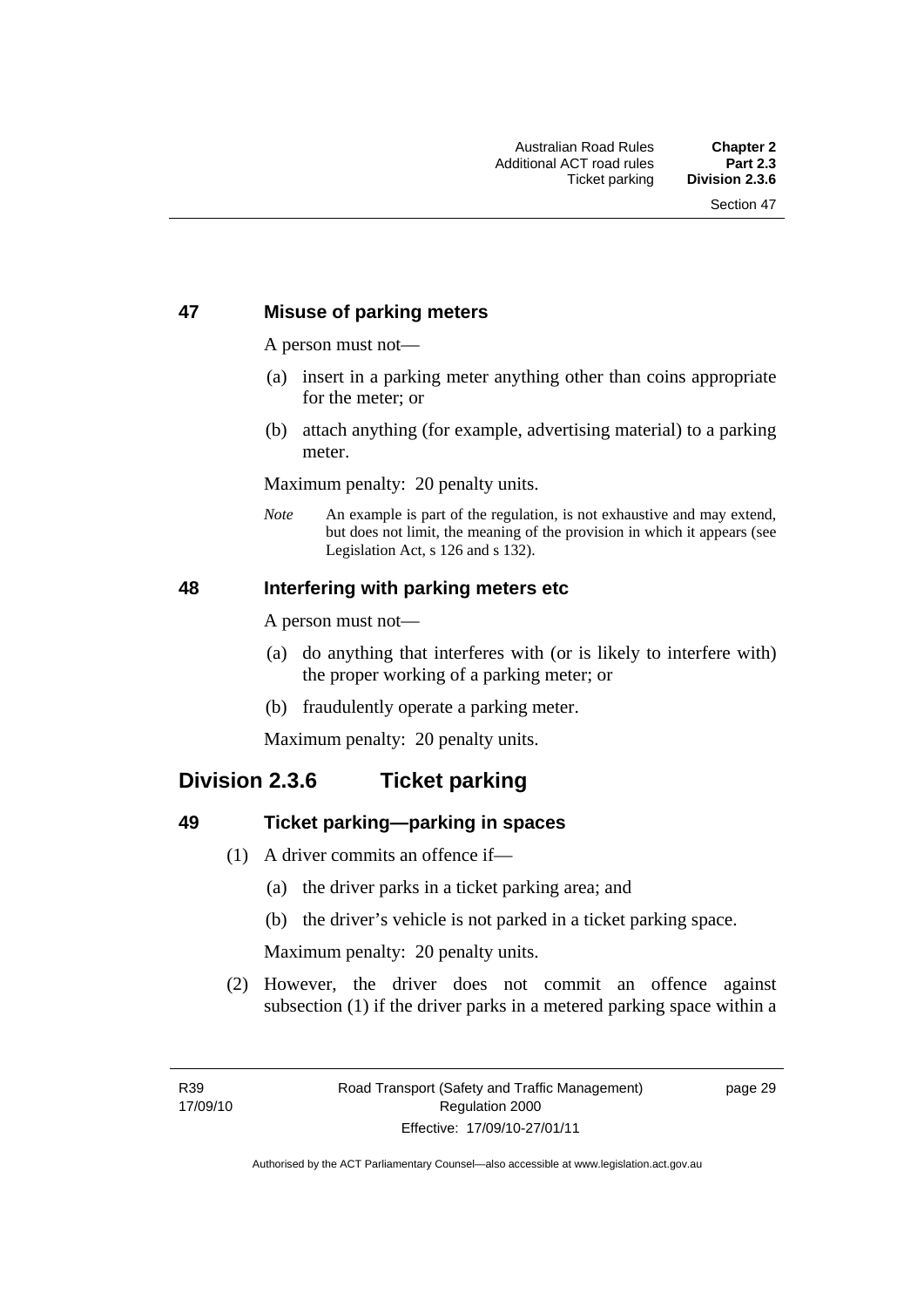ticket parking area and the driver complies with the provisions of division 2.3.5 (Metered parking) in relation to parking in the space.

 (3) A driver must not park the driver's vehicle in a ticket parking space if another vehicle is parked in the space.

Maximum penalty: 20 penalty units.

 (4) A driver who parks in a ticket parking space must position the driver's vehicle completely within the space.

Maximum penalty: 20 penalty units.

#### **49A Ticket parking—display of tickets**

- (1) A driver may park the driver's vehicle in a ticket parking area only if—
	- (a) for an RTA multi-stay ticket parking area—
		- (i) a current parking ticket for the area is correctly displayed in or on the vehicle; or
		- (ii) a current part-day parking ticket for another RTA multi-stay ticket parking area is correctly displayed in or on the vehicle; or
		- (iii) a current equivalent all-day parking ticket for another RTA multi-stay ticket parking area is correctly displayed in or on the vehicle; or
	- (b) for any other ticket parking area—a current parking ticket for the area is correctly displayed in or on the vehicle.

Maximum penalty: 20 penalty units.

#### **Examples of ticket parking areas for par (b)**

1 a ticket parking area set up by the road transport authority in which parking up to a maximum of 4 hours is permitted by the ticket parking signs applying to the area

R39 17/09/10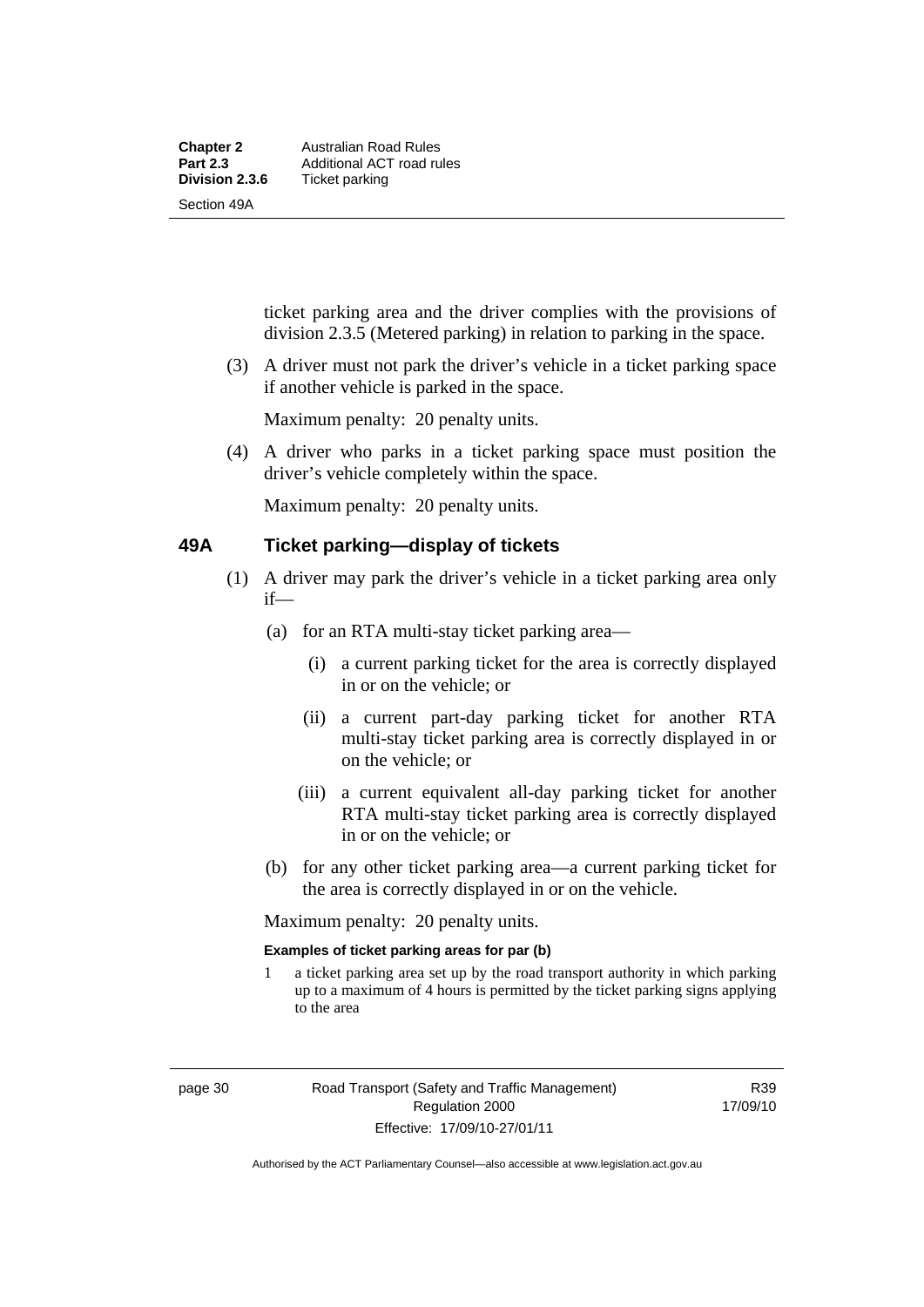- 2 a ticket parking area set up by a parking authority
- *Note 1* Ticket parking areas may be set up by the road transport authority or a parking authority (see s 75A-s 76A).
- *Note 2* An example is part of the regulation, is not exhaustive and may extend, but does not limit, the meaning of the provision in which it appears (see Legislation Act, s 126 and s 132).
- (2) Subsection (1) (a) does not apply to a driver if, immediately after parking in the ticket parking area, the driver—
	- (a) obtains a parking ticket for the ticket parking area and the ticket is correctly displayed in or on the driver's vehicle; or
	- (b) correctly displays in or on the driver's vehicle a parking ticket mentioned in subsection  $(1)$   $(a)$   $(ii)$  or  $(iii)$ .
- (3) Subsection (1) (b) does not apply to a driver if, immediately after parking in the ticket parking area, the driver obtains a parking ticket for the ticket parking area and the ticket is correctly displayed in or on the driver's vehicle.
- (4) It is a defence to the prosecution of a driver for an offence against subsection (1) if the driver proves that—
	- (a) a parking ticket was displayed in accordance with the subsection; and
	- (b) the driver took reasonable steps to ensure that the ticket remained correctly displayed while the driver's vehicle was parked in the ticket parking area.

*Note* For other exceptions to s (1), see s 50.

(5) In this section:

*all-day parking ticket*, for a ticket parking area, means a parking ticket for which the relevant parking fee for parking all-day in the area has been paid.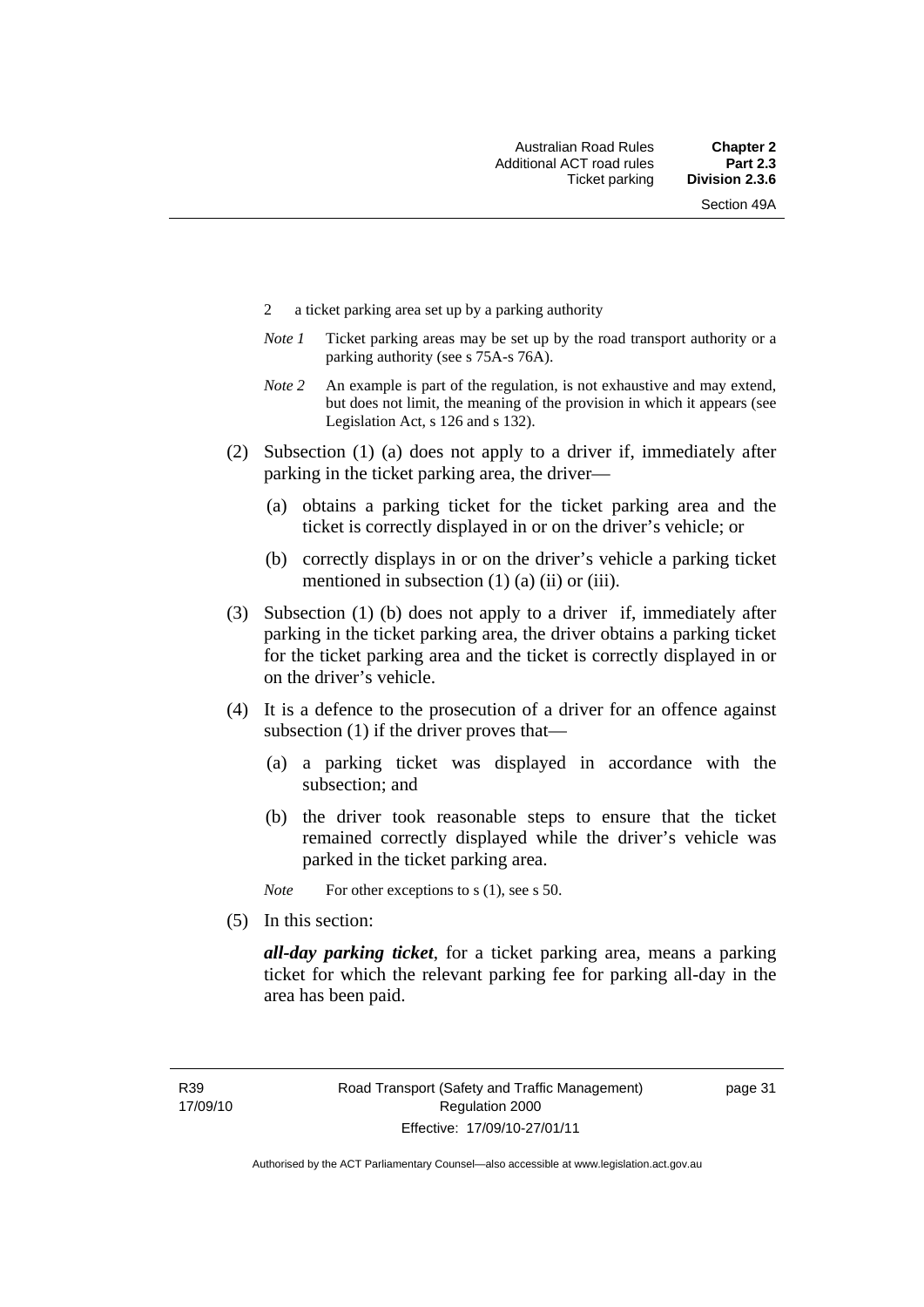Section 49B

*correctly displayed*—a parking ticket is *correctly displayed* in or on

a vehicle if the ticket is displayed—

- (a) in or on the front left-hand side of the vehicle or, if the ticket requires the driver to display the ticket in or on a part of the vehicle, in or on that part of the vehicle; and
- (b) in a way that its expiry date (and, for a parking ticket other than an all-day parking ticket, its expiry time) and the ticket parking area for which it is issued, are clearly visible from outside the vehicle.

*equivalent*, for a multi-stay ticket parking area, means another ticket parking area for which the relevant parking fee for an all-day parking ticket for the area is the same or higher.

*part-day parking ticket* means a parking ticket that is not an all-day parking ticket.

*RTA multi-stay ticket parking area* means a ticket parking area set aside under section 76 (2) (a) (Ticket parking schemes—road transport authority) where all-day parking is permitted by the ticket parking signs applying to the area.

## **49B Ticket parking—maximum length of stay**

 (1) A driver must not allow the driver's vehicle to remain parked in a ticket parking area after the expiry of a parking ticket displayed in or on the vehicle.

Maximum penalty: 20 penalty units.

- *Note 1* For when a parking ticket expires, see s 81.
- *Note* 2 For exceptions to s (1), see s 50.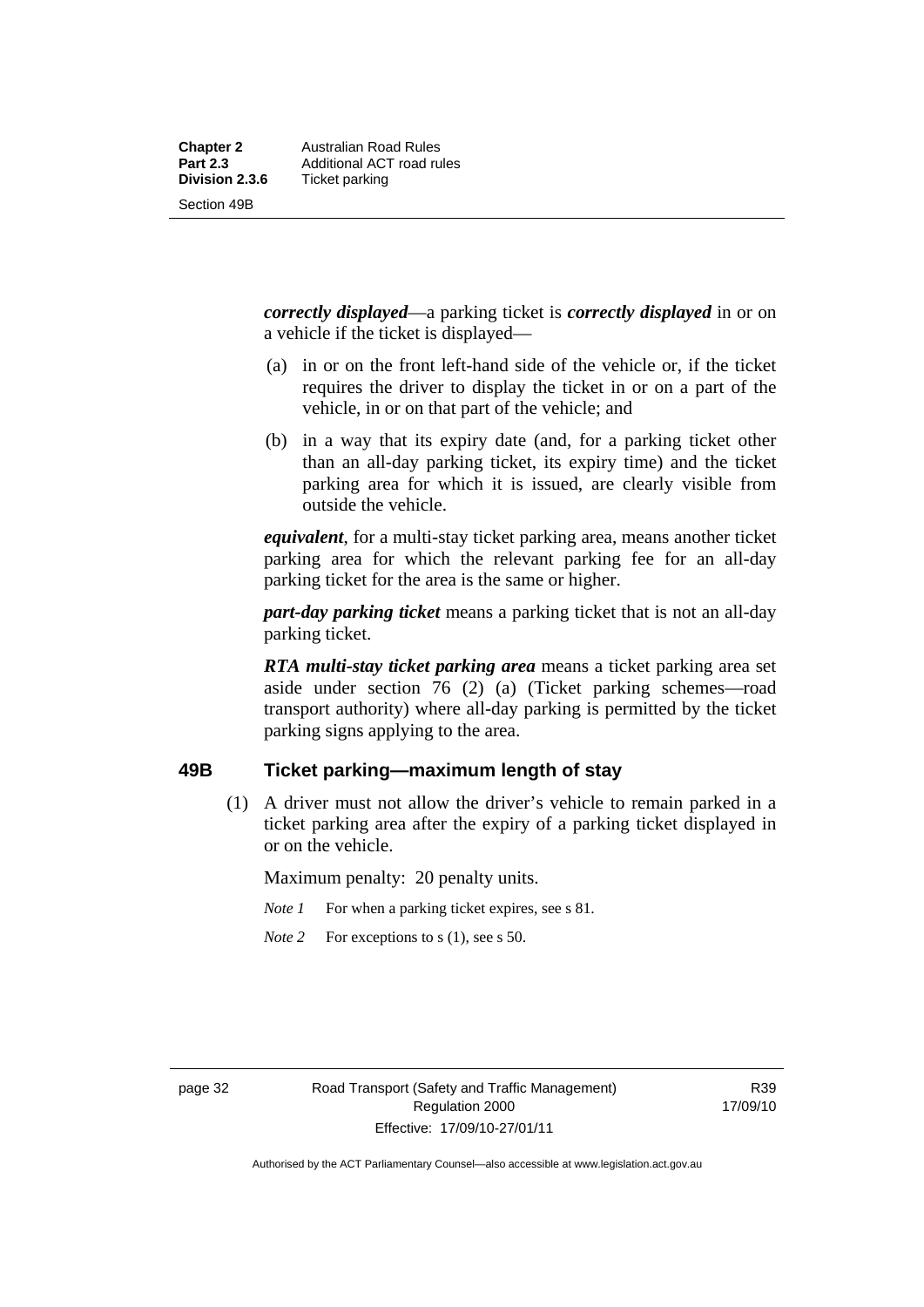(2) A driver must not allow the driver's vehicle to remain parked in a ticket parking area for longer than the period (if any) indicated on the ticket parking signs applying to the area as the maximum period for which a vehicle may be parked in the area.

Maximum penalty: 20 penalty units.

*Note* For exceptions to s (2), see s 50.

#### **50 Ticket parking—exceptions to s 49A and s 49B**

Section 49A (Ticket parking—display of tickets) and section 49B (Ticket parking—maximum length of stay) do not apply to—

- (a) a driver if the driver parks the driver's vehicle in a metered parking space within a ticket parking area and the driver complies with the provisions of division 2.3.5 (Metered parking) in relation to parking in the space; or
- (b) a driver for any period the driver's vehicle is parked in a ticket parking space outside the controlled parking hours for the space; or
- (c) a driver if—
	- (i) the driver's vehicle is parked in a ticket parking space; and
	- (ii) the driver displays in or on the vehicle a current mobility parking scheme authority; and
	- (iii) the driver complies with the conditions (if any) of the authority; or
- (d) a driver if—
	- (i) the driver's vehicle is parked in a ticket parking space, or on a length of road in a ticket parking area, designated by a *permit zone sign* for use by the holder of a stated kind of parking permit; and

R39 17/09/10 page 33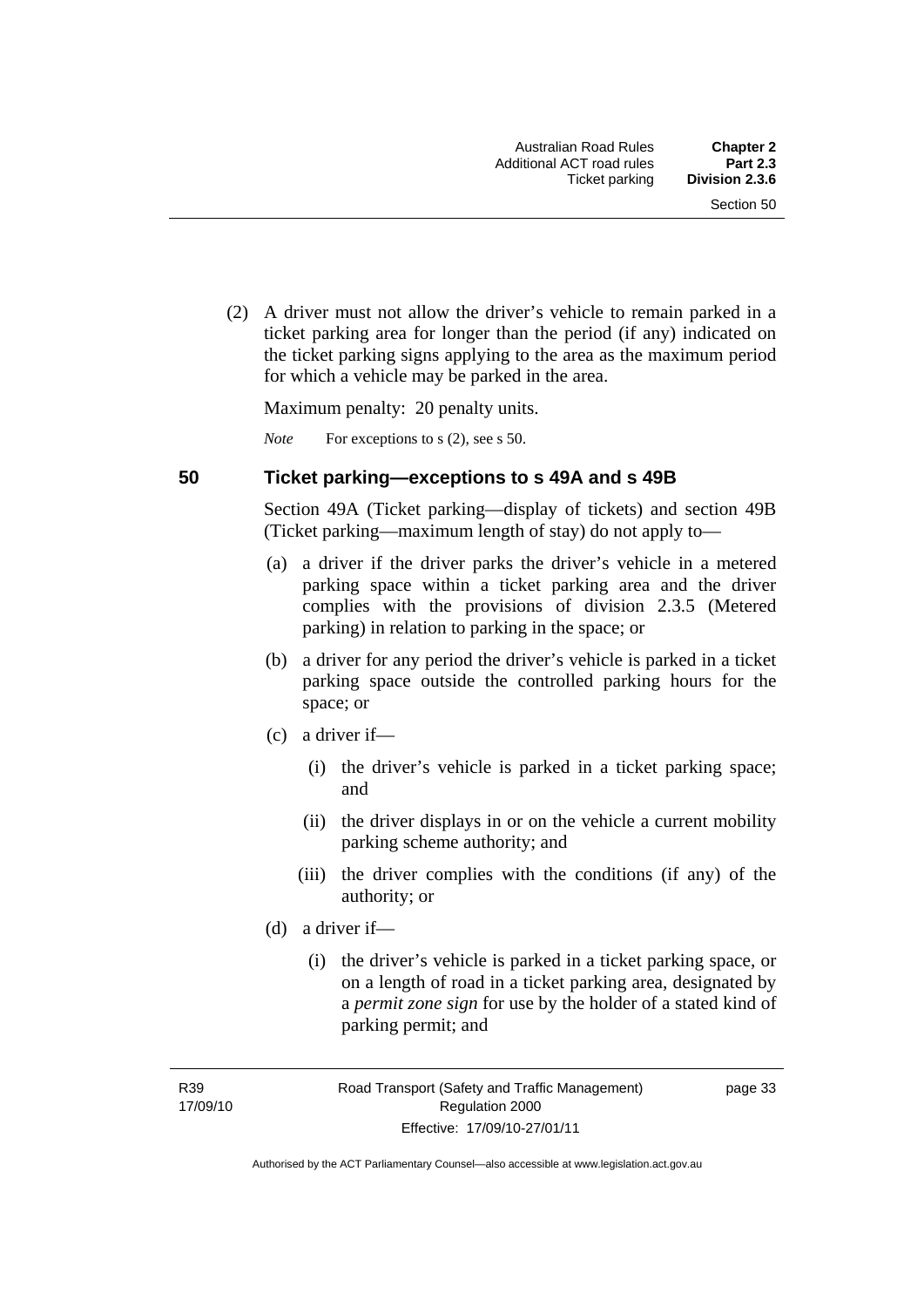- (ii) the driver displays in or on the vehicle a current parking permit of that kind; and
- (iii) the driver complies with the conditions (if any) of the permit.

#### **51 Temporary closure of ticket parking spaces and areas**

- (1) If the road transport authority decides that the use of a ticket parking area, or ticket parking space, should be temporarily discontinued, the authority may close the area or space by—
	- (a) for the closure of a ticket parking area—installing a sign, at or near each traffic sign applying to the area, that displays words to the effect that the area is closed; or
	- (b) for the closure of a ticket parking space—installing a sign, at or near the space, that displays words to that effect.
- (2) If a parking authority decides that the use of a ticket parking area, or ticket parking space, within its area of operations should be temporarily discontinued, the authority may close the area or space by—
	- (a) for the closure of a ticket parking area—installing a sign, at or near each traffic sign applying to the area, that displays words to the effect that the area is closed; or
	- (b) for the closure of a ticket parking space—installing a sign, at or near the space, that displays words to that effect.
	- *Note* Section 75A provides for the road transport authority to declare parking authorities and s 76A provides for the operation of ticket parking schemes by parking authorities.
- (3) A driver must not park in a ticket parking area or ticket parking space that has been closed under subsection (1) or (2).

Maximum penalty: 20 penalty units.

(4) In this section:

page 34 Road Transport (Safety and Traffic Management) Regulation 2000 Effective: 17/09/10-27/01/11

R39 17/09/10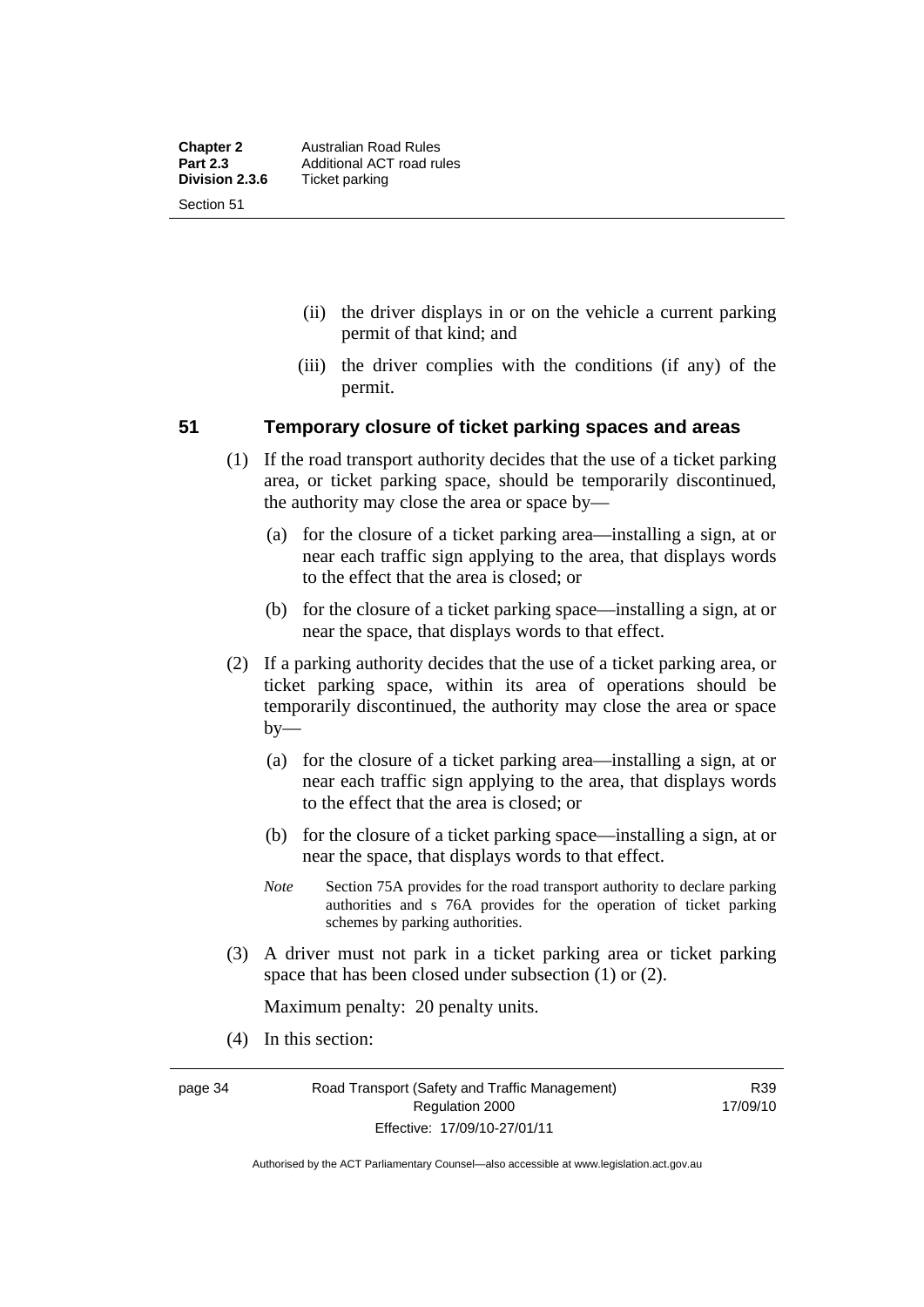*sign* includes a board, device, plate, screen, words or anything else, whether or not installed with or on a traffic sign.

#### **52 Use of false or damaged parking tickets etc**

- (1) This section applies in relation to a vehicle that is parked in a ticket parking space within a ticket parking area.
- (2) A person must not display in or on the vehicle—
	- (a) anything resembling a parking ticket that falsely suggests that the relevant parking fee for parking in the space has been paid; or
	- (b) a parking ticket that has been changed, damaged or defaced.

Maximum penalty: 20 penalty units.

 (3) Subsection (2) does not apply if the parking ticket was not changed, damaged or defaced in a material particular.

#### **53 Misuse of parking ticket machines**

A person must not—

- (a) insert in a parking ticket machine anything other than coins, or another means of payment, appropriate for the machine; or
- (b) attach anything (for example, advertising material) to a parking ticket machine.

Maximum penalty: 20 penalty units.

*Note* An example is part of the regulation, is not exhaustive and may extend, but does not limit, the meaning of the provision in which it appears (see Legislation Act, s 126 and s 132).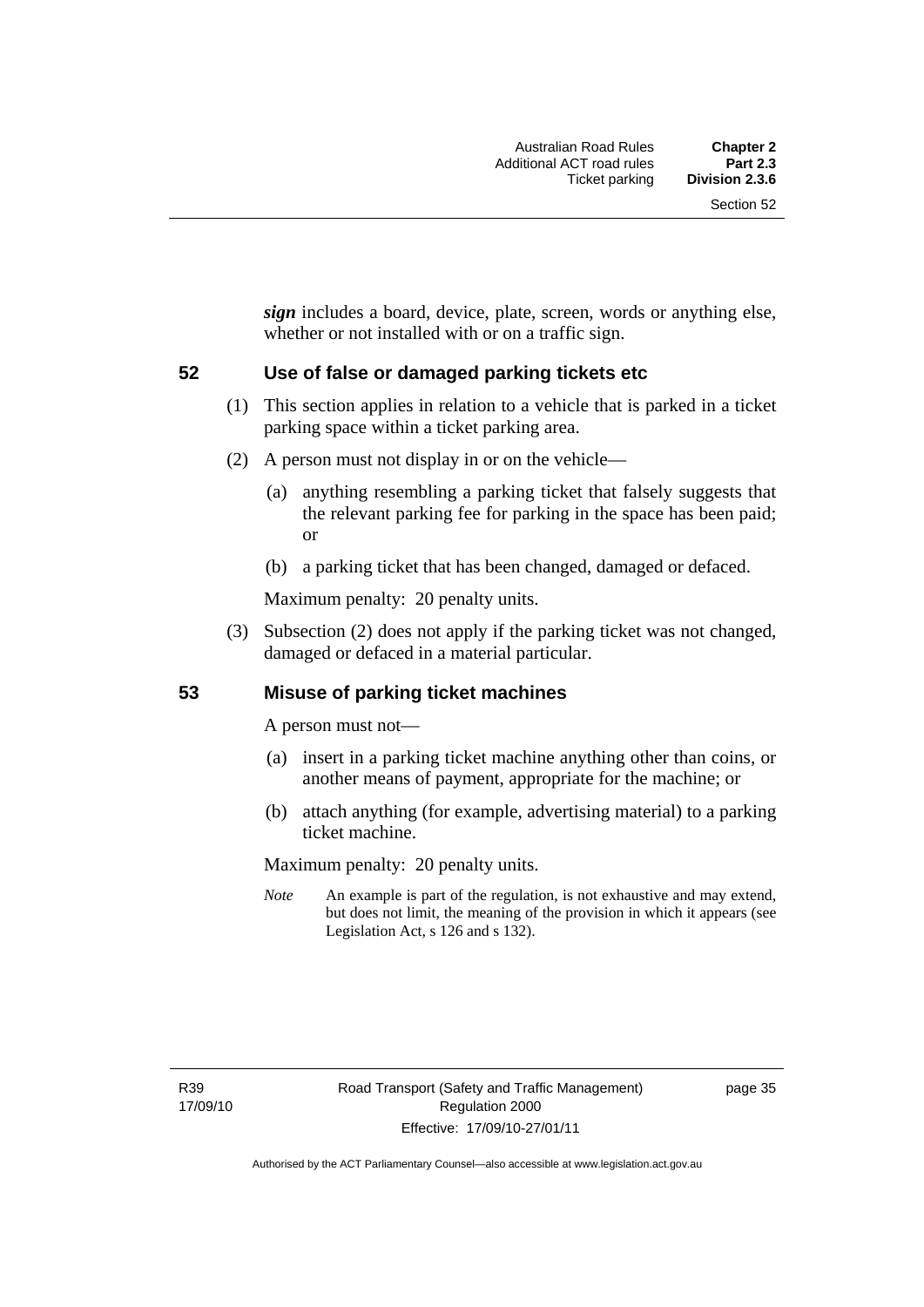**54 Interfering with parking ticket machines etc**

A person must not—

- (a) do anything that interferes with (or is likely to interfere with) the proper working of a parking ticket machine; or
- (b) fraudulently operate a parking ticket machine.

Maximum penalty: 20 penalty units.

#### **55 Interfering with parking tickets**

A person commits an offence if—

- (a) the person removes, changes, damages, defaces or otherwise interferes with a parking ticket that is in or on a vehicle; and
- (b) the vehicle is parked in a ticket parking area; and
- (c) the person is not—
	- (i) the driver of the vehicle; or
	- (ii) the responsible person for the vehicle.

Maximum penalty: 20 penalty units.

## **Division 2.3.7 Other ACT road rules about stopping and parking**

*Note* The Australian Road Rules contains rules about the stopping and parking of vehicles, including the following:

- r 189 (which is about double parking)
- r 203 (which is about stopping in a parking area for people with disabilities)
- r 205 (which is about parking for longer than indicated)
- r 207 (which is about parking where fees are payable)
- r 208 (which is about parallel parking on a road, except in a median strip parking area)

page 36 Road Transport (Safety and Traffic Management) Regulation 2000 Effective: 17/09/10-27/01/11

R39 17/09/10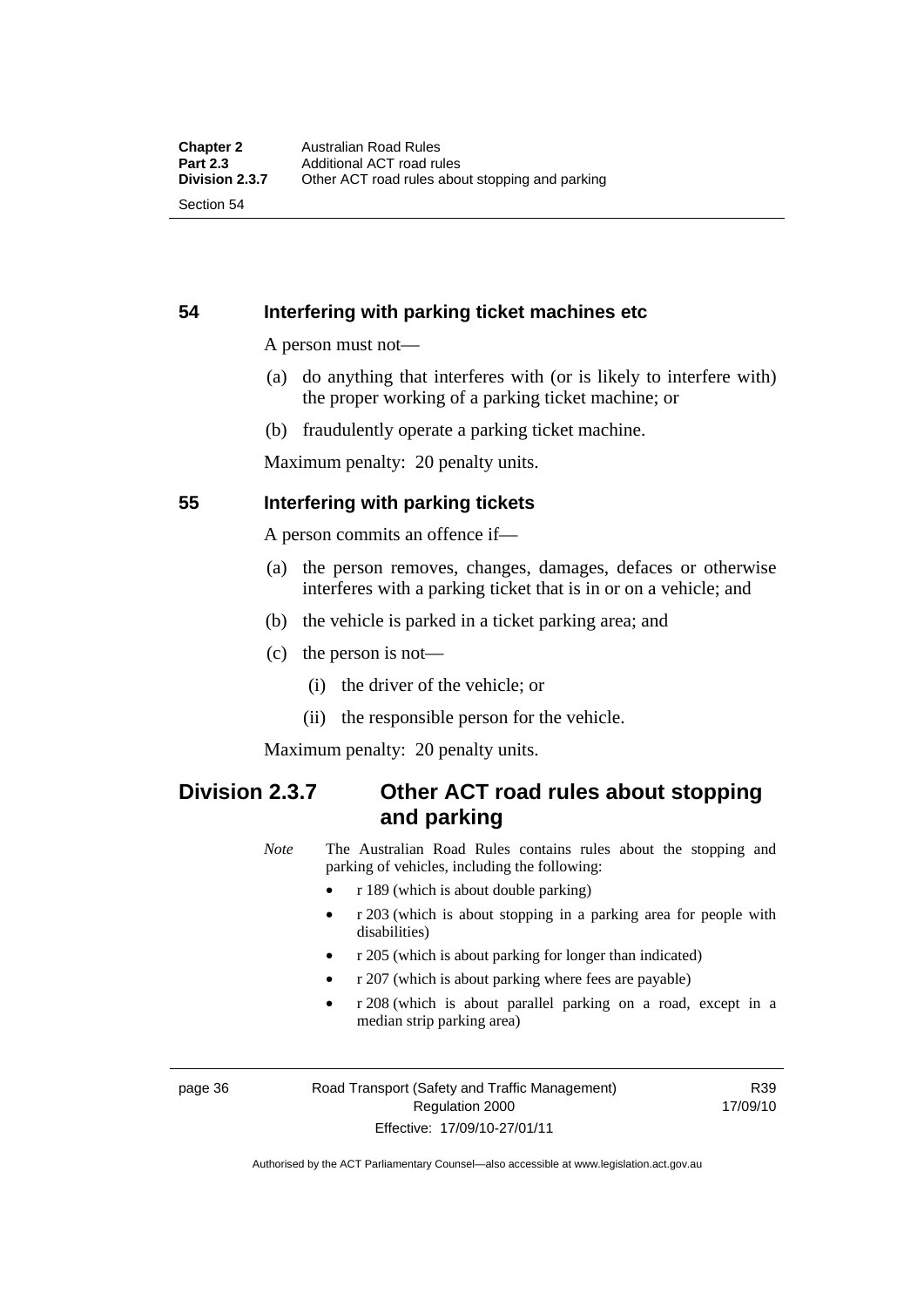- r 209 (which is about parallel parking in a median strip parking area)
- r 210 (which is about angle parking)
- r 211 (which is about parking in parking bays).

### **56 Unauthorised use of parking permits and mobility parking scheme authorities**

 (1) A driver must not display a parking permit in or on the driver's vehicle if the driver is not entitled to do so under the conditions of the permit.

Maximum penalty: 20 penalty units.

 (2) A driver must not display a mobility parking scheme authority in or on the driver's vehicle if the driver is not entitled to do so under the conditions of the authority.

Maximum penalty: 20 penalty units.

#### **56A Interfering with parking permits and mobility parking scheme authorities**

A person commits an offence if—

- (a) the person removes, changes, damages, defaces or otherwise interferes with a parking permit or mobility parking scheme authority that is in or on a vehicle; and
- (b) the person is not—
	- (i) the driver of the vehicle; or
	- (ii) the responsible person for the vehicle; or
	- (iii) the person to whom the permit or authority was issued.

Maximum penalty: 20 penalty units.

R39 17/09/10 page 37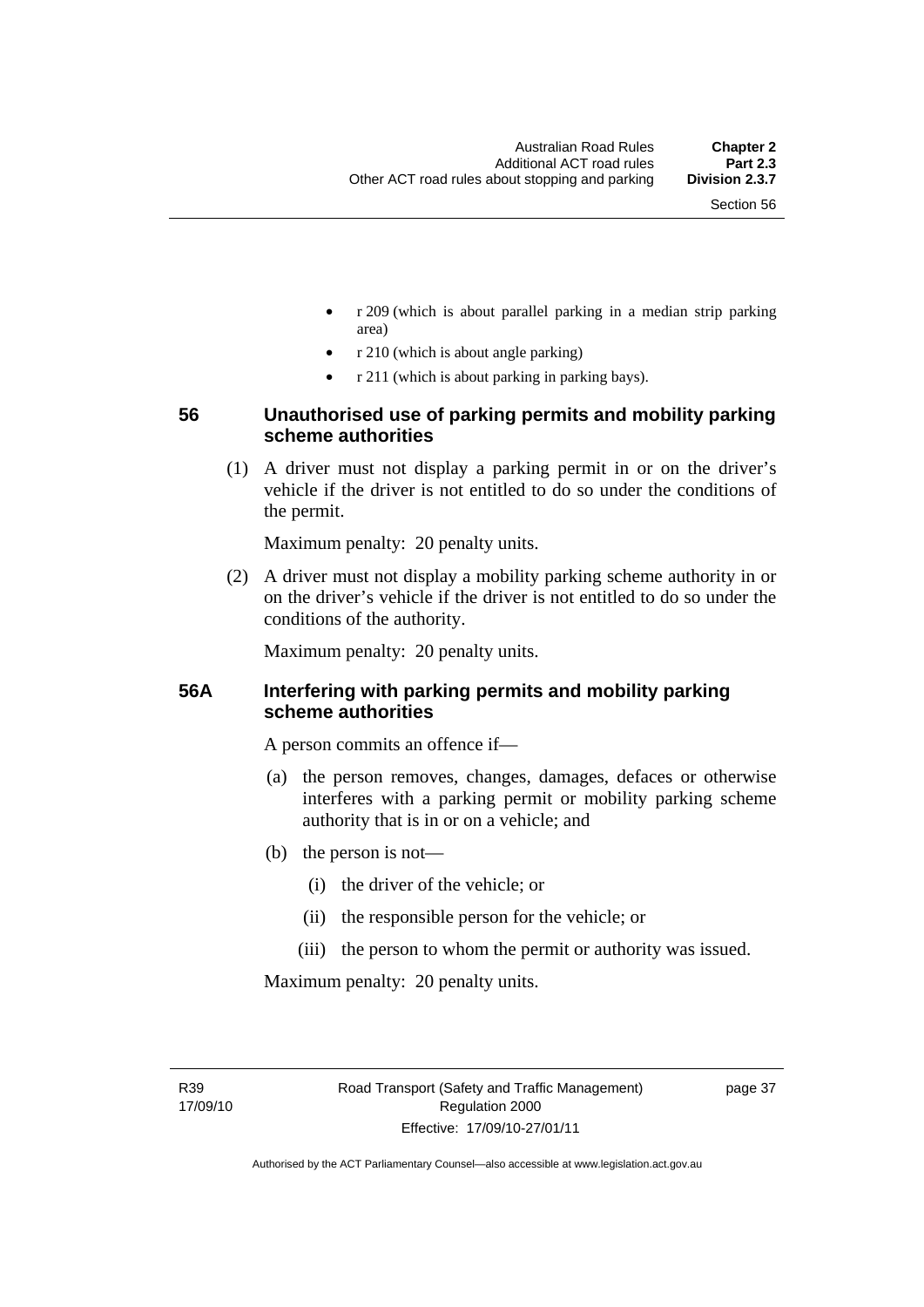Section 57A

#### **57A Stopping public buses in bus zones and at bus stops**

- (1) The driver of a public bus must not stop in a bus zone unless the driver—
	- (a) is dropping off, or picking up, passengers; or
	- (b) is stopping for a regular route service.

Maximum penalty: 20 penalty units.

 (2) Subsection (1) does not apply to the driver of a public bus that is not permitted to stop in the bus zone by information on or with the *bus zone sign* applying to the bus zone.

*Note* The driver would contravene the Australian Road Rules, r 183.

- (3) The driver of a public bus must not stop at a bus stop, or on the road, within 20m before a sign on the road that indicates the bus stop, and 10m after the sign, unless the driver—
	- (a) stops at a place on a length of road, or in an area, to which a parking control sign applies and the driver is permitted to stop at that place under the Australian Road Rules; or
	- (b) is dropping off, or picking up, passengers; or
	- (c) is stopping for a regular route service.

Maximum penalty: 20 penalty units.

(4) In this section:

*bus stop*—see the Australian Road Rules, rule 195.

*bus zone*—see the Australian Road Rules, rule 183.

*bus zone sign*—see the Australian Road Rules, schedule 2, schedule 3, rule 314, rule 315 and rule 316.

*regular route service*—see the *Road Transport (Public Passenger Services) Act 2001*, section 12 (What is a regular route service?).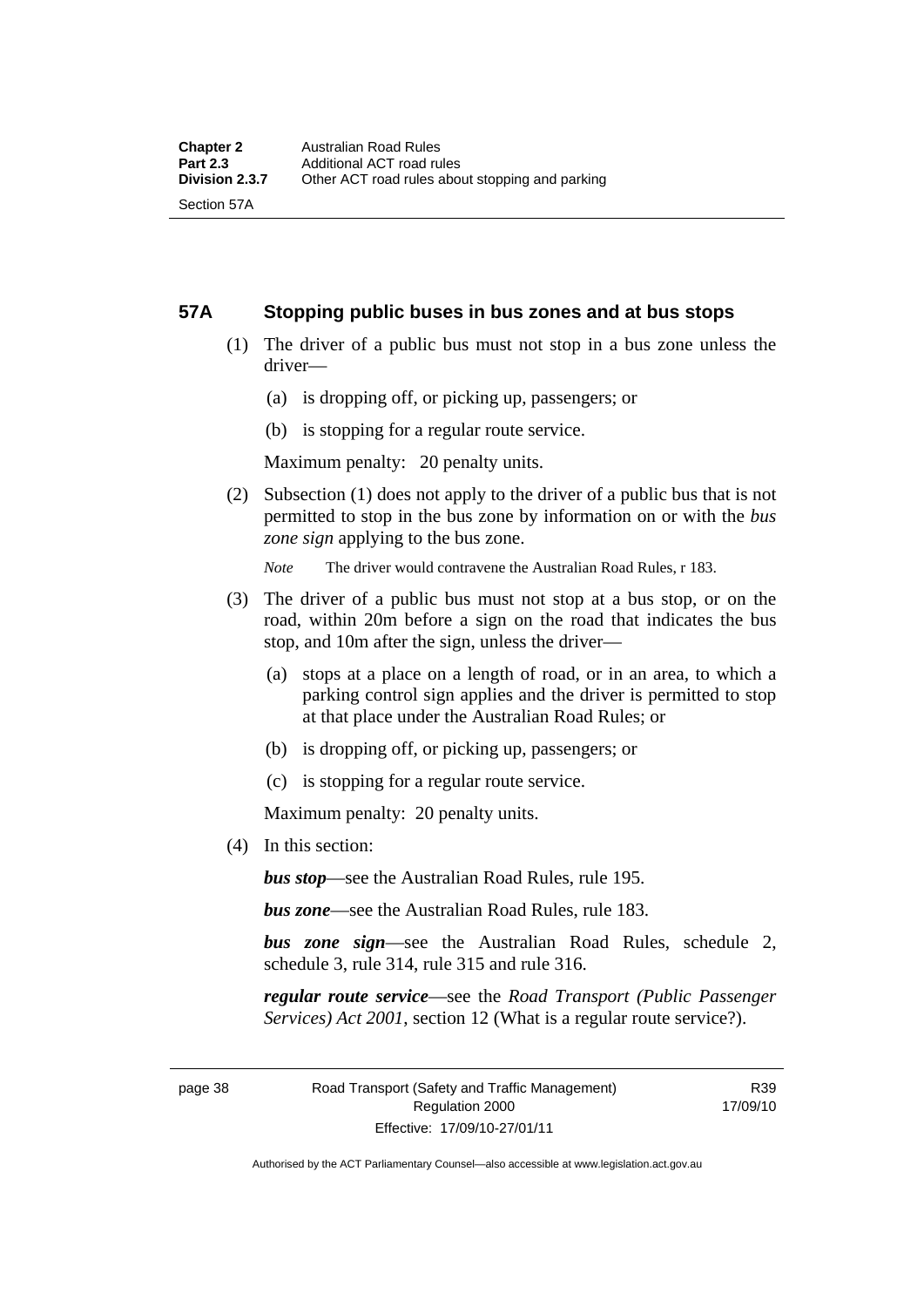### **58 Stopping in an emergency etc or to comply with another law**

(1) In this section:

*stopping or parking provision of this chapter* means a provision of the following divisions:

- (a) division 2.3.5 (Metered parking);
- (b) division 2.3.6 (Ticket parking);
- (c) division 2.3.7 (Other ACT road rules about stopping and parking).
- (2) A stopping or parking provision of this chapter does not apply to a driver if—
	- (a) the driver stops at a particular place, or in a particular way, to avoid a collision, and the driver stops for no longer than is necessary to avoid the collision; or
	- (b) the driver stops at a particular place, or in a particular way, because the driver's vehicle is disabled, and the driver stops for no longer than is necessary for the vehicle to be moved safely to a place where the driver is permitted to park the vehicle under the Australian Road Rules and a stopping or parking provision of this chapter; or
	- (c) the driver stops at a particular place, or in a particular way, to deal with a medical or other emergency, and the driver stops for no longer than is necessary in the circumstances; or
	- (d) the driver stops at a particular place, or in a particular way, because the condition of the driver, a passenger, or the driver's vehicle makes it necessary for the driver to stop in the interests of safety, and the driver stops for no longer than is necessary in the circumstances; or

Authorised by the ACT Parliamentary Counsel—also accessible at www.legislation.act.gov.au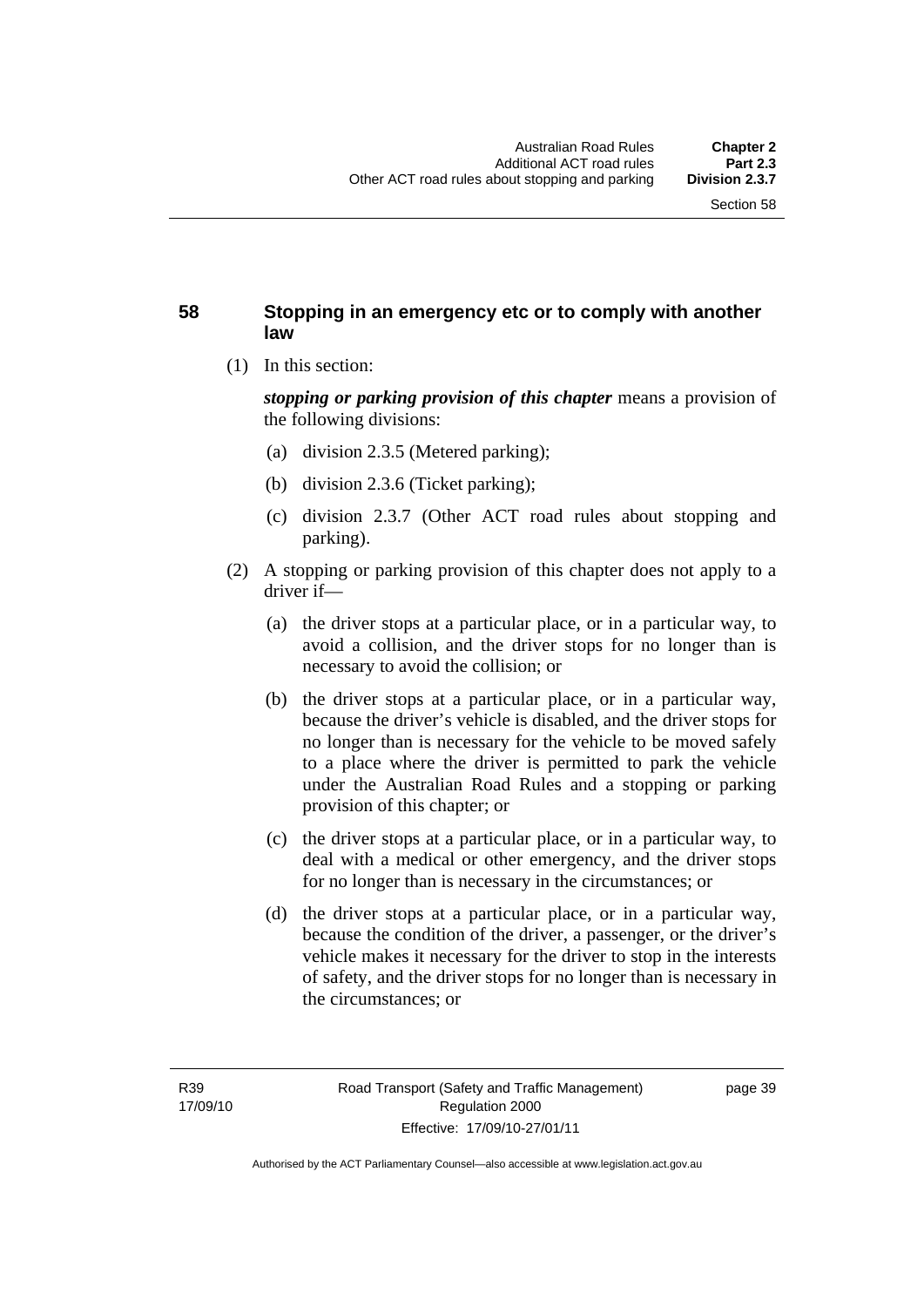**Chapter 2** Australian Road Rules<br>**Part 2.3** Additional ACT road ru

Section 60

 (e) the driver stops at a particular place, or in a particular way, to comply with a provision of the Australian Road Rules or a provision of another law, and the driver stops for no longer than is necessary to comply with the provision.

## **Division 2.3.8 Other ACT road rules**

#### **60 Interrupting funeral processions etc**

A driver must not interfere with, or interrupt, the free passage of—

- (a) a funeral procession or any other lawful procession; or
- (b) any vehicle or person forming part of a procession mentioned in paragraph (a).

Maximum penalty: 20 penalty units.

#### **61 Driving on roads closed to traffic**

A person must not drive a vehicle on a road that is closed to traffic under the Act, section 30.

Maximum penalty: 20 penalty units.

## **62 Use of wheeled recreational devices and wheeled toys on roads**

 (1) A person must not travel in or on a wheeled recreational device or wheeled toy on a road while it is attached to another vehicle.

Maximum penalty: 20 penalty units.

 (2) A person travelling in or on a wheeled recreational device or wheeled toy on a road must not permit it to be drawn by another vehicle.

Maximum penalty: 20 penalty units.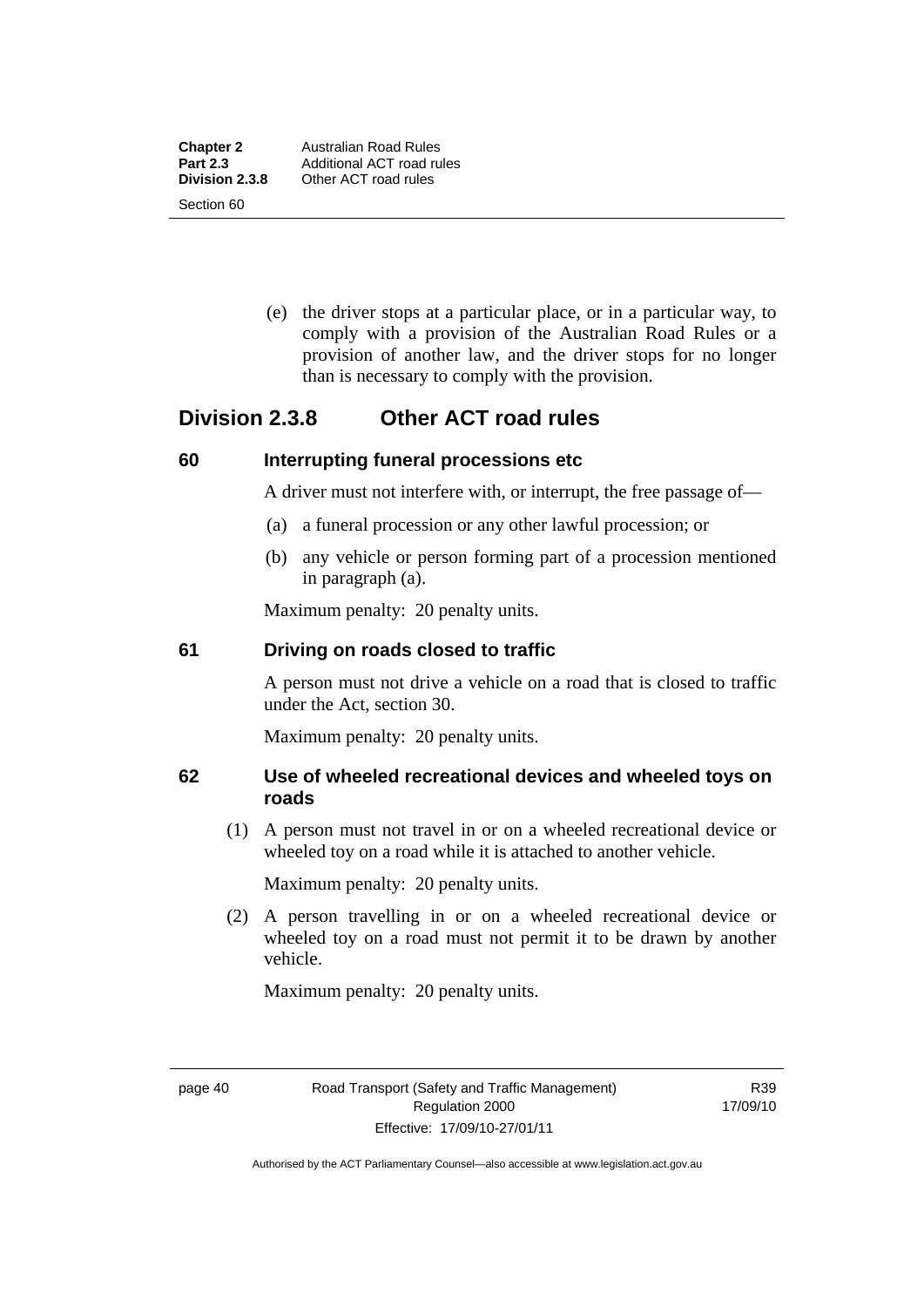(3) A person must not travel in or on a wheeled recreational device or wheeled toy on a road if anyone travelling in or on it is completely or partly assisted in propelling it by means other than human power or gravity.

Maximum penalty: 20 penalty units.

R39 17/09/10 Road Transport (Safety and Traffic Management) Regulation 2000 Effective: 17/09/10-27/01/11

page 41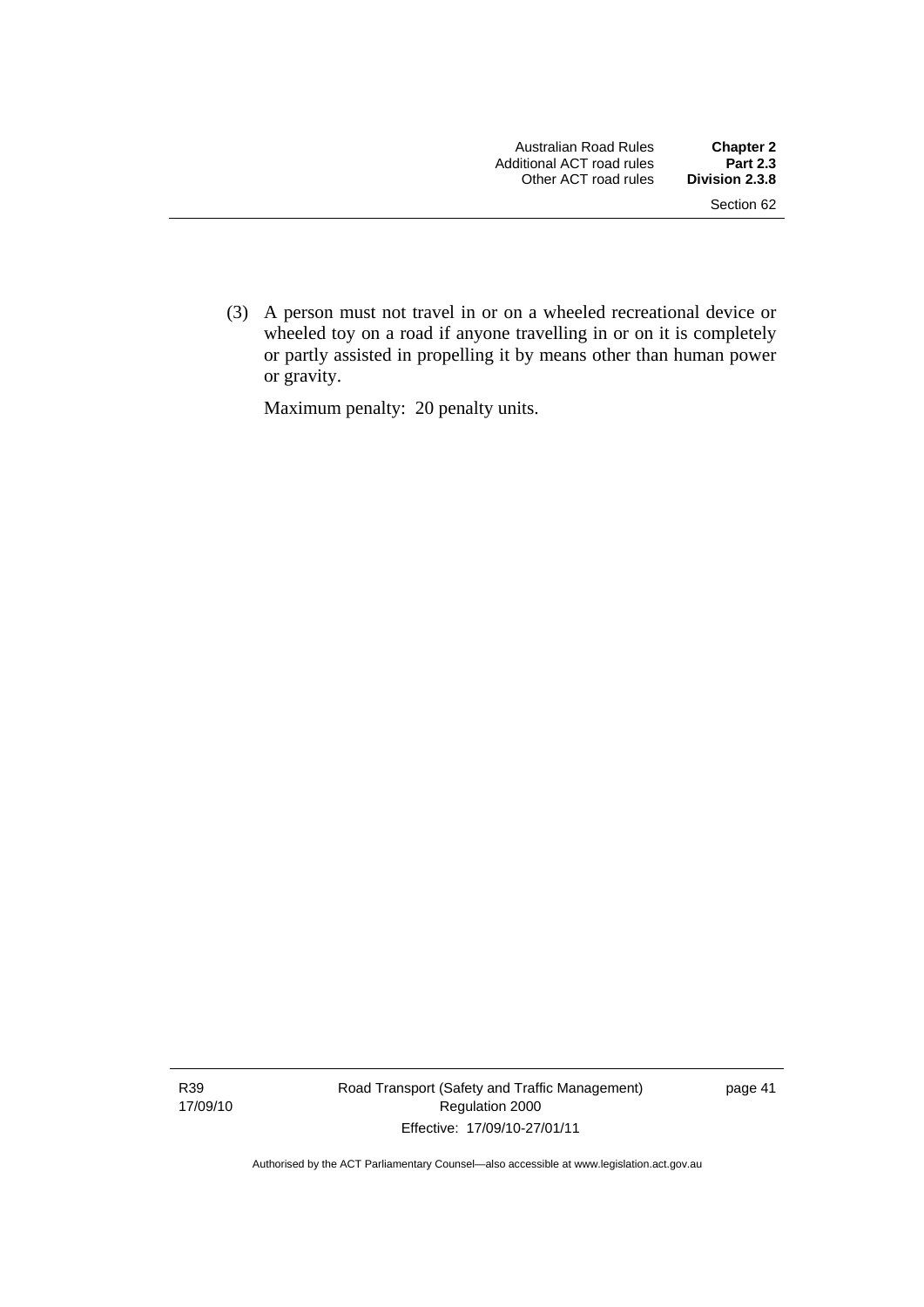**Chapter 2 Australian Road Rules**<br>**Part 2.4 Other provisions Other provisions** 

Section 63

## **Part 2.4 Other provisions**

### **63 Devices that are prescribed traffic control devices—Act, dict, def** *prescribed traffic control device*

The following things are prescribed traffic control devices:

- (a) any traffic control device that has effect for the Australian Road Rules under the Australian Road Rules, rule 315;
- (b) any traffic-related item that has effect for the Australian Road Rules under the Australian Road Rules, rule 319;
- (c) any pay parking device, pay parking sign and parking meter hood;
- (d) any device, plate, screen, words or anything else on or with anything mentioned in paragraph (a), (b) or (c).

#### **64 Preventing prescribed traffic control devices being clearly visible**

 (1) A person must not (except with the approval of the road transport authority) place anything in a position that prevents, or is likely to prevent, a prescribed traffic control device from being clearly visible to the road users to whom it is intended to apply.

Maximum penalty: 20 penalty units.

*Note* The Act, s 19 (1) also makes it an offence for a person to install or display (or interfere, change or remove) a prescribed traffic control device without appropriate authority.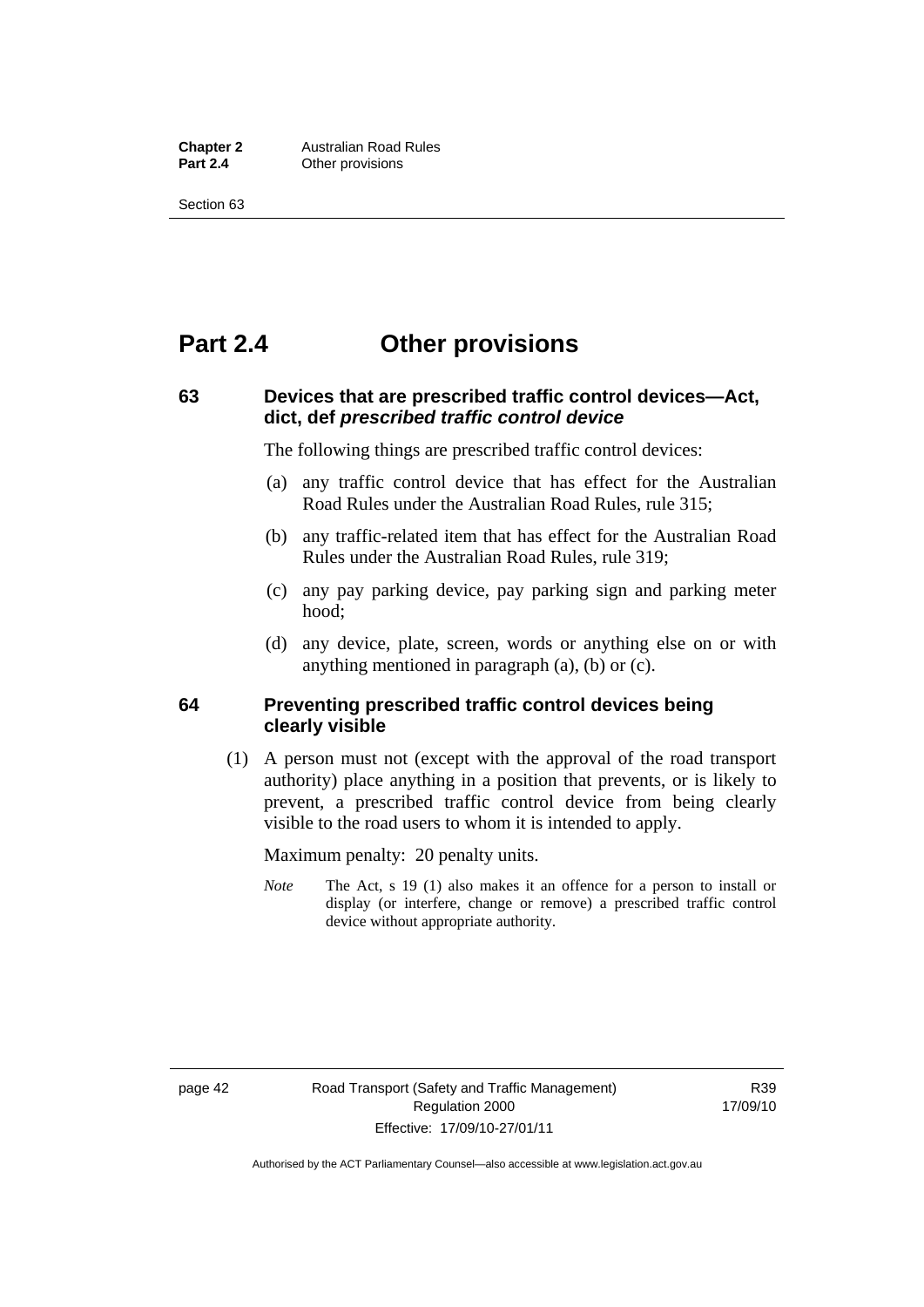- (2) The road transport authority, a police officer or an authorised person—
	- (a) may, orally or in writing, direct a person who has contravened subsection (1) by placing something to remove the thing within a stated reasonable time; or
	- (b) may remove the thing.
- (3) If a person is given a direction under subsection (2) (a), the person must comply with the direction.

Maximum penalty: 20 penalty units.

#### **65 Use of** *do not overtake turning vehicle sign*

A person must not drive a motor vehicle or combination displaying a *do not overtake turning vehicle sign* unless the motor vehicle or combination, together with any load or projection, is at least 7.5m long.

Maximum penalty: 20 penalty units.

#### U 66 Approvals etc by road transport authority

- (1) For the Australian Road Rules and this regulation, the road transport authority may, in writing—
	- (a) approve a protective helmet for bicycle riders as an approved bicycle helmet; or
	- (b) approve a child restraint as an approved child restraint; or
	- (c) approve a protective helmet for motorbike riders as an approved motorbike helmet; or
	- (d) approve a canopy, cage or other device fitted to a vehicle; or
	- (e) declare a person to be an emergency worker.

page 43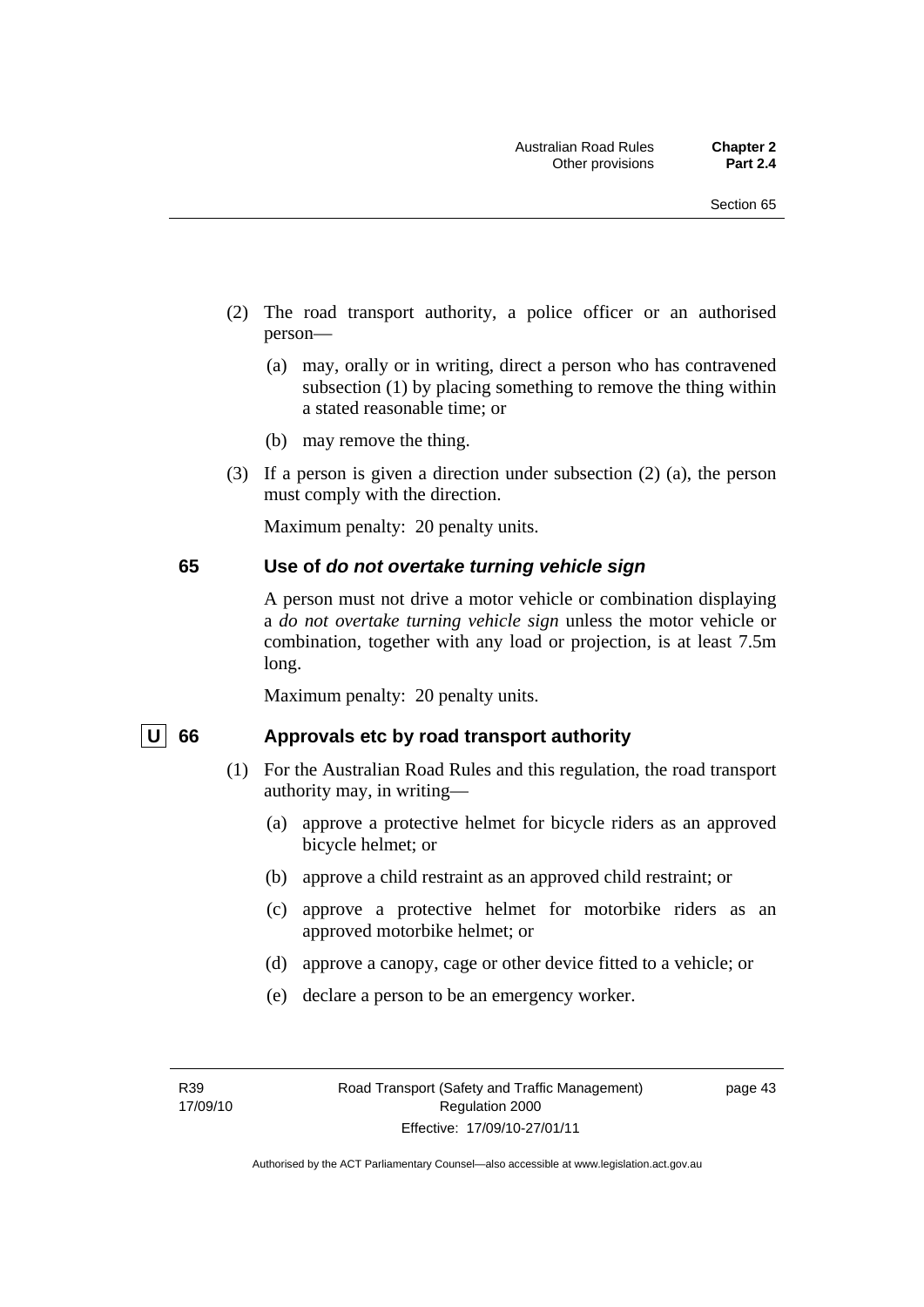Section 67

- (2) An approval or declaration is a disallowable instrument.
	- *Note* A disallowable instrument must be notified, and presented to the Legislative Assembly, under the Legislation Act.

#### **67 Exemption from requirement about riding on motorbikes**

The road transport authority may, for the purpose of allowing a sporting or similar event to be filmed, exempt a person from the Australian Road Rules, rule 271 (2) to the extent that it requires the person to face forward while being carried as a passenger on a motorbike.

## **68 Defence of complying with direction of police officer or authorised person**

- (1) It is a defence to a prosecution of a person for an offence against a provision of this chapter if, at the time of the offence, the person was obeying a direction given to the person under the Australian Road Rules, rule 304 (1).
- (2) To remove any doubt, it is declared that a person must obey a direction given to the person under the Australian Road Rules, rule 304 (1), whether or not the person may contravene a provision of this chapter by obeying the direction.

## **69 Exemption for driver of police vehicles**

- (1) A provision of this chapter does not apply to the driver of a police vehicle if—
	- (a) in the circumstances—
		- (i) the driver is taking reasonable care; and
		- (ii) it is reasonable that the provision should not apply; and
	- (b) if the vehicle is a motor vehicle that is moving—the vehicle is displaying a blue or red flashing light or sounding an alarm.

page 44 Road Transport (Safety and Traffic Management) Regulation 2000 Effective: 17/09/10-27/01/11

R39 17/09/10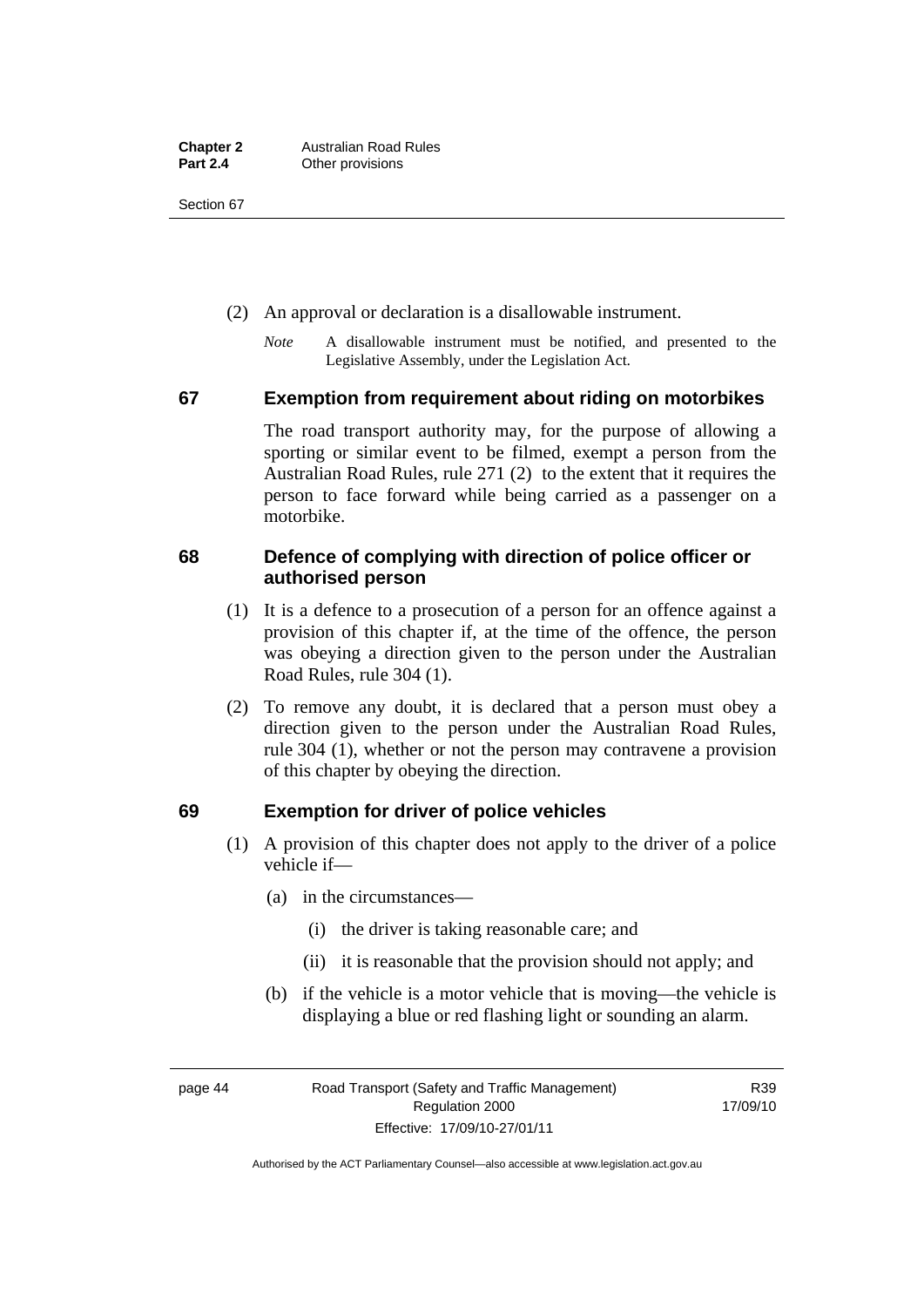- (2) Subsection (1) (b) does not apply to the driver if, in the circumstances, it is reasonable—
	- (a) not to display the light or sound the alarm; or
	- (b) for the vehicle not to be fitted or equipped with a blue or red flashing light or an alarm.

#### **70 Exemption for driver of emergency vehicles**

A provision of this chapter does not apply to the driver of an emergency vehicle if—

- (a) in the circumstances—
	- (i) the driver is taking reasonable care; and
	- (ii) it is reasonable that the provision should not apply; and
- (b) if the vehicle is a motor vehicle that is moving—the vehicle is displaying a blue or red flashing light or sounding an alarm.

#### **71 Stopping and parking exemption for police and emergency vehicles and authorised people**

(1) In this section:

## *stopping or parking provision of this chapter*—see section 58 (1).

- (2) A stopping or parking provision of this chapter does not apply to the driver of a police vehicle or emergency vehicle if, in the circumstances—
	- (a) the driver is taking reasonable care; and
	- (b) it is reasonable that the provision should not apply.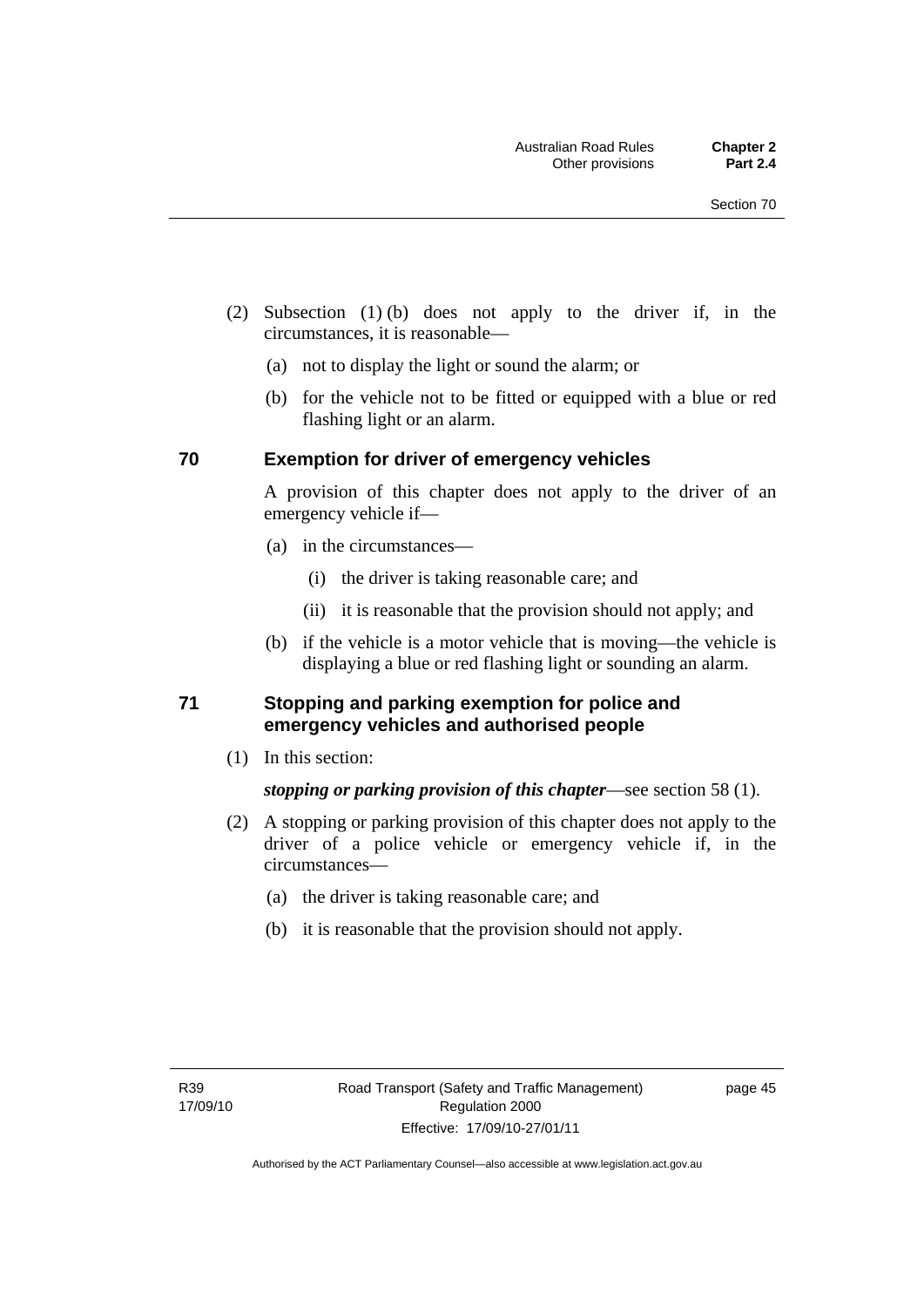| <b>Chapter 2</b> | <b>Australian Road Rules</b> |
|------------------|------------------------------|
| <b>Part 2.4</b>  | Other provisions             |

Section 71

- (3) A stopping or parking provision of this chapter does not apply to an authorised person who is driving a vehicle in the course of the person's duty as an authorised person if, in the circumstances—
	- (a) the person is taking reasonable care; and
	- (b) it is reasonable that the provision should not apply.

page 46 Road Transport (Safety and Traffic Management) Regulation 2000 Effective: 17/09/10-27/01/11

R39 17/09/10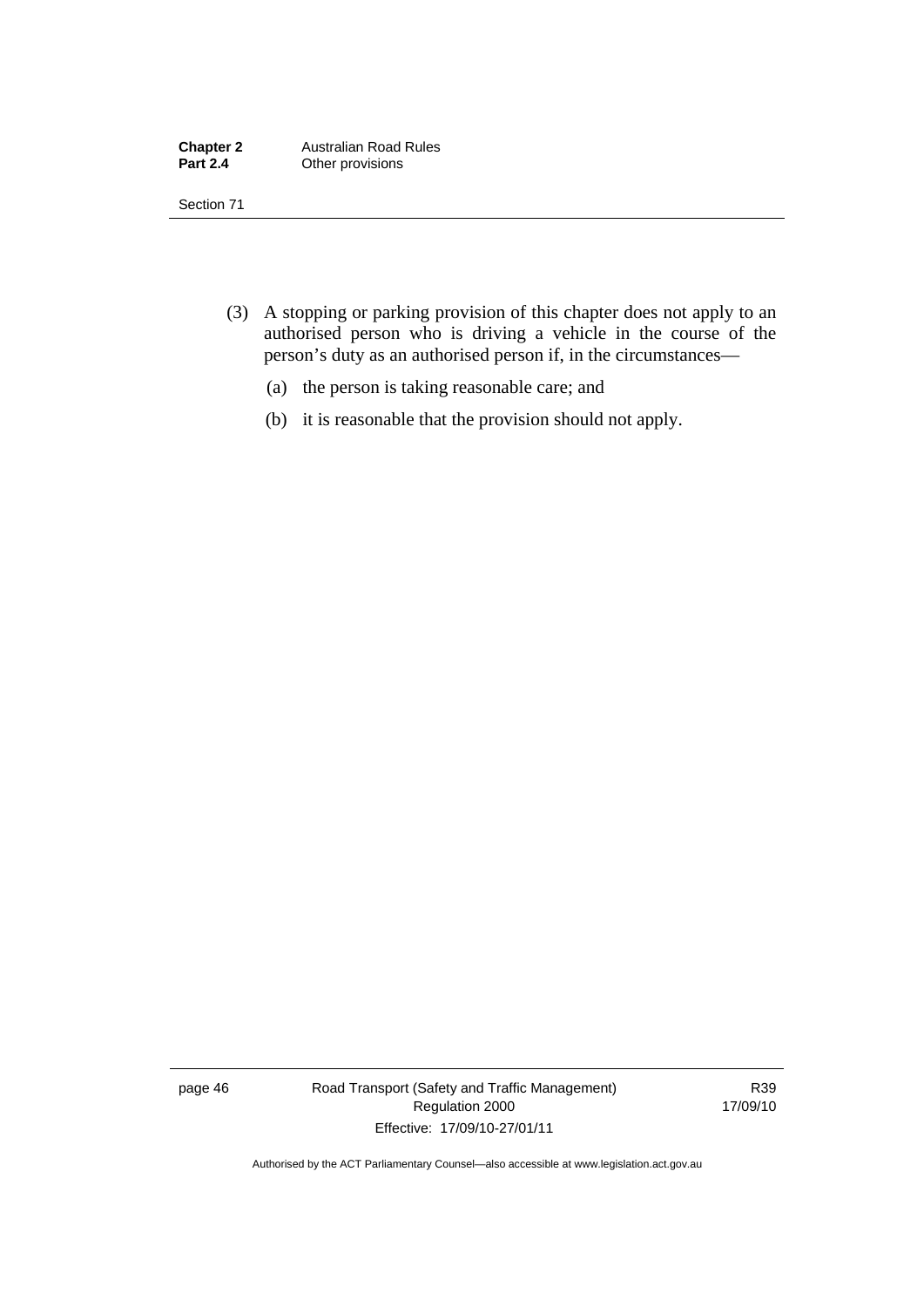# **Chapter 3 Parking**

# **Part 3.1 Parking schemes**

## **Division 3.1.1 Metered parking schemes**

## **72 Metered parking schemes**

- (1) The road transport authority may establish and operate metered parking schemes for any length of road or area.
- (2) For a metered parking scheme, the road transport authority—
	- (a) may set aside metered parking spaces; and
	- (b) may install parking meters for the payment of fees for metered parking spaces.

## **73 Metered parking areas**

- (1) The road transport authority may set aside a length of road or area as a metered parking area.
- (2) A metered parking area must be designated by metered parking signs.

## **74 Parking meters**

- (1) A parking meter must be installed at the space to which it applies or, if a parking meter applies to 2 or more spaces, close to the spaces.
- (2) The parking meter applying to a metered parking space must show or be capable of showing the fees fixed for the space under this division.
- (3) A parking meter must clearly show, or be capable of clearly showing, whether the relevant parking fee for the parking of a

page 47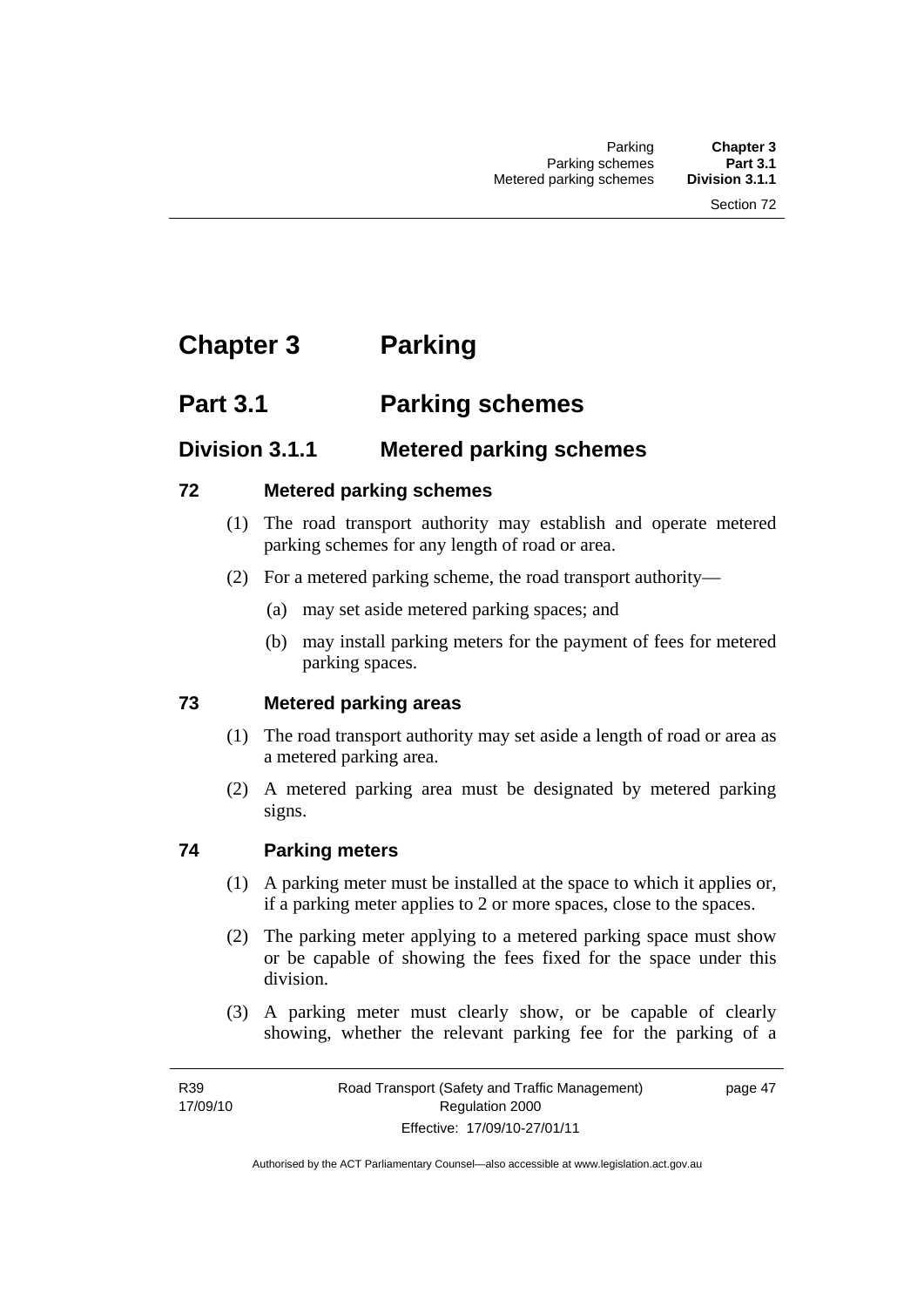vehicle in the metered parking space or spaces to which it applies has been paid.

 (4) A multi-space parking meter must also identify each metered parking space by its number.

#### **75 Metered parking spaces**

- (1) A metered parking space must be designated by a road marking.
- (2) For a metered parking space to which a multi-space parking meter applies, the number for the space and an arrow indicating the direction of the meter must be marked in or adjacent to the space.

## **Division 3.1.2 Ticket parking schemes**

*Note* The Australian Road Rules, r 207 (2) provides that a driver who parks in a ticket parking area must pay the fee and obey the instructions on the ticket. See also s 16.

#### **75A Parking authorities**

- (1) A person may apply to the road transport authority to be a parking authority for a stated area.
- (2) The road transport authority may, in writing, declare the person to be a parking authority for a stated area (the *area of operations*).
	- *Note* The power to make the declaration includes the power to amend or repeal it (see Legislation Act, s 46).
- (3) The declaration is a disallowable instrument.
	- *Note* A disallowable instrument must be notified, and presented to the Legislative Assembly, under the Legislation Act.

#### **75B Parking authority guidelines**

 (1) The road transport authority must establish written guidelines for section 76A (the *parking authority guidelines*).

R39 17/09/10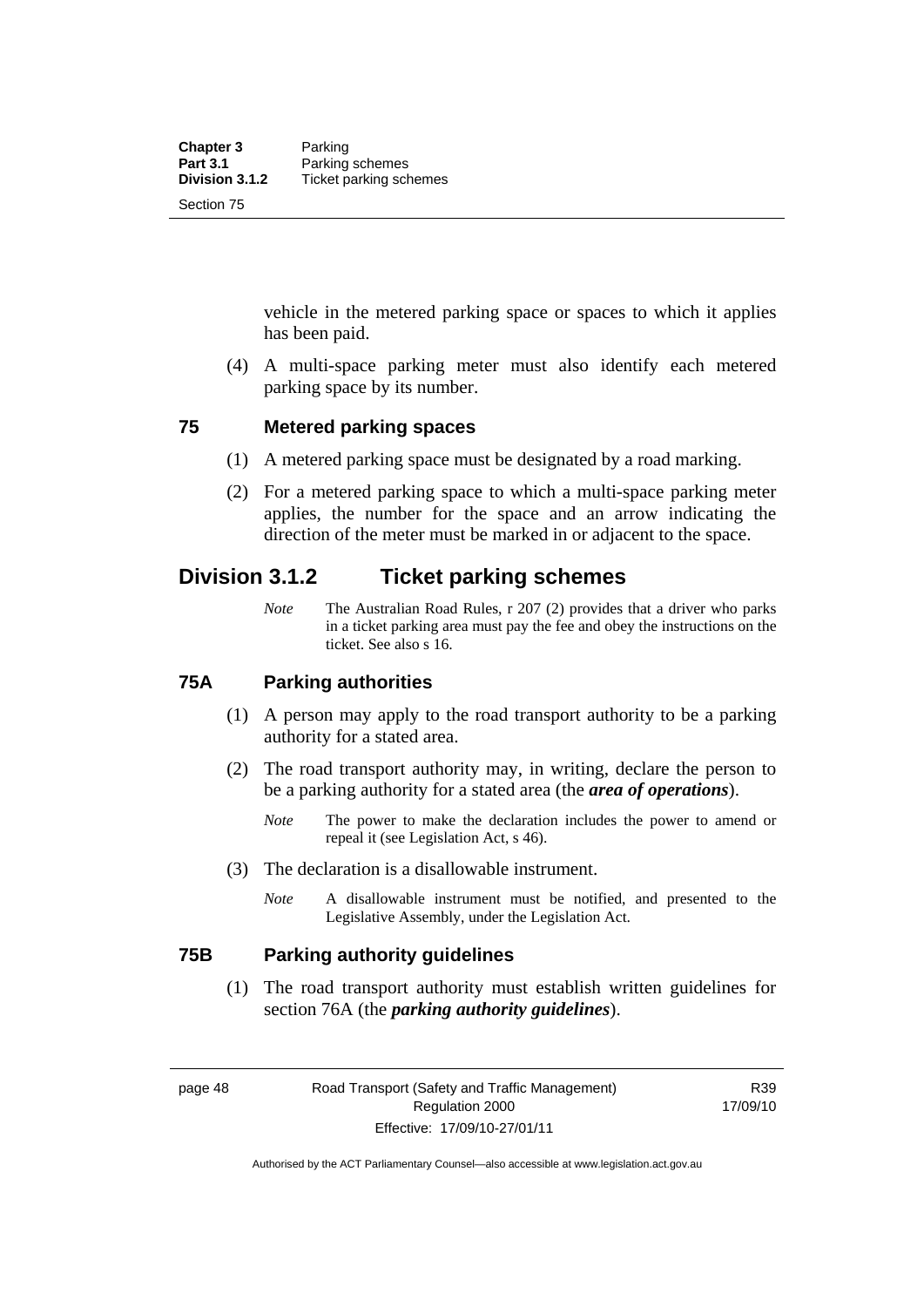- (2) The parking authority guidelines are a disallowable instrument.
	- *Note* A disallowable instrument must be notified, and presented to the Legislative Assembly, under the Legislation Act.
- (3) A parking authority is not entitled to provide, or charge for, parking in a ticket parking area if the parking authority does not comply with the parking authority guidelines.
- (4) A parking authority is taken to comply with the parking authority guidelines until the contrary is proved.

#### **76 Ticket parking schemes—road transport authority**

- (1) The road transport authority may establish and operate a ticket parking scheme for any length of road or area.
- (2) For a ticket parking scheme, the road transport authority—
	- (a) may set aside a length of road or area as a ticket parking area; and
	- (b) may adopt the ways of, and schemes for, payment of the fees the authority considers appropriate; and
	- (c) may install pay parking devices.

## **76A Ticket parking schemes—parking authorities**

- (1) A parking authority may, in accordance with the parking authority guidelines, establish and operate a ticket parking scheme for any length of road or area within its area of operations.
- (2) For a ticket parking scheme, the parking authority may, in accordance with the parking authority guidelines—
	- (a) set aside a length of road or area within its area of operations as a ticket parking area; and
	- (b) fix fees for the parking of vehicles in the area; and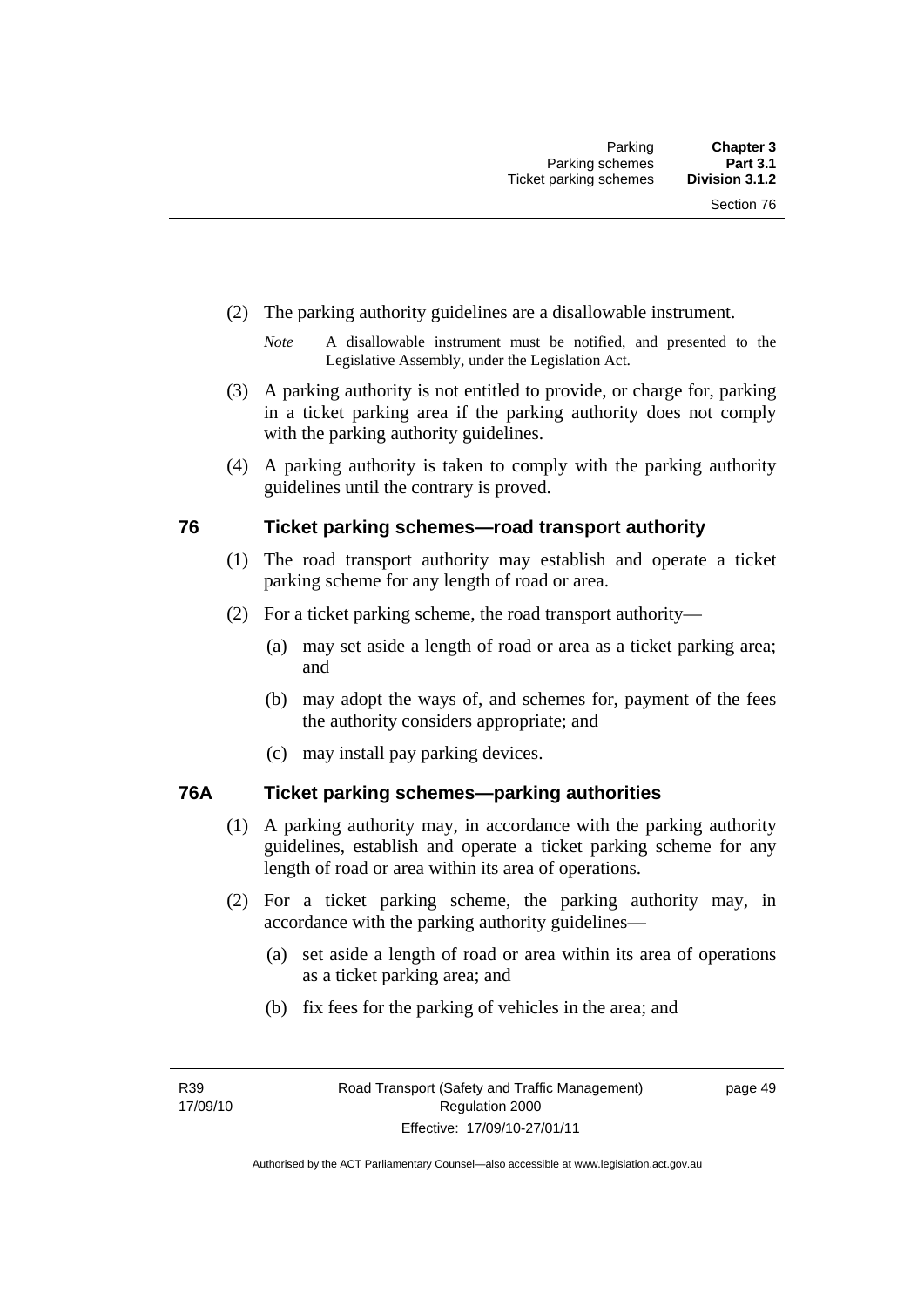- (c) adopt the ways of, and schemes for, payment of the fees the authority considers appropriate; and
- (d) install pay parking devices.
- *Note* Section 75A provides for the road transport authority to declare parking authorities and s 75B provides for parking authority guidelines.

#### **77 Ticket parking areas**

- (1) A ticket parking area must be designated by ticket parking signs.
- (2) A ticket parking area is taken to include only such lengths of road and areas to which ticket parking signs apply as are lawfully available, apart from this division, for the parking of vehicles.

#### **78 Ticket parking spaces**

A ticket parking area may be divided into ticket parking spaces, of a size suitable for parking a single vehicle, by a road marking.

#### **79 Ticket machines**

The ticket machine for a ticket parking area must show or be capable of showing the fees fixed for the area under this division.

#### **80 Parking tickets**

- (1) The following information must be printed on a parking ticket:
	- (a) the expiry date (expressed as the day of the month, the month and the year);
	- (b) for a parking ticket other than an RTA periodic ticket—the expiry time (expressed in hours and minutes);
	- (c) the name of the authority issuing the ticket;
	- (d) an indication of the ticket parking area where or for which the ticket is issued;

R39 17/09/10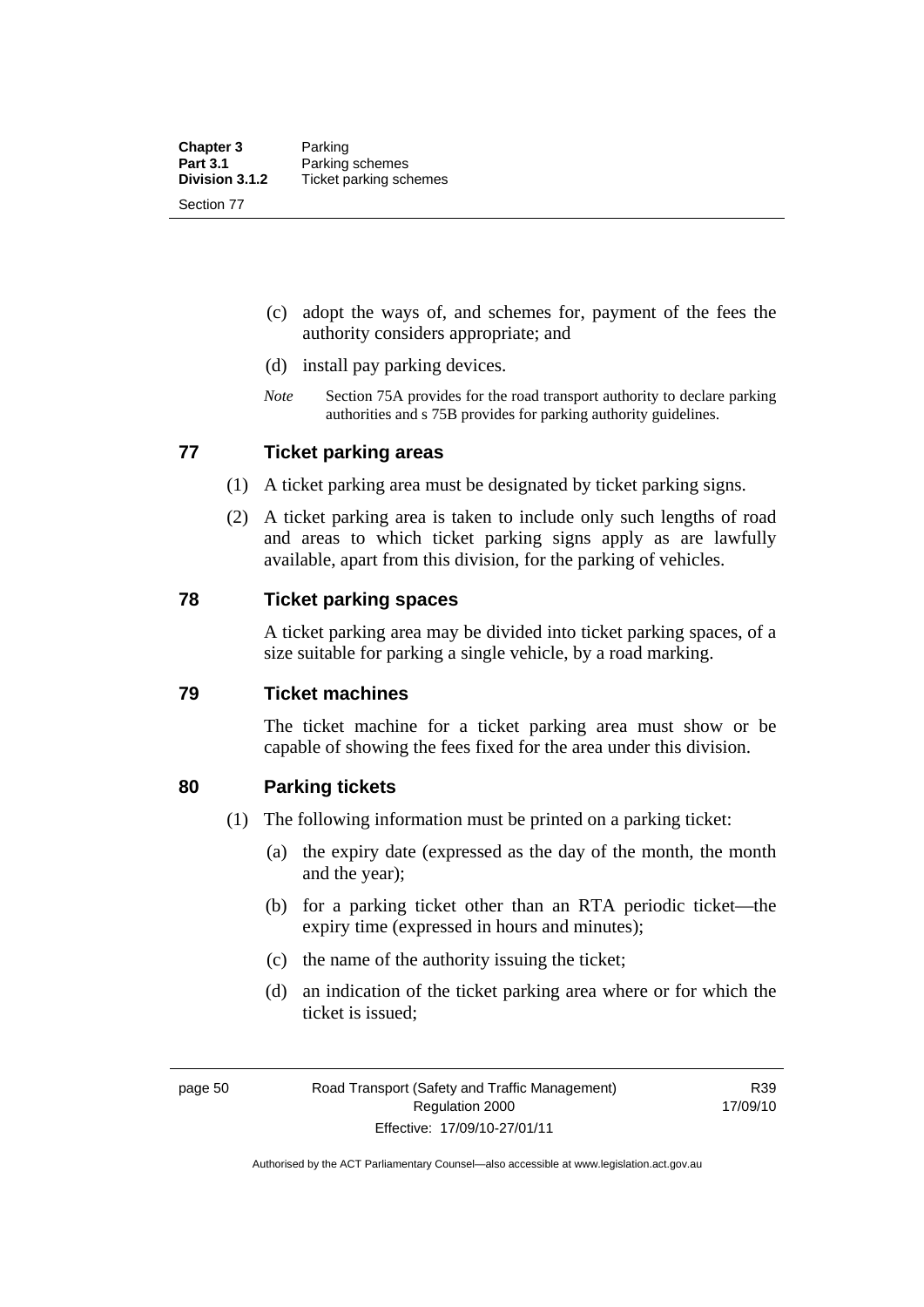- (e) the fee paid for the issue of the ticket or, for an RTA periodic ticket (except a ticket issued at a concessional price), the daily value of the ticket;
- (f) a serial number;
- (g) instructions for use of the ticket.

#### **Examples for par (d)**

- 1 a code for the ticket parking area where the ticket is issued
- 2 the number of the parking ticket machine which issued the ticket
- 3 for an RTA periodic ticket—the daily value of the ticket or the area where the ticket may be used
- *Note* An example is part of the regulation, is not exhaustive and may extend, but does not limit, the meaning of the provision in which it appears (see Legislation Act, s 126 and s 132).
- (2) A parking ticket must be legible and of a size and design that enables it to be easily displayed in or on a vehicle.
- (3) In this section:

*RTA periodic ticket*, for a ticket parking area, means a ticket issued by the road transport authority that is valid for parking in the area for a stated period of not less than 1 week.

#### **81 Duration of parking tickets**

A parking ticket takes effect when it is issued and expires at the expiry time stated on the ticket.

## **Division 3.1.3 Heavy vehicle parking**

#### **82 Definitions—div 3.1.3**

In this division:

*heavy vehicle* means a vehicle, whether loaded or unloaded, that is longer than 7.5m, has a GVM over 4.5t, and is used for commercial purposes.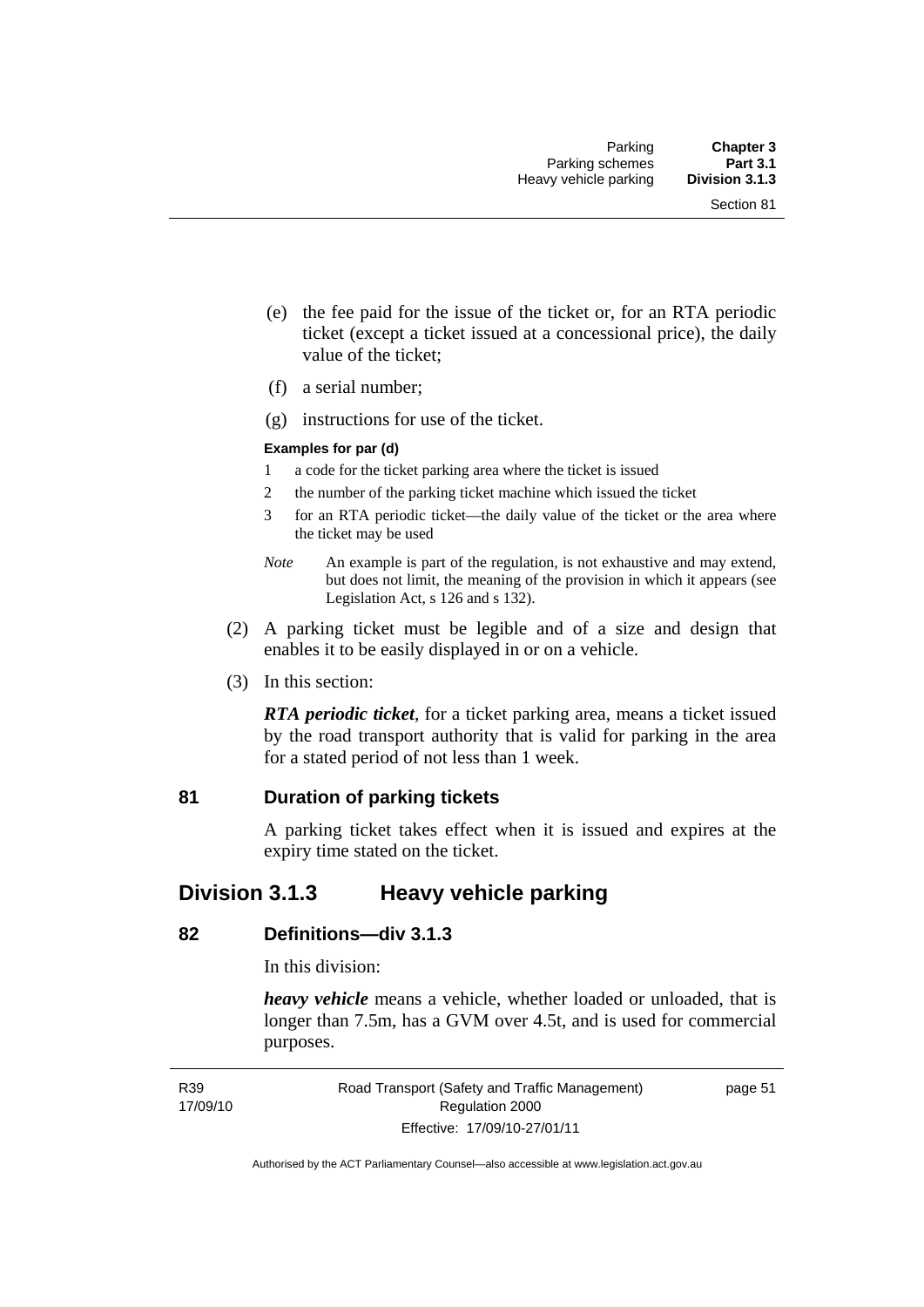**Chapter 3** Parking<br>**Part 3.1** Parking **Part 3.1** Parking schemes<br>**Division 3.1.3** Heavy vehicle pa **Division 3.1.3** Heavy vehicle parking

Section 83

#### *land adjoining residential land*—see section 83.

*residential land* means land leased for residential purposes.

*stock truck* means a vehicle that has a GVM over 4.5t and is built or used to transport livestock.

#### **83 References in div 3.1.3 to land adjoining residential land**

A reference in this division to *land adjoining residential land* includes a reference to land that would, apart from an intervening road, adjoin that land.

#### **84 Vehicle parked partly on residential land**

For this division, a vehicle that is parked partly on residential land, and partly on adjoining land that is not residential land, is taken not to be parked on residential land.

#### **85 Parking of certain vehicles on residential land prohibited**

- (1) This section applies to a vehicle, whether loaded or unloaded, that is—
	- (a) a stock truck; or
	- (b) a semitrailer with the load space permanently enclosed by rigid construction or with sides enclosed by nonrigid material and a rigid roof; or
	- (c) higher than 3.6m and used for commercial purposes.
- (2) A person must not park a vehicle to which this section applies on residential land.

Maximum penalty: 20 penalty units.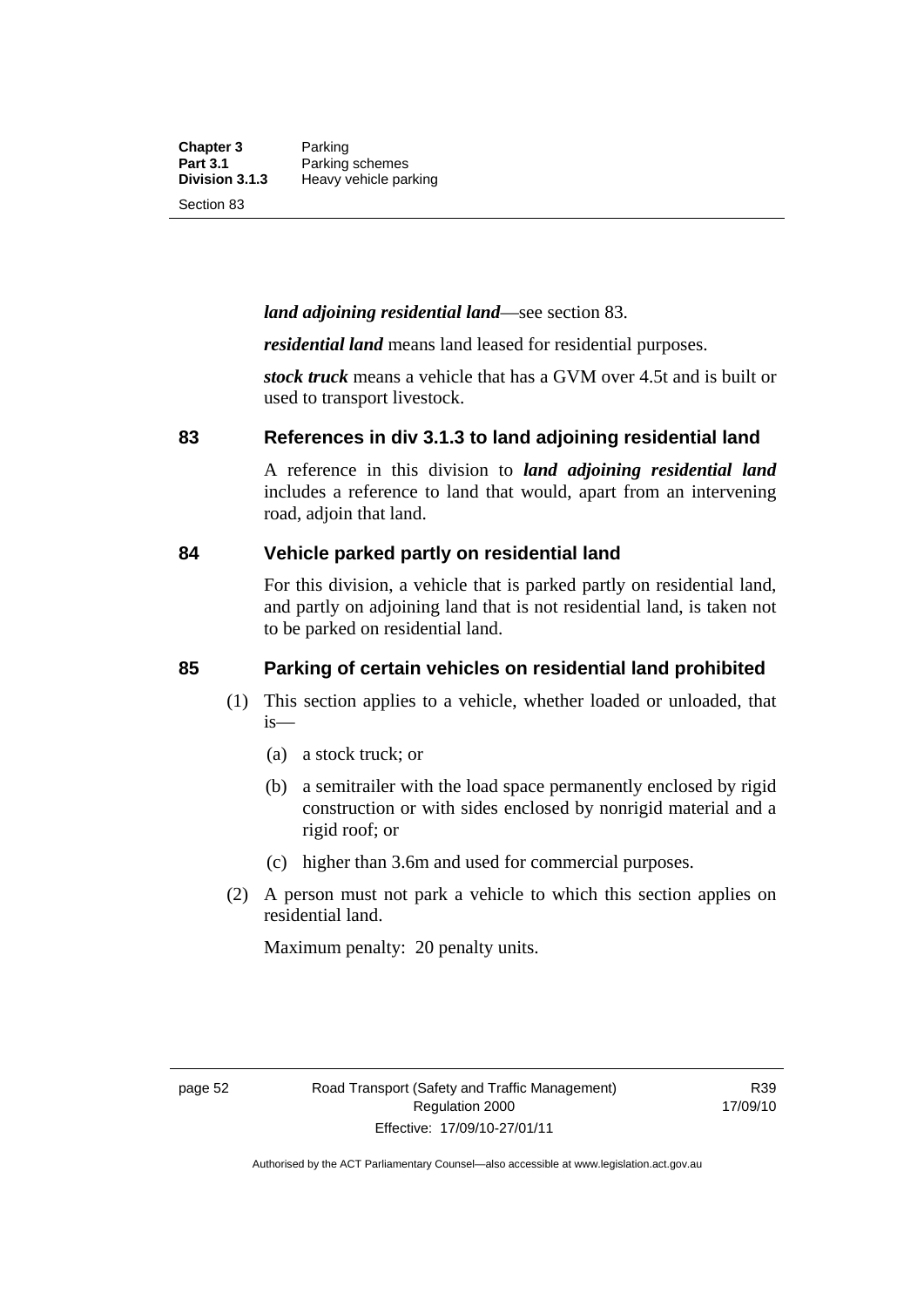## **85A No more than 1 heavy vehicle on residential land**

- (1) A person commits an offence if—
	- (a) the person parks 2 or more heavy vehicles on residential land; or
	- (b) the person parks a heavy vehicle on residential land and there is already another heavy vehicle parked on the land.

Maximum penalty: 20 penalty units.

- (2) Subsection (1) does not apply if—
	- (a) only 2 heavy vehicles are parked on the residential land; and
	- (b) 1 vehicle is plant that is parked on the other vehicle; and
	- (c) no part of either vehicle is higher than 3.6m from the ground.
- (3) In this section:

*plant* means a motor vehicle that consists solely of—

- (a) a machine or implement that cannot carry a load, other than tools and accessories usually carried in or on the vehicle; or
- (b) a crane, forklift truck or bobcat; or
- (c) a bobcat and excavation equipment.

#### **85B Heavy vehicles to be parked away from residential land boundaries**

- (1) A person commits an offence if—
	- (a) the person parks a heavy vehicle on residential land; and
	- (b) any part of the vehicle when parked is—
		- (i) in front of the setback line of the front boundary of the land; or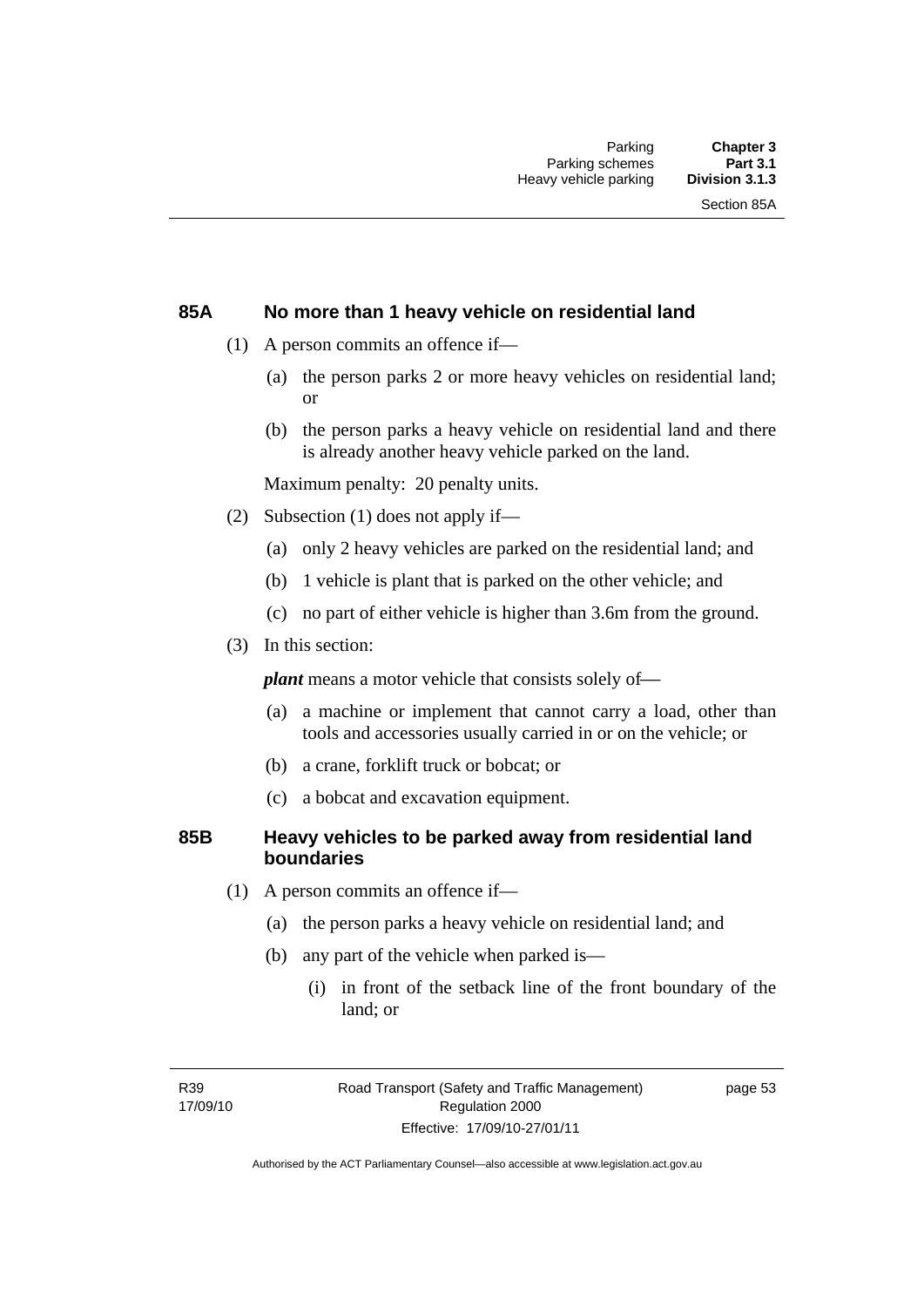(ii) less than 1.5m from any other boundary.

Maximum penalty: 20 penalty units.

(2) In this section:

*setback*, in relation to land—see the territory plan, part 13 (Definitions).

# **86 Parking of certain vehicles on land adjoining residential land prohibited**

- (1) This section applies to—
	- (a) a vehicle or combination, whether loaded or unloaded, that is longer than 7.5m; and
	- (b) a vehicle, whether loaded or unloaded, with a GVM over 4.5t.
- (2) A person must not park a vehicle or combination to which this section applies on land adjoining residential land for more than 1 hour.

Maximum penalty: 20 penalty units.

 (3) Subsection (2) does not apply to the vehicle or combination if the land where it is parked is residential land or land leased for commercial purposes.

# **87 Parking of certain commercial vehicles on land with multi-unit housing**

- (1) This section applies to a vehicle, whether loaded or unloaded, that is used for commercial purposes and is longer than 6m, higher than 2.6m or has a GVM over 3.75t.
- (2) A person must not park a vehicle to which this section applies on residential land with multi-unit housing.

Maximum penalty: 20 penalty units.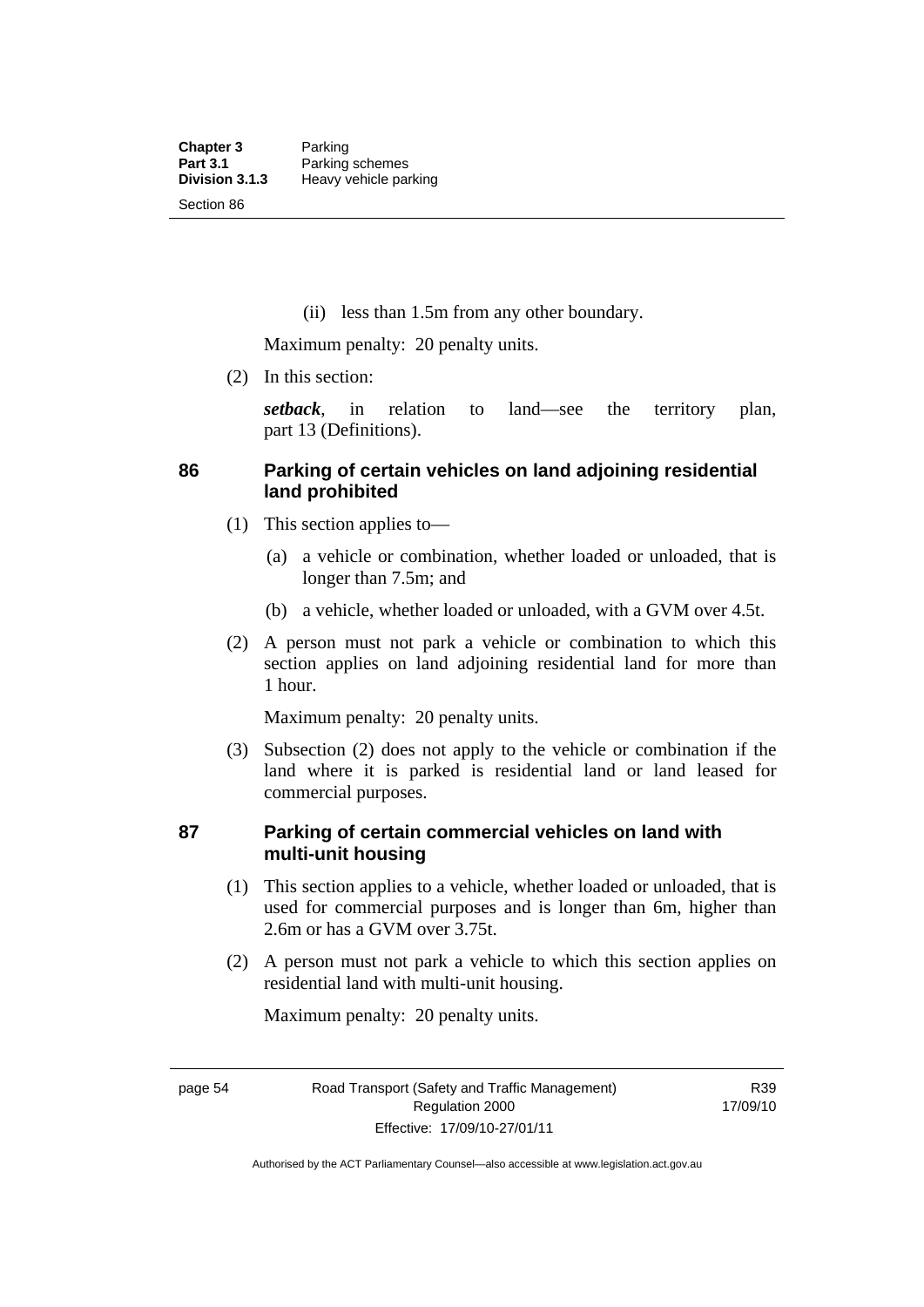- (3) For this section, residential land has multi-unit housing if the land has more than 1 dwelling on it.
- (4) In this section:

*dwelling—*see the territory plan.

*Note* The territory plan defines *dwelling* as meaning 'a building or part of a building used as a self contained residence which must include food preparation facilities, a bath or shower, and a closet pan and wash basin'.

#### **87A No offence if reasonable necessity etc**

A person does not commit an offence against section 85, section 85A, section 85B, section 86 or section 87 if—

- (a) either of the following applies:
	- (i) it was reasonably necessary to park the vehicle on the land to avoid contravening the Act or another territory law;
	- (ii) the vehicle was parked on the land to deliver or collect goods or passengers, or to provide services; and
- (b) the vehicle was on the land no longer than was reasonable.

## **87B Heavy vehicle refrigeration units not to be operated on residential land**

A person commits an offence if—

- (a) the person parks a heavy vehicle that has a refrigeration unit on residential land; and
- (b) the refrigeration unit is running at any time while the vehicle is parked on the land.

Maximum penalty: 20 penalty units.

R39 17/09/10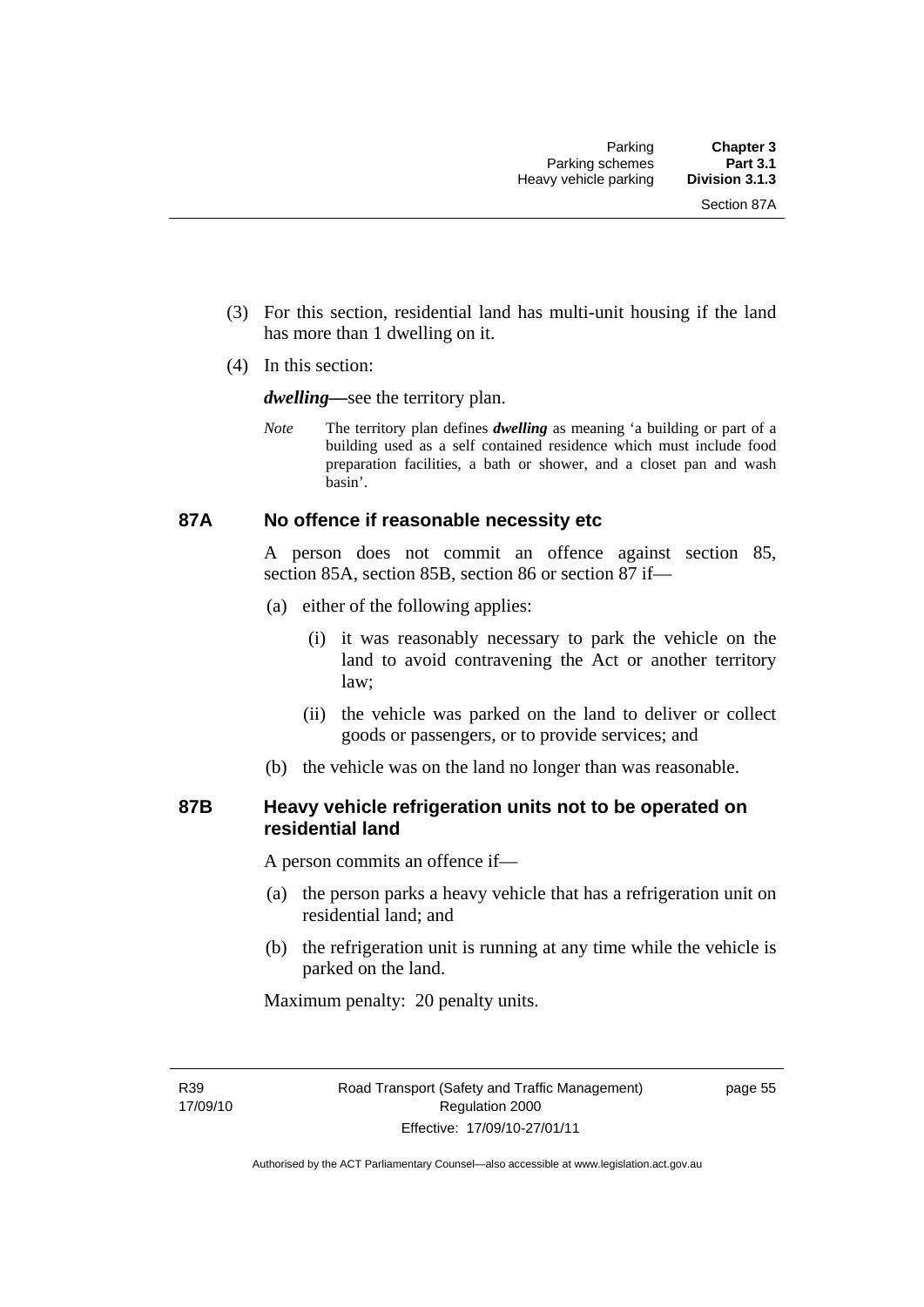#### **87C Prohibition on night operation of heavy vehicle**

 (1) A person, other than an existing operator, commits an offence if the person operates a heavy vehicle parked on residential land at any time between 10 pm and 6 am.

Maximum penalty: 20 penalty units.

 (2) An existing operator commits an offence if the operator operates a heavy vehicle parked on residential land at any time between midnight and 5.30 am.

Maximum penalty: 20 penalty units.

(3) In this section:

*existing operator* means the holder of an existing operator's certificate issued under the *Motor Traffic Act 1936*, section 150R that is still in force.

#### **88 Daily infringement**

A person who contravenes any of the following sections commits a separate offence for each day during any part of which the contravention continues:

- (a) section 85 (Parking of certain vehicles on residential land prohibited);
- (b) section 85A (No more than 1 heavy vehicle on residential land);
- (c) section 85B (Heavy vehicles to be parked away from residential land boundaries);
- (d) section 86 (Parking of certain vehicles on land adjoining residential land prohibited);

R39 17/09/10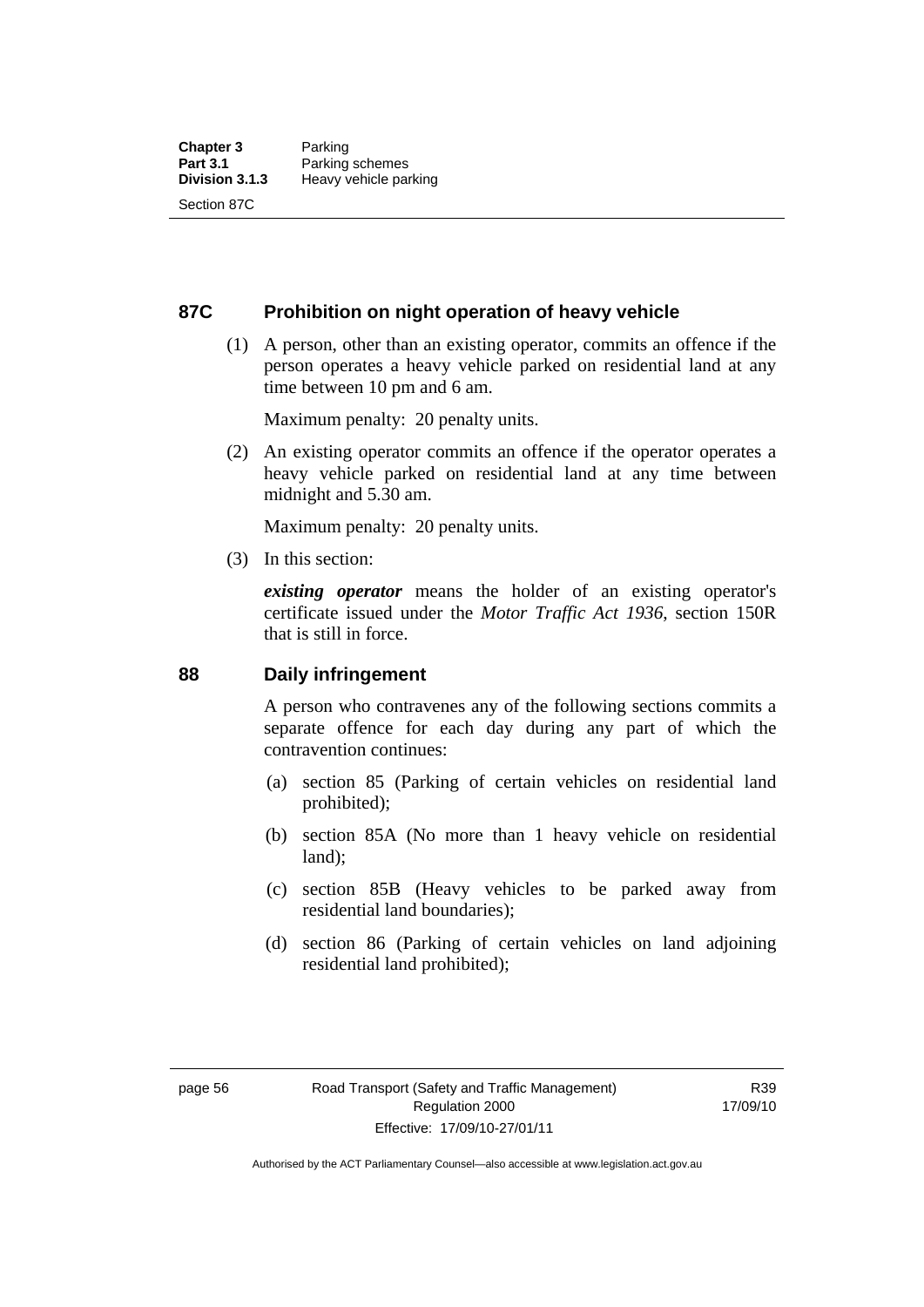- (e) section 87 (Parking of certain commercial vehicles on land with multi-unit housing);
- (f) section 87B (Heavy vehicle refrigeration units not to be operated on residential land).

# **Division 3.1.3A Heavy vehicle parking—enforcement**

#### **89 Meaning of** *occupier***—div 3.1.3A**

In this division:

*occupier*, of premises, includes—

- (a) a person believed on reasonable grounds to be an occupier of the premises; and
- (b) a person apparently in charge of the premises.

#### **90 Power to enter premises**

- (1) For division 3.1.3 (Heavy vehicle parking), an authorised person may—
	- (a) enter premises with the occupier's consent; or
	- (b) enter premises if the authorised person believes on reasonable grounds that—
		- (i) a heavy vehicle is parked on the premises in contravention of that division; and
		- (ii) it is necessary to enter the premises to inspect, take measurements, or record identification particulars about the vehicle.
- (2) An authorised person may, without the consent of the occupier of premises, enter land around the premises to ask for consent to enter the premises.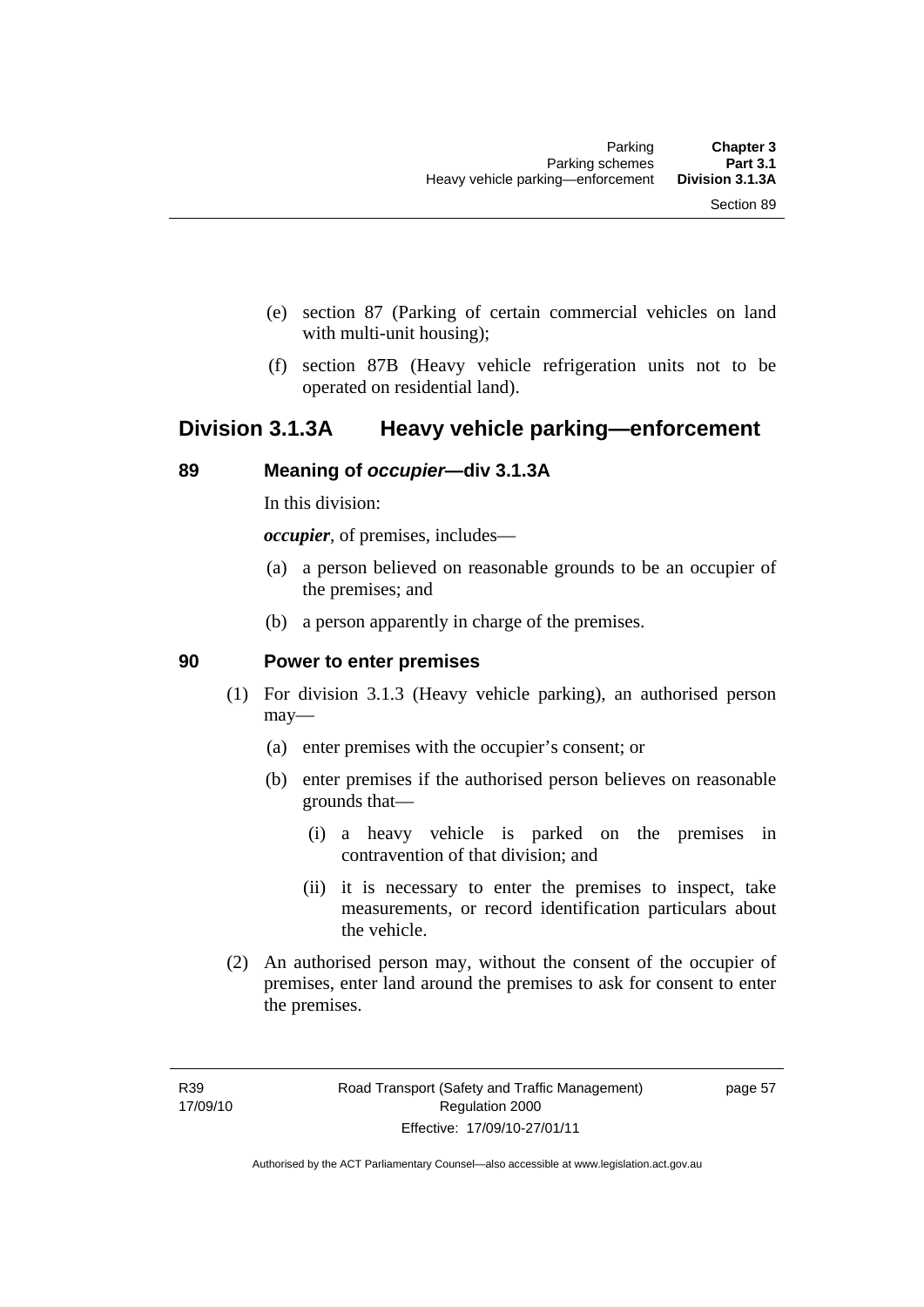- (3) An authorised person may enter premises under this section––
	- (a) for a contravention of section 87B or section 87C––at any time; and
	- (b) in any other case––between 8 am and 8 pm.

#### **91 Production of identity card**

An authorised person must not remain at premises entered under this division if the authorised person does not produce his or her identity card when asked by the occupier.

*Note* Identity cards for authorised people are provided for in the *Road Transport (General) Act 1999*, s 20.

#### **92 Consent to entry**

- (1) When seeking the consent of an occupier of premises to enter premises under section 90 (1) (a), an authorised person must—
	- (a) produce his or her identity card; and
	- (b) tell the occupier—
		- (i) the purpose of the entry; and
		- (ii) that consent may be refused.
- (2) If the occupier consents, the authorised person must ask the occupier to sign a written acknowledgment (an *acknowledgment of consent*)—
	- (a) that the occupier was told—
		- (i) the purpose of the entry; and
		- (ii) that consent may be refused; and
	- (b) that the occupier consented to the entry; and
	- (c) stating the time and date when consent was given.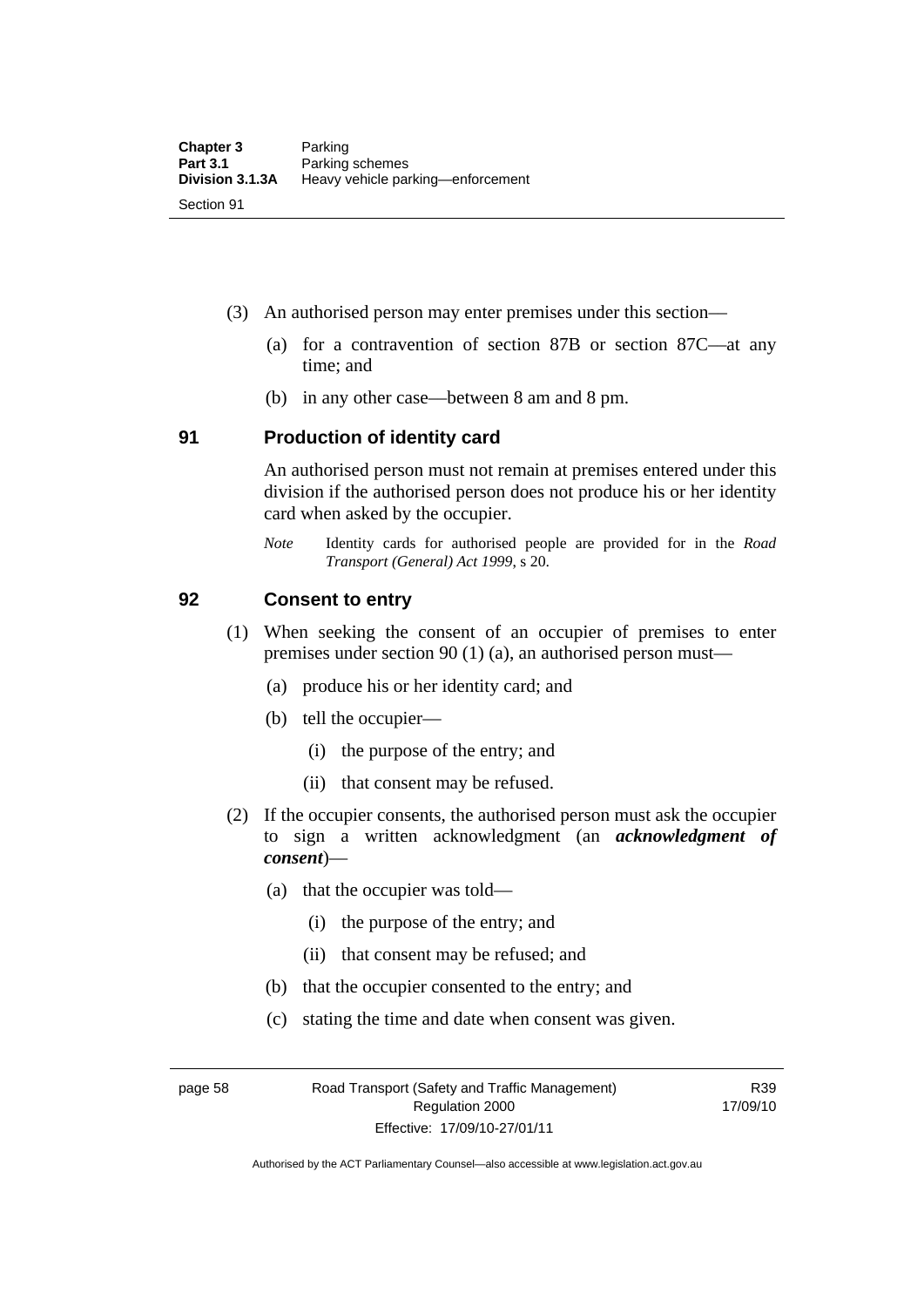- (3) If the occupier signs an acknowledgment of consent, the authorised person must immediately give a copy to the occupier.
- (4) A court must find that the occupier did not consent to entry to the premises by the authorised person under this division if—
	- (a) the question arises in a proceeding in the court whether the occupier consented to the entry; and
	- (b) an acknowledgment of consent is not produced in evidence; and
	- (c) it is not proved that the occupier consented to the entry.

# **93 General powers on entry to premises**

- (1) An authorised person who enters premises under this division may, for division 3.1.3 (Heavy vehicle parking) and this division, do 1 or more of the following in relation to a heavy vehicle on the premises:
	- (a) inspect the vehicle (including for its identification particulars);
	- (b) take measurements;
	- (c) take photographs, films, or audio, video or other recordings;
	- (d) require the occupier, or anyone at the premises to—
		- (i) give the authorised person information; or
		- (ii) produce documents to the authorised person; or
		- (iii) give the authorised person reasonable help to exercise a power under this division.
	- *Note* The Legislation Act, s 170 and s 171 deal with the application of the privilege against self incrimination and client legal privilege.
- (2) A person must take all reasonable steps to comply with a requirement made of the person under subsection (1) (d).

Maximum penalty: 20 penalty units.

R39 17/09/10 page 59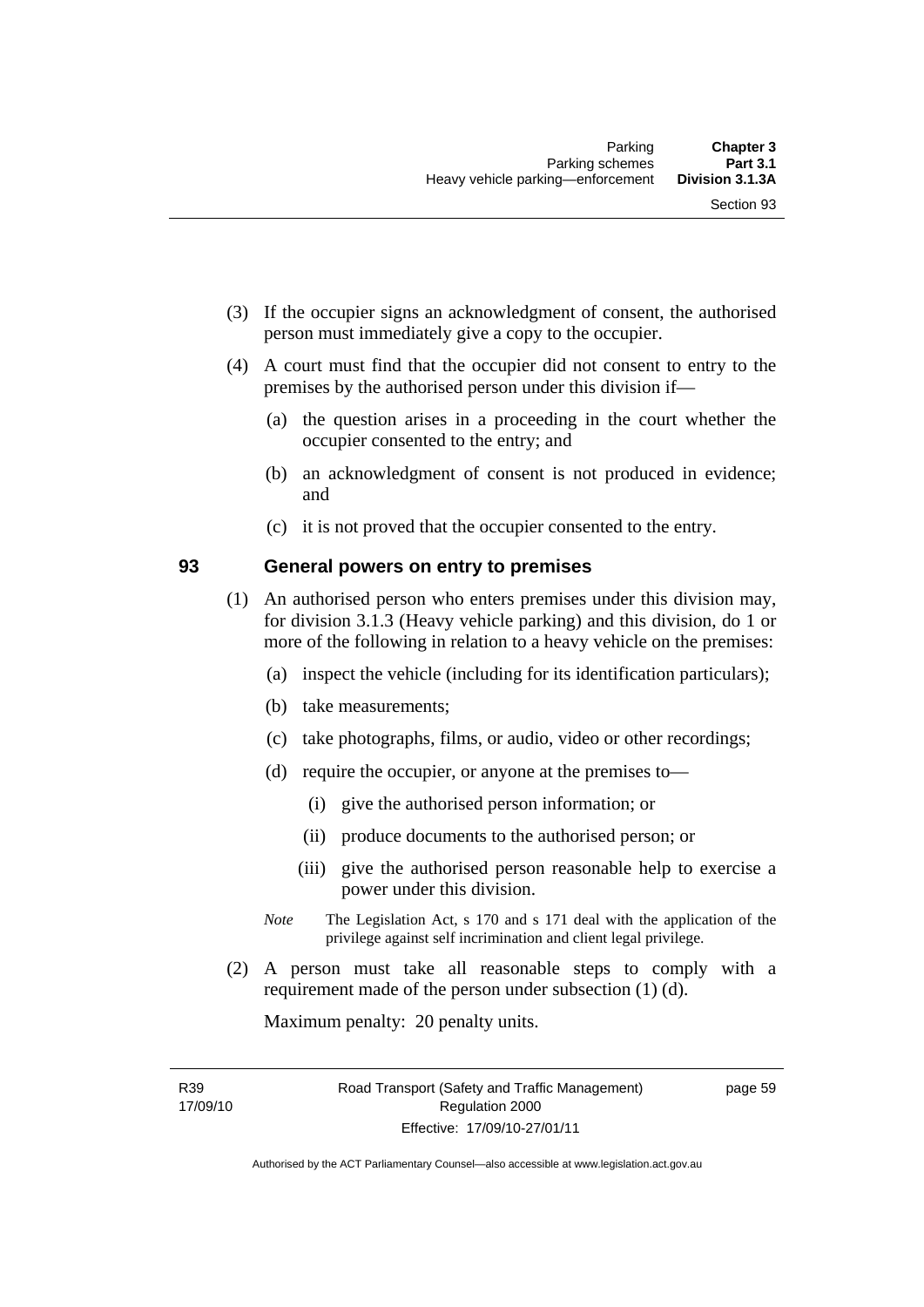#### **94 Damage etc to be minimised**

- (1) In the exercise, or purported exercise, of a function under this division, an authorised person must take all reasonable steps to ensure that the authorised person, and any person assisting the authorised person, causes as little inconvenience, detriment and damage as practicable.
- (2) If an authorised person, or a person assisting an authorised person, damages anything in the exercise or purported exercise of a function under this division, the authorised person must give written notice of the particulars of the damage to the person the authorised person believes on reasonable grounds is the owner of the thing.
- (3) If the damage happens at premises entered under this division in the absence of the occupier, the notice may be given by leaving it, secured conspicuously, at the premises.

#### **95 Compensation for exercise of enforcement powers**

- (1) A person may claim compensation from the Territory if the person suffers loss or expense because of the exercise, or purported exercise, of a function under this division by an authorised person or a person assisting an authorised person.
- (2) Compensation may be claimed and ordered in a proceeding for—
	- (a) compensation brought in a court of competent jurisdiction; or
	- (b) an offence against this regulation brought against the person making the claim for compensation.
- (3) A court may order the payment of reasonable compensation for the loss or expense only if satisfied that it is just to make the order in the circumstances of the particular case.
- (4) A regulation may prescribe matters that may, must or must not be taken into account by the court in considering whether it is just to make the order.

page 60 Road Transport (Safety and Traffic Management) Regulation 2000 Effective: 17/09/10-27/01/11

R39 17/09/10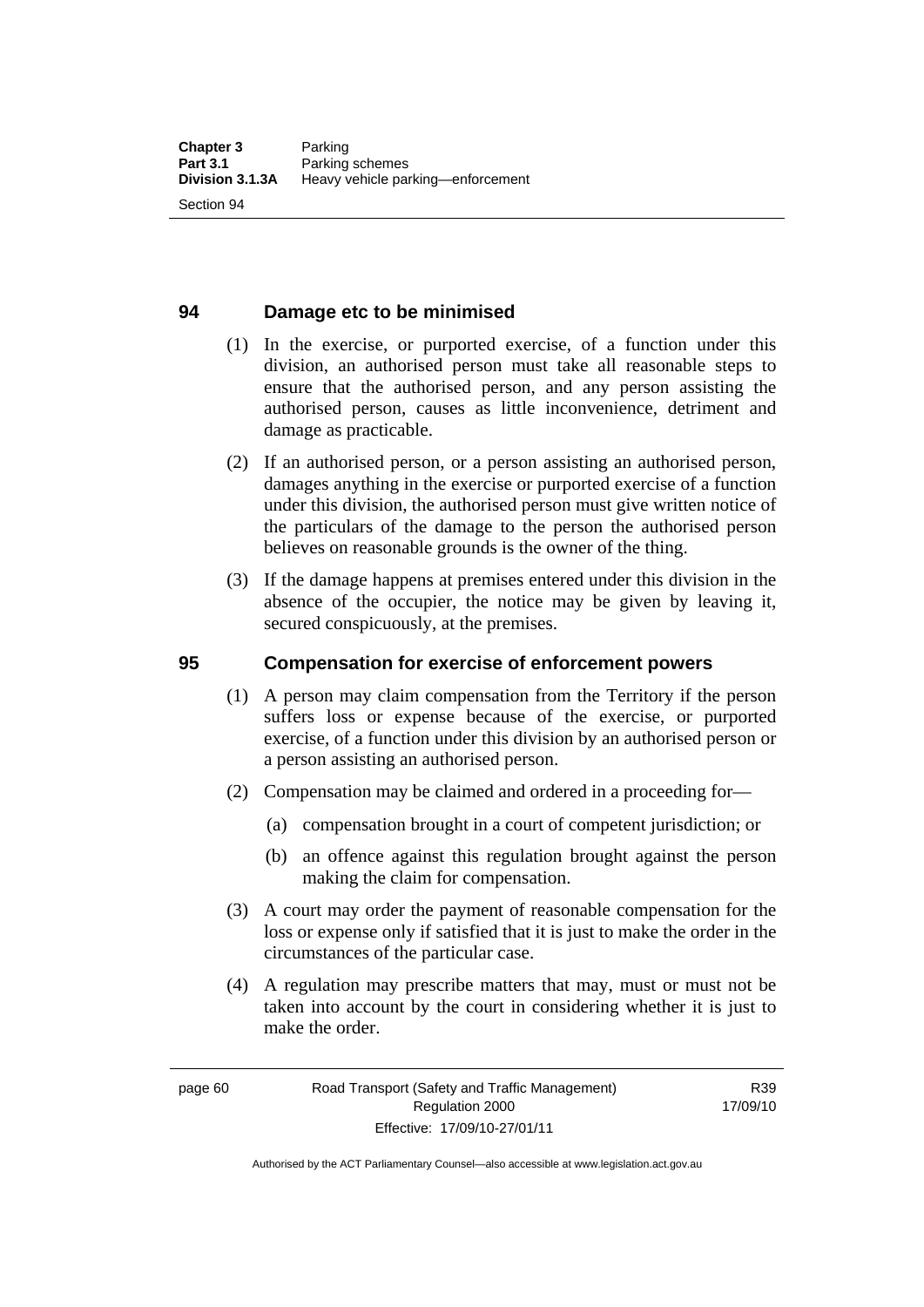# **Division 3.1.4 Miscellaneous**

# **97A Other powers to provide pay parking**

- (1) This part does not affect any other power of a parking authority to provide for parking on land within its area of operations.
- (2) A parking authority may exercise a power under this part in relation to land that it does not own only with the consent of the owner of the land.
- (3) Consent may be given subject to conditions, including conditions about the length and withdrawal of the consent.
- (4) Subject to the conditions of the consent, the consent may be withdrawn only after reasonable notice.
- (5) In this section:

*owner*, of land, includes lessee of land.

#### **98 Overlapping schemes**

- (1) This part does not prevent the road transport authority or a parking authority from establishing and operating a pay parking scheme on the same length of road, or in the same area, where it is operating a different pay parking scheme.
- (2) The road transport authority or a parking authority may not recover the fee fixed for the parking of a vehicle in a metered space or ticket parking area if any other applicable parking fee has been paid for parking the vehicle in the space or area.

#### **98A Income from ticket parking scheme**

- (1) All fees collected by a parking authority from the operation of a ticket parking scheme belong to the parking authority.
- (2) Any surplus arising from the operation of a ticket parking scheme may be applied at the discretion of the parking authority.

page 61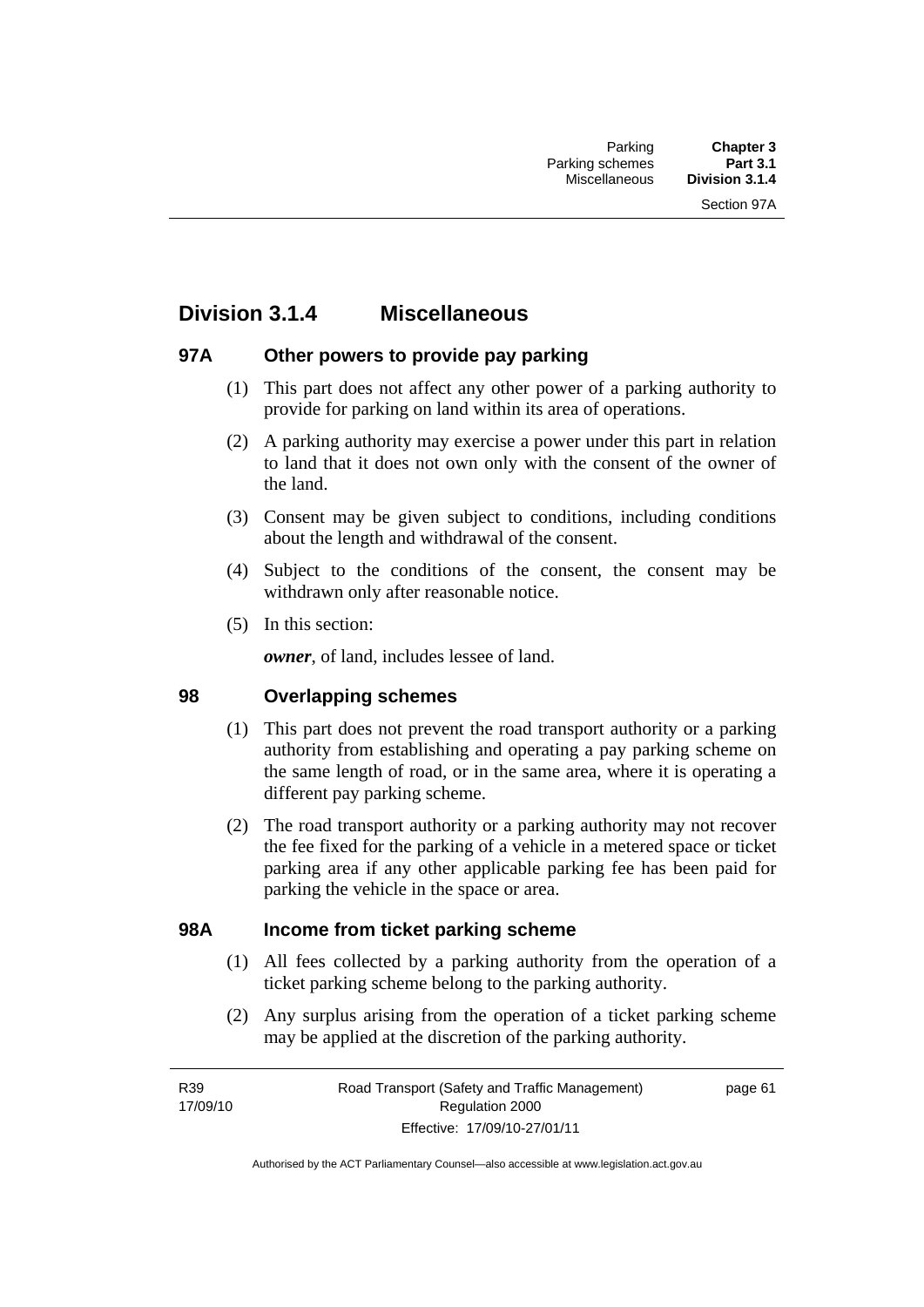| <b>Chapter 3</b><br><b>Part 3.1</b><br>Division 3.1.4 | Parking<br>Parking schemes<br>Miscellaneous |             |  |
|-------------------------------------------------------|---------------------------------------------|-------------|--|
|                                                       |                                             | Section 98B |  |

# **98B Costs of ticket parking scheme**

The costs of administering a ticket parking scheme operated by a parking authority under section 76A are to be borne by the parking authority.

# **99 Trailers not separately chargeable**

A separate parking fee is not required to be paid for a trailer towed by another vehicle.

page 62 Road Transport (Safety and Traffic Management) Regulation 2000 Effective: 17/09/10-27/01/11

R39 17/09/10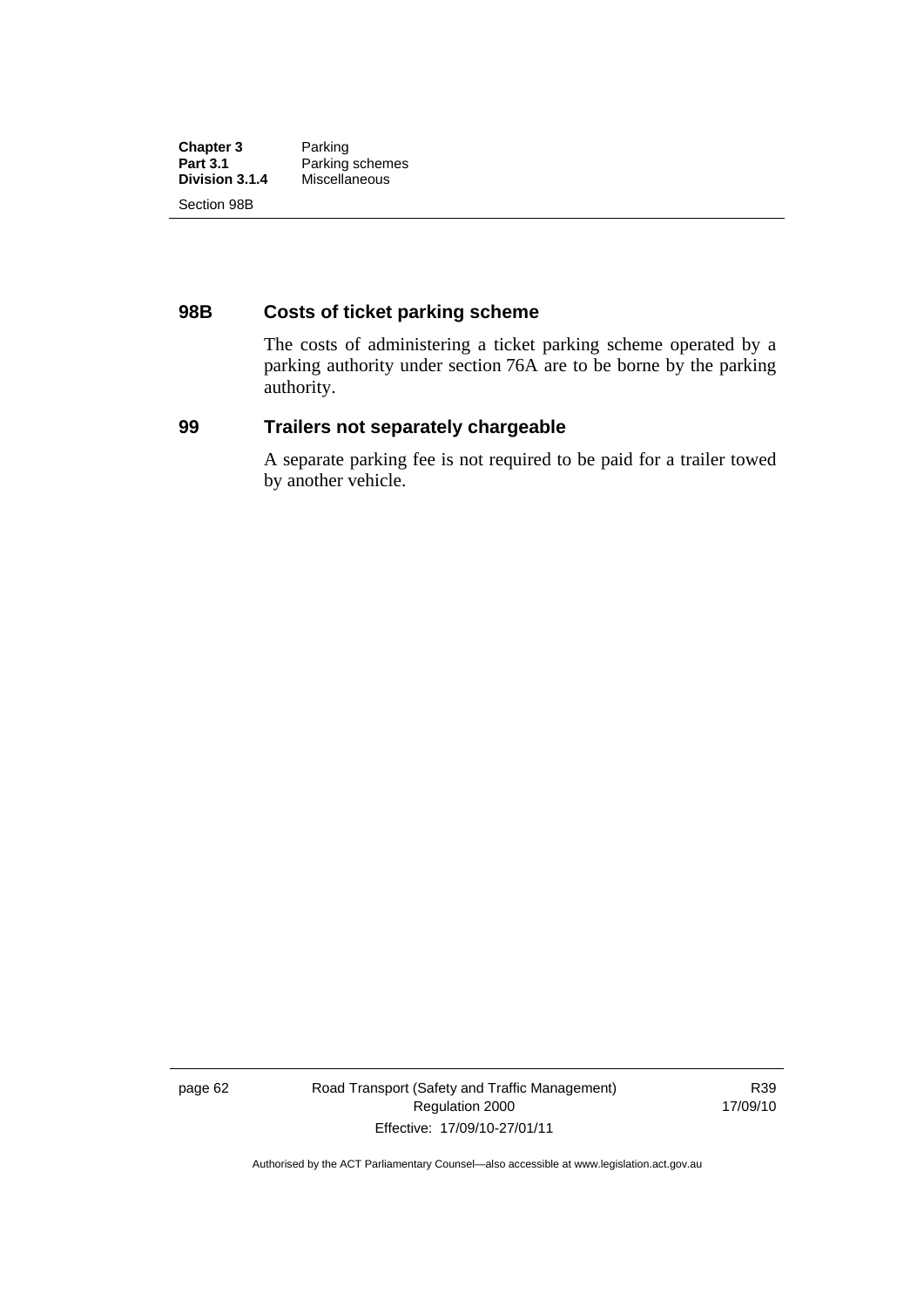# **Part 3.2 Parking permits and mobility parking scheme authorities**

# **100 Parking permits**

- (1) The road transport authority may issue a permit (a *parking permit*) of a kind mentioned in subsection (2) authorising the parking of a vehicle, without charge, on a length of road or in an area designated by a *permit zone sign* for use by holders of that kind of parking permit.
- (2) The parking permit may be of 1 or more of the following kinds:
	- (a) a business parking permit;
	- (b) a commuter parking permit;
	- (c) a loading zone permit;
	- (d) a resident parking permit;
	- (e) a resident's visitor parking permit;
	- (f) a special event parking permit;
	- (g) any other kind declared by the road transport authority for this section.
- (3) The parking permit may be issued subject to conditions.
- (4) The parking permit—
	- (a) must state when it expires; and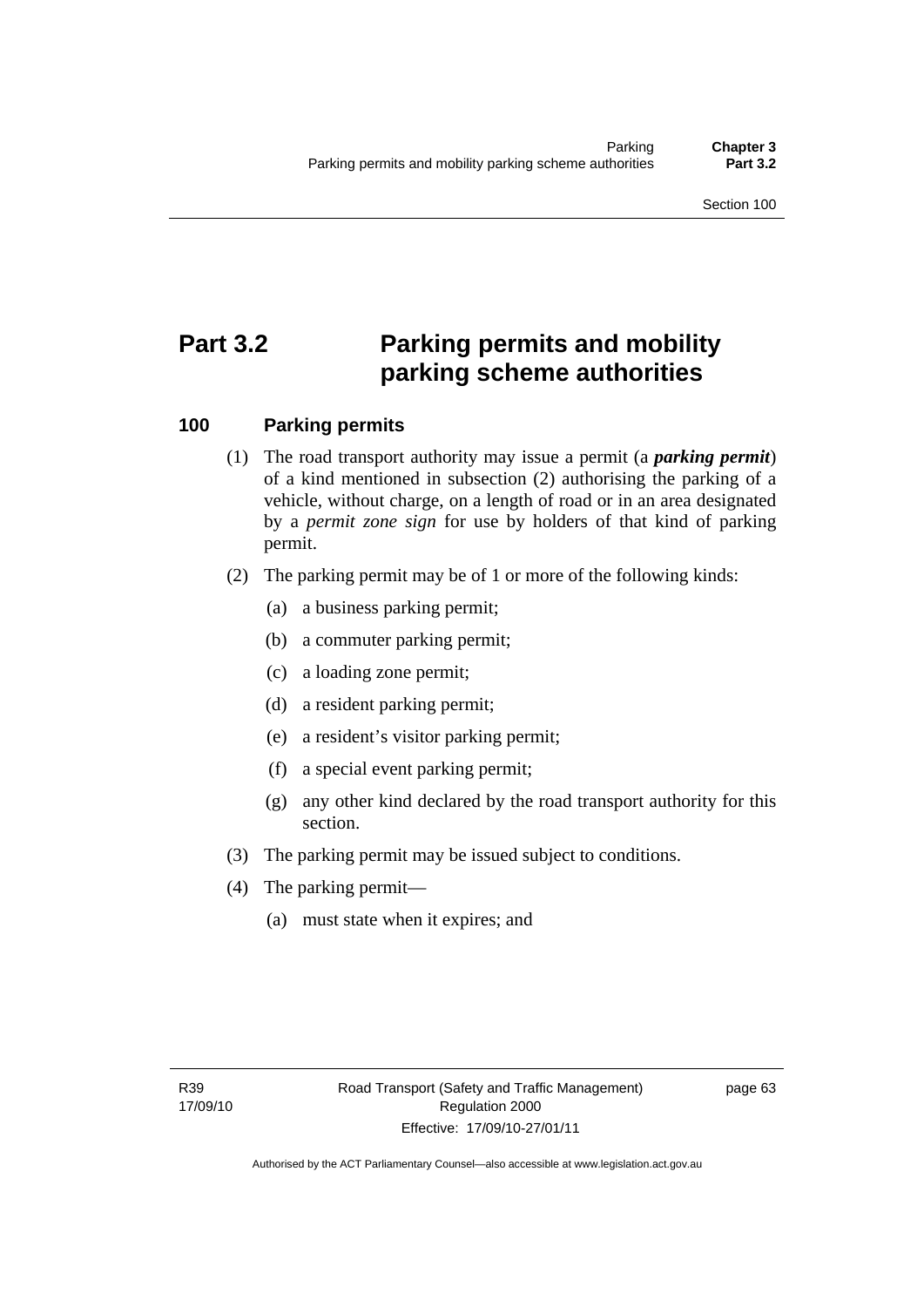Section 101

 (b) may state anything else that the road transport authority considers appropriate.

#### **Examples for par (b)**

- 1 the length of road or area to which the permit applies
- 2 any conditions to which the permit is subject
- 3 the maximum period which a vehicle may be parked in a designated area under the permit
- 4 the name or address of the person to whom it is issued
- *Note* An example is part of the regulation, is not exhaustive and may extend, but does not limit, the meaning of the provision in which it appears (see Legislation Act, s 126 and s 132).
- (5) The holder of a permit may surrender the permit by returning it to the road transport authority.
- (6) A declaration under subsection  $(2)$  (g) is a notifiable instrument.

*Note* A notifiable instrument must be notified under the Legislation Act.

#### **101 Mobility parking scheme authorities**

- (1) The road transport authority may issue a mobility parking scheme authority—
	- (a) for use by a person with a disability; or
	- (b) for use by an entity for the transport of people with disabilities.
- (2) A mobility parking scheme authority may be issued subject to conditions.
- (3) A mobility parking scheme authority—
	- (a) must include a people with disabilities symbol; and
	- (b) must state when it expires; and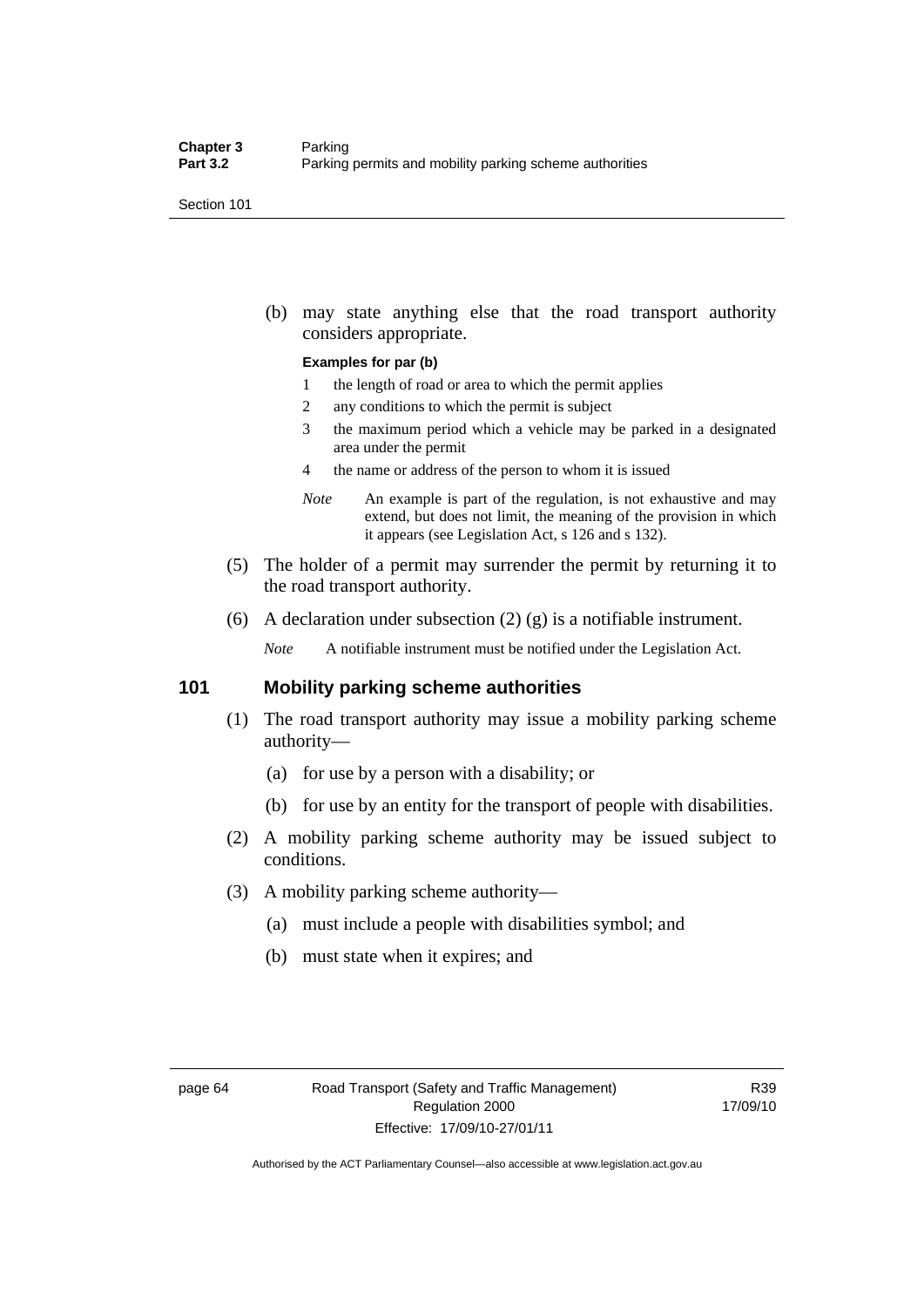- (c) may state anything else that the road transport authority considers appropriate.
- *Note 1 People with disabilities symbol* is defined in the ARR, dict.
- *Note 2* For parking by mobility parking scheme authority holders, see s 15 and ARR, r 206.

#### **101A Parking permits and mobility parking scheme authorities—cancellation**

- (1) This section applies if the road transport authority proposes to cancel (the *proposed action*) a parking permit or mobility parking scheme authority.
- (2) The road transport authority must give the person to whom the parking permit or mobility parking scheme authority was issued a written notice stating—
	- (a) the proposed action; and
	- (b) an explanation for the proposed action; and
	- (c) that the person may, within 14 days after the day the person receives the notice, give a written response to the authority about the notice.
- (3) In deciding whether to take the proposed action, the road transport authority must consider any response given to the authority in accordance with the notice.
- (4) The road transport authority must give the person written notice of the authority's decision.
- (5) If the road transport authority decides to take the proposed action, the authority's decision takes effect the day after the day when notice of the decision is given to the person or, if the notice states a later date of effect, that date.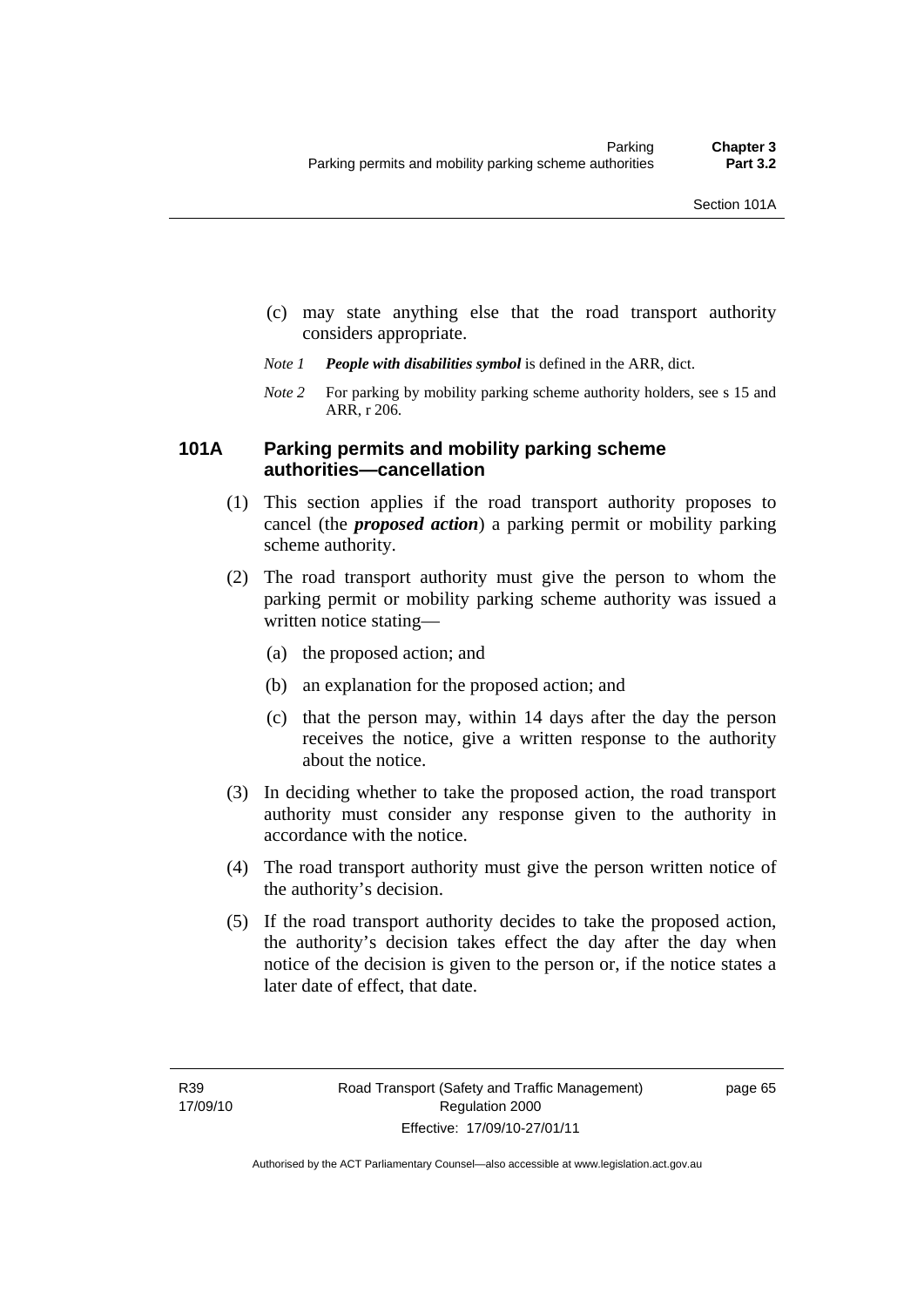Section 101B

# **101B Parking permits and mobility parking scheme authorities—return when cancelled**

If a parking permit or mobility parking scheme authority is cancelled under section 101A, the person to whom the parking permit or mobility parking scheme authority was issued must return the permit or authority to the road transport authority as soon as practicable but no later than 21 days after the date of effect of the cancellation of the permit or authority.

Maximum penalty: 20 penalty units.

page 66 Road Transport (Safety and Traffic Management) Regulation 2000 Effective: 17/09/10-27/01/11

R39 17/09/10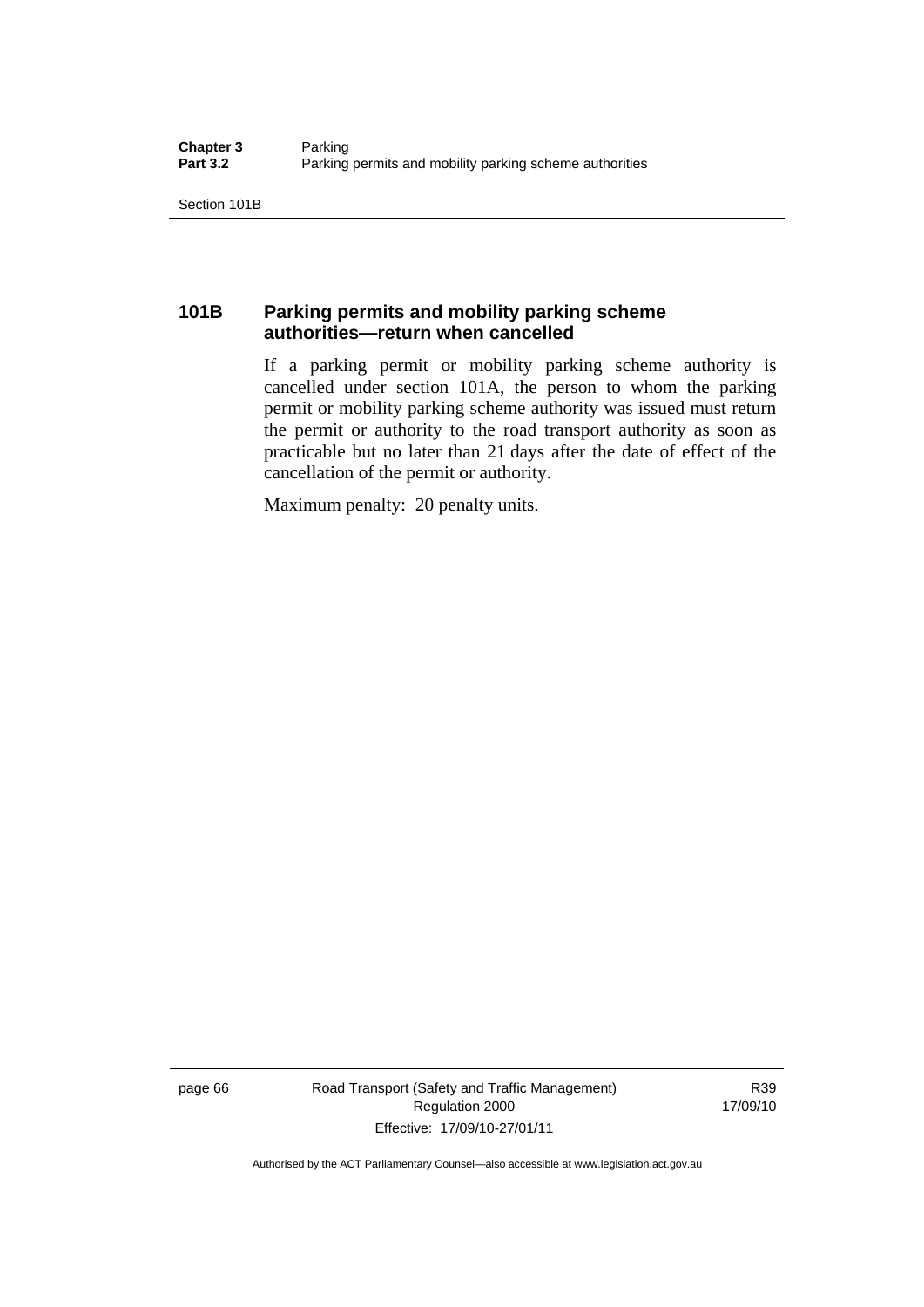# **Part 3.3 Parking—other provisions**

# **101C Marking tyres by parking inspectors**

A police officer or authorised person may mark the tyres on a vehicle using crayon, chalk or a similar substance as far as is reasonably necessary for the purpose of enforcing a provision of an Act relating to the regulation or prohibition of the parking of vehicles.

*Note* A reference to an Act includes a reference to the statutory instruments made or in force under the Act, including a regulation (see Legislation Act, s 104).

R39 17/09/10 Road Transport (Safety and Traffic Management) Regulation 2000 Effective: 17/09/10-27/01/11

page 67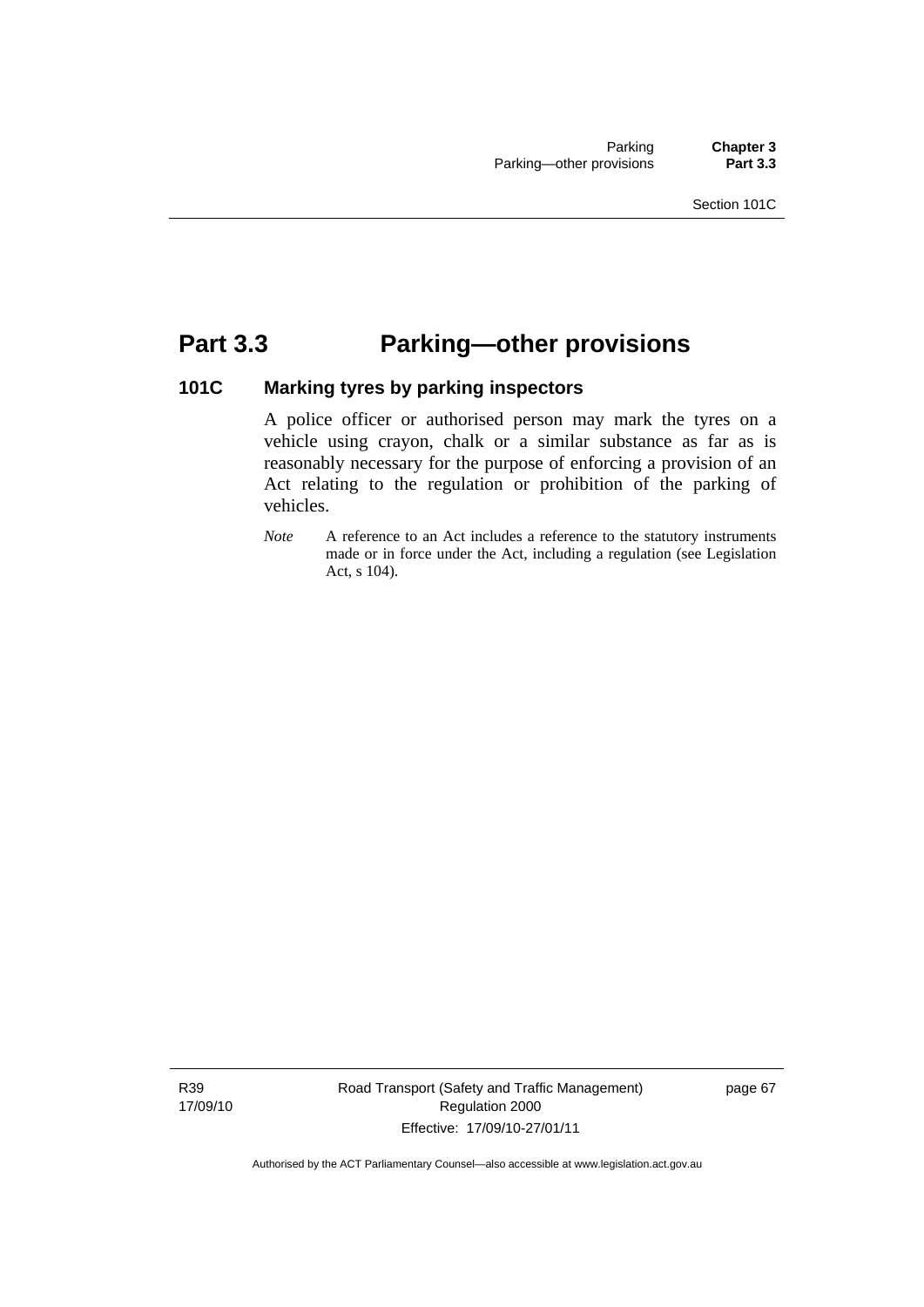Section 102

# **Chapter 4 Traffic offence detection devices**

#### **102 Definitions—ch 4**

In this chapter:

*approved police speedometer* means a speedometer approved under section 103A (Approval of police vehicle speedometers).

*digital camera detection device* means a camera detection device known as—

- (a) Gatsometer Digital Radar Camera System (DRCS) that includes, as a component, a radar speed measuring device; or
- (b) LaserCam 2000 that includes, as a component, a laser speed measuring device; or
- (c) LaserCam NT that includes, as a component, a laser speed measuring device.

*fixed camera detection device* means a camera detection device known as—

- (a) Centaur 2000 that includes, as a component, a piezo strip speed measuring device; or
- (b) Gatsometer Digital Radar Camera System (DRCS) that includes, as a component, a radar speed measuring device; or
- (c) Gatsometer Traffic Camera Digital (GTC-D) that includes, as a component, a loop detector speed measuring device; or
- (d) Gatsometer Traffic Camera (GTC-GS11) that includes, as a component, a loop detector speed measuring device; or

R39 17/09/10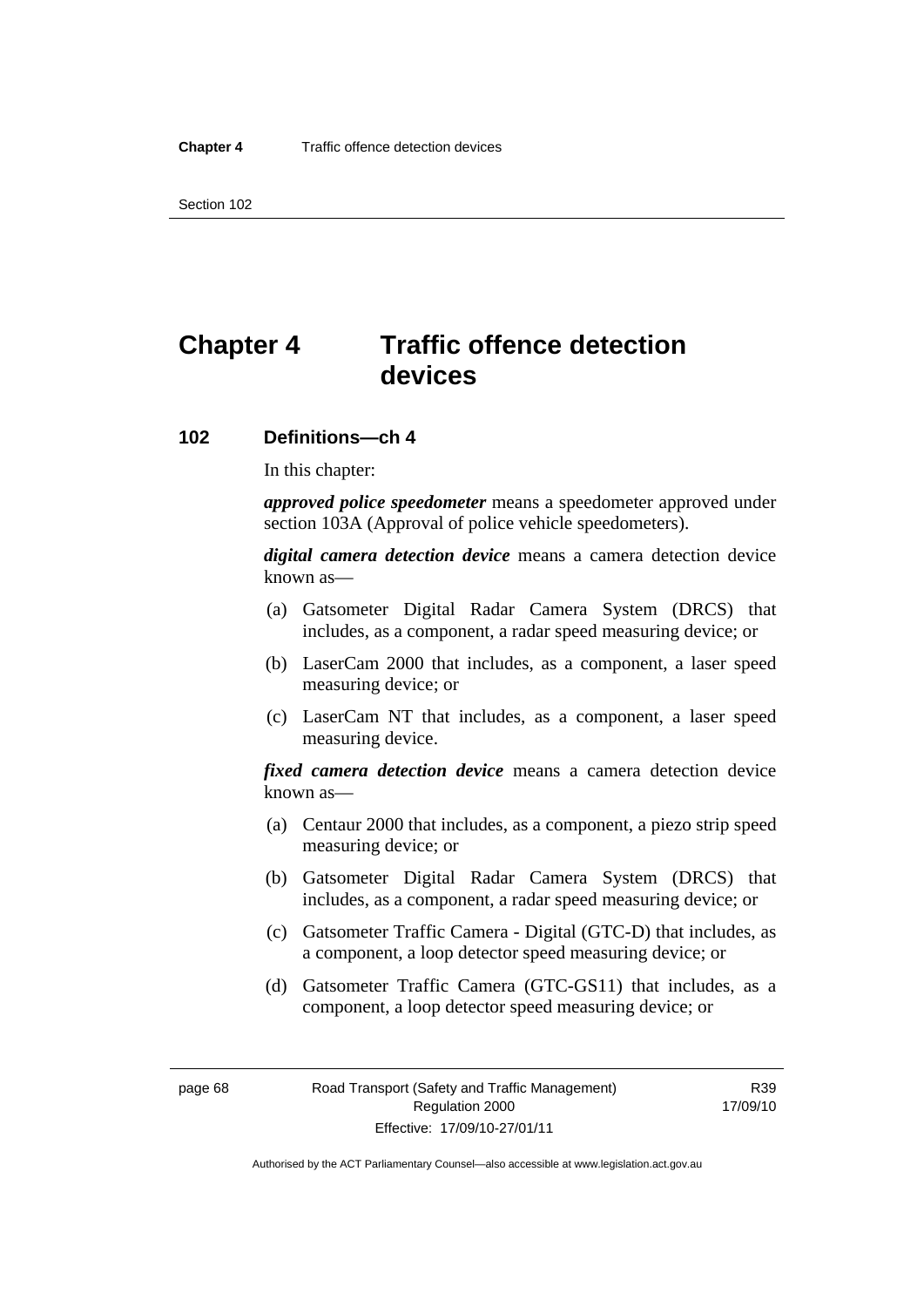(e) Gatsometer Multi Camera System (MCS) that includes, as a component, a loop detector speed measuring device.

*laser speed measuring device* means a speed measuring device known as—

- (a) Laser Technology Inc. LTI 20-20 Marksman; or
- (b) Laser Technology Inc. LTI 20-20 UltraLyte; or
- (c) Laser Technology Inc. LTI 20-20 UltraLyte LR; or
- (d) Laser Technology Inc. LTI 20-20 UltraLyte Compact; or
- (e) Laser Technology Inc. LTI 20-20 TruSpeed.

*loop detector speed measuring device* means a speed measuring device known as the Gatsometer Loop Detector (GLD4-2S).

*piezo strip speed measuring device* means a speed measuring device known as Truvelo M4 MPC.

*radar speed measuring device* means a speed measuring device known as—

- (a) Applied Concepts Inc. Stalker Dual; or
- (b) Gatsometer Radar 24; or
- (c) Kustom Signals, Inc. Silver Eagle; or
- (d) Kustom Signals, Inc. Silver Eagle II; or
- (e) Kustom Signals, Inc. Raptor RP-1.

*security checksum*, for an electronic file, means the number (whether numerals or numerals and letters) produced by the application of an algorithm to the contents of an electronic file or a copy of the file.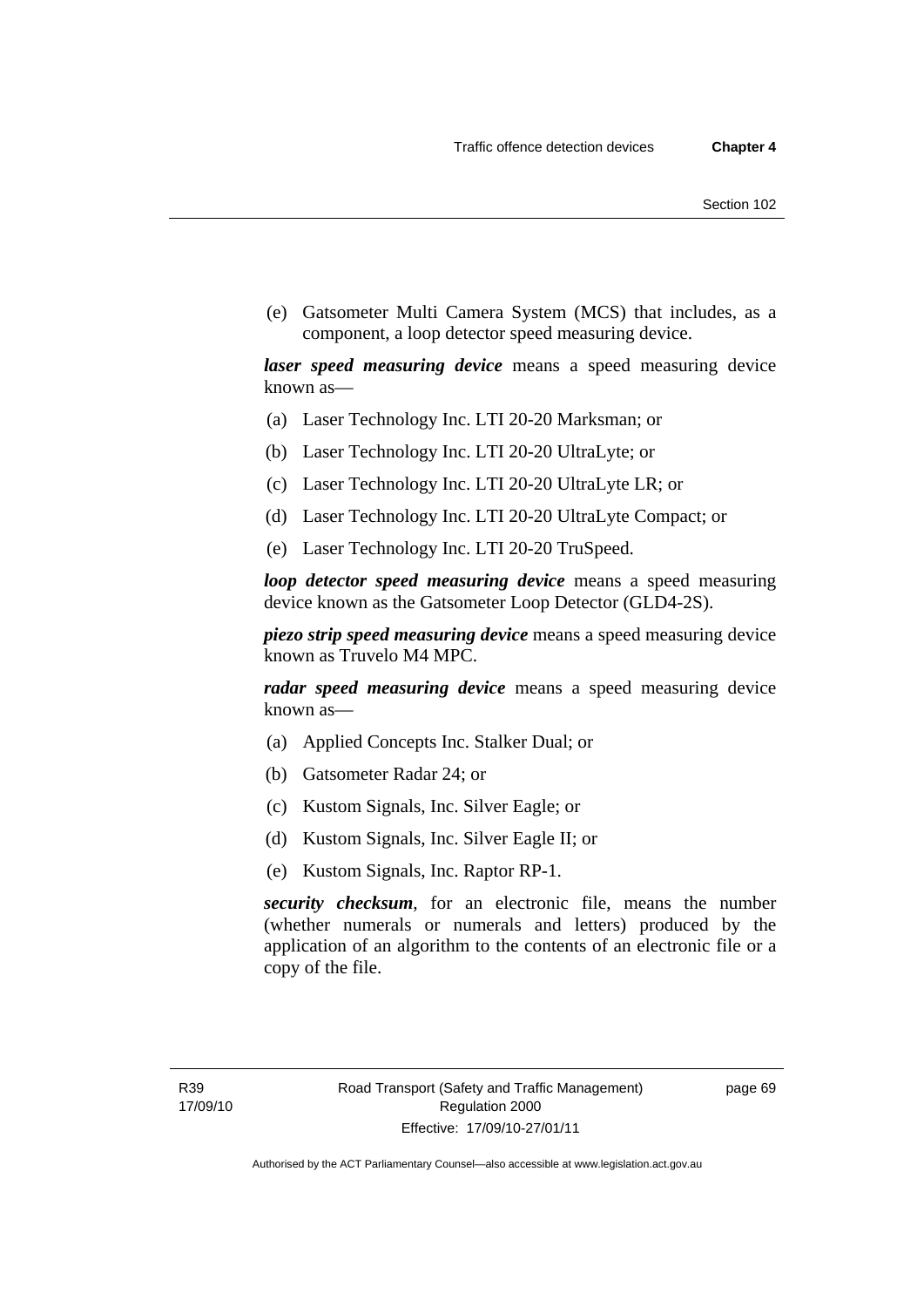#### *testing authority* means—

- (a) a department of electrical or electronic engineering at a university in Australia; or
- (b) the National Measurement Institute under the *National Measurement Act 1960* (Cwlth); or
- (c) an entity that is accredited by the National Association of Testing Authorities to test traffic offence detection devices; or
- (d) Technical Services, Australian Federal Police, Canberra; or
- (e) for an approved police speedometer—an entity approved in writing by the chief police officer to test approved police speedometers.
- *Note* An entity includes an individual, see the Legislation Act, dict, pt 1, def of *entity*.

*WORM disk* means a storage device for electronic data in which the data, once written, cannot be erased or overwritten.

#### **103 Approved traffic offence detection devices**

- (1) For the Act, dictionary, definition of *approved camera detection device*, each digital camera detection device and fixed camera detection device is approved.
- (2) For the Act, dictionary, definition of *approved speed measuring device*, each laser speed measuring device, loop detector speed measuring device, piezo strip speed measuring device, radar speed measuring device and approved police speedometer is approved.

#### **103A Approval of police vehicle speedometers**

 (1) For section 102, definition of *approved police speedometer*, the chief police officer may, in writing, approve a kind of speedometer that is fitted to a motor vehicle driven by a police officer for measuring the speed at which vehicles are being driven.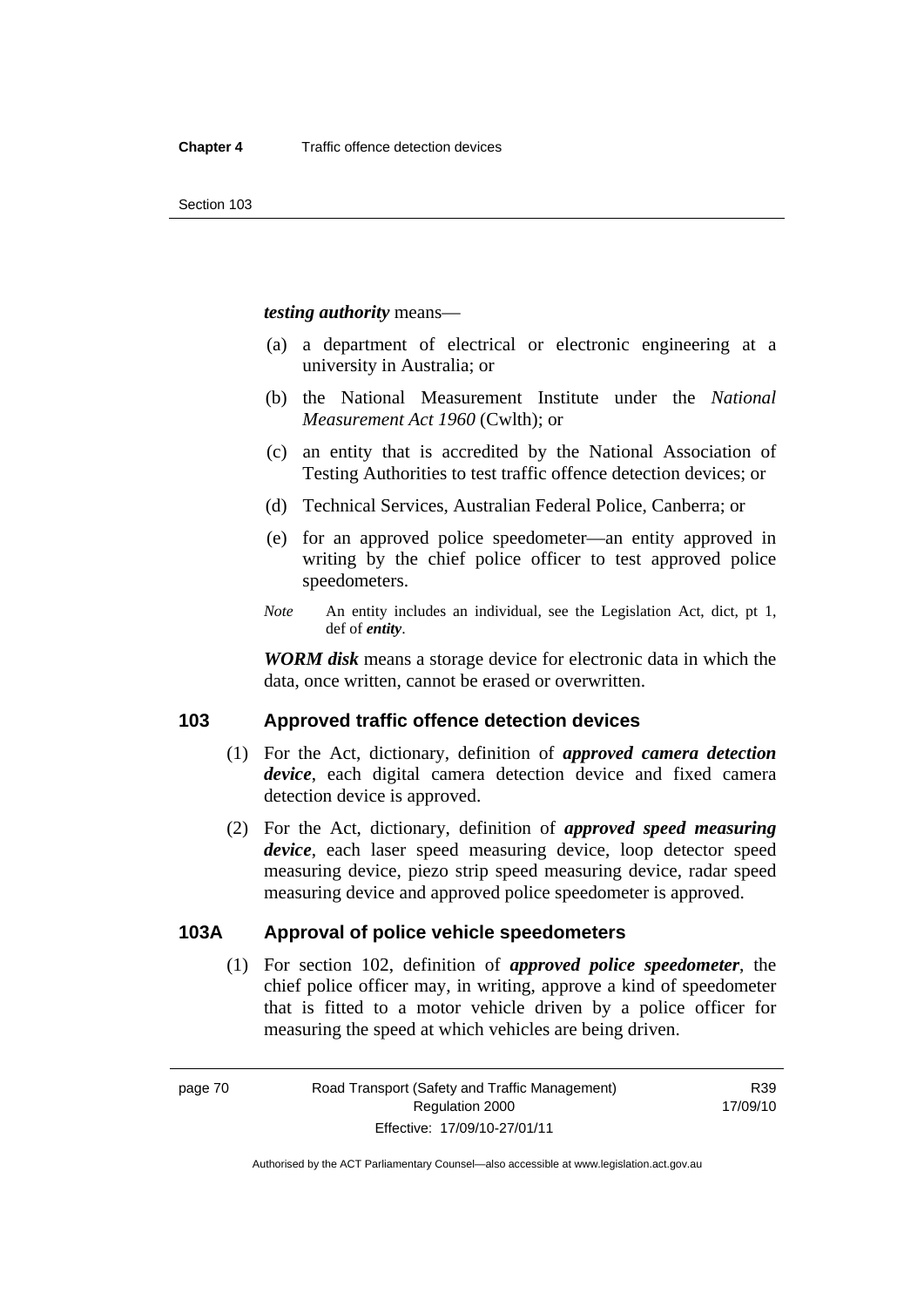(2) An approval is a notifiable instrument.

*Note* A notifiable instrument must be notified under the Legislation Act.

#### **104 Major testing of laser speed measuring devices**

- (1) The following devices must be tested in accordance with this section at least once every 12 months:
	- (a) a laser speed measuring device;
	- (b) the laser speed measuring device component of a digital camera detection device.
- (2) The test must be carried out—
	- (a) by a person approved under section 106 (Approved people testing and sealing); and
	- (b) in accordance with Australian Standard AS 4691.1-2003, as in force on the commencement of this paragraph.
		- *Note 1* The text of an applied, adopted or incorporated law or instrument, whether applied as in force from time to time or at a particular time, is taken to be a notifiable instrument if the operation of the Legislation Act, s 47 (5) or (6) is not disapplied (see s 47 (7)).
		- *Note 2* A notifiable instrument must be notified under the Legislation Act.
- (3) The Legislation Act, section 47 (5) does not apply in relation to subsection (2) (b).
- (4) The test must show whether the device—
	- (a) is operating in accordance with the manufacturer's specifications; and
	- (b) is accurate within a tolerance of 2km/h.
- (5) For this section, it is sufficient for the laser speed measuring device component of a digital camera detection device to be tested

page 71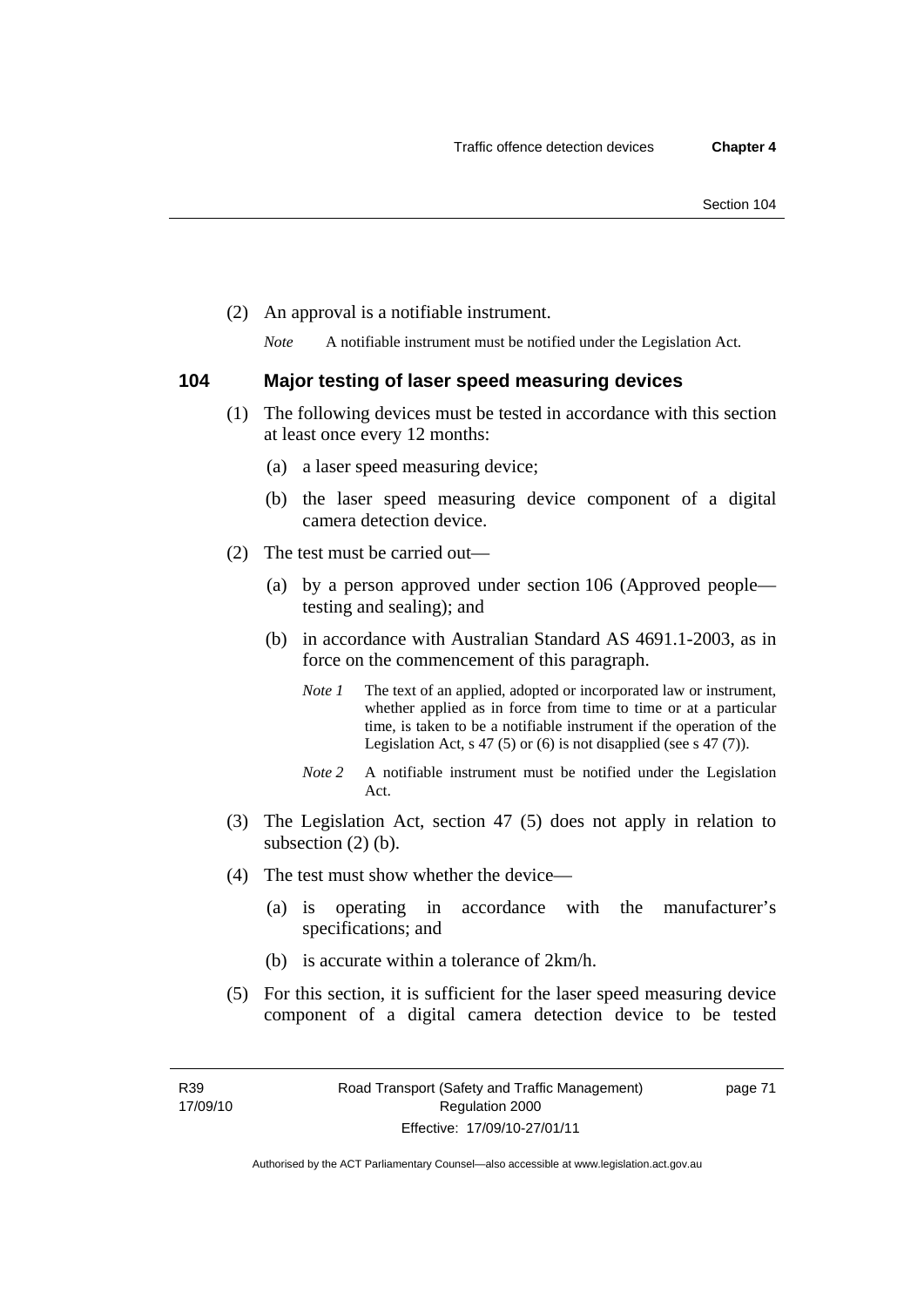separately from the other components of the device, and it is not necessary for the other components to be tested.

#### **104A Major testing of other traffic offence detection devices**

- (1) The following devices must be tested in accordance with this section:
	- (a) a radar speed measuring device that is not a component of a fixed camera detection device or a digital camera detection device;
	- (b) a radar speed measuring device component of a fixed camera detection device or a digital camera detection device;
	- (c) an approved police speedometer;
	- (d) the loop detector speed measuring device component of a fixed camera detection device;
	- (e) the piezo strip speed measuring device component of a fixed camera detection device.
- (2) The devices mentioned in subsection (1) must be tested at least once every 12 months.
- (3) The test must be carried out by a person approved under section 106 (Approved people—testing and sealing).
- (4) The test of a radar speed measuring device that is not a component of a fixed camera detection device, or a digital camera detection device, must show whether the device is operating in accordance with Australian Standard AS 2898.1-2, as in force on the commencement of this subsection.
	- *Note 1* The text of an applied, adopted or incorporated law or instrument, whether applied as in force from time to time or at a particular time, is taken to be a notifiable instrument if the operation of the Legislation Act, s 47 (5) or (6) is not disapplied (see s 47 (7)).
	- *Note 2* A notifiable instrument must be notified under the Legislation Act.

R39 17/09/10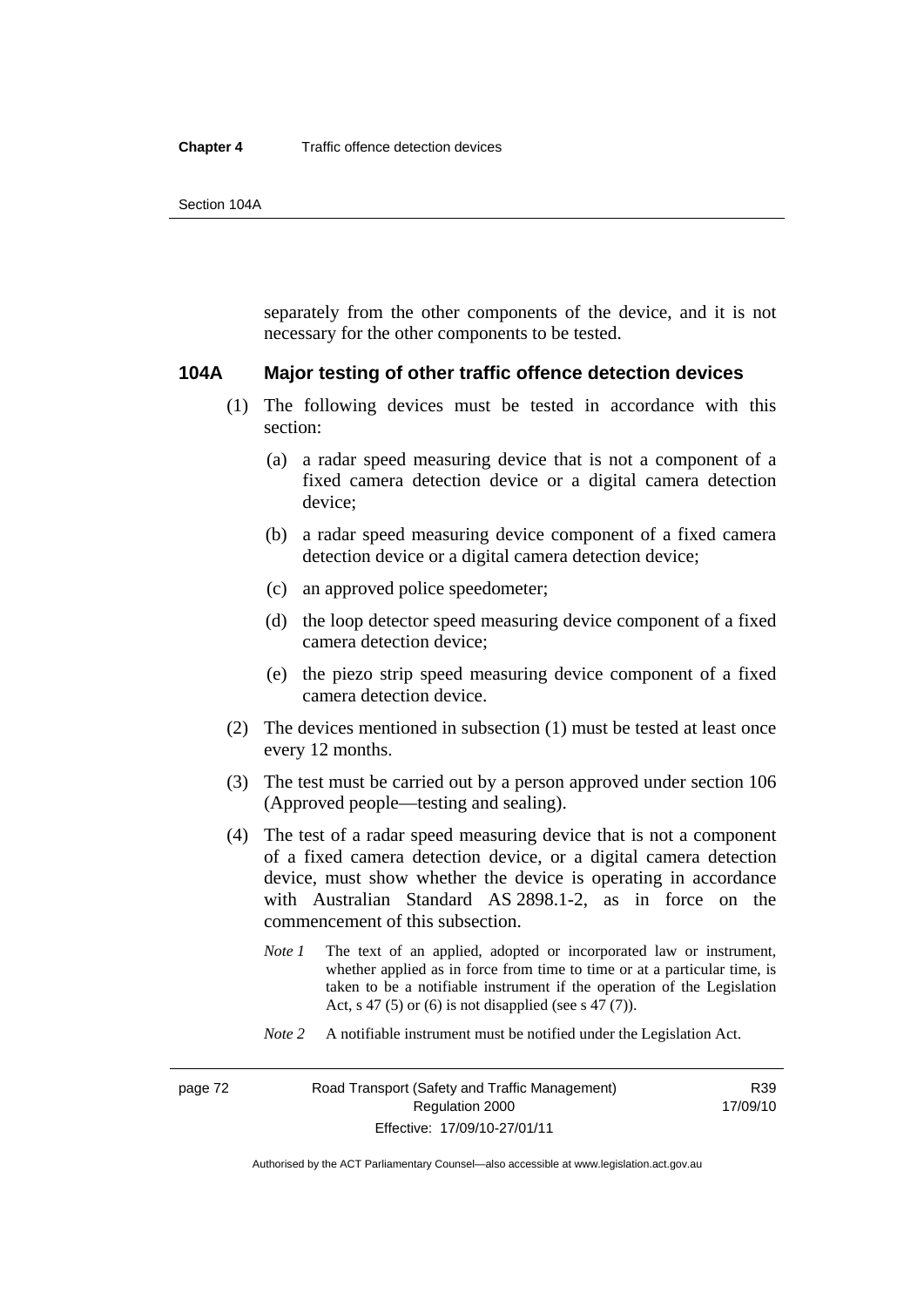- (5) The Legislation Act, section 47 (5) does not apply in relation to AS 2898.1-2 under subsection (4).
- (6) The test of the radar speed measuring device component of a fixed camera detection device, or a digital camera detection device, must show whether the device—
	- (a) is operating in accordance with the manufacturer's specifications; and
	- (b) for speeds of 100km/h and under—is accurate within a tolerance of 2km/h; and
	- (c) for speeds over 100km/h—is accurate within a tolerance of 2%.
- (7) The test of an approved police speedometer must show whether the device is accurate within a tolerance of 2%.
- (8) The test of the loop detector speed measuring device component of a fixed camera detection device must show whether the speed measuring device—
	- (a) for speeds of 100km/h and under—is accurate within a tolerance of 2km/h; and
	- (b) for speeds over 100km/h—is accurate within a tolerance of 2%.
- (9) The test of the piezo strip speed measuring device component of a fixed camera detection device must show whether the speed measuring device—
	- (a) is operating in accordance with the manufacturer's specifications; and
	- (b) is accurate within a tolerance of 2km/h.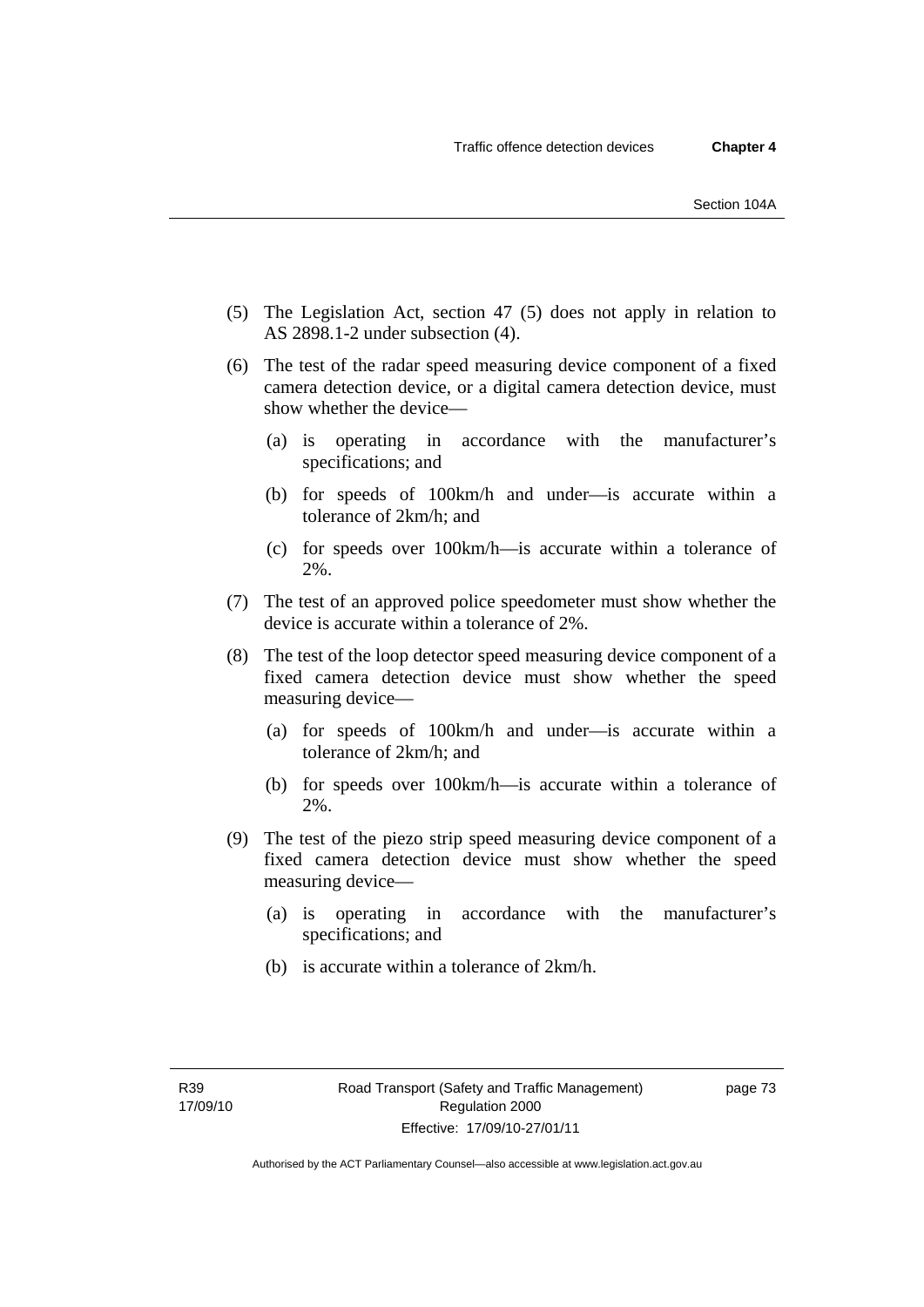# **104B Certification and sealing of traffic offence detection devices**

- (1) This section applies if a test of a traffic offence detection device under section 104 or section 104A establishes—
	- (a) a matter mentioned in section 104A (5) or (7) in relation to the device; or
	- (b) the matters mentioned in section 104 (4) or section 104A (3) in relation to the device.
- (2) The person who carried out the test must—
	- (a) sign a certificate to that effect; and
	- (b) if a seal on the device has been damaged or removed—seal the device.

#### **105 Use of certain digital camera detection devices**

- (1) This section applies to the operation of a digital camera detection device that is located in a vehicle that can be moved from place to place to detect traffic offences.
- (2) The operator of a digital camera detection device that includes as a component a radar speed measuring device must ensure that the following operations are done in accordance with the manufacturer's instructions for the device:
	- (a) aligning the vehicle in which the device is located with the road;
	- (b) activating the device;
	- (c) operating the device.
- (3) The operator of a digital camera detection device that includes as a component a laser speed measuring device must ensure that the following operations are done in accordance with the manufacturer's instructions for the device: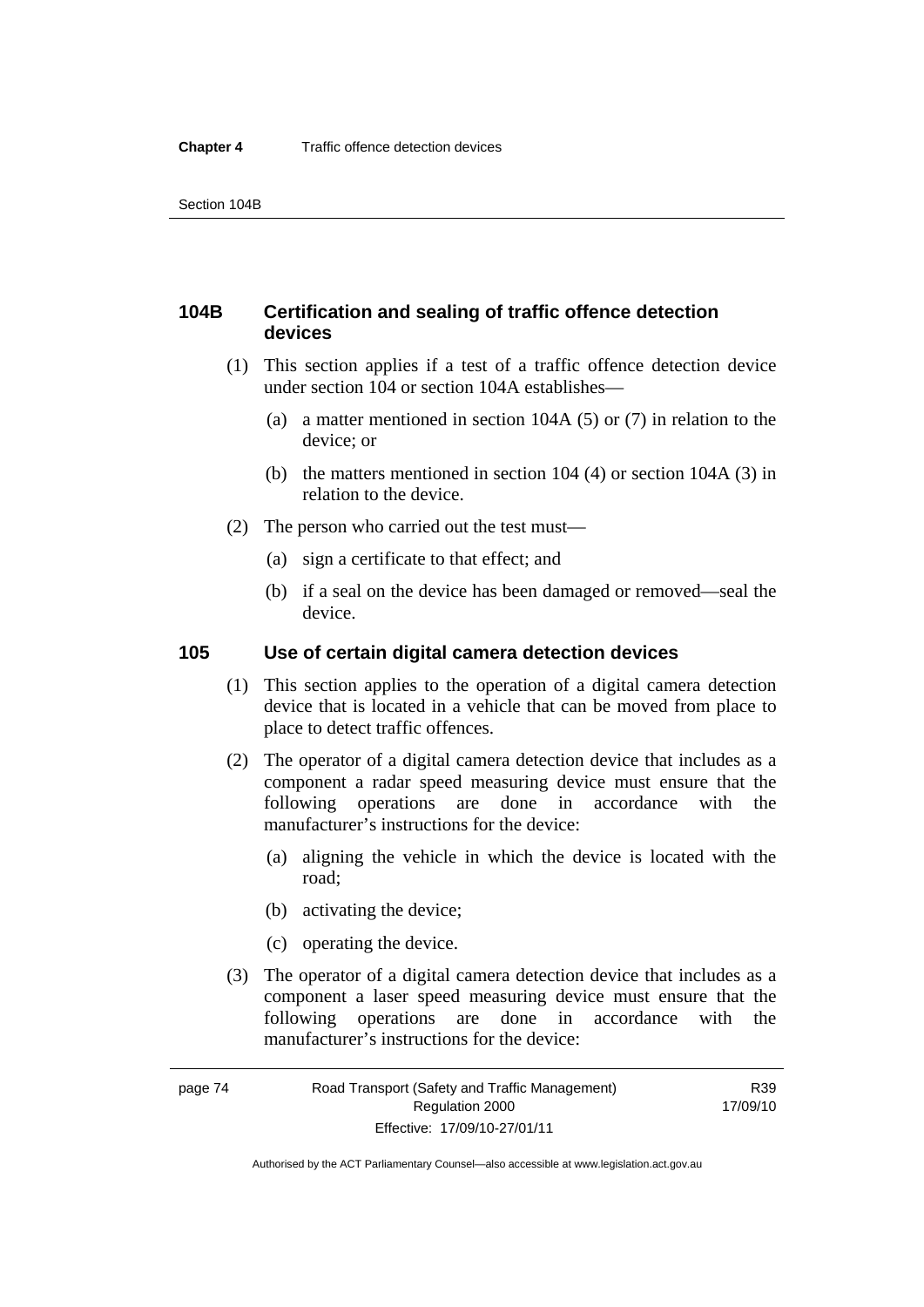- (a) testing the laser speed measuring component of the device at the beginning and end of each shift of the operator by carrying out the following checks:
	- (i) an instrument confidence check;
	- (ii) a calibration verification check;
	- (iii) a scope alignment check;
- (b) activating the device;
- (c) operating the device.
- (4) To remove any doubt, if a device mentioned in subsection (3) is used at more than 1 place during a shift of the operator, the operator is not required to carry out the checks mentioned in subsection (3) (a) each time the device is activated at a different place.
- (5) If the requirements set out in this section are met, the device may operate unattended.
- (6) If a device is used by 2 or more operators, who are working together during a shift, the requirements set out in this section may be carried out by different operators.
- (7) In this section:

*operator* means a person approved to use a traffic offence detection device under section 107 (Approved people—use).

#### **105A Use of certain laser speed measuring devices**

- (1) This section applies to a laser speed measuring device, other than a device mentioned in section 105 (Use of certain digital camera detection devices).
- (2) The operator of the laser speed measuring device must ensure that the following operations are done in accordance with the manufacturer's instructions for the device:

page 75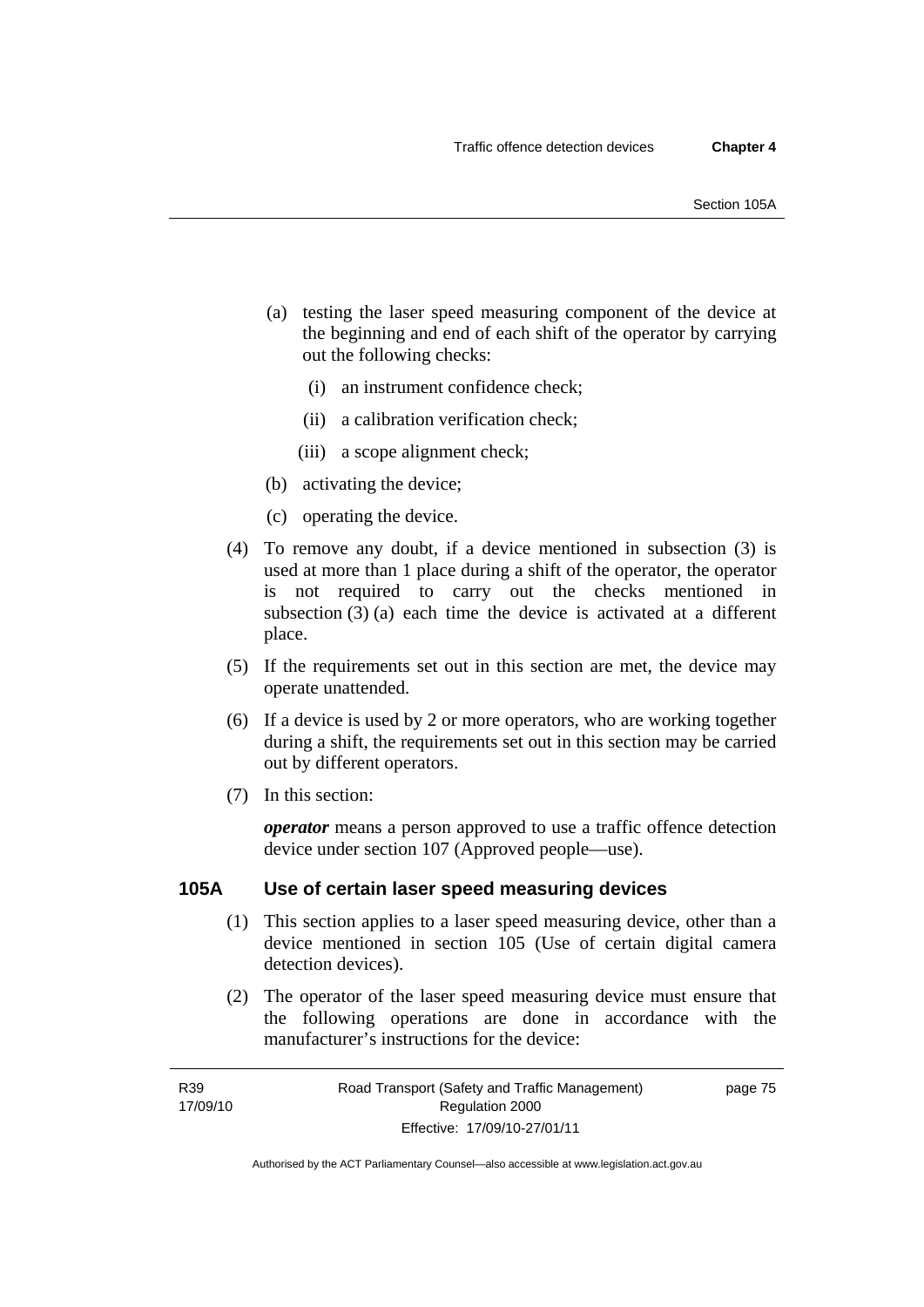- (a) testing the device at the beginning and end of each shift of the operator by carrying out the following checks:
	- (i) an instrument confidence check;
	- (ii) a calibration verification check;
	- (iii) a scope alignment check;
- (b) activating the device;
- (c) operating the device.
- (3) To remove any doubt, if the device is used at more than 1 place during a shift of the operator, the operator is not required to carry out the checks mentioned in subsection (1) (a) each time the device is activated at a different place.
- (4) If the device is used by 2 or more operators who are working together during the shift, the tests mentioned in subsection (1) (a) and (d) may be carried out by different operators.
- (5) In this section:

*operator* means a person approved to use a traffic offence detection device under section 107 (Approved people—use).

# **105B Use of certain radar speed measuring devices**

- (1) This section applies to a radar speed measuring device, other than a device that is a component of—
	- (a) a digital camera detection device; or
	- (b) a fixed camera detection device.
- (2) The radar speed measuring device must be used by an operator in accordance with the manufacturer's instructions for the device.

R39 17/09/10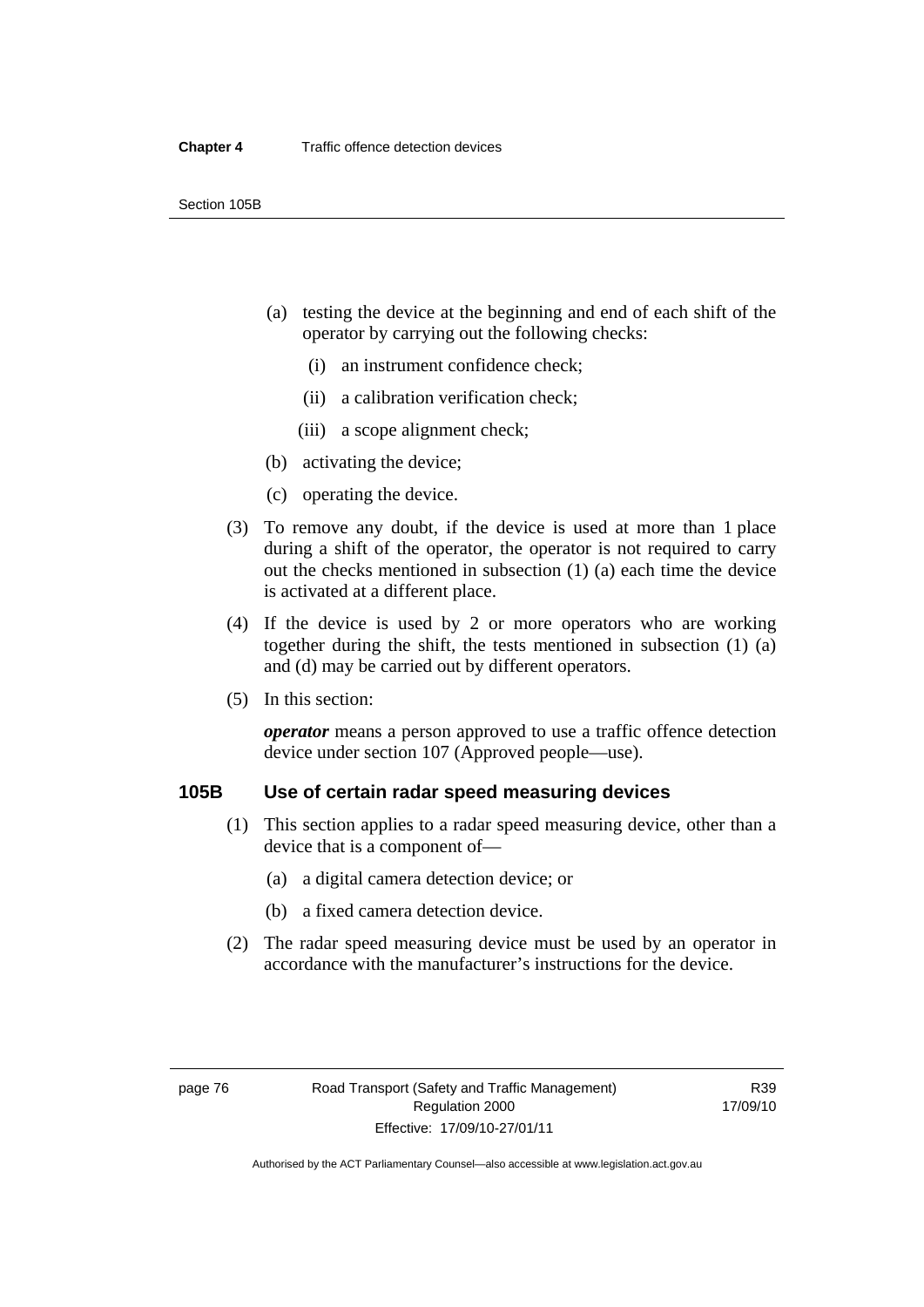- (3) The operator must test the device—
	- (a) at the beginning of each shift of the operator against an approved police speedometer; and
	- (b) at the end of each shift of the operator against the speedometer mentioned in paragraph (a); and
	- (c) if the operator's shift is longer than 9 hours—9 hours after the beginning of the shift against the speedometer mentioned in paragraph (a).
- (4) After each test, the device must be found to be accurate within a tolerance of 2 km/h.
- (5) To remove any doubt, if the device is used at more than 1 place during a shift of the operator, the operator is not required to carry out the checks mentioned in subsection (3) (a) each time the device is activated at a different place.
- (6) If the device is used by 2 or more operators who are working together during the shift, the tests mentioned in subsection (3) may be carried out by different operators.
- (7) In this section:

*operator* means a person approved to use a traffic offence detection device under section 107 (Approved people—use).

## **106 Approved people—testing and sealing**

Each person employed by a testing authority to test and seal traffic offence detection devices is approved to test and seal traffic offence detection devices.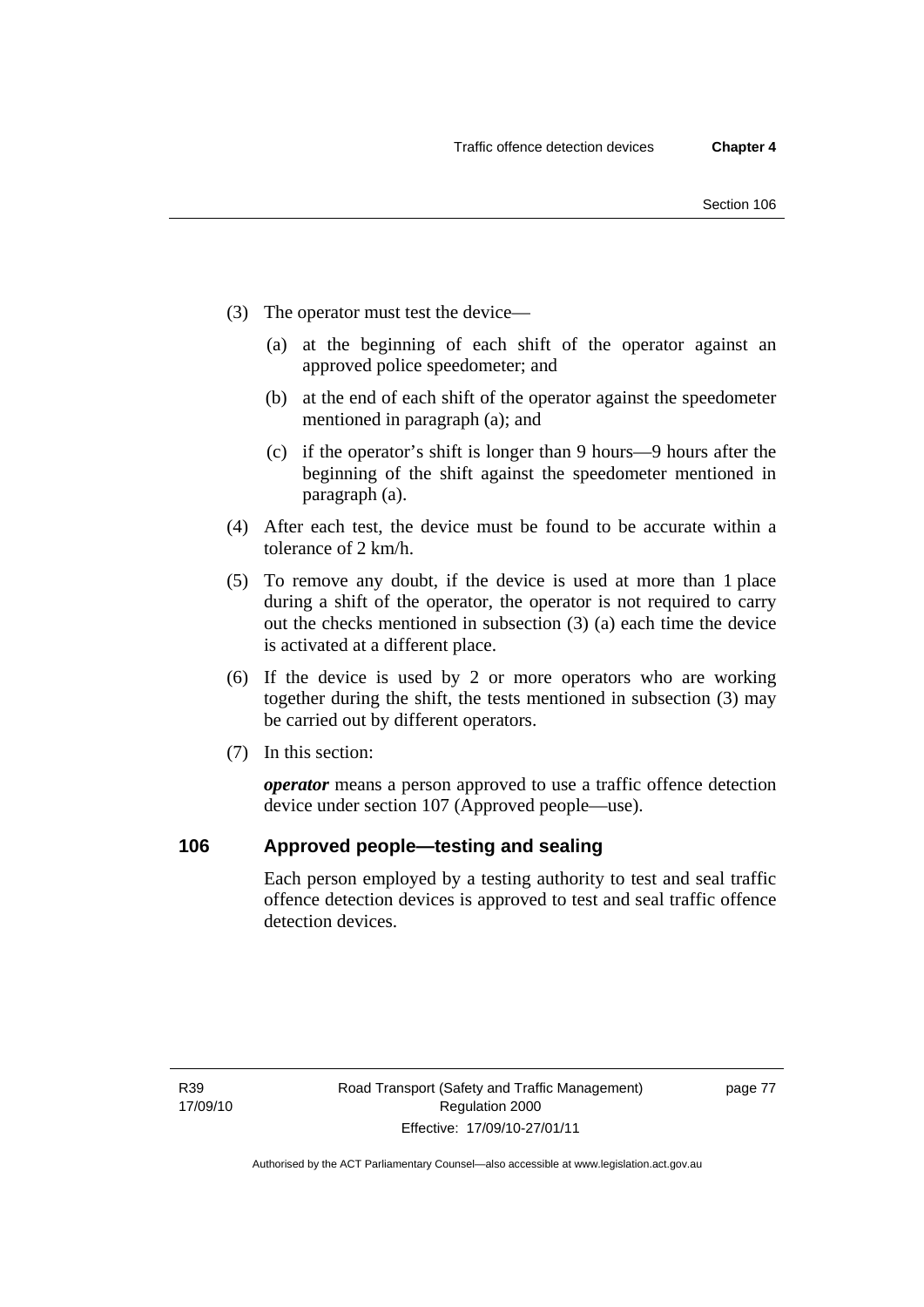Section 107

## **107 Approved people—use**

- (1) Each police officer is approved to use any traffic offence detection device (other than a fixed camera detection device).
- (2) The road transport authority may approve a person who is not a police officer to use digital camera detection devices.
- (3) The road transport authority may only approve a person under subsection (2) if the authority is satisfied that the person has appropriate qualifications to operate, or experience in the operation of, digital camera detection devices.

# **107A Recording of camera detection device image files—Act, s 23 (2) (c) (ii)**

 (1) An electronic file created by a camera detection device must be recorded on a WORM disk or other storage medium for electronic data (the *recording medium*).

*Note Camera detection device*—see the Act, s 23.

- (2) The recording medium for a camera detection device may be—
	- (a) attached directly to, or located with, the device; or
	- (b) at a place other than the place where the device is located.

#### **Example—par (b)**

If a motor vehicle goes through a red traffic light and an image of the vehicle is taken by a fixed camera detection device, the electronic file created by the device in relation to the offence is sent along a wire or optical fibre, or across a wireless network, to a recording device in a building in another suburb and is stored at that building on a recording medium.

*Note* An example is part of the regulation, is not exhaustive and may extend, but does not limit, the meaning of the provision in which it appears (see Legislation Act, s 126 and s 132).

R39 17/09/10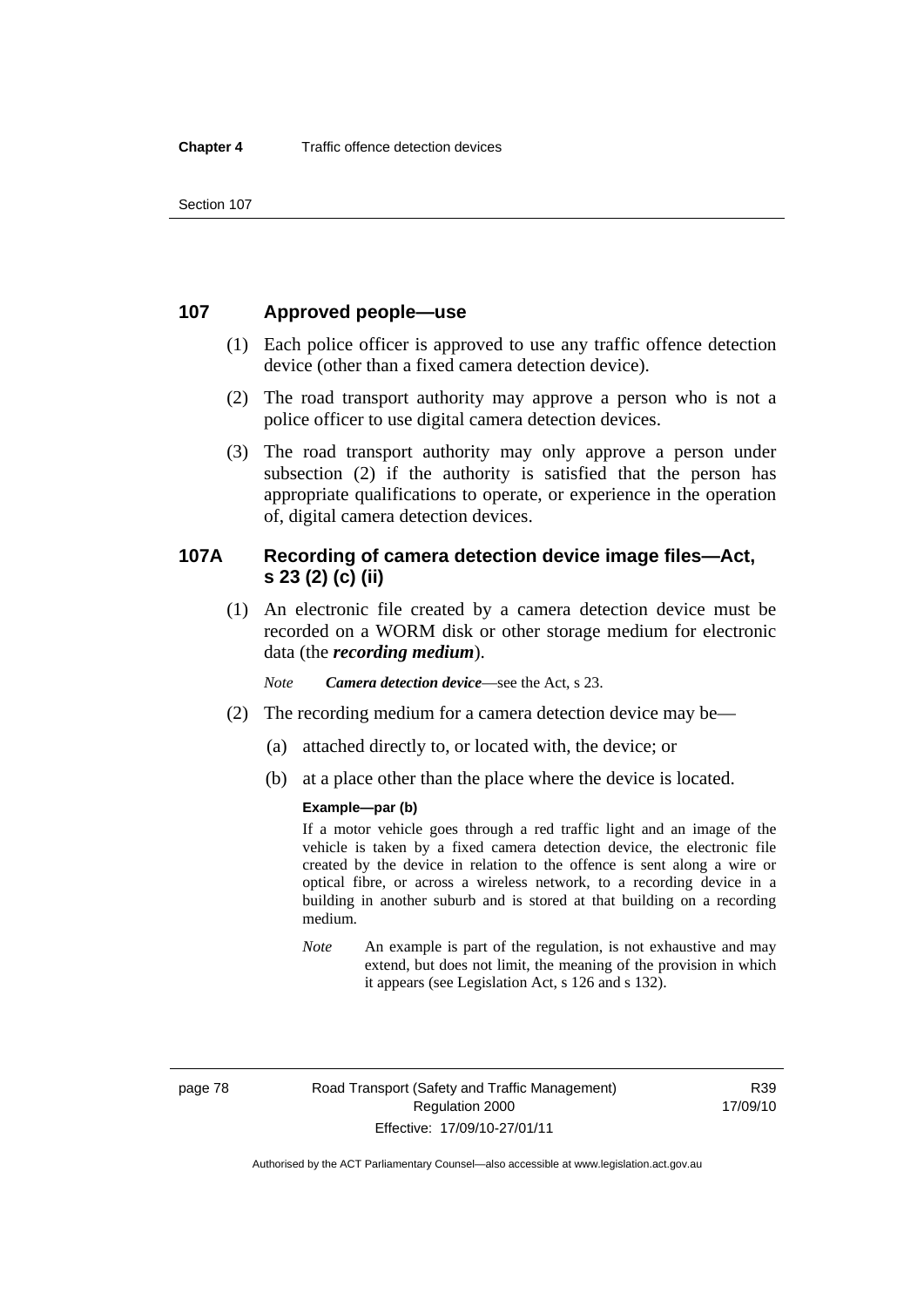- (3) If the recording medium for a camera detection device is at a place other than the place where the device is located—
	- (a) the device must produce a security checksum for each electronic file created by the device; and
	- (b) the device must encrypt the security checksum and the file; and
	- (c) the security checksum and the encrypted file must be recorded as soon as practicable on a recording medium.
- (4) However, subsection (3) does not prevent other security measures being taken in relation to a security checksum or an electronic file before it is recorded on the recording medium.

# **107B Verification of camera detection device image files—Act, s 23 (2) (c) (iii)**

- (1) This section applies if an electronic file that contains an image of a vehicle taken by a camera detection device is recorded on a recording medium that is at a place other than the place where the device is located.
- (2) Before the image of the vehicle is produced from the file, the accuracy of the file must be verified by using a computer to—
	- (a) recalculate the security checksum for the file; and
	- (b) confirm that the security checksum produced by the recalculation is identical to the checksum produced by the device for the file.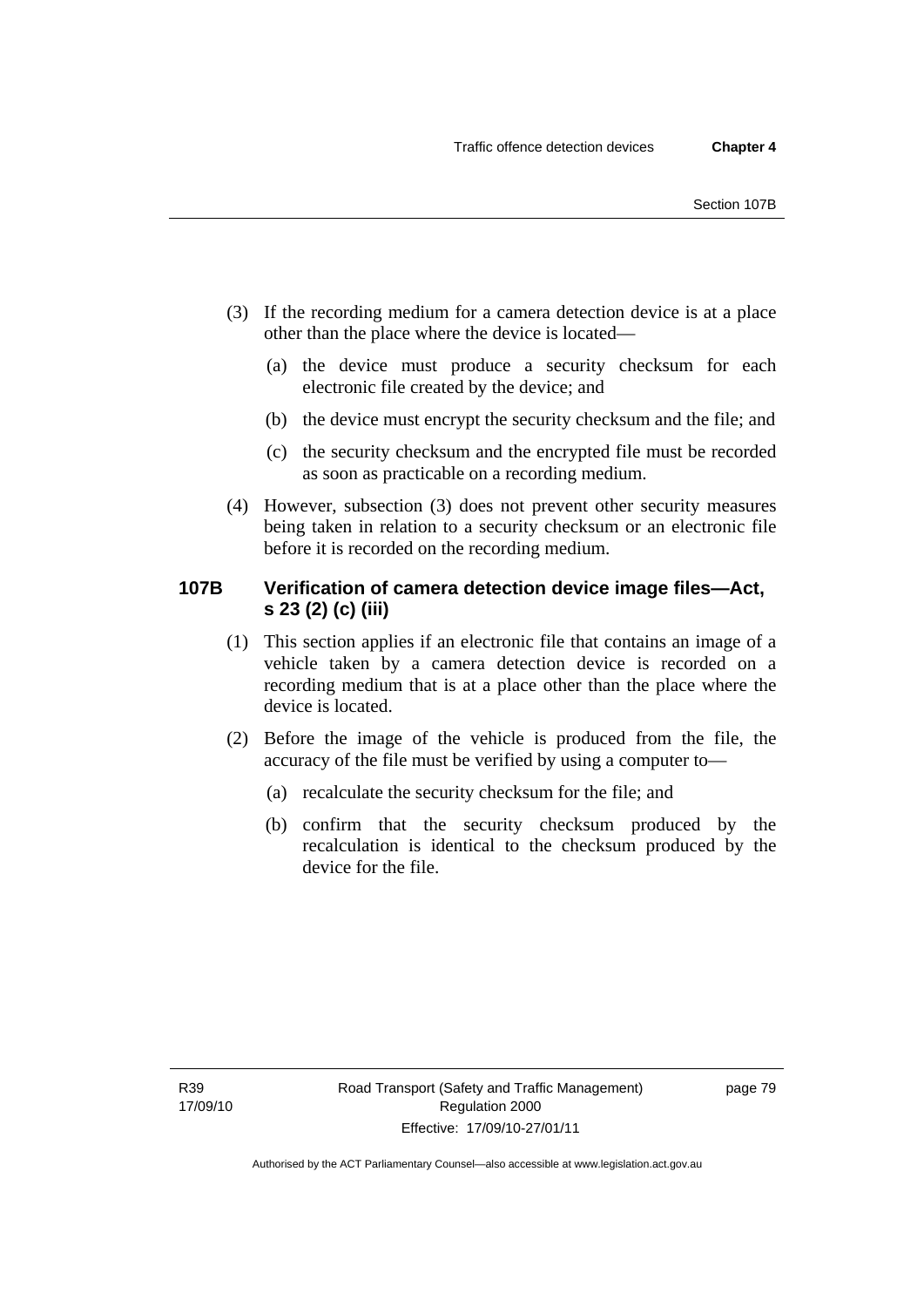Section 108

# **108 Meaning of vehicle image codes**

- (1) This section defines the meaning of codes and other information indicated on an image of a vehicle taken by an approved camera detection device.
	- *Note* Information etc that is indicated on an image includes information etc accompanying or reasonably associated with the image (see Act, dict, def of *indicated on*).
- (2) It is not necessary that all the codes and other information mentioned in this section be indicated on an image but if they do appear they have the meaning given in this section.
- (3) The characters (whether numbers, letters or both) in the field immediately after 'Device' is the code for—
	- (a) the laser speed measuring device component of the digital camera detection device that took the image; or
	- (b) the radar speed measuring device component of the digital camera detection device, or fixed camera detection device, that took the image; or
	- (c) the piezo strip speed measuring device component of the fixed camera detection device that took the image; or
	- (d) the loop detector speed measuring device component of the fixed camera detection device that took the image.

#### **Example**

'Device: 012409' indicates that the code for the laser speed measuring device component of the digital detection device, or piezo strip speed measuring device component of the fixed camera detection device, that took the image, is 012409.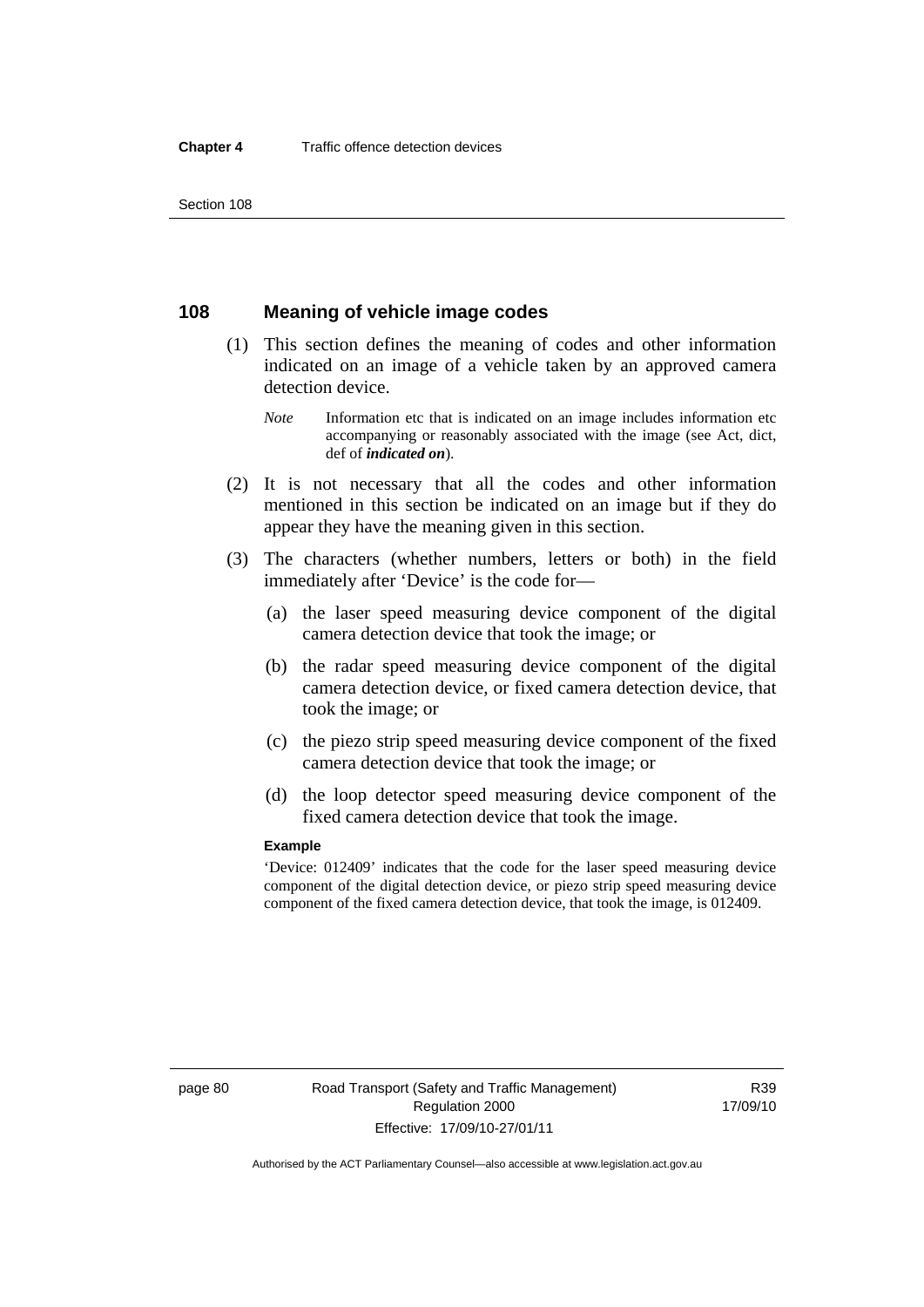(4) The characters (whether numbers, letters or both) in the field immediately after 'Location' or 'Loc' is the code for the place where the image was taken (the *location code*).

#### **Example**

'Location: sls0015' indicates that the code for the place where the image was taken is 0015 (see sch 1, part 1.1, item 15).

(5) A location code has the meaning given by schedule 1.

#### **Example**

The location code '0015' indicates that the image was taken at Kingsford Smith Drive between Kuringa Drive and Spalding Street (see sch 1, part 1.1, item 15).

 (6) For subsection (5) and schedule 1, if a road (however described) mentioned in an item of schedule 1 intersects with another road (however described) more than once, the word '(north)' or '(south)' is included after the name of the road to indicate the intersection relevant to the meaning of the location code.

#### **Example**

The location code '0003' means that the image was taken on Athllon Drive between Beasley Street '(south)' and Sulwood Drive (see sch 1, part 1.1, item 3). As Beasley Street intersects Athllon Drive more than once, the word 'south' indicates that the southern intersection is the relevant intersection.

 (7) The characters in the field immediately after 'Date' is the date when the image was taken, with the first 2 numbers indicating the day of the month, followed by an abbreviation for the month and the year.

#### **Example**

'Date: 15/11/00' indicates that the image was taken on 15 November 2000.

 (8) The numbers in the field immediately after 'Time' is the time when the image was taken, stated in the 24-hour clock system.

#### **Examples**

- 1 'Time: 11.07.00.23' indicates that the image was taken at 0.23 seconds after 11.07 am.
- 2 'Time: 13:53:10:07' indicates that the image was taken at 10.07 seconds after 1.53 pm.

R39 17/09/10 page 81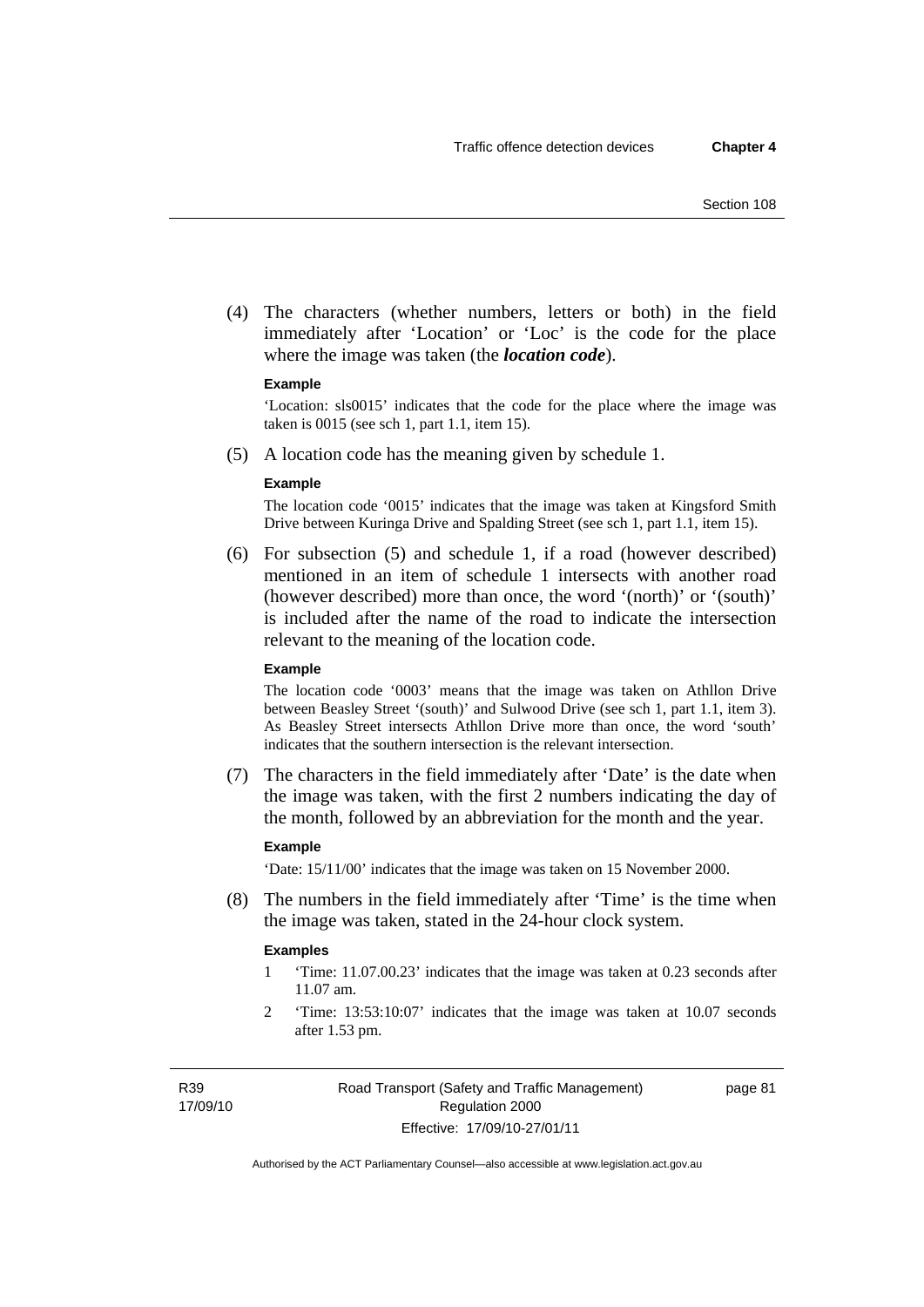- (9) The letter in the field immediately after 'Direction' or 'Dir' indicates—
	- (a) for an image taken by a digital camera detection device whether the general direction in which the vehicle was travelling was away from or towards the device, with 'A' indicating away from the device and 'T' indicating towards the device; or
	- (b) for an image taken by a fixed camera detection device—the general direction in which the vehicle was travelling when the image was taken, with 'N' indicating north, 's' indicating south, 'E' indicating east and 'W' indicating west.

#### **Example for par (a)**

'Direction: A' indicates that when the image was taken the vehicle was generally travelling away from the digital camera detection device that took the image.

#### **Example for par (b)**

'Direction: N' indicates that when the image was taken the vehicle was travelling in the general direction of north.

- (10) The characters in the field immediately after 'Lane' is the code for the lane in which the vehicle was travelling when the image was taken, with the following codes having the stated meaning:
	- 'L1' means the lane next to the centre of the road
	- 'L2' means the lane immediately to the left of L1
	- 'L3' means the lane immediately to the left of L2

'L4' means the lane immediately to the left of L3.

#### **Example**

'Lane: L1' indicates that the vehicle was travelling in the lane next to the centre of the road when the image was taken.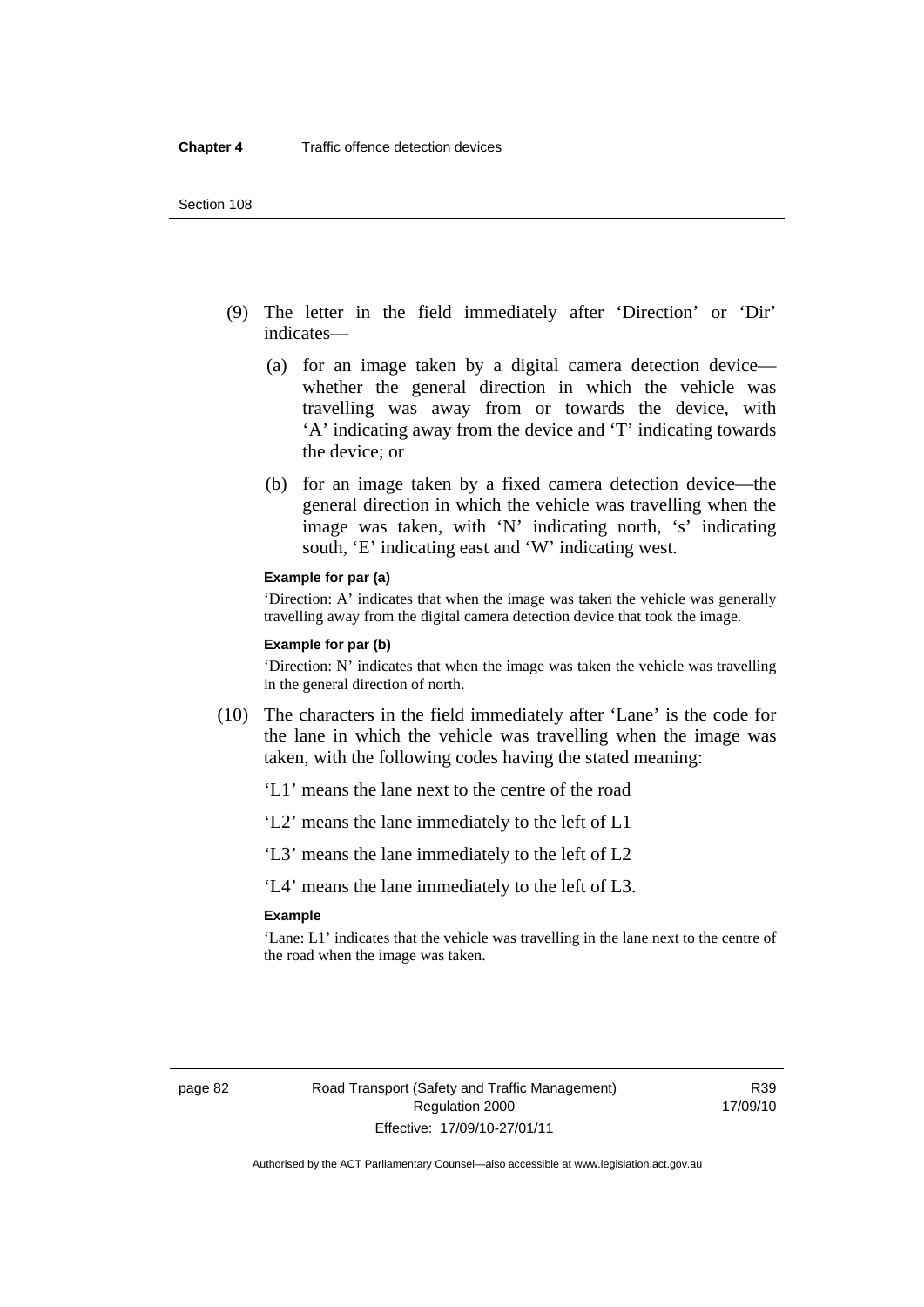(11) The number in the field immediately after 'Red time' is the time in seconds and part seconds (stated as a fraction) that a red traffic light or red traffic arrow facing the driver of the vehicle had been showing before the driver entered the intersection concerned.

#### **Example**

'Red time: 1.50' indicates that the red traffic light or red traffic arrow facing the driver of the vehicle had been showing for 1.5 seconds before the driver entered the intersection concerned.

 (12) The number in the field immediately after 'Speed li' is the speed limit applying to the driver of the vehicle for the length of road where the driver was driving when the image was taken.

#### **Example**

'Speed li: 60' indicates that the speed limit applying to the driver of the vehicle for the length of road where the driver was driving when the image was taken is 60 km/h.

 (13) The number in the field immediately after 'Speed' is the speed in kilometres per hour at which the driver of the vehicle was driving when the image was taken.

#### **Example**

'Speed: 82' indicates that the driver of the vehicle was driving at 82 km/h when the image was taken.

 (14) The characters (whether numbers, letters or both) in the field immediately after 'Operator' is the code for the person responsible for the use of the device when the image was taken.

#### **Example**

'Operator: op002' indicates that the code for the person responsible for the device when the image was taken is operator 002.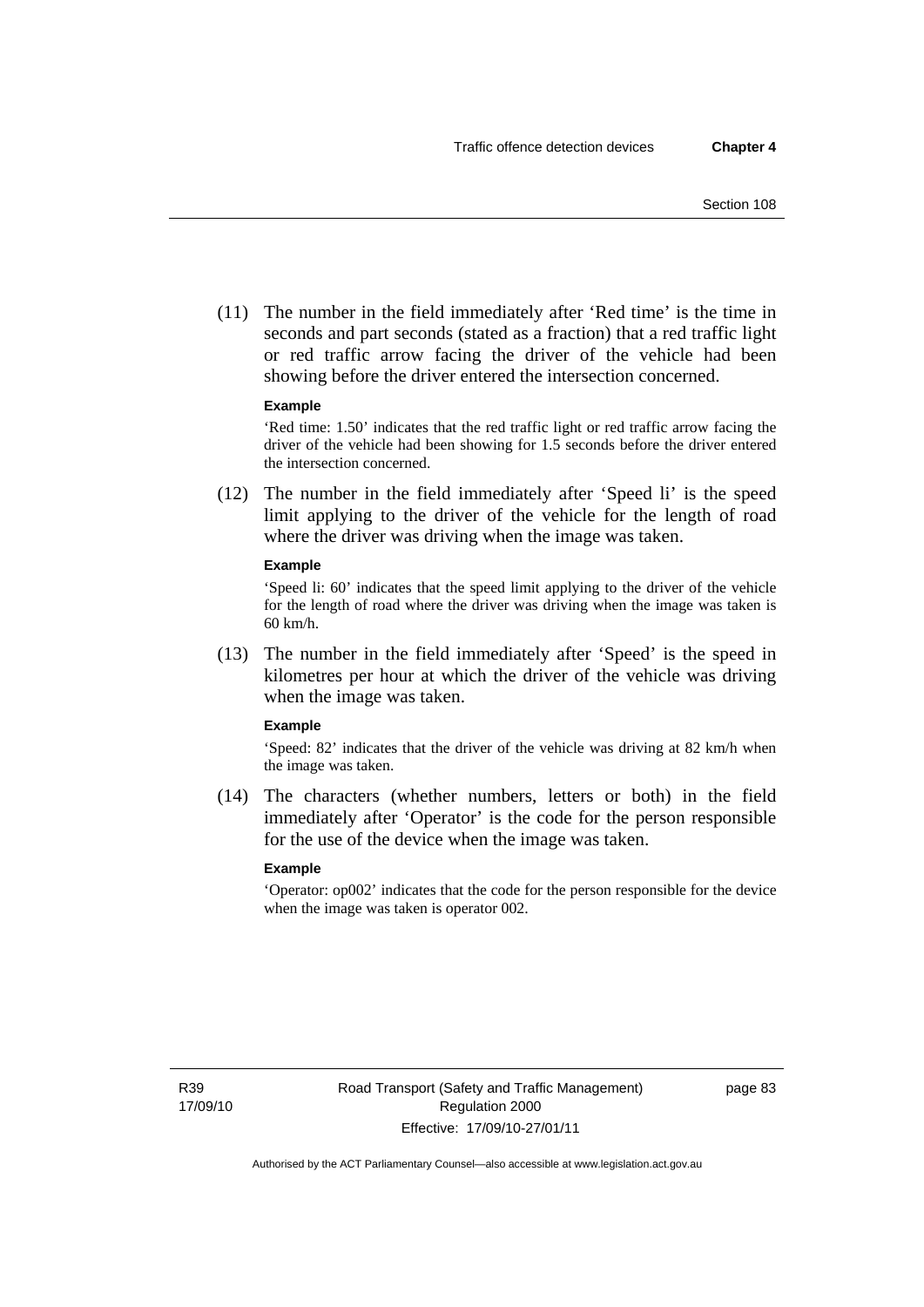#### Section 108

 (15) The characters (whether numbers, letters or both) in the field immediately after 'Disk' is the code for the recording medium used to record the image of the vehicle.

#### **Example**

'Disk: WD0022' indicates that the code for the WORM disk used to record the image was WD0022.

*Note* An example is part of the regulation, is not exhaustive and may extend, but does not limit, the meaning of the provision in which it appears (see Legislation Act, s 126 and s 132).

page 84 Road Transport (Safety and Traffic Management) Regulation 2000 Effective: 17/09/10-27/01/11

R39 17/09/10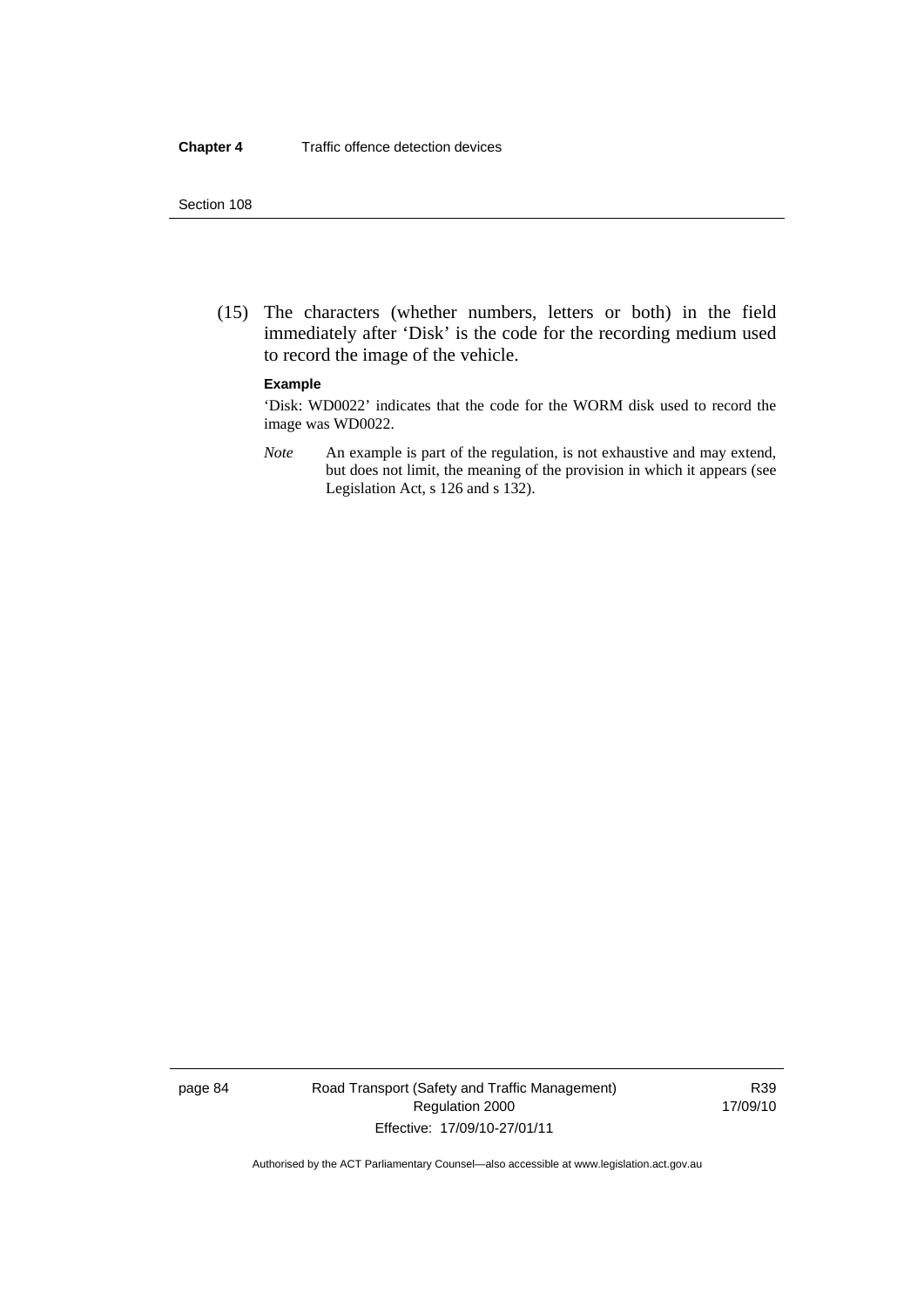# **Chapter 5 Miscellaneous**

# **109 Additional powers of police**

- (1) A police officer may request or signal the driver of a vehicle to stop the vehicle.
- (2) A person must not, without reasonable excuse, fail to comply with a request or signal made or given by a police officer under subsection  $(1)$ .

Maximum penalty: 20 penalty units.

 (3) A police officer may, during a temporary obstruction or danger to traffic or in an emergency, direct the responsible person for or driver of a vehicle parked in any part of a pay parking area to remove the vehicle or, if no-one appears to be in charge of the vehicle, remove the vehicle.

# **110 Prohibition on car minding**

- (1) The chief police officer may, by written notice given to a person, prohibit the person from—
	- (a) parking, minding, caring for, or taking charge of any motor vehicle or trailer (other than a motor vehicle or trailer of which the person is the driver) on a road; or
	- (b) offering his or her services for any such purpose.
- (2) A person who is given a notice under subsection (1) must comply with the notice.

Maximum penalty: 20 penalty units.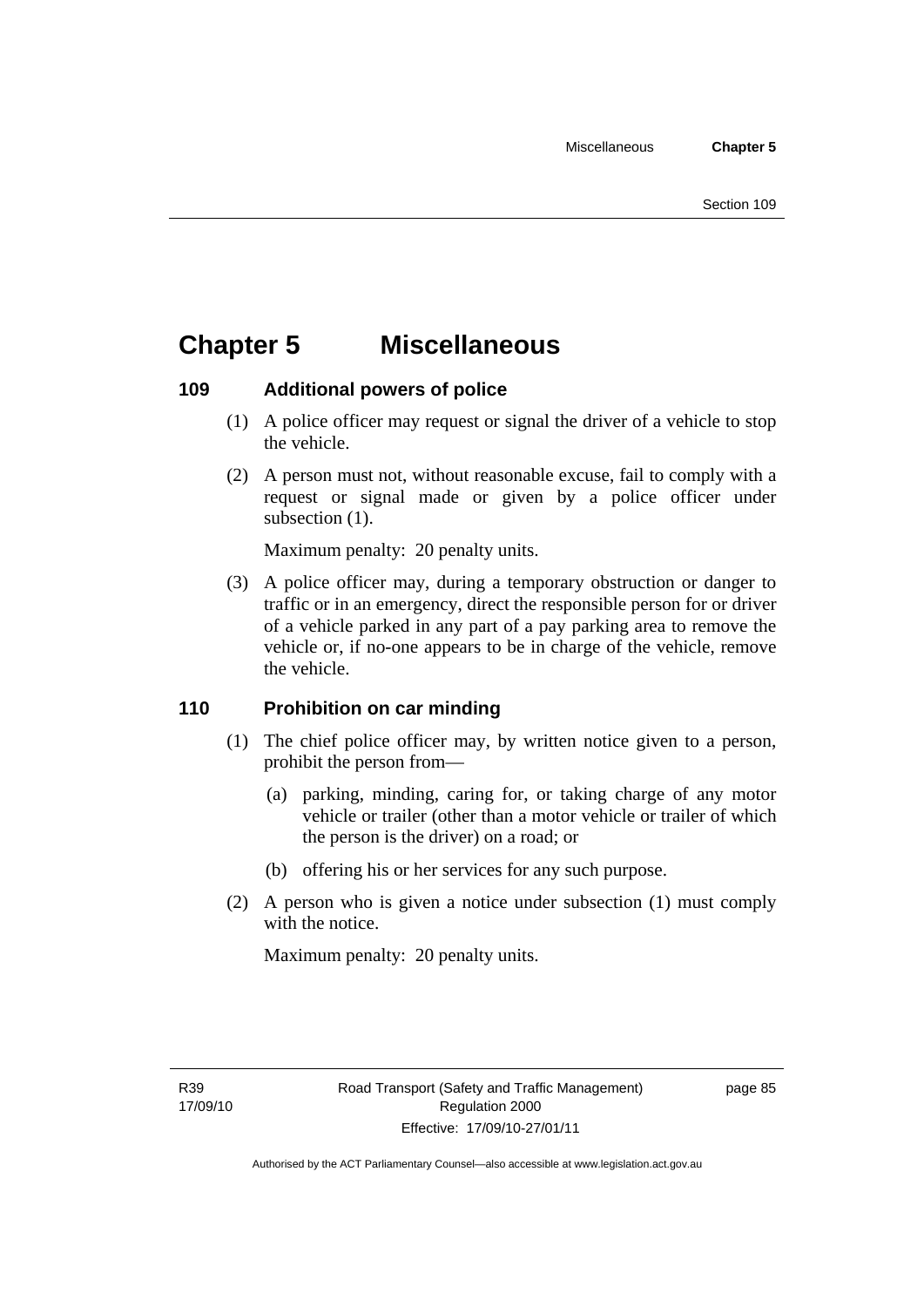#### **Chapter 5** Miscellaneous

- (3) This section does not authorise the chief police officer to prohibit the proprietor of a parking station or parking area—
	- (a) from parking, minding, caring for, or taking charge of a motor vehicle or trailer in or on the parking station or parking area; or
	- (b) from offering the proprietor's services for that purpose—
		- (i) whether by the display or publication of an advertisement in relation to the parking station or parking area or otherwise; and
		- (ii) whether the services are performed or offered to be performed by the proprietor or by an employee or agent of the proprietor.

# **111 Removal of unattended vehicles—Act, s 32 (1) (c)**

A police officer or authorised person may move an unattended vehicle from a road or road related area to a retention area if the vehicle is in—

- (a) a bus lane; or
- (b) a length of road to which a *clearway sign* applies; or
- (c) a transit lane.

- **U 112 Disposal of impounded vehicles—Act, s 10K** 
	- (1) This section applies to a vehicle impounded under the following provisions of the Act:
		- (a) section 10A (Impounding of vehicles used for menacing driving on court order before conviction etc);
		- (b) section 10B (Impounding or forfeiture of vehicles on conviction etc for certain offences);
		- (c) section 10C (Powers of police officers to seize and impound vehicles used in committing certain offences).

R39

page 86 Road Transport (Safety and Traffic Management) Regulation 2000 Effective: 17/09/10-27/01/11 17/09/10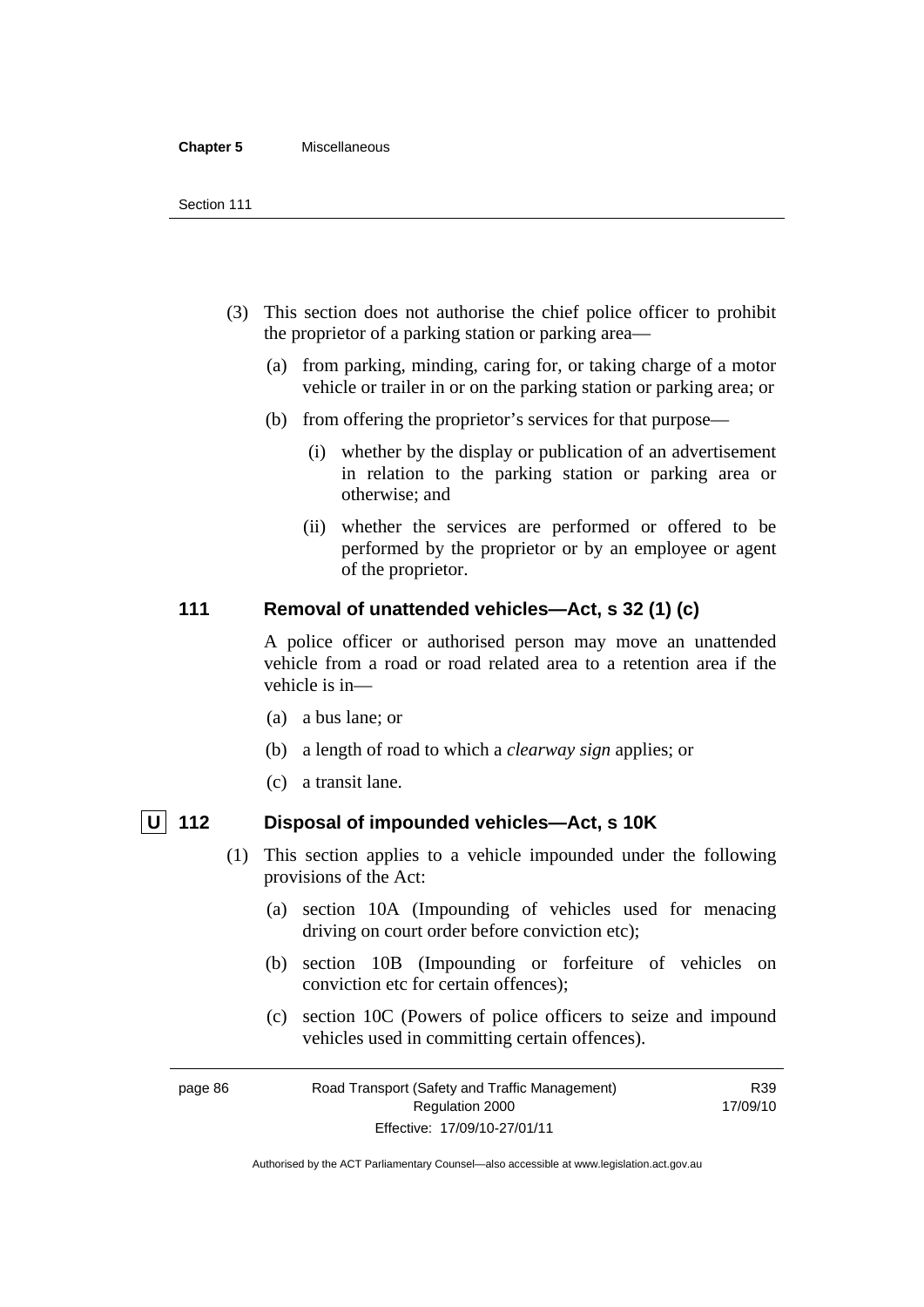- (2) If a person has not applied to the chief police officer for the release of the vehicle at the end of the period of impoundment, the chief police officer must, by notice served on the registered operator of the vehicle and every person who has a registered interest in the vehicle, warn them that the vehicle may be offered for sale if the vehicle is not removed from the place of impoundment within 28 days after the day of service of the notice.
- (3) The vehicle may be offered for sale, by public auction or public tender, if the vehicle is not removed within 28 days after service of the notice or, if more than 1 notice is served under subsection (2), the later of the notices.
- (4) A person may apply to the chief police officer for payment to the person of the balance of the proceeds of sale of a vehicle within 1 year after the vehicle is sold in accordance with subsection (3).
- (5) The balance of the proceeds of sale may be paid to the person if the person satisfies the chief police officer that—
	- (a) the person was lawfully entitled to possession of the vehicle immediately before its sale; and
	- (b) there was a reasonable excuse for the person's failure to obtain release of the vehicle before it was sold.
- (6) In this section:

*balance of the proceeds of sale*, of a vehicle, means the proceeds of the sale of the vehicle less—

- (a) any fee or other amount payable under the *Road Transport (General) Act 1999* for the seizure, impounding and storage of the vehicle; and
- (b) the reasonable costs of or incidental to the sale.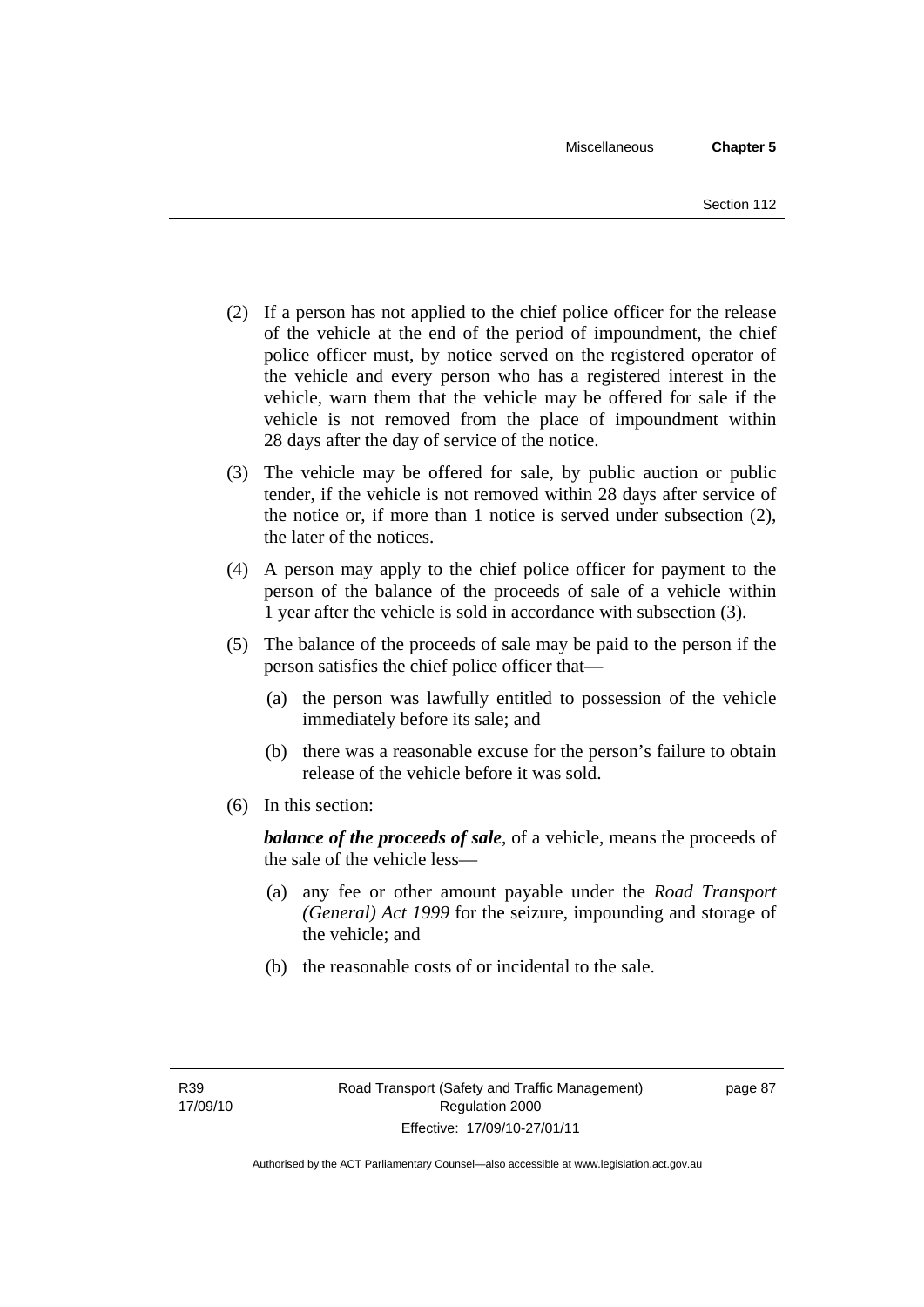#### **Chapter 5** Miscellaneous

# **112A Disposal of forfeited vehicles—Act, s 10K**

A vehicle that has been forfeited to the Territory under the Act, section 10B (Impounding or forfeiture of vehicles on conviction etc for certain offences) may be offered for sale by public auction or public tender.

#### **113 Responsible person to inspect driver licence**

 (1) Before permitting someone else to drive a motor vehicle, the responsible person for, or the person in charge of, the vehicle must require the person to produce his or her Australian driver licence or external driver licence and must inspect the licence.

Maximum penalty: 20 penalty units.

 (2) It is a defence to a prosecution of a person for an offence against subsection (1) if the person proves that the person had taken reasonable steps (other than those mentioned in the subsection) to ensure the person permitted to drive the motor vehicle was the holder of a current Australian driver licence or external driver licence.

# **114 Responsible person's consent**

The person in charge of a motor vehicle or trailer on a road must not, without reasonable excuse, permit anyone to use the vehicle without the consent of the responsible person for the vehicle.

Maximum penalty: 20 penalty units.

## **115 Standards for safe carriage of loads—Act, s 14 (2)**

The prescribed standards are the performance standards in the *Load Restraint Guide—Guidelines and Performance Standards for the Safe Carriage of Loads on Road Vehicles*, 2nd ed (2004) published by the National Transport Commission.

R39 17/09/10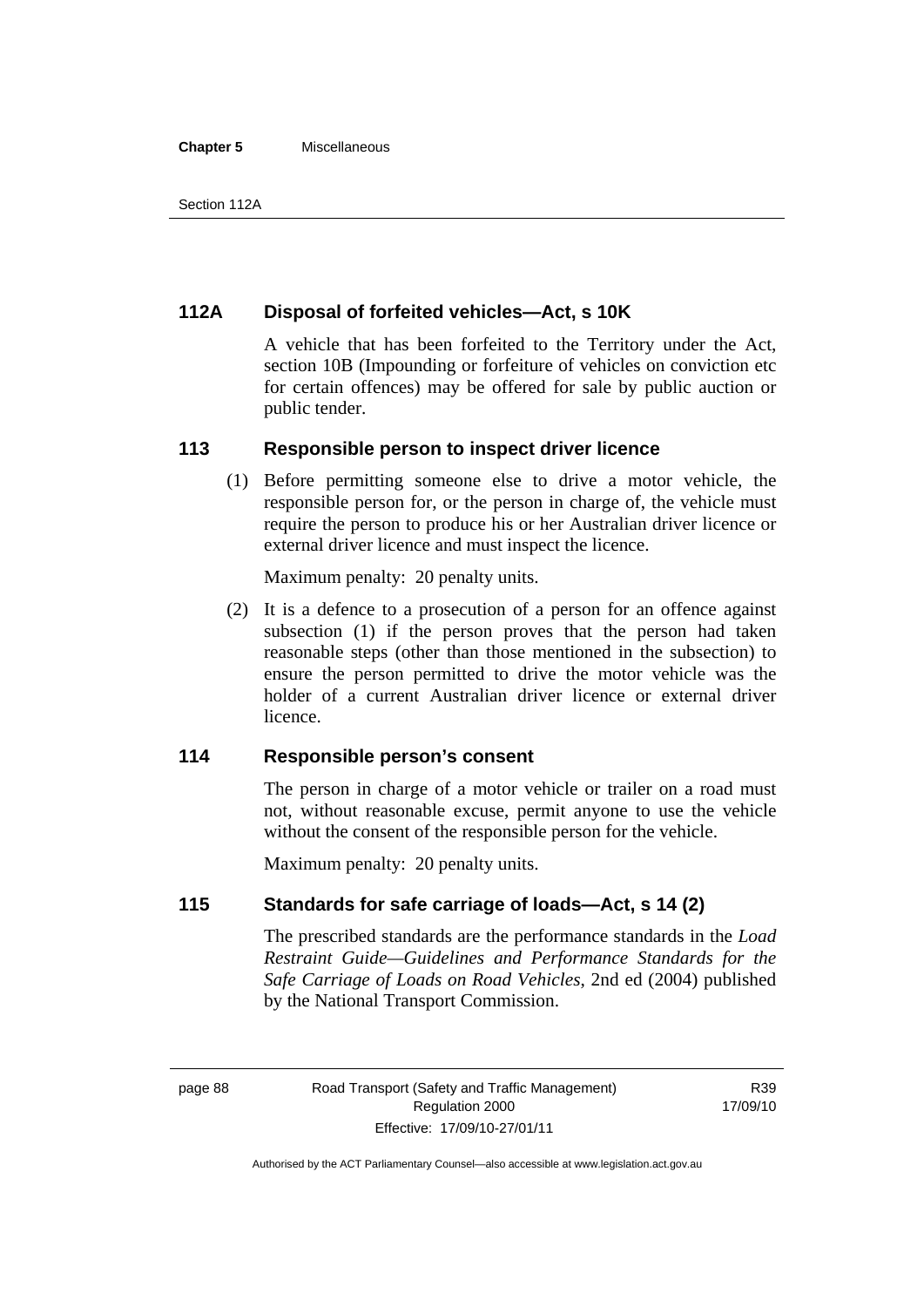# **Schedule 1 Meaning of location codes on images**

(see s 108)

# **Part 1.1 Digital camera detection devices**

**Table 1.1** 

| column 1<br>item | column <sub>2</sub><br><b>location</b><br>code | column 3<br>place where image was taken                                       |
|------------------|------------------------------------------------|-------------------------------------------------------------------------------|
| 1                | 0001                                           | Adelaide Avenue between Hopetoun Circuit and Kent Street                      |
| 2                | 0002                                           | <b>Antill Street</b>                                                          |
| 3                | 0003                                           | Athllon Drive between Beasley Street (south) and Sulwood<br>Drive             |
| 4                | 0004                                           | Belconnen Way between Barry Drive and Coulter Drive                           |
| 5                | 0005                                           | Bowen Drive between Brisbane Avenue and Kings Avenue                          |
| 6                | 0006                                           | Coppins Crossing Road between Uriarra Road and William<br><b>Hovell Drive</b> |
| 7                | 0007                                           | Drakeford Drive between Sulwood Drive and Athllon Drive                       |
| 8                | 0008                                           | Erindale Drive between Sulwood Drive and Sternberg Crescent                   |
| 9                | 0009                                           | Florey Drive between Southern Cross Drive and Ginninderra<br>Drive            |
| 10               | 0010                                           | Ginninderra Drive between Tillyard Drive and Kingsford Smith<br>Drive         |
| 11               | 0011                                           | Ginninderra Drive between Ellenborough Street and Braybrook<br><b>Street</b>  |
| 12               | 0012                                           | Gungahlin Drive between Wells Station Drive and Gundaroo<br>Drive             |
| 13               | 0013                                           | Hindmarsh Drive between Dalrymple Street and Jerrabomberra<br>Avenue          |

R39 17/09/10

# Road Transport (Safety and Traffic Management) Regulation 2000 Effective: 17/09/10-27/01/11

page 89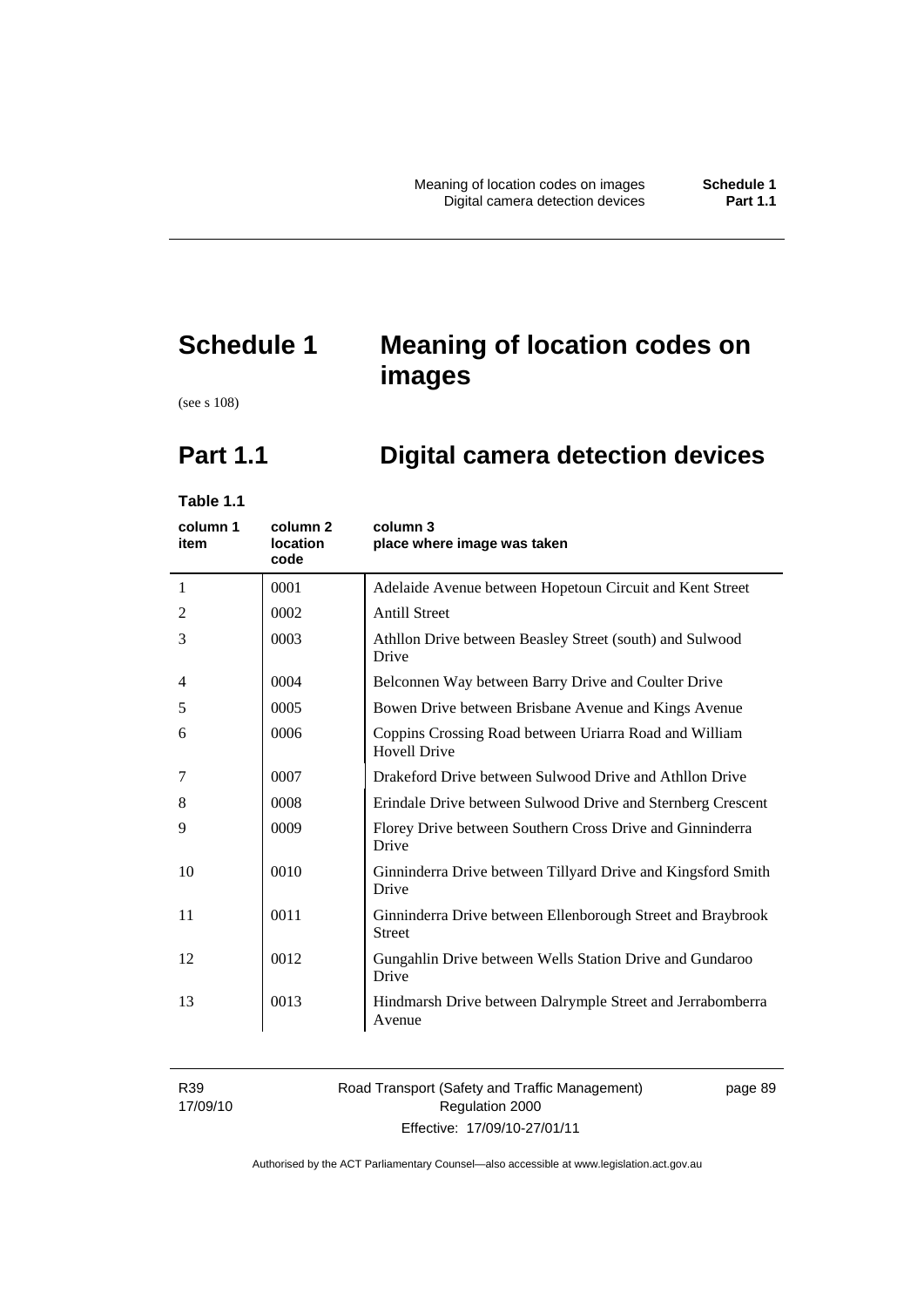| column 2<br>location<br>code | column 3<br>place where image was taken                                    |
|------------------------------|----------------------------------------------------------------------------|
| 0014                         | Hindmarsh Drive between Athllon Drive and Melrose Drive                    |
| 0015                         | Kingsford Smith Drive between Kuringa Drive and Spalding<br>Street         |
| 0016                         | Lady Denman Drive between Cotter Road and Barrenjoey Drive                 |
| 0017                         | Long Gully Road                                                            |
| 0018                         | Melrose Drive between Athllon Drive and Hindmarsh Drive                    |
| 0019                         | Monaro Highway between Canberra Avenue and Hindmarsh<br>Drive              |
| 0020                         | Monaro Highway between Hindmarsh Drive and Isabella Drive                  |
| 0021                         | Mugga Lane between Narrabundah Lane and Long Gully Road                    |
| 0022                         | Northbourne Avenue between Macarthur Avenue and Antill<br>Street           |
| 0023                         | Parkes Way between Clunies Ross Street and Glenloch<br>Interchange         |
| 0024                         | Tuggeranong Parkway between Lakeside Interchange and<br><b>Cotter Road</b> |
| 0025                         | Tuggeranong Parkway between Hindmarsh Drive and Cotter<br>Road             |
| 0026                         | Tuggeranong Parkway between Hindmarsh Drive and Sulwood<br>Drive           |
| 0027                         | Yamba Drive between Mawson Drive and Beasley Street                        |
| 0028                         | Pocket Avenue                                                              |
| 0029                         | Owen Dixon Drive (excluding residential service road of same<br>name)      |
| 0030                         | <b>Taverner Street</b>                                                     |
| 0031                         | Springvale Drive                                                           |
| 0032                         | Kerrigan Street                                                            |
| 0033                         | Gladstone Street, Hall                                                     |
| 0034                         | <b>Heysen Street</b>                                                       |
|                              |                                                                            |

# page 90 Road Transport (Safety and Traffic Management) Regulation 2000 Effective: 17/09/10-27/01/11

R39 17/09/10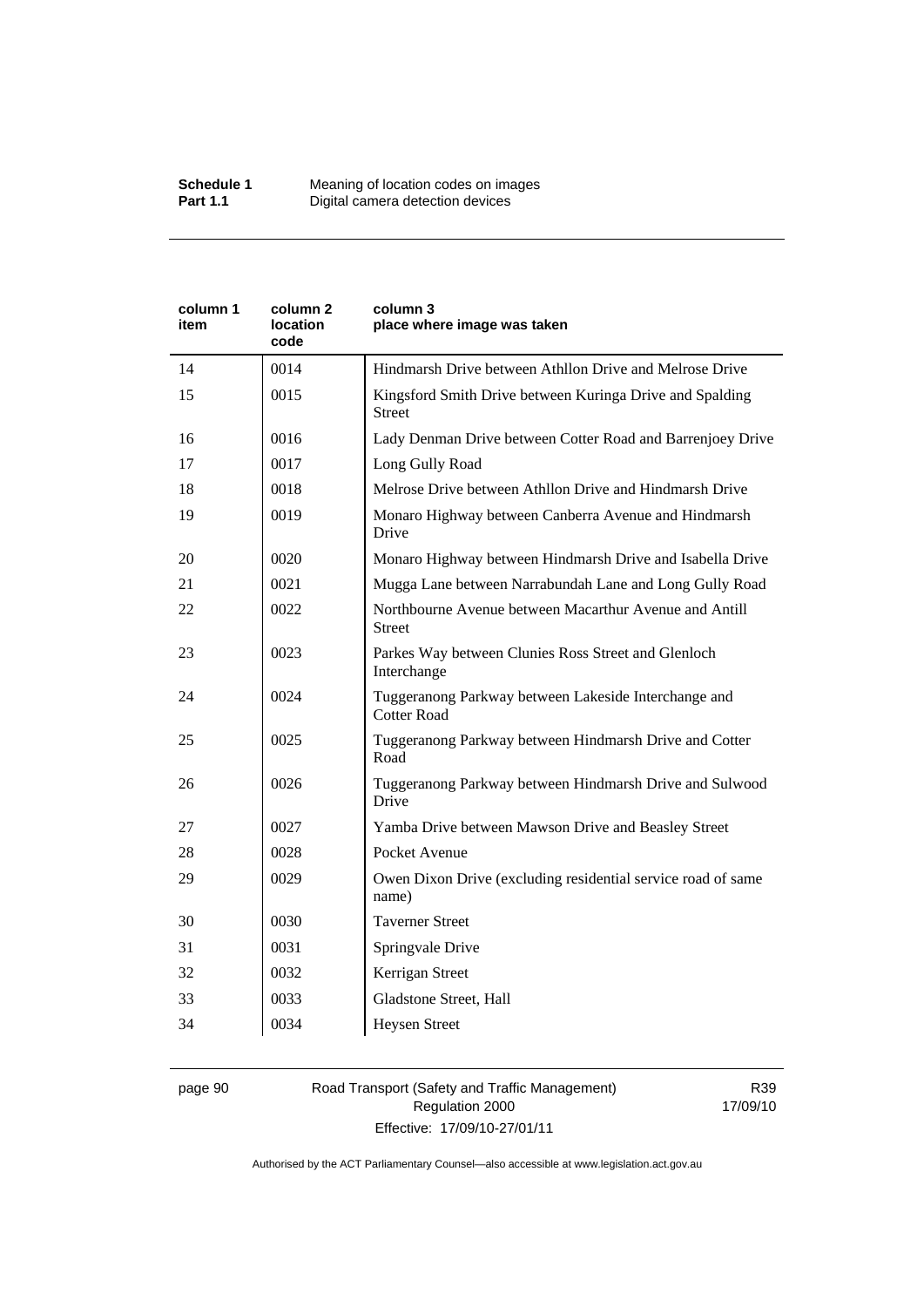Meaning of location codes on images **Schedule 1**  Digital camera detection devices **Part 1.1** 

| column 1<br>item | column 2<br>location<br>code | column 3<br>place where image was taken                             |
|------------------|------------------------------|---------------------------------------------------------------------|
| 35               | 0035                         | Mugga Way                                                           |
| 36               | 0036                         | <b>Badimara Street</b>                                              |
| 37               | 0037                         | Namatjira Drive                                                     |
| 38               | 0038                         | Empire Circuit between Grey Street and Canberra Avenue              |
| 39               | 0039                         | <b>Longmore Crescent</b>                                            |
| 40               | 0040                         | Maribyrnong Avenue                                                  |
| 41               | 0041                         | <b>Learmonth Drive</b>                                              |
| 42               | 0042                         | <b>Petterd Street</b>                                               |
| 43               | 0043                         | <b>Williamson Street</b>                                            |
| 44               | 0044                         | <b>Tillyard Drive</b>                                               |
| 45               | 0045                         | Dryandra Street between Fairfax Street and Archibald Street         |
| 46               | 0046                         | Newman Morris Circuit                                               |
| 47               | 0047                         | Chuculba Crescent                                                   |
| 48               | 0048                         | Livingston Avenue                                                   |
| 49               | 0049                         | Clive Steele Avenue                                                 |
| 50               | 0050                         | Darwinia Terrace                                                    |
| 51               | 0051                         | La Perouse Street                                                   |
| 52               | 0052                         | <b>Novar Street</b>                                                 |
| 53               | 0053                         | Goyder Street between Dalrymple Street and Jerrabomberra<br>Avenue  |
| 54               | 0054                         | Launceston Street between Hindmarsh Drive and Melrose Drive         |
| 55               | 0055                         | Athllon Drive between Hindmarsh Drive and Beasley Street<br>(south) |
| 56               | 0056                         | Athllon Drive between Sulwood Drive and Anketell Street<br>(north)  |
| 57               | 0057                         | Northbourne Avenue between Barry Drive and Macarthur<br>Avenue      |
| 58               | 0058                         | Northbourne Avenue between Antill Street and Barton Highway         |

R39 17/09/10 Road Transport (Safety and Traffic Management) Regulation 2000 Effective: 17/09/10-27/01/11

page 91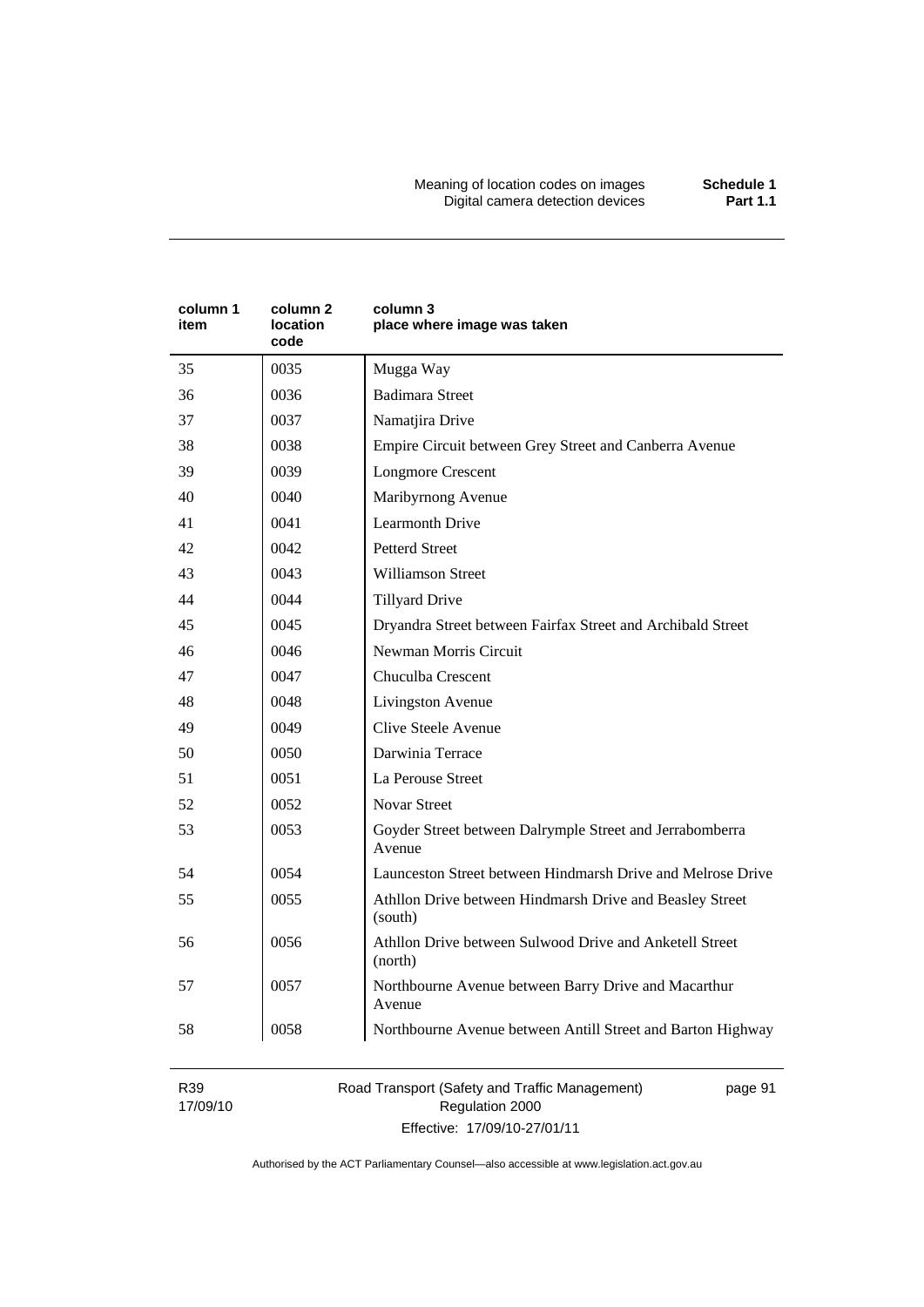| column 1<br>item | column <sub>2</sub><br>location<br>code | column 3<br>place where image was taken                                        |  |
|------------------|-----------------------------------------|--------------------------------------------------------------------------------|--|
| 59               | 0059                                    | Belconnen Way between Coulter Drive and Kingsford Smith<br>Drive               |  |
| 60               | 0060                                    | Phillip Avenue between Majura Avenue and Federal Highway                       |  |
| 61               | 0061                                    | Barton Highway between Federal Highway and Kuringa Drive                       |  |
| 62               | 0062                                    | Drakeford Drive between Athllon Drive and Isabella Drive                       |  |
| 63               | 0063                                    | Hindmarsh Drive between Athllon Drive and Dalrymple Street                     |  |
| 64               | 0064                                    | Hindmarsh Drive between Jerrabomberra Avenue and Canberra<br>Avenue            |  |
| 65               | 0065                                    | <b>Barry Drive</b>                                                             |  |
| 66               | 0066                                    | Ginninderra Drive between Braybrook Street and Kingsford<br><b>Smith Drive</b> |  |
| 67               | 0067                                    | Ginninderra Drive between Tillyard Drive and Florey Drive                      |  |
| 68               | 0068                                    | Erindale Drive between Long Gully Road and Sulwood Drive                       |  |
| 69               | 0069                                    | Erindale Drive between Soward Way and Judkins Street                           |  |
| 70               | 0070                                    | Kuringa Drive between Owen Dixon Drive and Barton Highway                      |  |
| 71               | 0071                                    | Launceston Street between Bowes Street and Furzer Street                       |  |
| 72               | 0072                                    | Monaro Highway between Johnson Drive and Isabella Drive                        |  |
| 73               | 0073                                    | Mugga Lane between Hindmarsh Drive and Narrabundah Lane                        |  |
| 74               | 0074                                    | Mugga Lane between Long Gully Road and Monaro Highway                          |  |
| 75               | 0075                                    | Parkes Way between Clunies Ross Street and Edinburgh<br>Avenue                 |  |
| 76               | 0076                                    | Yamba Drive between Kitchener Street and Bateson Road                          |  |
| 77               | 0077                                    | Yarra Glen between Carruthers Street and Adelaide Avenue                       |  |
| 78               | 0078                                    | Canberra Avenue between Mildura Street and Monaro Highway                      |  |
| 79               | 0079                                    | Canberra Avenue between Harman Naval Station and Newcastle<br><b>Street</b>    |  |
| 80               | 0080                                    | Kings Avenue between Bowen Drive and Parkes Way                                |  |
| 81               | 0081                                    | William Hovell Drive between Bindubi Street and Coulter Drive                  |  |

page 92 Road Transport (Safety and Traffic Management) Regulation 2000 Effective: 17/09/10-27/01/11

R39 17/09/10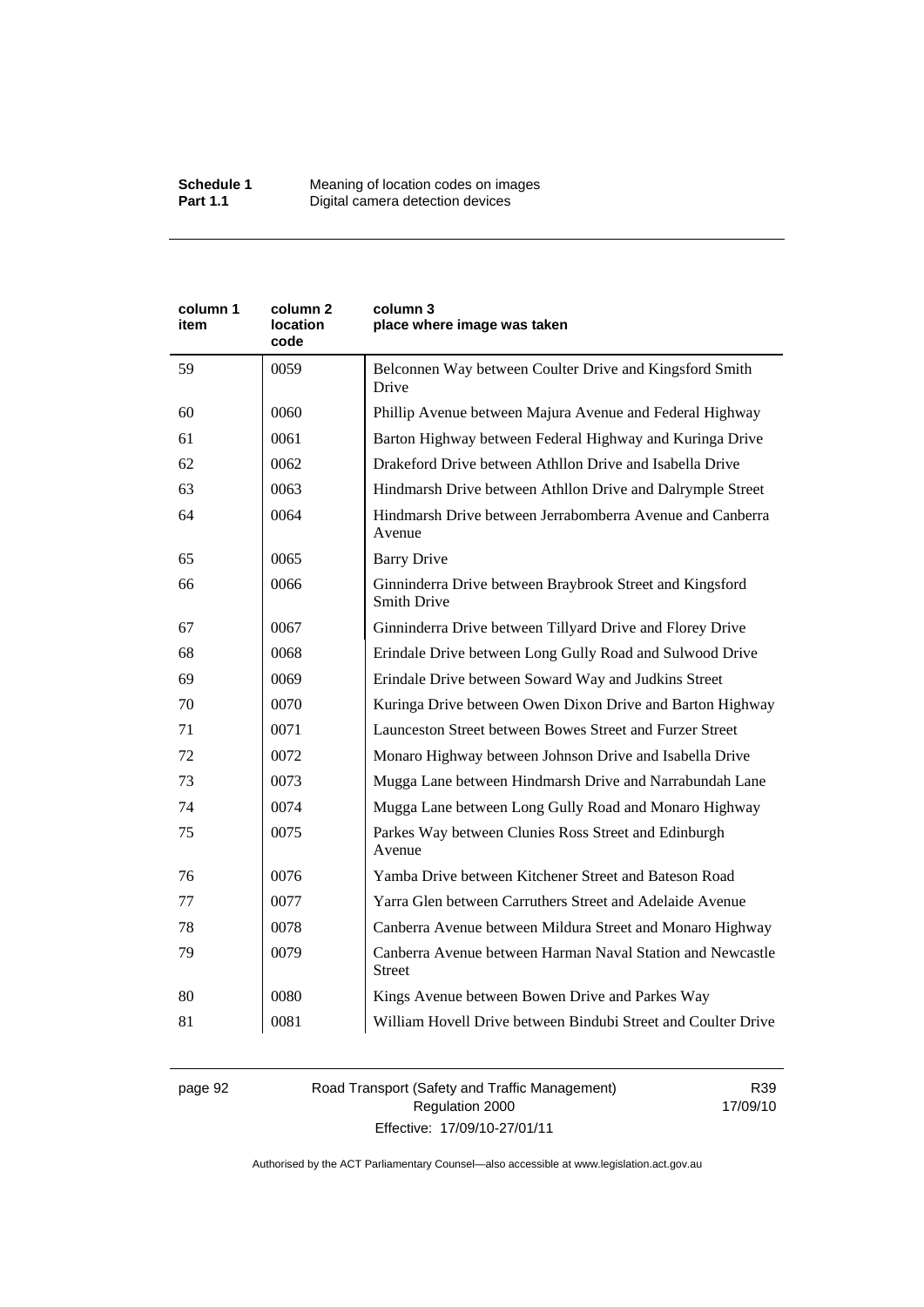| column 1<br>item | column 2<br>location<br>code | column 3<br>place where image was taken                                       |
|------------------|------------------------------|-------------------------------------------------------------------------------|
| 82               | 0082                         | William Hovell Drive between Coulter Drive and Drake<br><b>Brockman Drive</b> |
| 83               | 0083                         | Commonwealth Ave between King Edward Terrace and London<br>Circuit            |
| 84               | 0084                         | Gundaroo Drive between Burrowa Street and Gungahlin Drive                     |
| 85               | 0085                         | Gundaroo Drive between Barton Highway and Nudurr Drive                        |
| 86               | 0086                         | Bindubi Street between Bandjalong Cres and Cross Street                       |
| 87               | 0087                         | Clift Crescent between Hemmings Crescent and Rohan Street                     |
| 88               | 0088                         | Cotter Road between Eucumbene Drive and Mount Stromlo<br>Road                 |
| 89               | 0089                         | Federal Highway between Antill Street and Majura Road                         |
| 90               | 0090                         | Majura Road between Federal Highway and Fairbairn Avenue                      |
| 91               | 0091                         | Ellenborough Street between Ginninderra Drive and<br>Maribyrnong Avenue       |
| 92               | 0092                         | Northbourne Avenue between Barton Highway and Stirling<br>Avenue              |
| 93               | 0093                         | Southern Cross Drive between Coulter Drive and Kingsford<br>Smith Drive       |
| 94               | 0094                         | Southern Cross Drive between Kingsford Smith Drive and<br>Spofforth Street    |
| 95               | 0095                         | Sulwood Drive between Erindale Drive and Tuggeranong<br>Parkway               |
| 96               | 0096                         | Coulter Drive between Belconnen Way and Lachlan Street                        |
| 97               | 0097                         | Eastern Valley Way between Belconnen Way and College<br><b>Street</b>         |
| 98               | 0098                         | Haydon Drive between Belconnen Way and Ginninderra Drive                      |
| 99               | 0099                         | Yamba Drive between Hindmarsh Drive and Wisdom Street                         |
| 100              | 0100                         | Jansz Crescent between La Perouse Street and Carnegie<br>Crescent             |

R39 17/09/10 Road Transport (Safety and Traffic Management) Regulation 2000 Effective: 17/09/10-27/01/11

page 93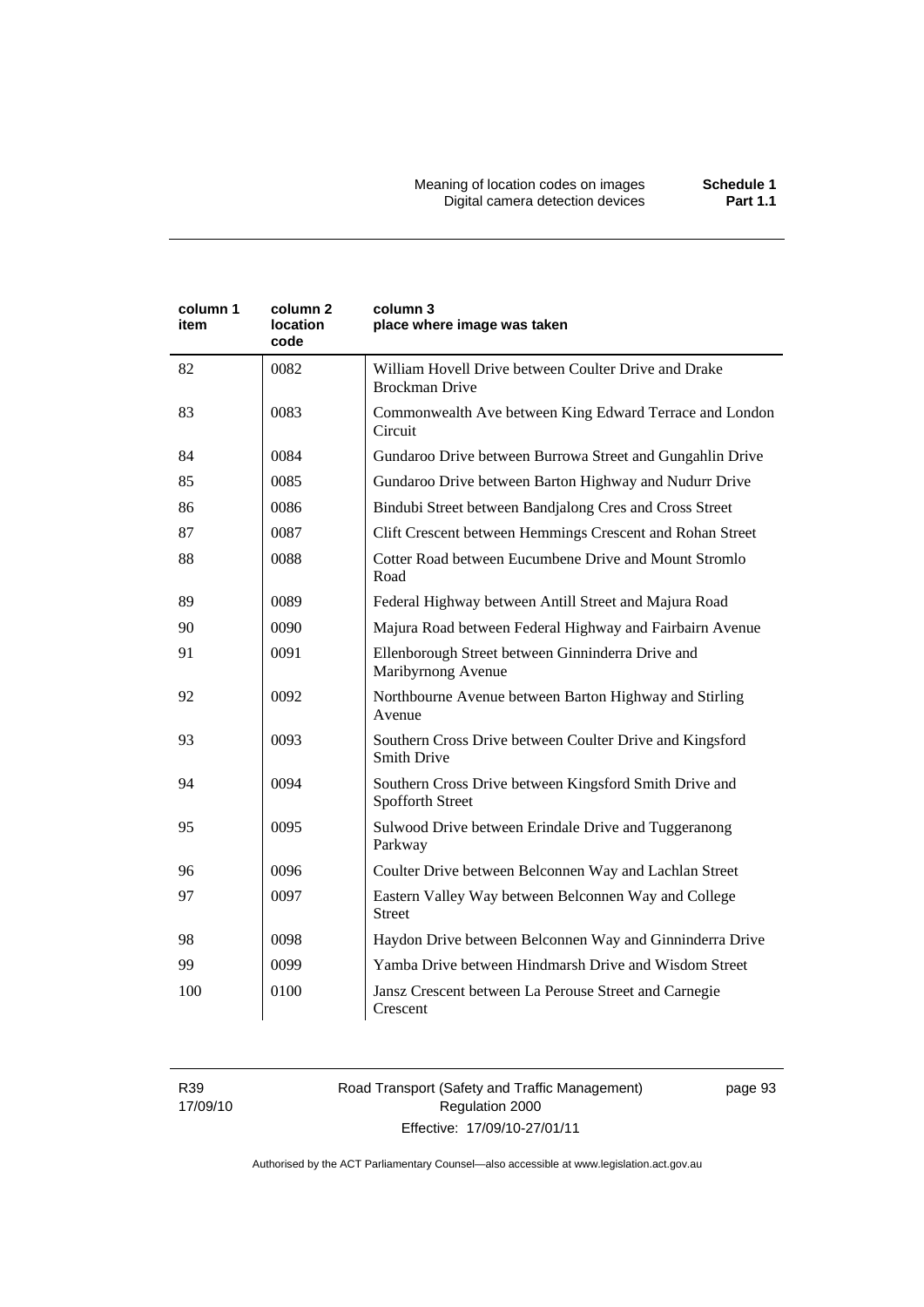| column 1<br>item | column <sub>2</sub><br>location<br>code | column 3<br>place where image was taken                                                |  |
|------------------|-----------------------------------------|----------------------------------------------------------------------------------------|--|
| 101              | 0101                                    | Nemarang Crescent between the north and south intersections<br>with Badimara Street    |  |
| 102              | 0102                                    | Fairbairn Avenue between Anzac Parade and Pialligo Avenue                              |  |
| 103              | 0103                                    | Flinders Way between Mugga Way and Canberra Avenue                                     |  |
| 104              | 0104                                    | Mawson Drive between Athllon Drive and Yamba Drive                                     |  |
| 105              | 0105                                    | Stonehaven Crescent between Hopetoun Circuit and Strickland<br>Crescent                |  |
| 106              | 0106                                    | William Webb Drive between Ginninderra Drive and Owen<br>Dixon Drive                   |  |
| 107              | 0107                                    | Ross Smith Crescent between Chewings Street and Southern<br>Cross Drive                |  |
| 108              | 0108                                    | Spofforth Street between Drake Brockman Drive and Southern<br>Cross Drive              |  |
| 109              | 0109                                    | Ginninderra Drive between Florey Drive and Kerrigan Street                             |  |
| 110              | 0110                                    | Archdall Street between Ginnninderra Drive and Osburn Drive                            |  |
| 111              | 0111                                    | Limestone Avenue between Ainslie Avenue and Wakefield<br>Avenue                        |  |
| 112              | 0112                                    | Copland Drive between Ginninderra Drive and Owen Dixon<br>Drive                        |  |
| 113              | 0113                                    | Anketell Street between the north and south intersections with<br><b>Athllon Drive</b> |  |
| 114              | 0114                                    | Groom Street between Carruthers Street and Kent Street                                 |  |
| 115              | 0115                                    | Isabella Drive between Drakeford Drive and Monaro Highway                              |  |
| 116              | 0116                                    | Ashley Drive between Johnson Drive and Erindale Drive                                  |  |
| 117              | 0117                                    | Tharwa Drive between Drakeford Drive and Johnson Drive                                 |  |
| 118              | 0118                                    | Tharwa Drive between Drakeford Drive and Knoke Avenue                                  |  |
| 119              | 0119                                    | Horse Park Drive between Federal Highway and Katherine<br>Avenue                       |  |
| 120              | 0120                                    | Kalgoorlie Crescent between the east and west intersections<br>with Badimara Street    |  |

# page 94 Road Transport (Safety and Traffic Management) Regulation 2000 Effective: 17/09/10-27/01/11

R39 17/09/10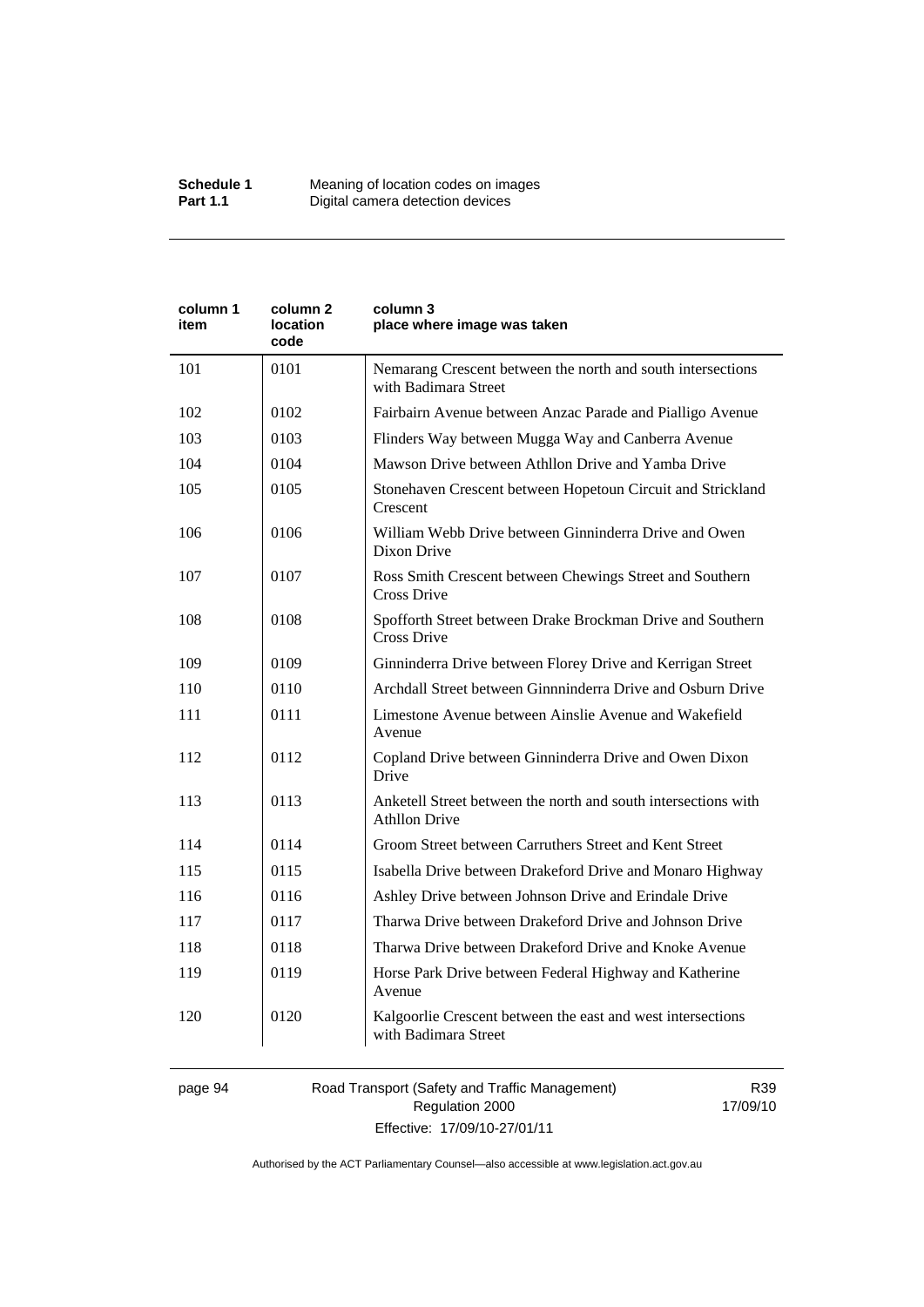# **Part 1.2 Fixed camera detection devices**

# **Table 1.2**

| column 1<br>item | column <sub>2</sub><br>location<br>code | column 3<br>place where image was taken               |  |
|------------------|-----------------------------------------|-------------------------------------------------------|--|
| $\mathbf{1}$     | 1001                                    | Northbourne Avenue/London Circuit                     |  |
| 2                | 1002                                    | Northbourne Avenue/Barry Drive/Cooyong Street         |  |
| 3                | 1003                                    | Coulter Drive/Southern Cross Drive/Luxton Street      |  |
| 4                | 1004                                    | Drakeford Drive/Boddington Crescent/Marconi Crescent  |  |
| 5                | 1005                                    | Benjamin Way/Chan Street/Cameron Avenue               |  |
| 6                | 1006                                    | Northbourne Avenue/Antill Street/Mouat Street         |  |
| 7                | 1007                                    | Ginninderra Drive/Aikman Drive                        |  |
| 8                | 1008                                    | Hindmarsh Drive/Tuggeranong Parkway                   |  |
| 9                | 1009                                    | Kingsford Smith Drive/Southern Cross Drive            |  |
| 10               | 1010                                    | Belconnen Way/Bindubi Street/Eastern Valley Way       |  |
| 11               | 1011                                    | Ginninderra Drive/Coulter Drive                       |  |
| 12               | 1012                                    | Ginninderra Drive/Baldwin Drive/Haydon Drive          |  |
| 13               | 1013                                    | Macarthur Avenue/David Street/Wattle Street           |  |
| 14               | 1014                                    | Benjamin Way/College Street                           |  |
| 15               | 1015                                    | Barry Drive/North Road/McCaughey Street               |  |
| 16               | 1016                                    | Ginninderra Drive/Copland Drive/John Cleland Crescent |  |
| 17               | 1017                                    | Hindmarsh Drive/Ainsworth Street                      |  |
| 18               | 1018                                    | Monaro Highway/Newcastle Street/Dairy Road            |  |
| 19               | 1019                                    | Belconnen Way/Caswell Drive                           |  |
| 20               | 1020                                    | <b>Barry Drive/Marcus Clarke Street</b>               |  |
| 21               | 1021                                    | Hindmarsh Drive/Yamba Drive                           |  |
| 22               | 1022                                    | Hindmarsh Drive/Ball Street                           |  |
| 23               | 1023                                    | Canberra Avenue/Hindmarsh Drive/Newcastle Street      |  |

R39 17/09/10 Road Transport (Safety and Traffic Management) Regulation 2000 Effective: 17/09/10-27/01/11

page 95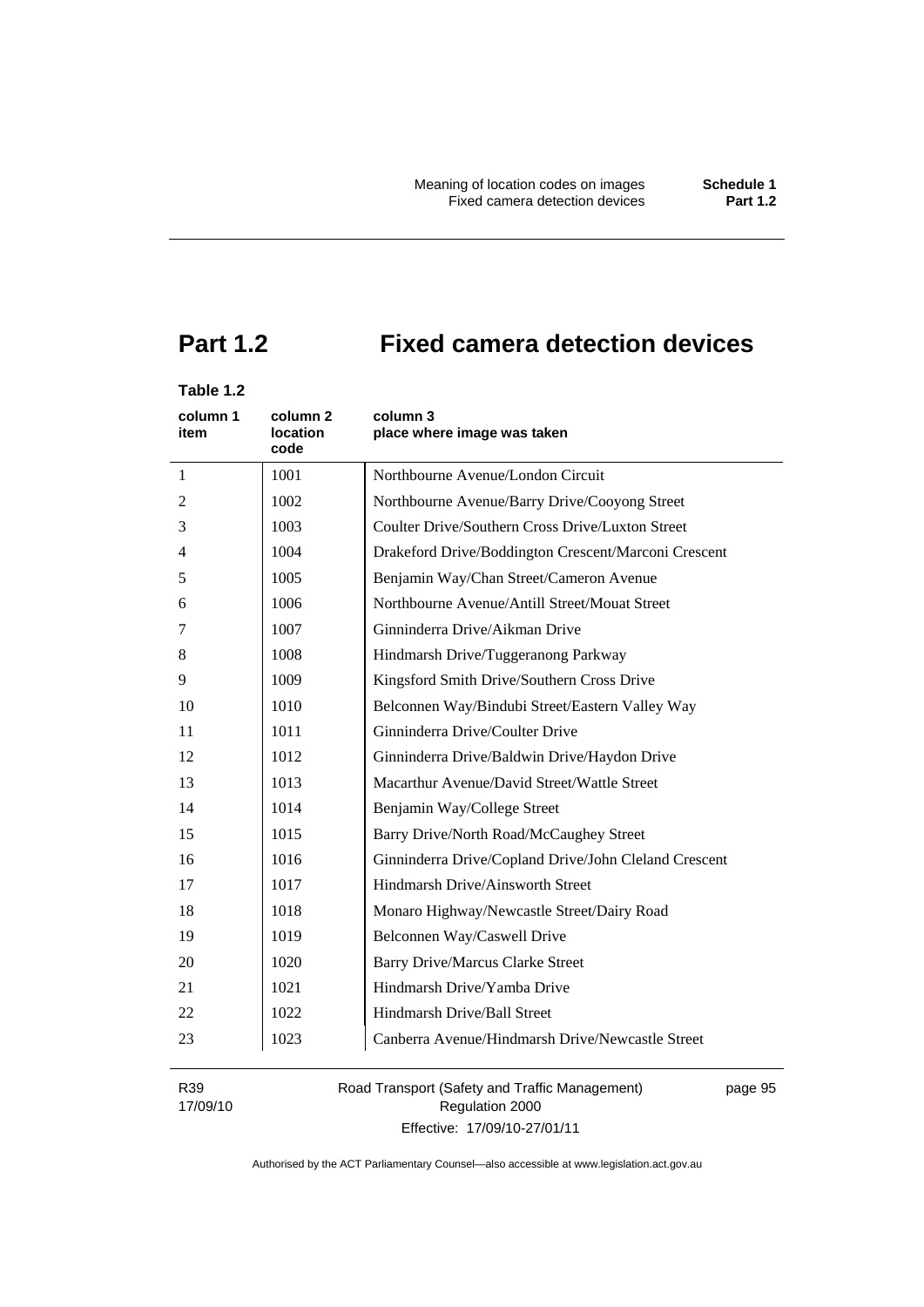| column 1<br>item | column 2<br><b>location</b><br>code | column 3<br>place where image was taken                                  |
|------------------|-------------------------------------|--------------------------------------------------------------------------|
| 24               | 1024                                | Canberra Avenue/Captain Cook Crescent/Manuka Circle                      |
| 25               | 1025                                | Gungahlin Drive/Gundaroo Drive                                           |
| 26               | 1026                                | Barton Highway between Curran Drive and Gold Creek Road                  |
| 27               | 1027                                | Barton Highway between Gungahlin Drive and Ellenborough<br><b>Street</b> |
| 28               | 1028                                | Monaro Highway between Lanyon Drive and Sheppard Street                  |
| 29               | 1029                                | Monaro Highway between Mugga Lane and Isabella Drive                     |
| 30               | 1030                                | Federal Highway between Zelling Street and Antill Street                 |
| 31               | 1031                                | Federal Highway between Antill Street and Majura Road                    |
| 32               | 1032                                | Monaro Highway near Hindmarsh Drive overpass                             |
| 33               | 1033                                | Tuggeranong Parkway near Hindmarsh Drive underpass                       |
| 34               | 1034                                | Tuggeranong Parkway near Cotter Road overpass, northbound                |
| 35               | 1035                                | Tuggeranong Parkway near Cotter Road overpass, southbound                |

page 96 Road Transport (Safety and Traffic Management) Regulation 2000 Effective: 17/09/10-27/01/11

R39 17/09/10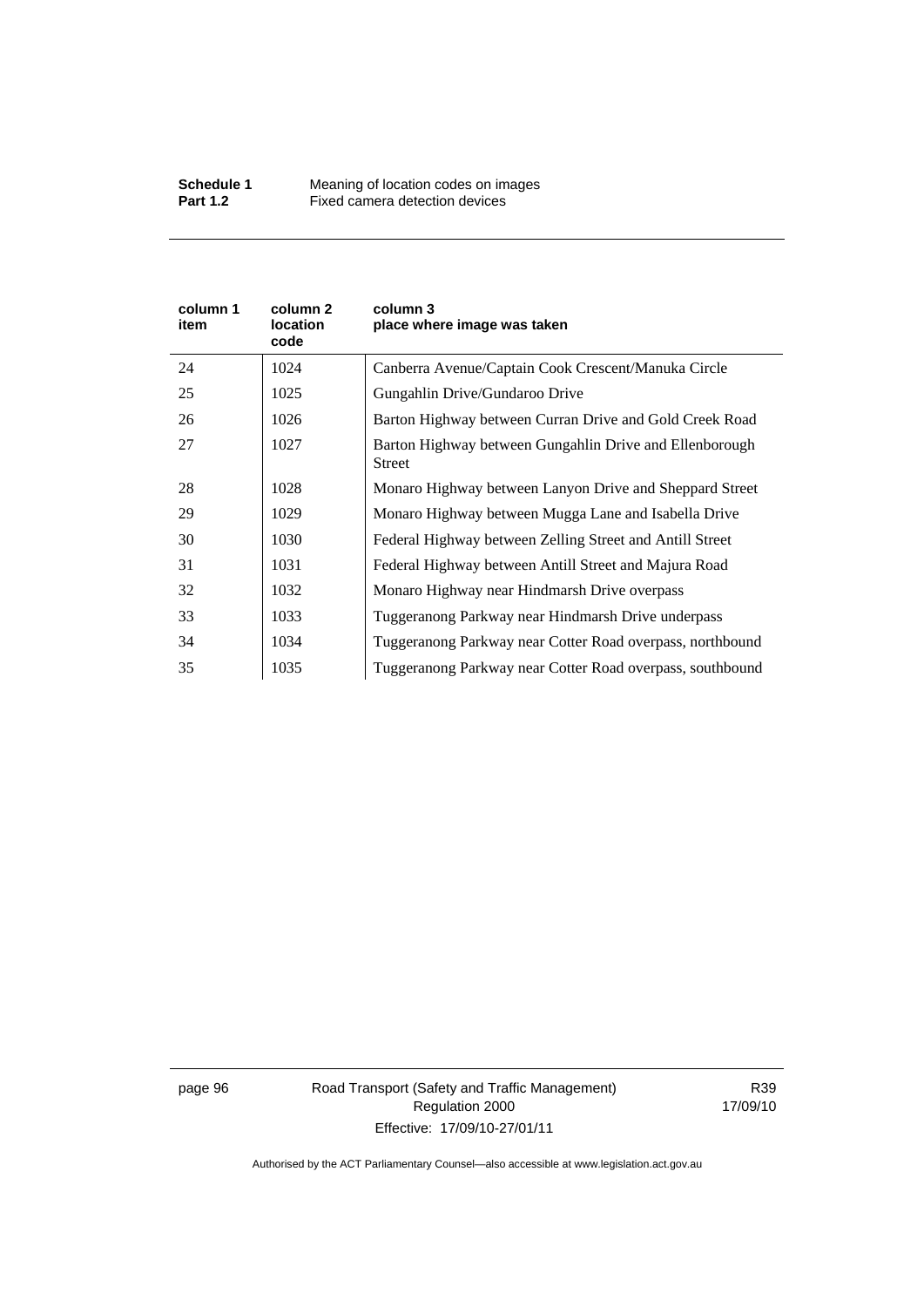# **Dictionary**

(see s 3)

*Note 1* The Legislation Act contains definitions and other provisions relevant to this regulation.

*Note 2* For example, the Legislation Act, dict, pt 1, defines the following terms:

- ambulance service
	- chief police officer
- contravene
- exercise
- fire brigade
- rural fire service
- SES
- territory plan
- the Territory.
- *Note 3* Terms used in this regulation have the same meaning that they have in the *Road Transport (Safety and Traffic Management) Act 1999* (see Legislation Act, s 148.) For example, the following terms are defined in the *Road Transport (Safety and Traffic Management) Act 1999*, dict:
	- authorised person
	- camera detection device (see s 23)
	- indicated on
	- registered interest
	- road related area
	- speed measuring device
	- traffic offence detection device.

*Note 4* The *Road Transport (General) Act 1999* contains definitions relevant to this Regulation. For example, the following terms are defined in the *Road Transport (General) Act 1999*, dictionary:

- another jurisdiction
- **bicycle**
- combination

R39 17/09/10 Road Transport (Safety and Traffic Management) Regulation 2000 Effective: 17/09/10-27/01/11

page 97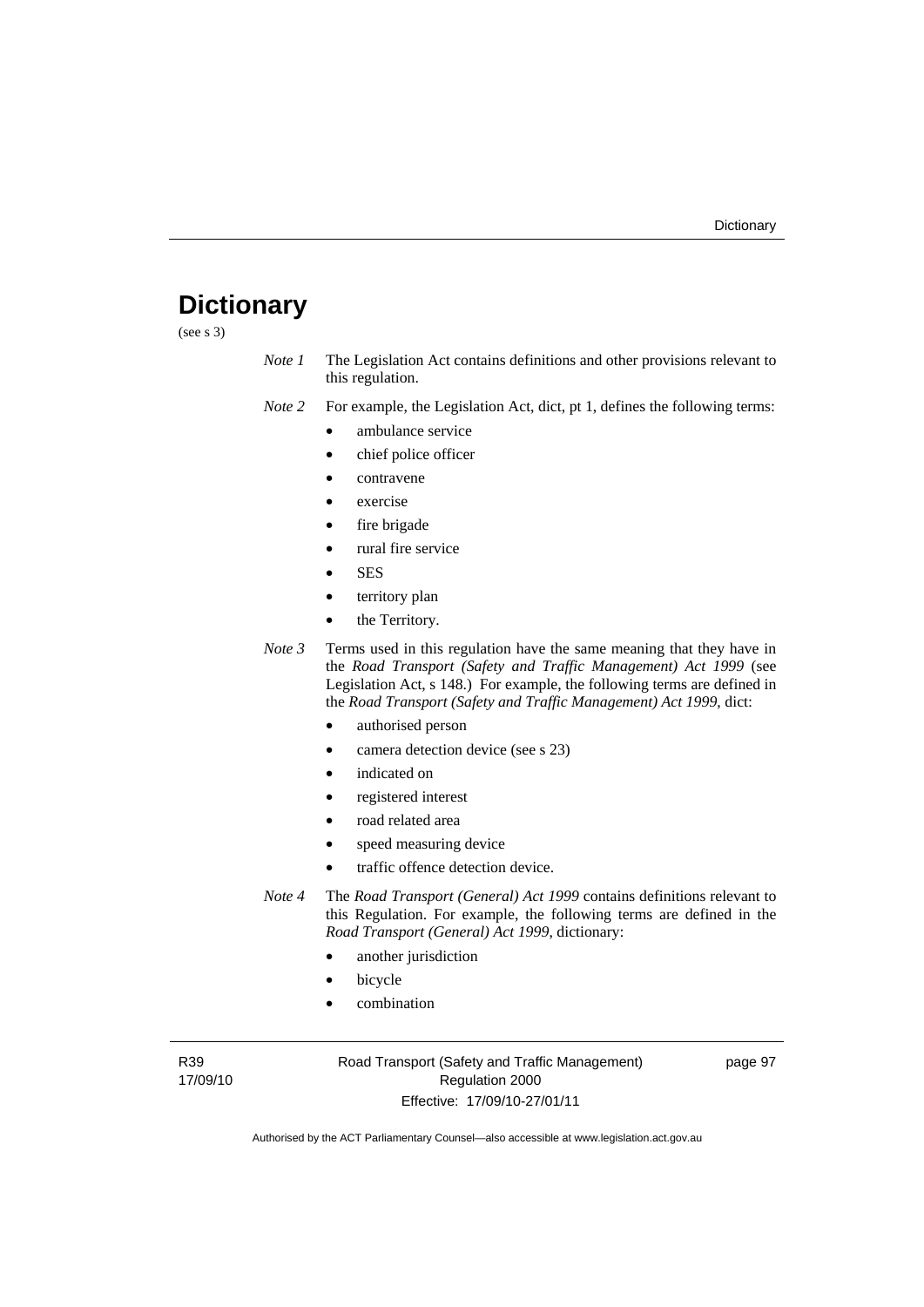- driver
- *jurisdiction*
- motor vehicle
- National Transport Commission
- ride
- road transport authority (or authority) (see s 16)
- road transport legislation (see s 6)
- taxi
- trailer
- use (in relation to a vehicle).

*approved child restraint* means a child restraint approved by the road transport authority under section 66 (1) (b).

*approved police speedometer*, for chapter 4 (Traffic offence detection devices)—see section 102.

*area*—see the Australian Road Rules, dictionary.

*area of operations*, for a parking authority, means the area of operations declared for the parking authority under section 75A.

*ARR* means Australian Road Rules.

*articulated vehicle* means a motor vehicle with—

- (a) 2 rigid sections, each of which has wheels; and
- (b) the rear section pivoted on, and part of the rear section (other than a pole, drawbar or similar device, or an accessory of the motor vehicle) superimposed on, the front section.

*Australian driver licence*—see the *Road Transport (Driver Licensing) Act 1999*, dictionary.

*Australian Road Rules*—see section 5.

*axle group*—see the *Road Transport (Vehicle Registration) Regulation 2000*, dictionary.

R39 17/09/10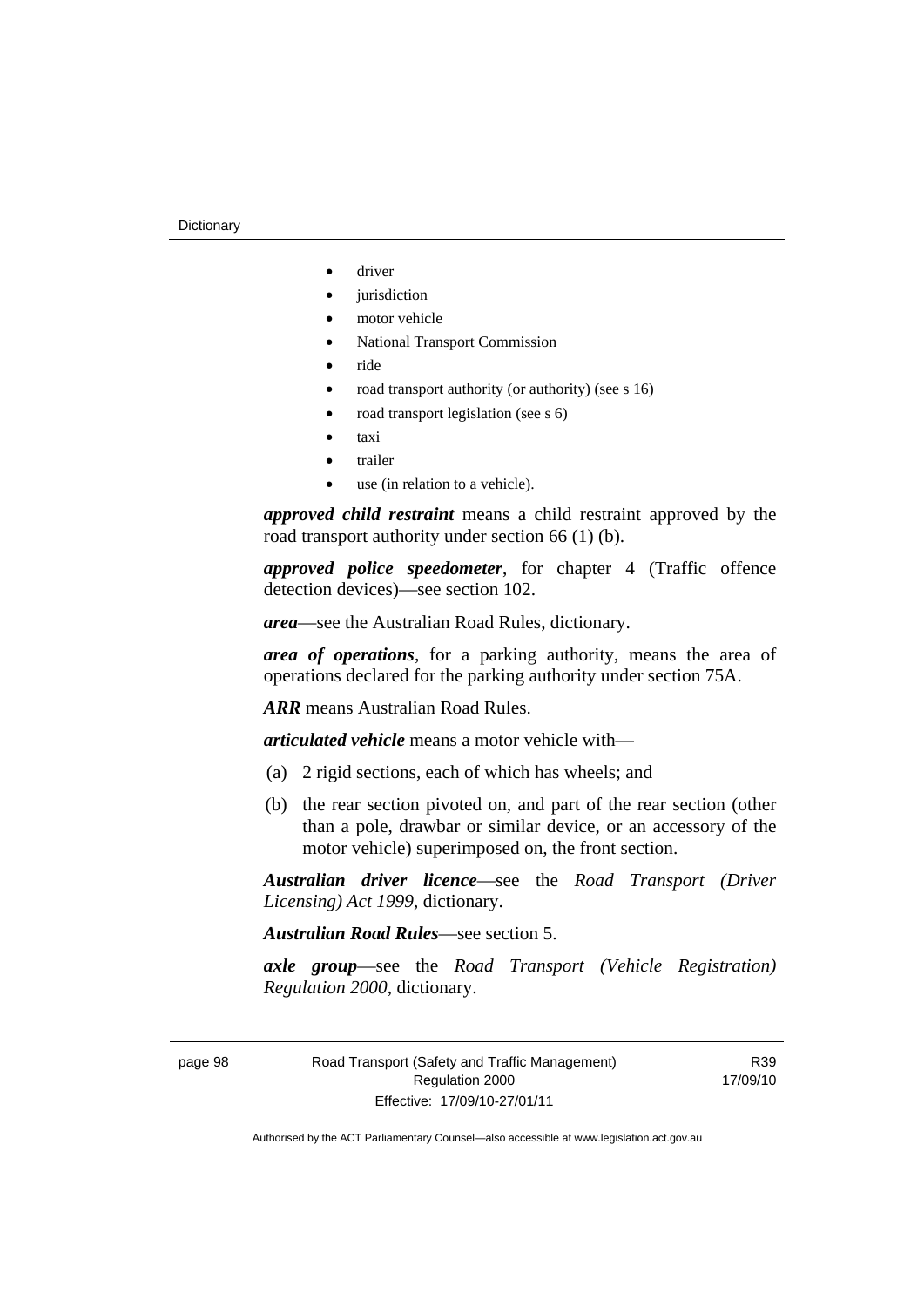*B-double*—see the *Road Transport (Vehicle Registration) Regulation 2000*, dictionary.

**built-up area**, in relation to a length of road—see the Australian Road Rules, dictionary.

*bus*—see the Australian Road Rules, dictionary.

*bus lane*—see the Australian Road Rules, rule 154.

*camera detection device*—see the Act, section 23 (1) (Use of camera detection devices).

*centre of the road*—see the Australian Road Rules, dictionary.

*clearway sign*—see the Australian Road Rules, schedule 2, rule 314, rule 315 and rule 316.

*controlled parking hours*, in relation to a pay parking space, means the periods (as indicated by information on or with traffic signs applying to the space) when a vehicle may not be parked in the space unless the relevant parking fee has been paid.

*converter dolly*—see the *Road Transport (Vehicle Registration) Regulation 2000*, dictionary.

*crash*—see the Australian Road Rules, dictionary.

*demand responsive service vehicle*—see the *Road Transport (Public Passenger Services) Act 2001*, section 81.

*digital camera detection device*, for chapter 4 (Traffic offence detection devices)—see section 102.

*dog trailer*—see the *Road Transport (Vehicle Registration) Regulation 2000*, dictionary.

*do not overtake turning vehicle sign*—see the Australian Road Rules, schedule 4, rule 319 and rule 320.

*drawbar*—see the *Road Transport (Vehicle Registration) Regulation 2000*, dictionary.

R39 17/09/10 Road Transport (Safety and Traffic Management) Regulation 2000 Effective: 17/09/10-27/01/11

page 99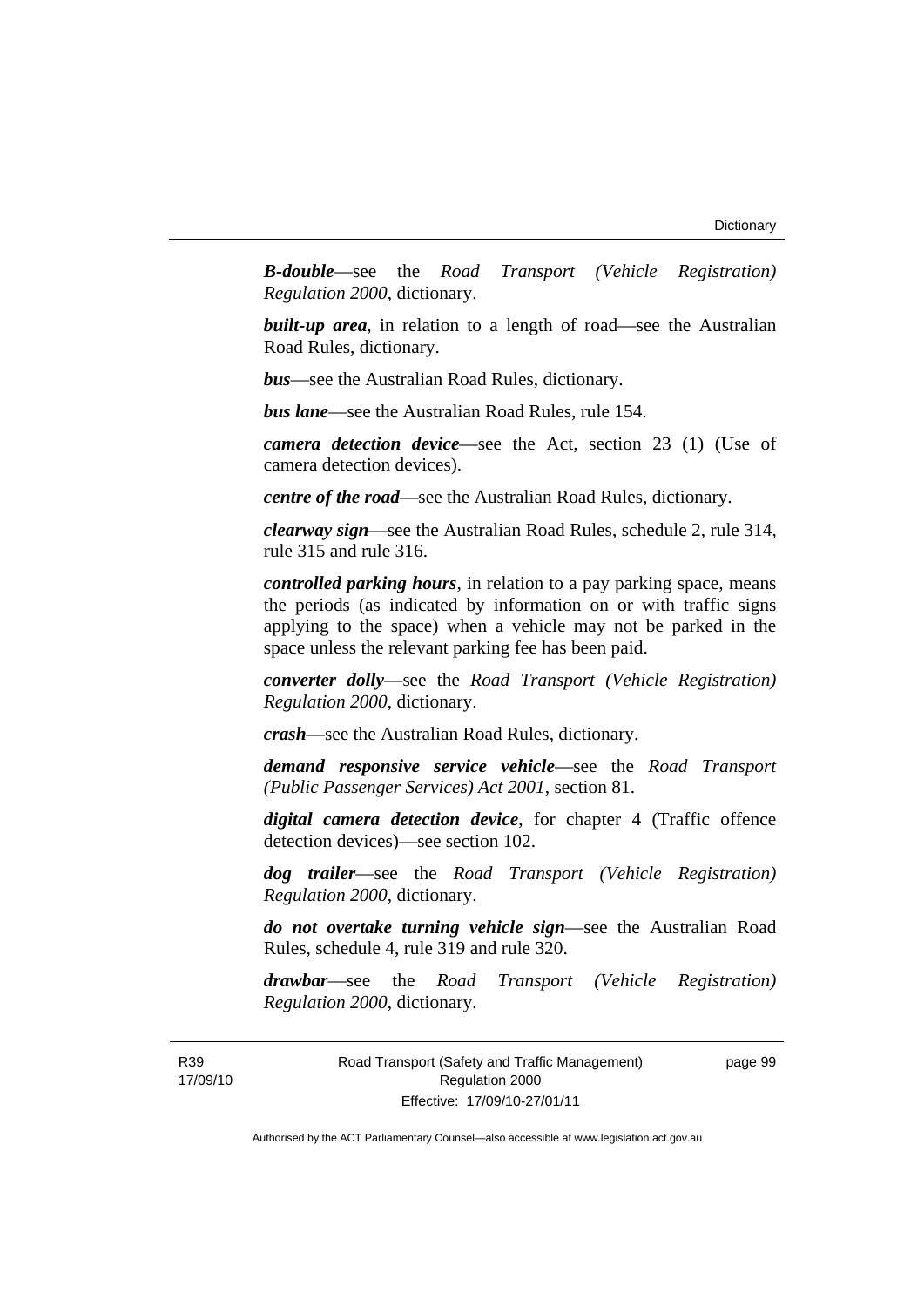*driver's vehicle*, for a driver*—*see the Australian Road Rules, dictionary.

*emergency stopping lane*—see the Australian Road Rules, rule 95.

*emergency vehicle* means any vehicle driven by a person who is—

- (a) an emergency worker; and
- (b) driving the vehicle in the course of his or her duties as an emergency worker.

*emergency worker*—see section 33 (1).

*external driver licence*—see the *Road Transport (Driver Licensing) Act 1999*, dictionary.

*fixed camera detection device*, for chapter 4 (Traffic offence detection devices)—see section 102.

*footpath*—see the Australian Road Rules, dictionary.

*give way*—see the Australian Road Rules, dictionary.

*GVM*—see the *Road Transport (Vehicle Registration) Act 1999*, dictionary.

*heavy vehicle*, for division 3.1.3 (Heavy vehicle parking)—see section 82.

*hire car*—see the *Road Transport (Public Passenger Services) Act 2001*, section 67.

*implement*—see the *Road Transport (Vehicle Registration) Regulation 2000*, dictionary.

*land adjoining residential land*, for division 3.1.3 (Heavy vehicle parking)—see section 82.

*laser speed measuring device*, for chapter 4 (Traffic offence detection devices)—see section 102.

*length*, of road—see the Australian Road Rules, dictionary.

page 100 Road Transport (Safety and Traffic Management) Regulation 2000 Effective: 17/09/10-27/01/11

R39 17/09/10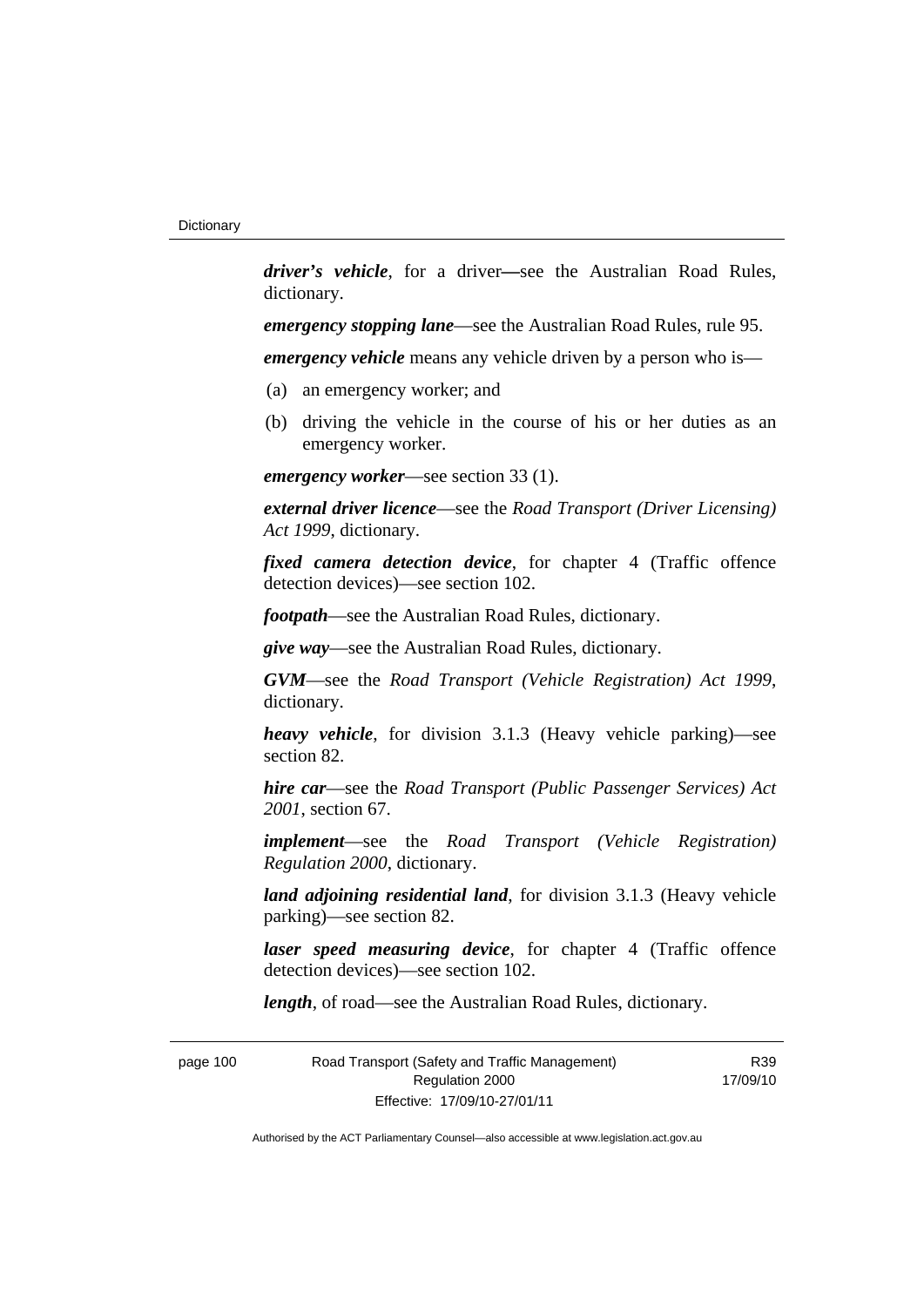*lift and tow trailer* means a trailer consisting of an axle group and a drawbar designed to support 1 axle group of a vehicle under tow.

*loading zone*—see the Australian Road Rules, rule 179.

*marked foot crossing*—see the Australian Road Rules, dictionary.

*metered parking area* means a length of road or area that is set aside as a metered parking area in accordance with section 73.

*metered parking scheme* means a metered parking scheme under division 3.1.1.

*metered parking sign* means a *permissive parking sign* with the word 'meter' on or with the sign.

*metered parking space* means an area that is a metered parking space mentioned in section 75.

*mobility parking scheme authority* means an authority issued under section 101.

*motorbike*—see the Australian Road Rules, dictionary, definition of *motor bike*.

*multi-space parking meter* means a parking meter that applies to 2 or more metered parking spaces.

*nature strip*—see the Australian Road Rules, dictionary.

*night*—see the Australian Road Rules, dictionary.

*no parking sign*—see the Australian Road Rules, schedule 2, schedule 3, rule 314, rule 315 and rule 316.

*no trucks sign*—see the Australian Road Rules, schedule 2, rule 314, rule 315 and rule 316.

*oncoming vehicle*, for a driver—see the Australian Road Rules, dictionary.

*park*—see section 3B.

R39 17/09/10 Road Transport (Safety and Traffic Management) Regulation 2000 Effective: 17/09/10-27/01/11

page 101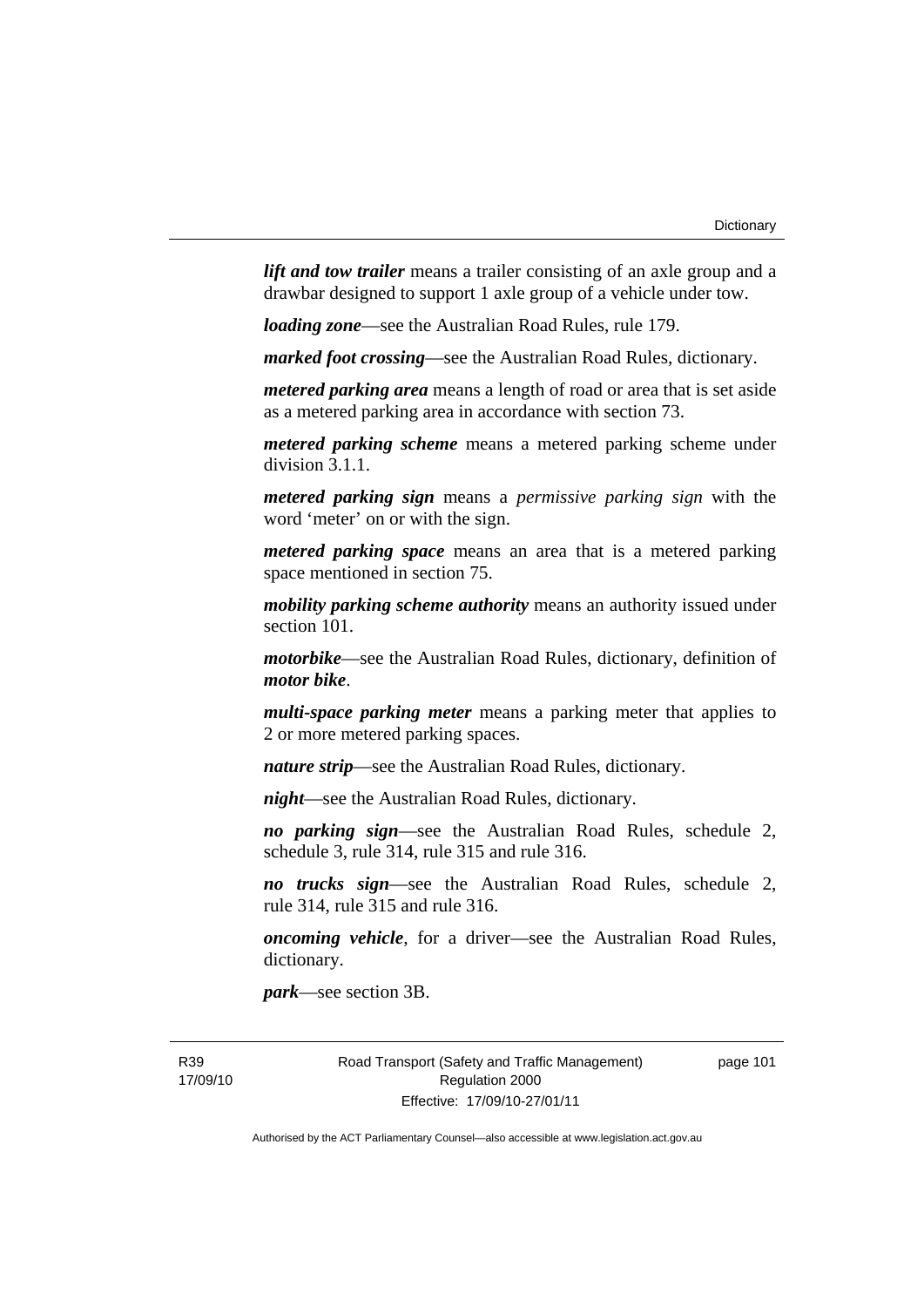*parking authority* means a person declared to be a parking authority under section 75A.

*parking authority guidelines*—see section 75B (1).

*parking bay*—see the Australian Road Rules, dictionary.

*parking control sign*—see the Australian Road Rules, dictionary.

*parking meter* means a device designed to indicate, or capable of indicating, whether the relevant parking fee for the parking of a vehicle in a metered parking space has been paid, and includes the stand on which the device is erected.

*parking meter hood* means a hood or other cover designed to be fitted to a parking meter and to cover the part of the meter that would normally display a sign with the word 'expired' when the meter is not in operation.

*parking permit* means a parking permit issued under section 100.

*parking ticket* means a ticket issued by the road transport authority or a parking authority (by means of a parking ticket machine) for display in or on a vehicle as evidence of the prepayment of a parking fee.

*parking ticket machine* means a device designed to issue parking tickets, and includes the stand on which the device is erected.

*pay parking area* means a metered parking area or ticket parking area.

*pay parking device* means a parking meter or parking ticket machine.

*pay parking scheme* means a metered parking scheme or ticket parking scheme.

*pay parking sign* means a metered parking sign or ticket parking sign.

page 102 Road Transport (Safety and Traffic Management) Regulation 2000 Effective: 17/09/10-27/01/11

R39 17/09/10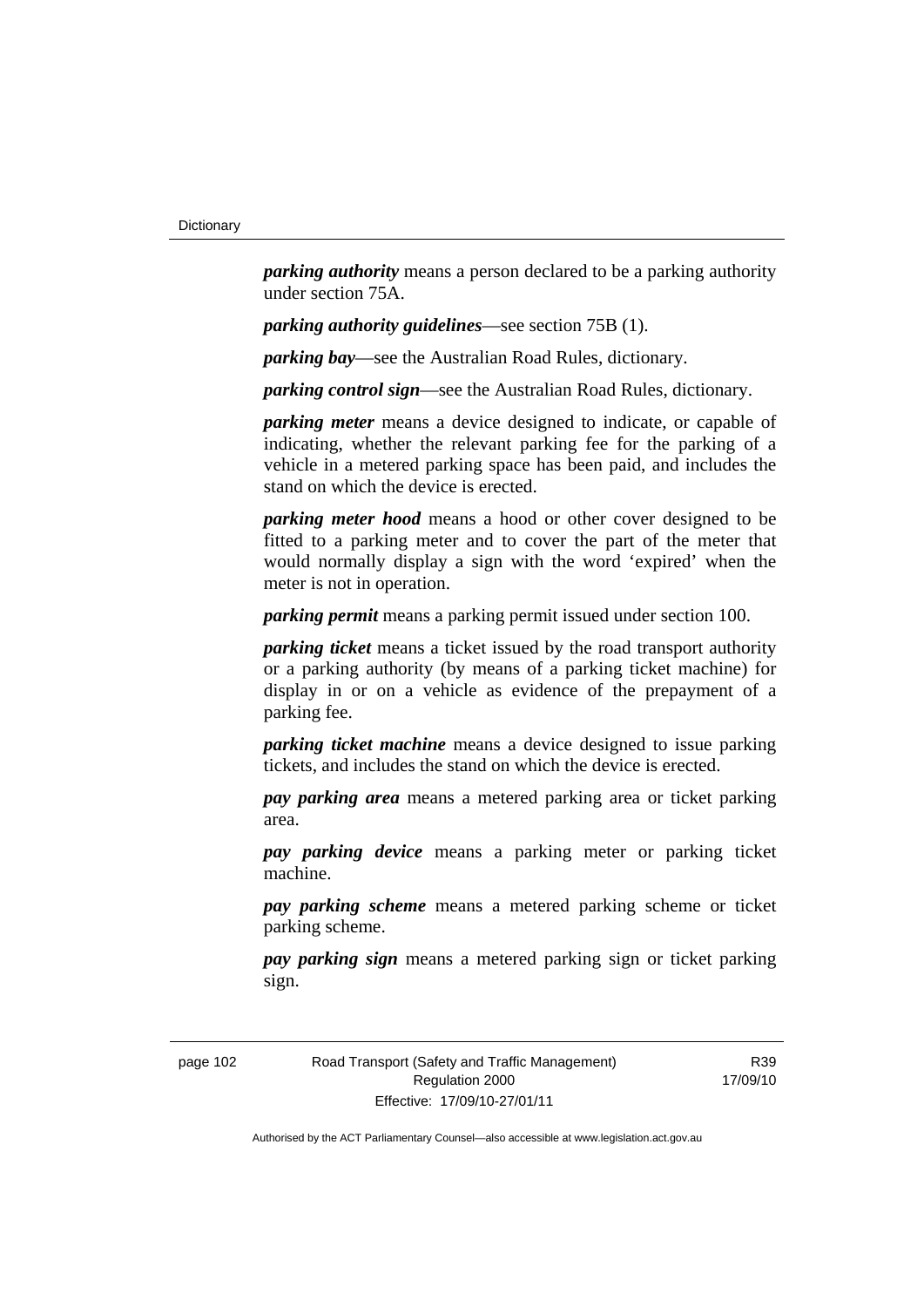*pay parking space* means a metered parking space or ticket parking space.

*pedestrian*—see the Australian Road Rules, rule 18.

*permissive parking sign*—see the Australian Road Rules, schedule 2, schedule 3, rule 314, rule 315 and rule 316.

*person with a disability* means a person—

- (a) who cannot walk because of permanent or temporary loss of the use of 1 or both legs or another permanent medical or physical condition; or
- (b) whose physical condition is detrimentally affected by walking 100m; or
- (c) who needs to use a walking frame, crutches, callipers, a scooter, a wheelchair or a similar mobility aid.

*piezo strip speed measuring device*, for chapter 4 (Traffic offence detection devices)—see section 102.

*police vehicle* means any vehicle driven by a person who is—

- (a) a police officer; and
- (b) driving the vehicle in the course of his or her duties as a police officer.

*postal vehicle*—see the Australian Road Rules, dictionary.

*premises* includes land.

*prime mover*—see the *Road Transport (Vehicle Registration) Regulation 2000*, dictionary.

*public bus*—see the *Road Transport (Public Passenger Services) Act 2001*, dictionary.

*radar speed measuring device*, for chapter 4 (Traffic offence detection devices)—see section 102.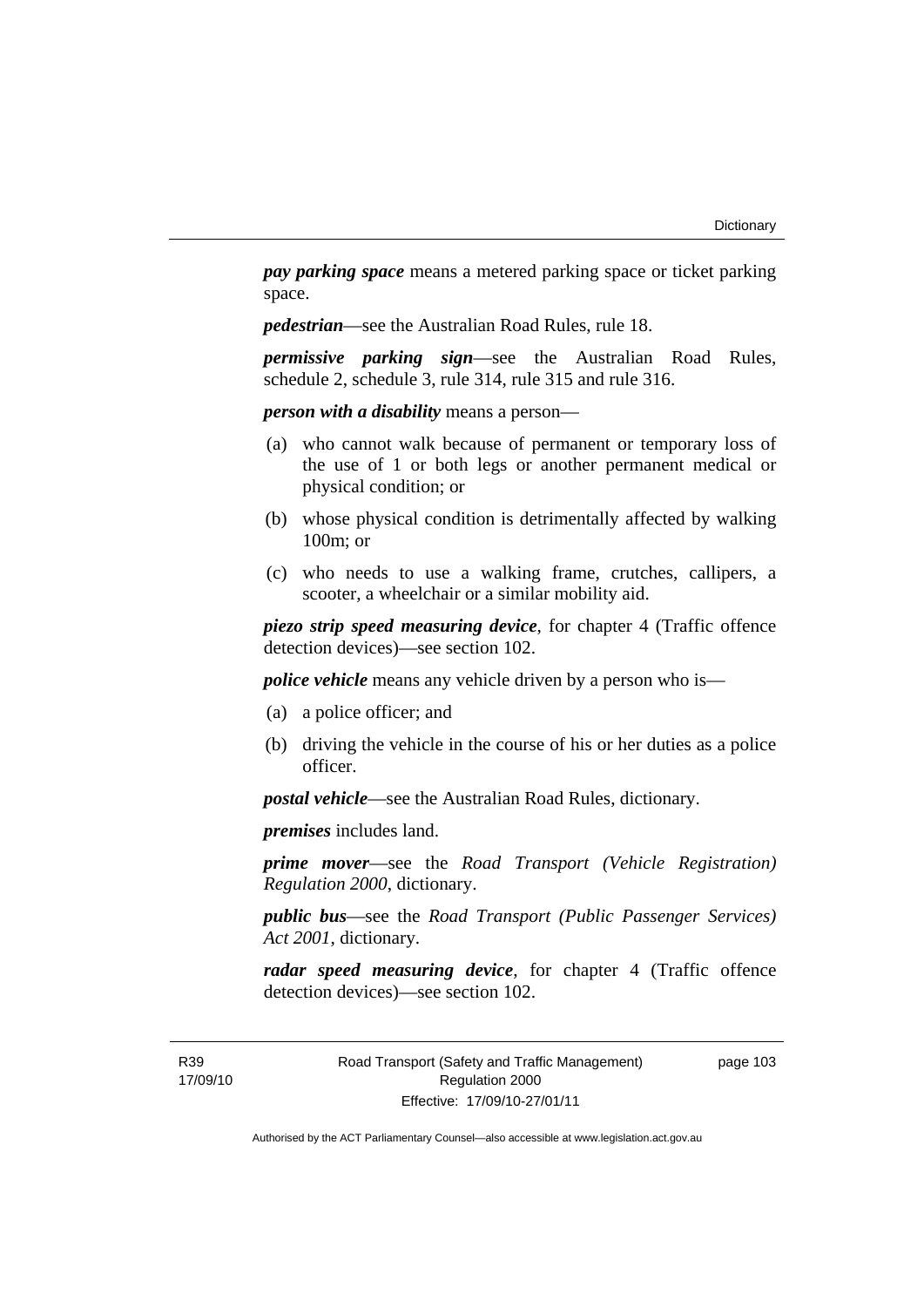*recording medium*, for chapter 4 (Traffic offence detection devices)—see section 107B (1).

*red traffic arrow*—see the Australian Road Rules, dictionary.

*red traffic light*—see the Australian Road Rules, dictionary.

*registered operator*—see the *Road Transport (Vehicle Registration) Act 1999*, dictionary.

*relevant parking fee*, for parking a vehicle in a pay parking space, means the fee for parking the vehicle in the space, for the day and time when the vehicle is parked in the space, as indicated on or with the parking meter or parking ticket machine applying to the space.

*residential land*, for division 3.1.3 (Heavy vehicle parking)—see section 82.

*rider*—see the Australian Road Rules, rule 17.

*road*—see section 3A.

*road marking*—see the Australian Road Rules, dictionary.

*road train*—see the *Road Transport (Vehicle Registration) Regulation 2000*, dictionary.

*road user*—see the Australian Road Rules, rule 14.

*security checksum*, for chapter 4 (Traffic offence detection devices)—see section 102.

*semitrailer*—see the *Road Transport (Vehicle Registration) Regulation 2000*, dictionary.

*stock truck*, for division 3.1.3 (Heavy vehicle parking)—see section 82.

*stop*—see section 3B.

*testing authority*, for chapter 4 (Traffic offence detection devices) see section 102.

page 104 Road Transport (Safety and Traffic Management) Regulation 2000 Effective: 17/09/10-27/01/11

R39 17/09/10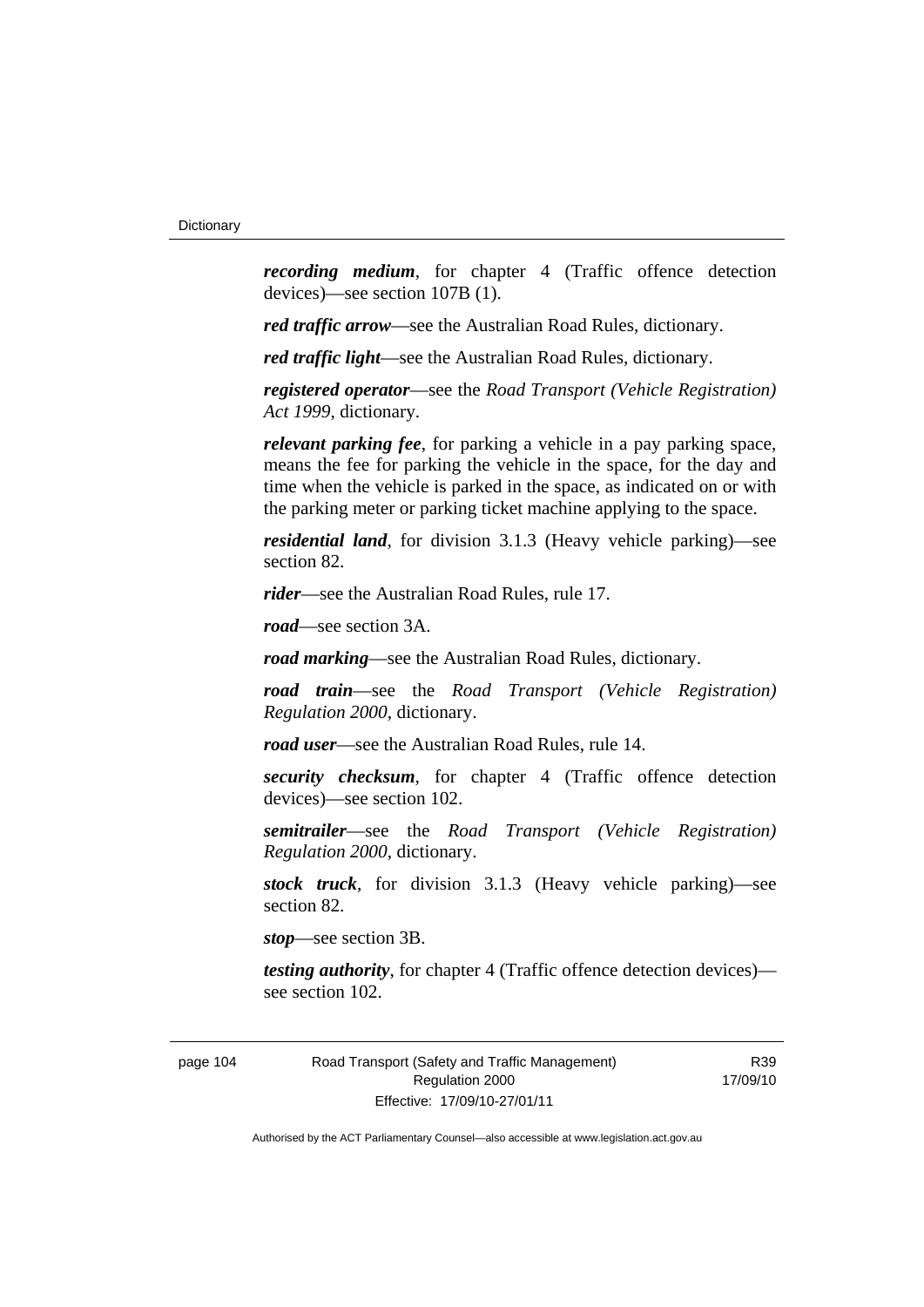# *ticket parking area*—

- (a) means a length of road or area that is set aside as a ticket parking area under section 76 (2) (a) or section 76A (2) (a); but
- (b) does not include a length of road or area that, under section 77 (2), is not taken to be included in the length of road or area set aside.

*ticket parking scheme* means a ticket parking scheme under division 3.1.2.

*ticket parking sign* means a *permissive parking sign* with the word 'ticket' on or with the sign.

*ticket parking space* means a ticket parking space under section 78.

*tow truck*—see the *Road Transport (Vehicle Registration) Regulation 2000*, dictionary.

*towing attachment* means a device fitted to a vehicle to which the drawbar of a trailer may be attached.

*tractor*—see the *Road Transport (Vehicle Registration) Regulation 2000*, dictionary.

*traffic control device*—see the Australian Road Rules, dictionary.

*traffic-related item*—see the Australian Road Rules, dictionary.

*traffic sign*—see the Australian Road Rules, dictionary.

*traffic signals*—see the Australian Road Rules, dictionary.

*transit lane*—see the Australian Road Rules, rule 156.

*truck lane*—see the Australian Road Rules, rule 157.

*vehicle*—see the Australian Road Rules, rule 15.

*wheeled recreational device*—see the Australian Road Rules, dictionary.

*wheeled toy*—see the Australian Road Rules, dictionary.

page 105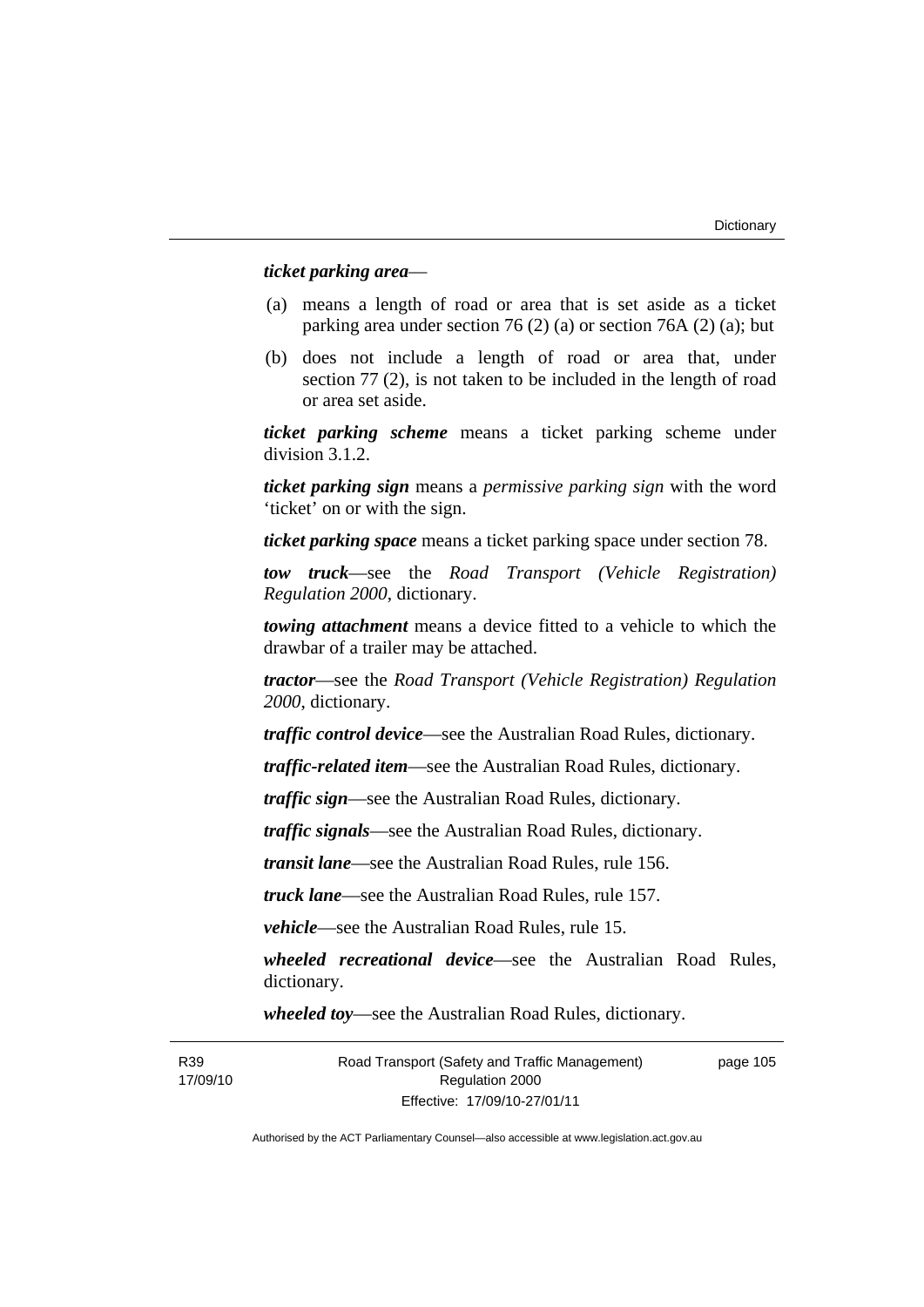**Dictionary** 

*with*, for information about the application of a traffic control device—see the Australian Road Rules, dictionary.

*WORM disk*, for chapter 4 (Traffic offence detection devices)—see section 102.

page 106 Road Transport (Safety and Traffic Management) Regulation 2000 Effective: 17/09/10-27/01/11

R39 17/09/10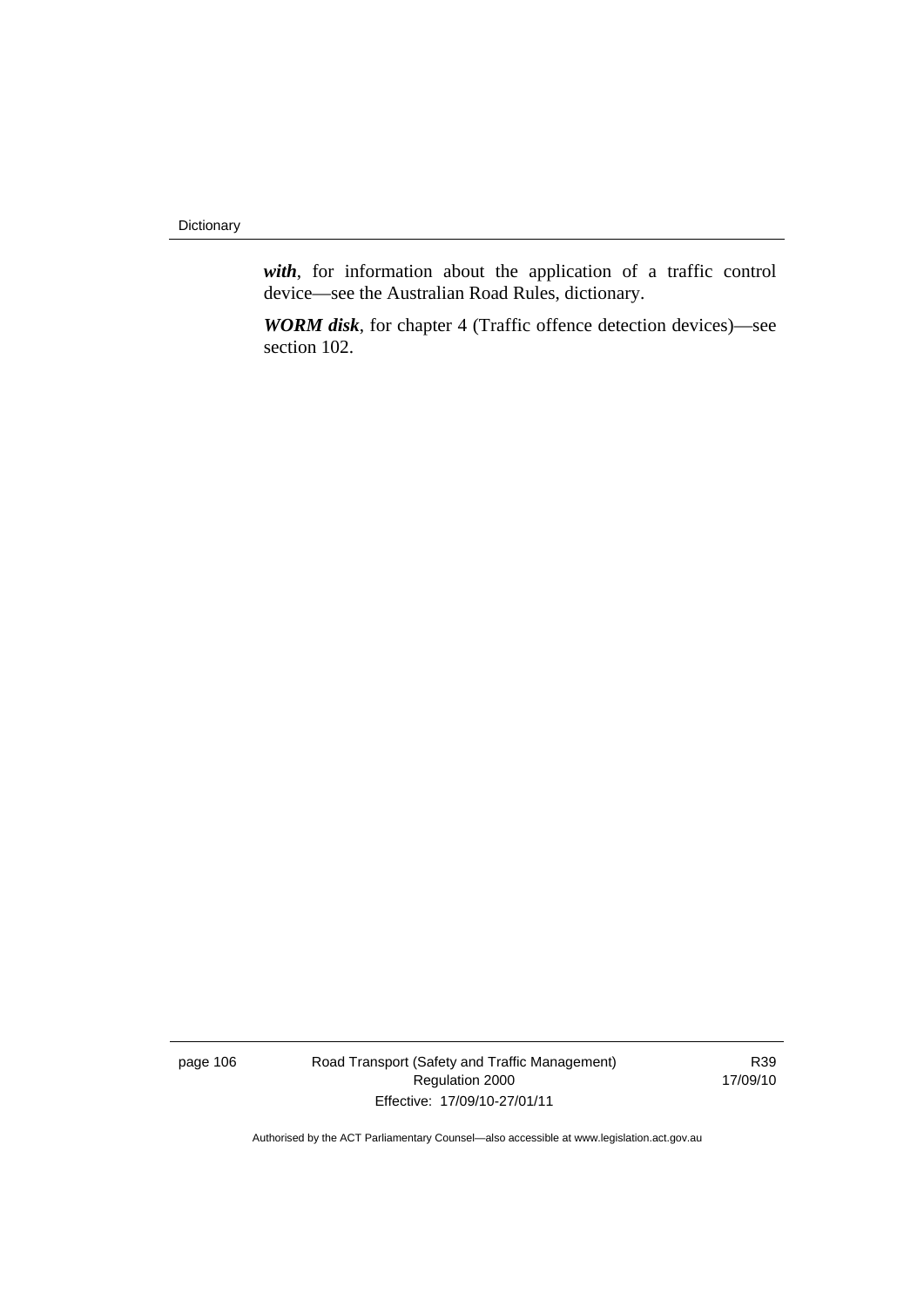# **Endnotes**

# **1 About the endnotes**

Amending and modifying laws are annotated in the legislation history and the amendment history. Current modifications are not included in the republished law but are set out in the endnotes.

Not all editorial amendments made under the *Legislation Act 2001*, part 11.3 are annotated in the amendment history. Full details of any amendments can be obtained from the Parliamentary Counsel's Office.

Uncommenced amending laws and expiries are listed in the legislation history and the amendment history. These details are underlined. Uncommenced provisions and amendments are not included in the republished law but are set out in the last endnote.

If all the provisions of the law have been renumbered, a table of renumbered provisions gives details of previous and current numbering.

The endnotes also include a table of earlier republications.

| $LR =$ legislation register<br>$sub =$ substituted<br>$LRA =$ Legislation (Republication) Act 1996<br>$underlining = whole or part not commenced$<br>$mod = modified/modification$<br>or to be expired | $CN =$ Commencement notice<br>$pres = present$<br>$def = definition$<br>$DI = Disallowable instrument$<br>$dict = dictionary$<br>$pt = part$<br>$disallowed = disallowed by the Legislative$<br>$r = rule/subrule$<br>Assembly<br>$div = division$<br>$exp = expires/expired$<br>$RI = reissue$<br>$Gaz = gazette$<br>$hdg =$ heading<br>$IA = Interpretation Act 1967$<br>$sch = schedule$<br>$ins = inserted/added$<br>$LA =$ Legislation Act 2001 | $ord = ordinance$<br>orig = original<br>par = paragraph/subparagraph<br>$prev = previous$<br>$(\text{prev}) = \text{previously}$<br>$reloc = relocated$<br>$remum = renumbered$<br>$R[X]$ = Republication No<br>$s = section/subsection$<br>$sdiv = subdivision$<br>$SL = Subordinate$ law |
|--------------------------------------------------------------------------------------------------------------------------------------------------------------------------------------------------------|------------------------------------------------------------------------------------------------------------------------------------------------------------------------------------------------------------------------------------------------------------------------------------------------------------------------------------------------------------------------------------------------------------------------------------------------------|--------------------------------------------------------------------------------------------------------------------------------------------------------------------------------------------------------------------------------------------------------------------------------------------|
|--------------------------------------------------------------------------------------------------------------------------------------------------------------------------------------------------------|------------------------------------------------------------------------------------------------------------------------------------------------------------------------------------------------------------------------------------------------------------------------------------------------------------------------------------------------------------------------------------------------------------------------------------------------------|--------------------------------------------------------------------------------------------------------------------------------------------------------------------------------------------------------------------------------------------------------------------------------------------|

# **2 Abbreviation key**

R39 17/09/10 Road Transport (Safety and Traffic Management) Regulation 2000 Effective: 17/09/10-27/01/11

page 107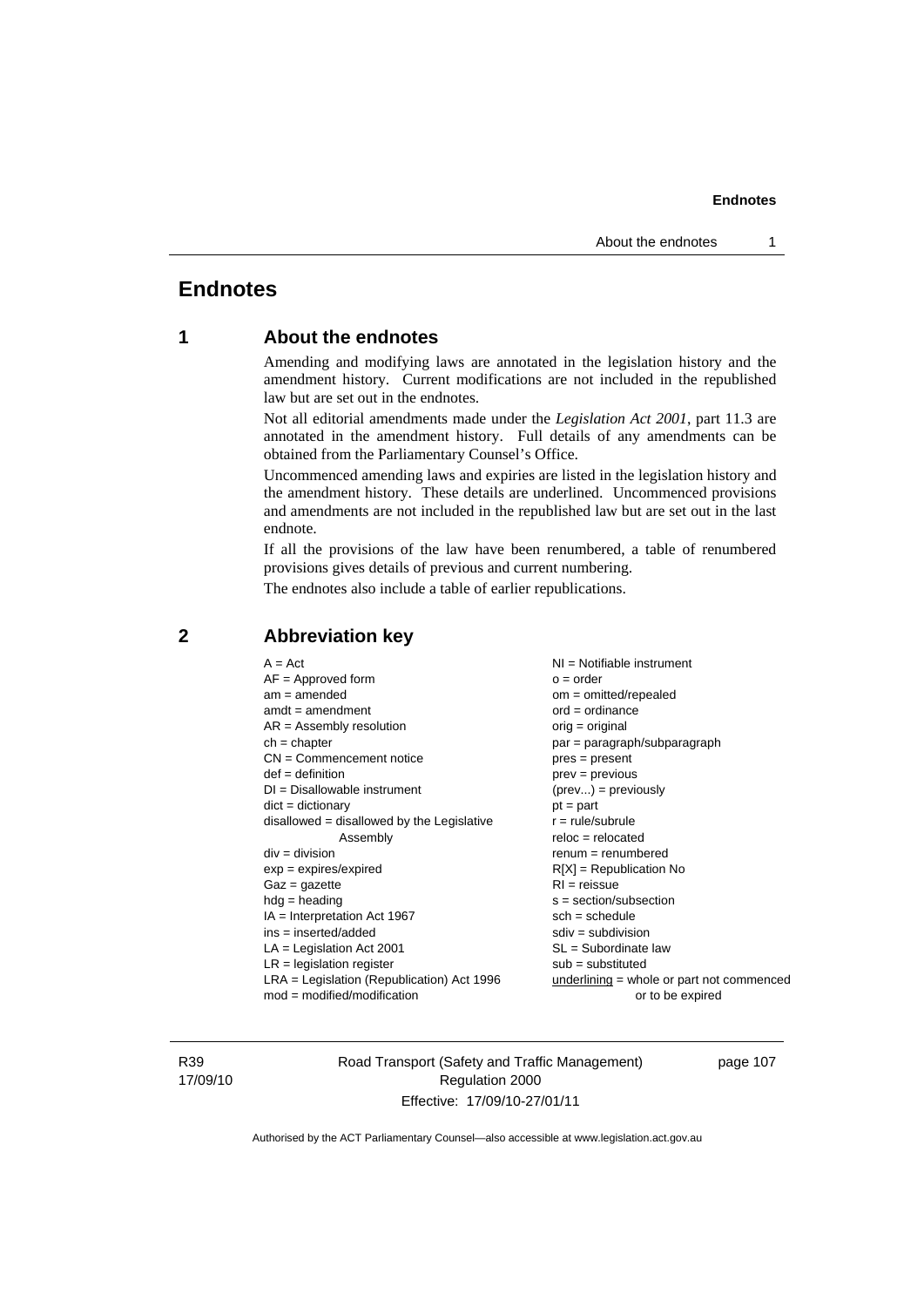| 3 | Legislation history |  |
|---|---------------------|--|
|---|---------------------|--|

# **3 Legislation history**

This regulation was originally the *Road Transport (Safety and Traffic Management) Regulations 2000*. It was renamed under the *Legislation Act 2001*.

#### **Road Transport (Safety and Traffic Management) Regulation 2000 SL 2000 No 10**

notified 29 February 2000 (Gaz 2000 No S6)

s 1, s 2 commenced 29 February 2000 (IA 10B)

remainder commenced 1 March 2000 (s 2 and Gaz 2000 No S5)

#### as amended by

#### **Legislative Assembly AR2000-2**

notified 18 May 2000 (Gaz 2000 No 20 p 505) commenced 18 May 2000 (SLA s 6 (13))

# **Road Transport (Safety and Traffic Management) Regulations Amendment SL 2000 No 21 pt 2**

notified 18 May 2000 (Gaz 2000 No 20) commenced 18 May 2000 (s 1)

#### **Road Transport Legislation Regulations Amendment SL 2000 No 33 pt 2**

notified 2 August 2000 (Gaz 2000 No S41) commenced 2 August 2000 (s 1)

#### **Road Transport Legislation Regulations Amendment SL 2000 No 52 pt 2**

notified 14 December 2000 (Gaz 2000 No 50) commenced 14 December 2000 (s 1)

# **Road Transport Legislation Amendment Act 2001 No 27 sch 4**

notified 24 May 2001 (Gaz 2001 No 21) s 1, s 2 commenced 24 May 2001 (IA s 10B) sch 4 commenced 24 May 2001 (s 2)

### **Road Transport (Safety and Traffic Management) Amendment Act 2001 No 29 pt 3**

notified 24 May 2001 (Gaz 2001 No 21) commenced 24 May 2001 (s 2)

page 108 Road Transport (Safety and Traffic Management) Regulation 2000 Effective: 17/09/10-27/01/11

R39 17/09/10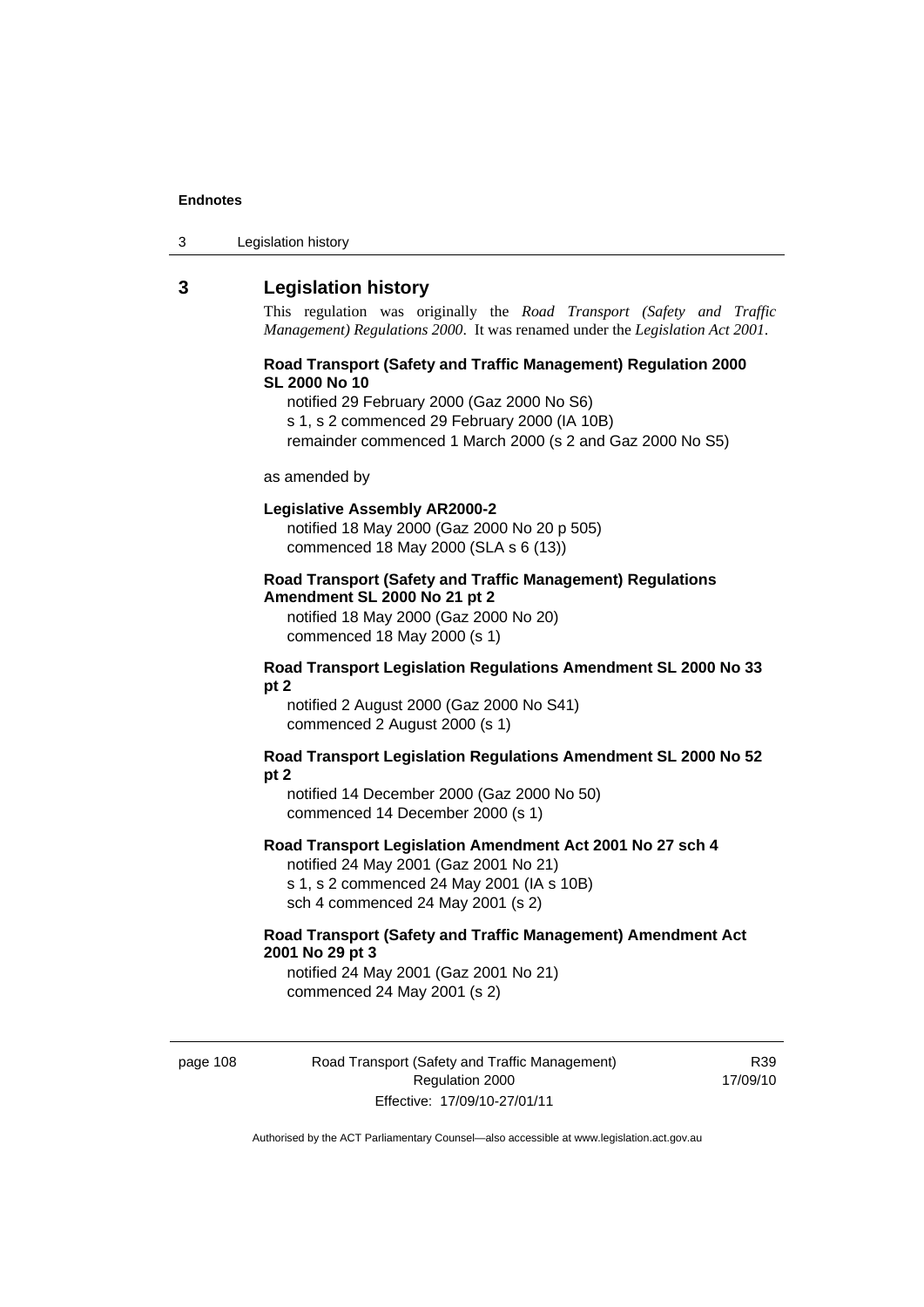# **Legislation (Consequential Amendments) Act 2001 No 44 pt 348**

notified 26 July 2001 (Gaz 2001 No 30) s 1, s 2 commenced 26 July 2001 (IA s 10B) pt 348 commenced 12 September 2001 (s 2 and see Gaz 2001 No S65)

#### **Statute Law Amendment Act 2001 No 56 pt 3.46**  notified 5 September 2001 (Gaz 2001 No S 65)

s 1, s 2 commenced 5 September 2001 (IA s 10B)

pt 3.46 commenced 12 September 2001 (amdt 3.475)

### **Road Transport (Safety and Traffic Management) Regulations Amendment 2001 SL 2001 No 32**

notified 11 September 2001 (Gaz 2001 No S69) commenced 11 September 2001 (s 1)

# **Road Transport (Public Passenger Services) Act 2001 No 62 pt 1.12**

notified 10 September 2001 (Gaz 2001 No S66) s 1, s 2 commenced 10 September 2001 (IA s 10B)

pt 1.12 commenced 1 December 2001 (s 2 and CN 2001 No 2)

# **Road Transport Legislation Amendment Regulations 2002 SL No 2 pt 5**

notified LR 27 February 2002 s 1, s 2 commenced 27 February 2002 (LA s 75) pt 5 commenced 1 March 2002 (s 2 and see CN 2002 No 2)

# **Road Transport (Safety and Traffic Management) Amendment Regulations 2002 SL No 7**

notified LR 15 April 2002 commenced 16 April 2002 (s 2)

# **Statute Law Amendment Act 2002 No 30 pt 3.73**

notified LR 16 September 2002

s 1, s 2 taken to have commenced 19 May 1997 (LA s 75 (2)) pt 3.73 commenced 17 September 2002 (s 2 (1))

R39 17/09/10 page 109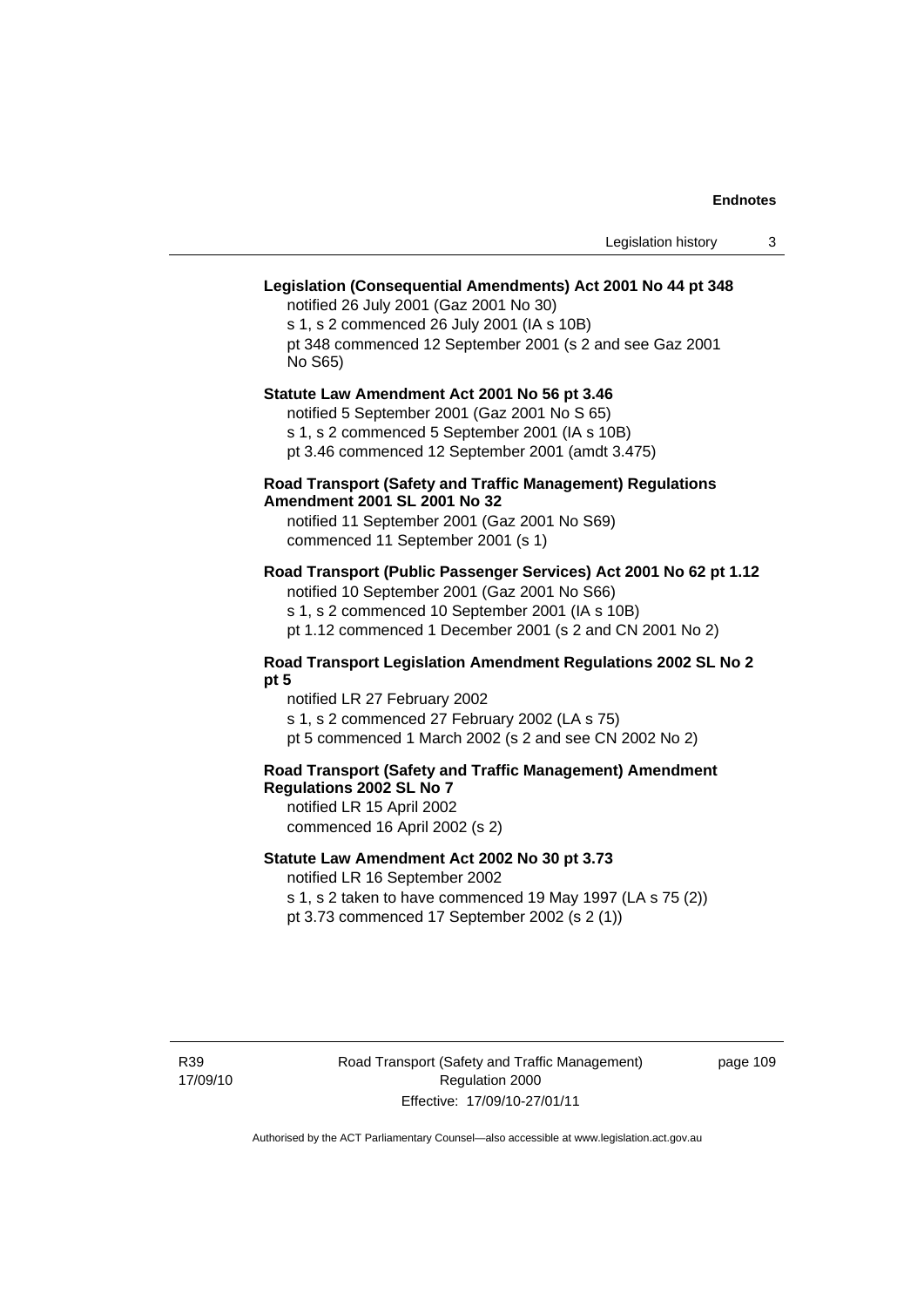3 Legislation history

# **Road Transport Legislation Amendment Regulations 2002 (No 2) SL2002-31 pt 5**

notified LR 31 October 2002 s 1, s 2 commenced 31 October 2002 (LA s 75 (1)) pt 5 commenced 1 November 2002 (s 2 (1))

#### **Criminal Code 2002 No 51 pt 1.20**

notified LR 20 December 2002 s 1, s 2 commenced 20 December 2002 (LA s 75) pt 1.20 commenced 1 January 2003 (s 2 (1))

# **Urban Services (Application of Criminal Code) Amendment**

#### **Regulations 2002 SL2003-1 pt 4**

notified LR 9 January 2003 s 1, s 2 commenced 9 January 2003 (LA s 75 (1)) pt 4 commenced 10 January 2003 (s 2 (3) and see LA s 73 (3) (b))

# **Road Transport (Safety and Traffic Management) Amendment Regulations 2003 (No 1) SL2003-12**

notified LR 22 May 2003 s 1, s 2 commenced 22 May 2003 (LA s 75 (1)) remainder commenced 1 June 2003 (s 2 and CN2003-3)

# **Road Transport (Safety and Traffic Management) Amendment Regulations 2003 (No 2) SL2003-14**

notified LR 10 June 2003 s 1, s 2 commenced 10 June 2003 (LA s 75 (1)) remainder commenced 11 June 2003 (s 2)

### **Dangerous Substances Act 2004 A2004-7 sch 1 pt 1.8**

notified LR 19 March 2004 s 1, s 2 commenced 19 March 2004 (LA s 75 (1)) sch 1 pt 1.8 commenced 5 April 2004 (s 2 and CN2004-6)

# **Road Transport Legislation (Australian Road Rules) Amendment Regulations 2004 (No 1) SL2004-16 pt 3**

notified LR 24 May 2004 s 1, s 2 commenced 24 May 2004 (LA s 75 (1)) pt 3 commenced 19 July 2004 (s 2 and CN2004-10)

page 110 Road Transport (Safety and Traffic Management) Regulation 2000 Effective: 17/09/10-27/01/11

R39 17/09/10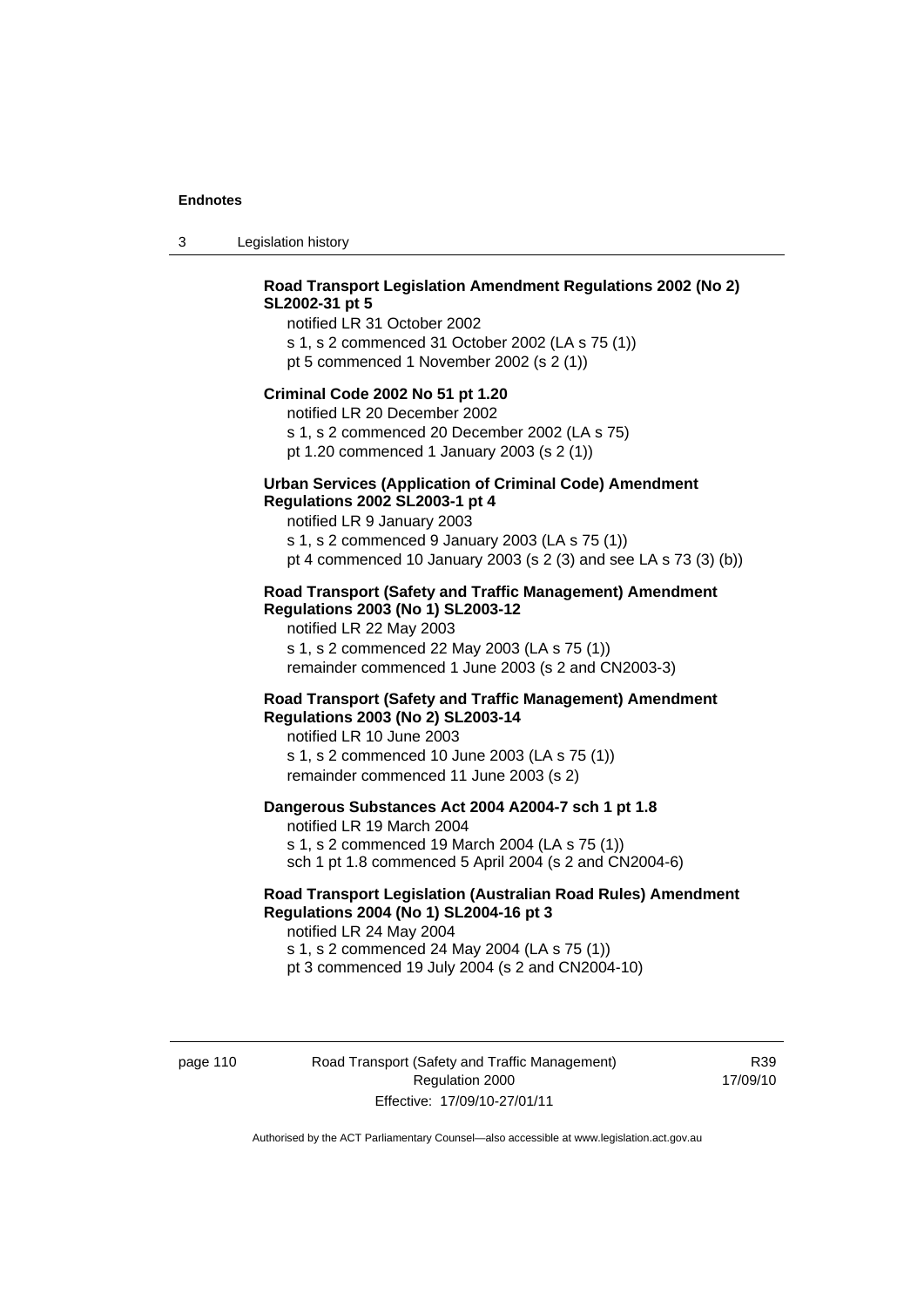#### **Emergencies Act 2004 A2004-28 sch 3 pt 3.20**

notified LR 29 June 2004

s 1, s 2 commenced 29 June 2004 (LA s 75 (1)) sch 3 pt 3.20 commenced 1 July 2004 (s 2 (1) and CN2004-11)

#### **Road Transport Legislation Amendment Regulations 2004 (No 1) SL2004-47 pt 5**

notified LR 9 September 2004

s 1, s 2 commenced 9 September 2004 (LA s 75 (1))

pt 5 commenced 10 September 2004 (s 2)

### **Road Transport Legislation (Hire Cars) Amendment Regulation 2005 (No 1) SL2005-4 sch 2 pt 2.4**

notified LR 7 March 2005

s 1, s 2 commenced 7 March 2005 (LA s 75 (1)) sch 2 pt 2.4 commenced 9 March 2005 (s 2 and see Road Transport (Public Passenger Services) (Hire Cars) Amendment Act 2004 A2004-69, s 2 and LA s 79)

#### **Road Transport (Safety and Traffic Management) Amendment Regulation 2005 (No 1) SL2005-7**

notified LR 8 April 2005 s 1, s 2 commenced 8 April 2005 (LA s 75 (1)) remainder commenced 9 April 2005 (s 2)

#### **Road Transport (Safety and Traffic Management) Amendment Regulation 2005 (No 2) SL2005-22**

notified LR 15 September 2005 s 1, s 2 commenced 15 September 2005 (LA s 75 (1)) remainder commenced 16 September 2005 (s 2)

#### **Statute Law Amendment Act 2005 (No 2) A2005-62 sch 1 pt 1.4**  notified LR 21 December 2005

s 1, s 2 commenced 21 December 2005 (LA s 75 (1)) sch 1 pt 1.4 commenced 11 January 2006 (s 2 (1))

# **Road Transport (Safety and Traffic Management) Amendment Regulation 2006 (No 1) SL2006-4**

notified LR 16 January 2006 s 1, s 2 commenced 16 January 2006 (LA s 75 (1))

remainder commenced 17 January 2006 (s 2)

R39 17/09/10 Road Transport (Safety and Traffic Management) Regulation 2000 Effective: 17/09/10-27/01/11

page 111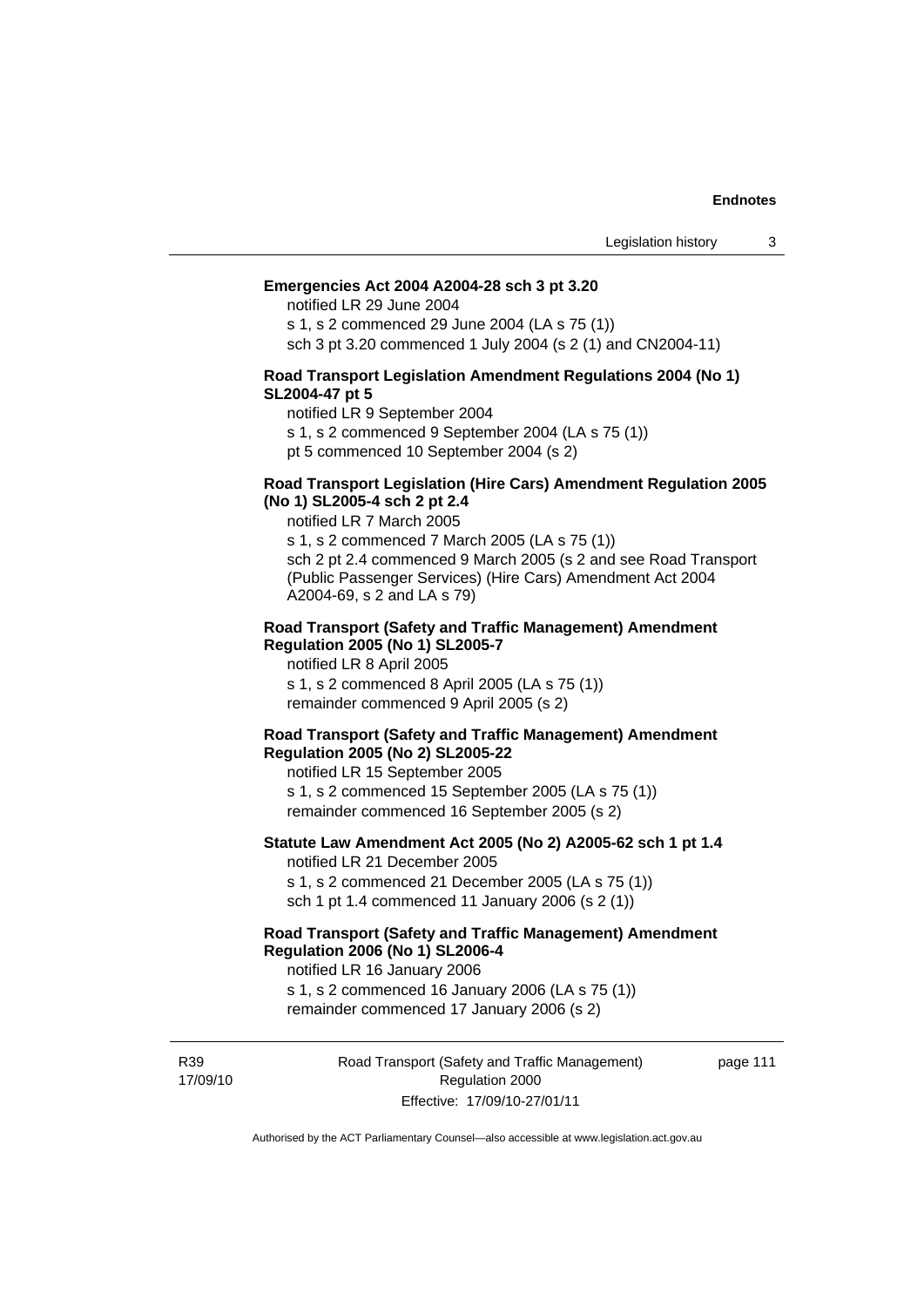3 Legislation history

# **Road Transport (Public Passenger Services) Amendment Regulation 2006 (No 1) SL2006-32 sch 1 pt 1.5**

notified LR 26 June 2006

s 1, s 2 commenced 26 June 2006 (LA s 75 (1)) sch 1 pt 1.5 commenced 3 July 2006 (s 2 (2))

#### **Road Transport (Safety and Traffic Management) Amendment Regulation 2006 (No 2) SL2006-51**

notified LR 4 December 2006

s 1, s 2 commenced 4 December 2006 (LA s 75 (1)) remainder commenced 5 December 2006 (s 2)

# **Road Transport (Safety and Traffic Management) Amendment Regulation 2007 (No 1) SL2007-20**

notified LR 30 July 2007 s 1, s 2 commenced 30 July 2007 (LA s 75 (1)) remainder commenced 31 July 2007 (s 2)

# **Planning and Development (Consequential Amendments) Act 2007 A2007-25 sch 1 pt 1.29**

notified LR 13 September 2007

s 1, s 2 commenced 13 September 2007 (LA s 75 (1)) sch 1 pt 1.29 commenced 31 March 2008 (s 2 and see Planning and Development Act 2007 A2007-24, s 2 and CN2008-1)

#### **Road Transport (Safety and Traffic Management) Amendment Regulation 2008 (No 1) SL2008-40**

notified LR 11 September 2008 s 1, s 2 commenced 11 September 2008 (LA s 75 (1)) remainder commenced 11 March 2009 (s 2 and LA s 79)

### **Road Transport Legislation Amendment Regulation 2008 (No 2) SL2008-47 sch 1 pt 1.3**

notified LR 1 December 2008 s 1, s 2 commenced 1 December 2008 (LA s 75 (1)) sch 1 pt 1.3 commenced 2 December 2008 (s 2)

page 112 Road Transport (Safety and Traffic Management) Regulation 2000 Effective: 17/09/10-27/01/11

R39 17/09/10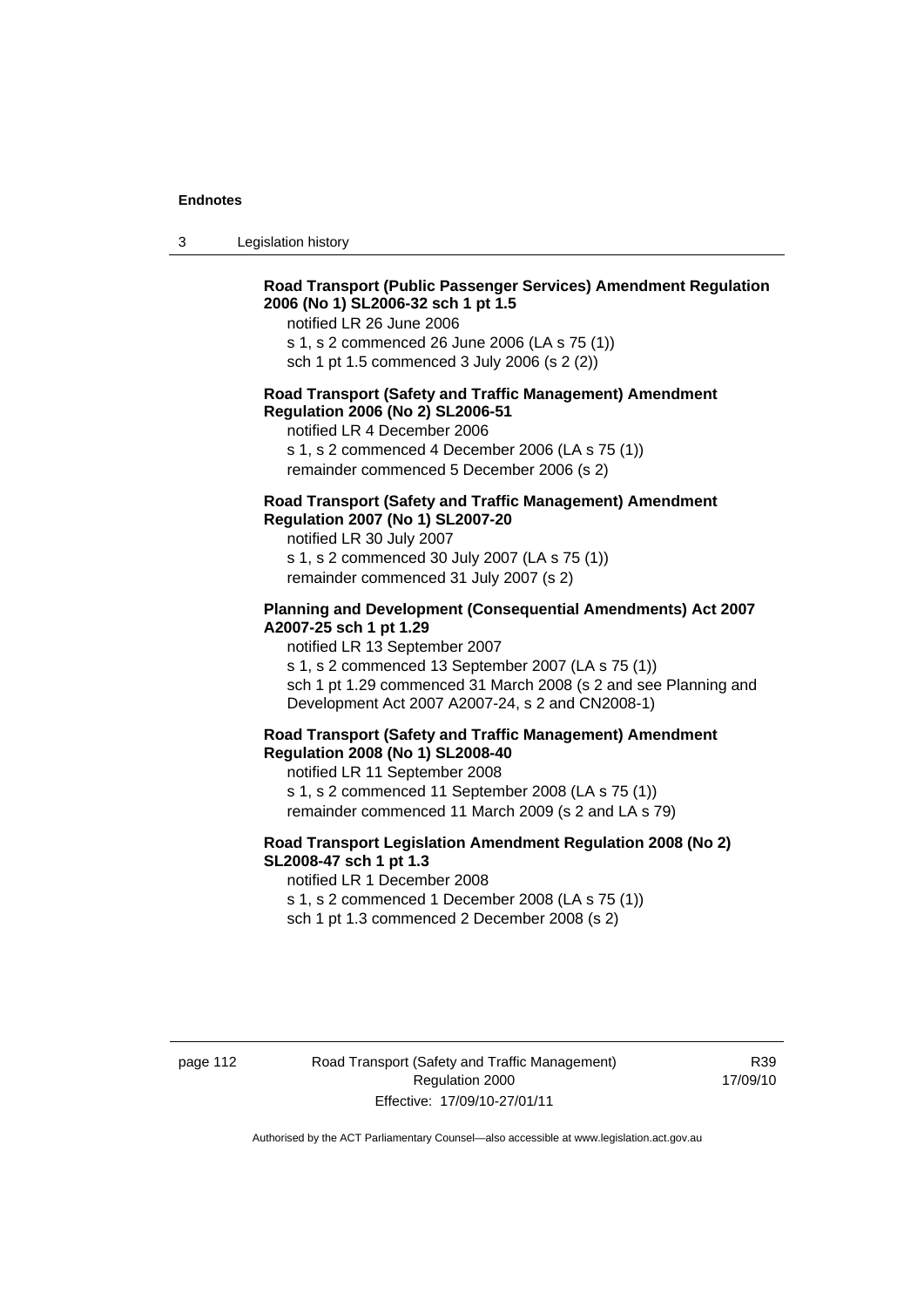# **Road Transport Legislation Amendment Regulation 2009 (No 1) SL2009-6 pt 4**

notified LR 11 March 2009

s 1, s 2 commenced 11 March 2009 (LA s 75 (1)) pt 4 commenced 16 March 2009 (s 2 and CN2009-7)

### **Road Transport (Safety and Traffic Management) Amendment Regulation 2009 (No 1) SL2009-7**

notified LR 12 March 2009

s 1, s 2 commenced 12 March 2009 (LA s 75 (1)) remainder commenced 13 March 2009 (s 2)

# **Road Transport (Mass, Dimensions and Loading) Act 2009 A2009-22 sch 1 pt 1.10**

notified LR 3 September 2009 s 1, s 2 commenced 3 September 2009 (LA s 75 (1)) sch 1 pt 1.10 commenced 3 March 2010 (s 2 and LA s 79)

### **Dangerous Goods (Road Transport) Act 2009 A2009-34 sch 1 pt 1.3**

notified LR 28 September 2009 s 1, s 2 commenced 28 September 2009 (LA s 75 (1)) sch 1 pt 1.3 commenced 2 April 2010 (s 2, CN2010-5 and LA s 77 (3))

# **Road Transport Legislation Amendment Regulation 2010 (No 1) SL2010-5 pt 4**

notified LR 1 March 2010 s 1, s 2 commenced 1 March 2010 (LA s 75 (1)) s 55, ss 58-62 commence 15 March 2011 (s 2 (2)) pt 4 remainder commenced 15 March 2010 (s 2 (1))

# **Road Transport Legislation Amendment Regulation 2010 (No 2) SL2010-7 pt 5**

notified LR 16 March 2010

s 1, s 2 commenced 16 March 2010 (LA s 75 (1))

pt 5 commenced 17 March 2010 (s 2 (1))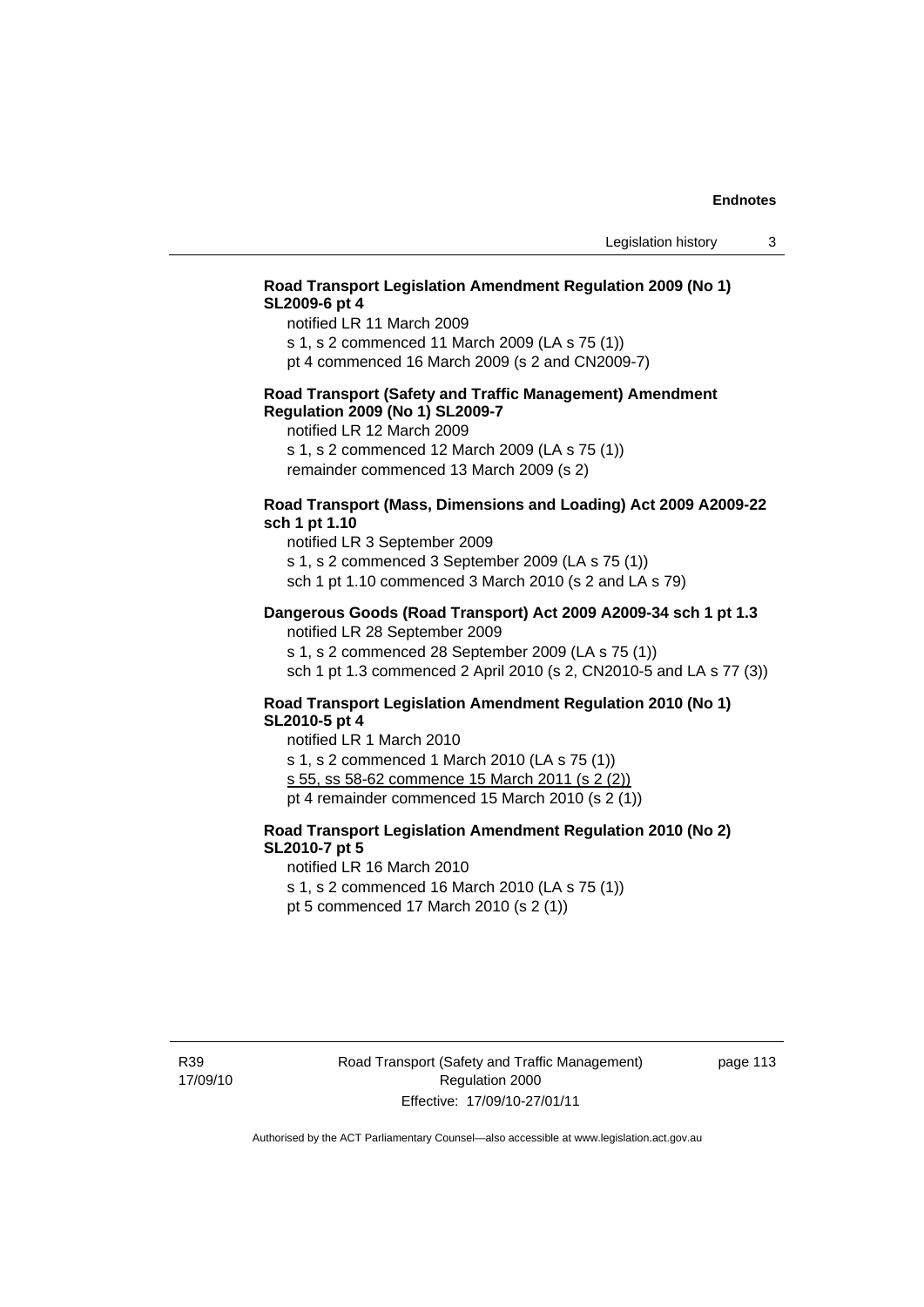| 4 | Amendment history |
|---|-------------------|
|---|-------------------|

# **Personal Property Securities Act 2010 A2010-15 sch 2 pt 2.5**

notified LR 1 April 2010

s 1, s 2 commenced 1 April 2010 (LA s 75 (1))

sch 2 pt 2.5 awaiting commencement (s 2 (2)-(4))

| Note 1 | If a commencement notice has not fixed a commencement day<br>before the day of the registration commencement time, the<br>remaining provisions automatically commence on the day of<br>the registration commencement time (see s 2 (2), LA s 79 does<br>not apply to this Act). |
|--------|---------------------------------------------------------------------------------------------------------------------------------------------------------------------------------------------------------------------------------------------------------------------------------|
| Note 2 | For the meaning of <i>registration</i> commencement time see the                                                                                                                                                                                                                |

*Personal Property Securities Act 2009* (Cwlth).

#### **Statute Law Amendment Act 2010 A2010-18 sch 3 pt 3.21**

notified LR 13 May 2010 s 1, s 2 commenced 13 May 2010 (LA s 75 (1)) sch 3 pt 3.21 commenced 3 June 2010 (s 2)

#### **Road Transport Legislation Amendment Regulation 2010 (No 4) SL2010-33 pt 3**

notified LR 5 August 2010 s 1, s 2 commenced 5 August 2010 (LA s 75 (1)) pt 3 commenced 6 August 2010 (s 2)

# **Road Transport (Safety and Traffic Management) Amendment Regulation 2010 (No 1) SL2010-38**

notified LR 16 September 2010

s 1, s 2 commenced 16 September 2010 (LA s 75 (1)) remainder commenced 17 September 2010 (s 2)

# **4 Amendment history**

| Name of regulation          |                                                 |  |
|-----------------------------|-------------------------------------------------|--|
| $\boldsymbol{\mathsf{s}}$ 1 | am R18 LA                                       |  |
| <b>Dictionary</b>           |                                                 |  |
| s <sub>2</sub>              | om Act 2001 No 27 amdt 4.24                     |  |
|                             | ins SL2005-22 amdt 1.1                          |  |
|                             | Dictionary-application to Australian Road Rules |  |
| s 3 hdg                     | bracketed note exp 17 September 2002 (s 4 (3))  |  |
| s <sub>3</sub>              | am Act 2001 No 44 amdt 1.3793                   |  |
|                             | sub SL2005-22 amdt 1.1                          |  |
|                             |                                                 |  |

page 114 Road Transport (Safety and Traffic Management) Regulation 2000 Effective: 17/09/10-27/01/11

R39 17/09/10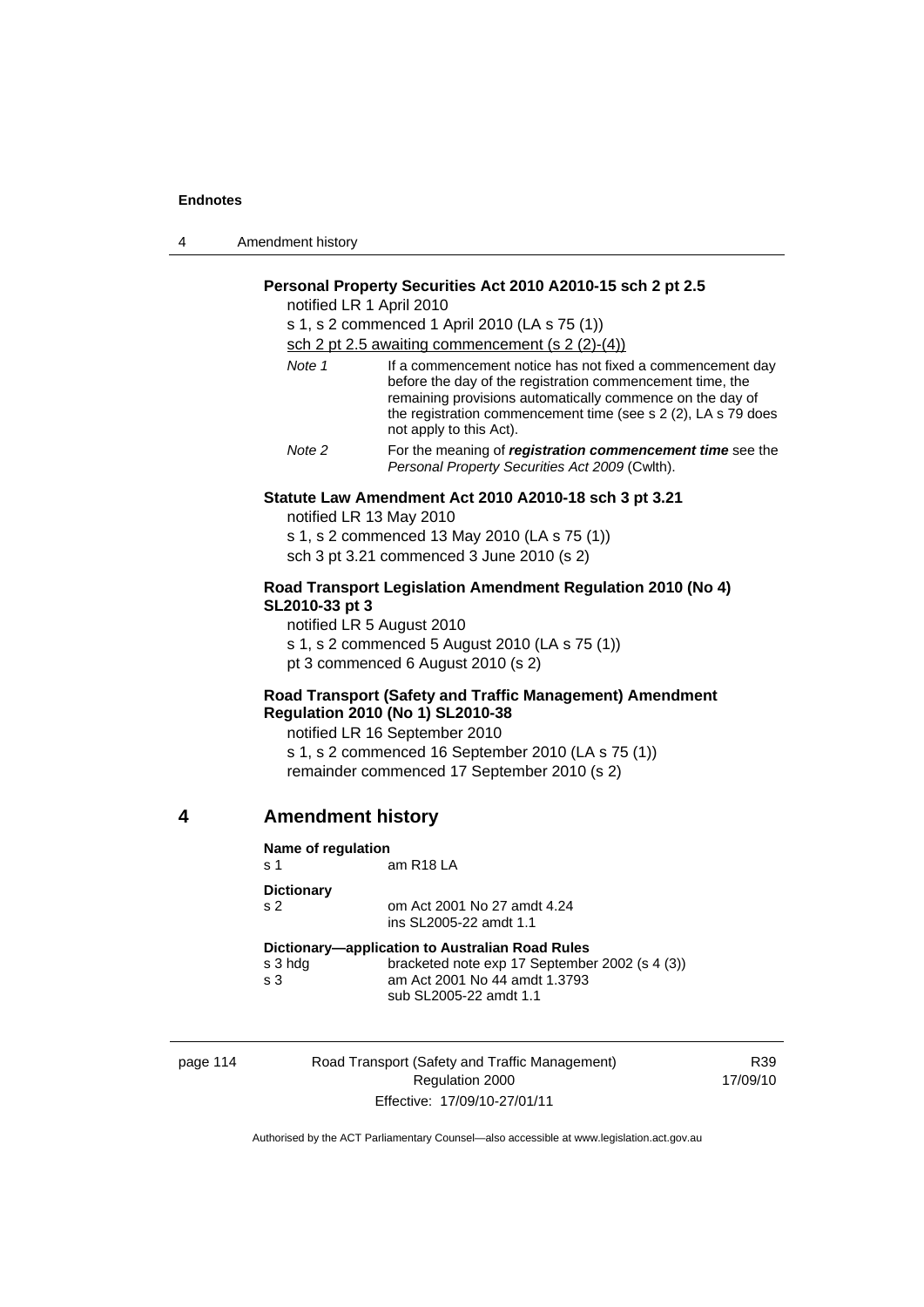| s 3A                                        | Road includes road related area<br>ins SL2005-22 amdt 1.1                                                                                               |
|---------------------------------------------|---------------------------------------------------------------------------------------------------------------------------------------------------------|
| Meaning of park and stop<br>s <sub>3B</sub> | ins SL2005-22 amdt 1.1                                                                                                                                  |
| <b>Notes</b>                                |                                                                                                                                                         |
| s 4 hdg<br>s <sub>4</sub>                   | bracketed note exp 17 September 2002 (s 4 (3))<br>am Act 2001 No 44 amdt 1.3794; Act 2002 No 30 amdt 3.769<br>(2), (3) exp 17 September 2002 (s (4 (3)) |
| $s$ 4A                                      | Offences against regulation-application of Criminal Code etc<br>ins SL2003-1 s 16                                                                       |
| $s$ 4B                                      | Offences against regulation are strict liability offences<br>ins SL2003-1 s 16                                                                          |
| s, 4C                                       | General defence of accident or reasonable effort<br>ins SL2003-1 s 16                                                                                   |
|                                             | <b>Meaning of Australian Road Rules</b>                                                                                                                 |
| s 5 hdg                                     | bracketed note exp 17 September 2002 (s 4 (3))                                                                                                          |
| s <sub>5</sub>                              | sub SL2004-16 s 25<br>am SL2005-22 amdt 1.2                                                                                                             |
|                                             | sub SL2010-5 s 51                                                                                                                                       |
|                                             | Incorporation of Australian Road Rules into ACT law                                                                                                     |
| s 6 hda                                     | bracketed note exp 17 September 2002 (s 4 (3))                                                                                                          |
|                                             | Transitional-ARR r 266 and r 267                                                                                                                        |
| s 6A                                        | ins SL2010-5 s 52                                                                                                                                       |
|                                             | exp 14 March 2011 (s 6A (2))                                                                                                                            |
| Substitution-ARR r 300<br>$s$ 6B            | ins SL2010-38 s 4                                                                                                                                       |
|                                             |                                                                                                                                                         |
| General<br>div 2.2.1 hdg                    |                                                                                                                                                         |
| note 2                                      | am 2000 No 52 s 3; 2001 No 32 s 3; 2002 No 31 s 22;                                                                                                     |
|                                             | SL2003-12 s 4; SL2004-16 ss 26-30                                                                                                                       |
|                                             | sub SL2005-22 s 4<br>am SL2006-32 amdt 1.92; items renum R24 LA; SL2010-5                                                                               |
|                                             | s 53, s 54; items renum R34 LA; SL2010-5 s 55                                                                                                           |
| div 2.2.1 hdg                               |                                                                                                                                                         |
| note 3                                      | sub SL2005-22 s 4<br>am A2009-22 amdt 1.25; SL2010-33 s 5; items renum R38 LA                                                                           |
|                                             |                                                                                                                                                         |
|                                             |                                                                                                                                                         |
| s 7 hdg                                     | References to another law of this jurisdiction etc<br>bracketed note exp 17 September 2002 (s 4 (3))                                                    |

R39 17/09/10 Road Transport (Safety and Traffic Management) Regulation 2000 Effective: 17/09/10-27/01/11

page 115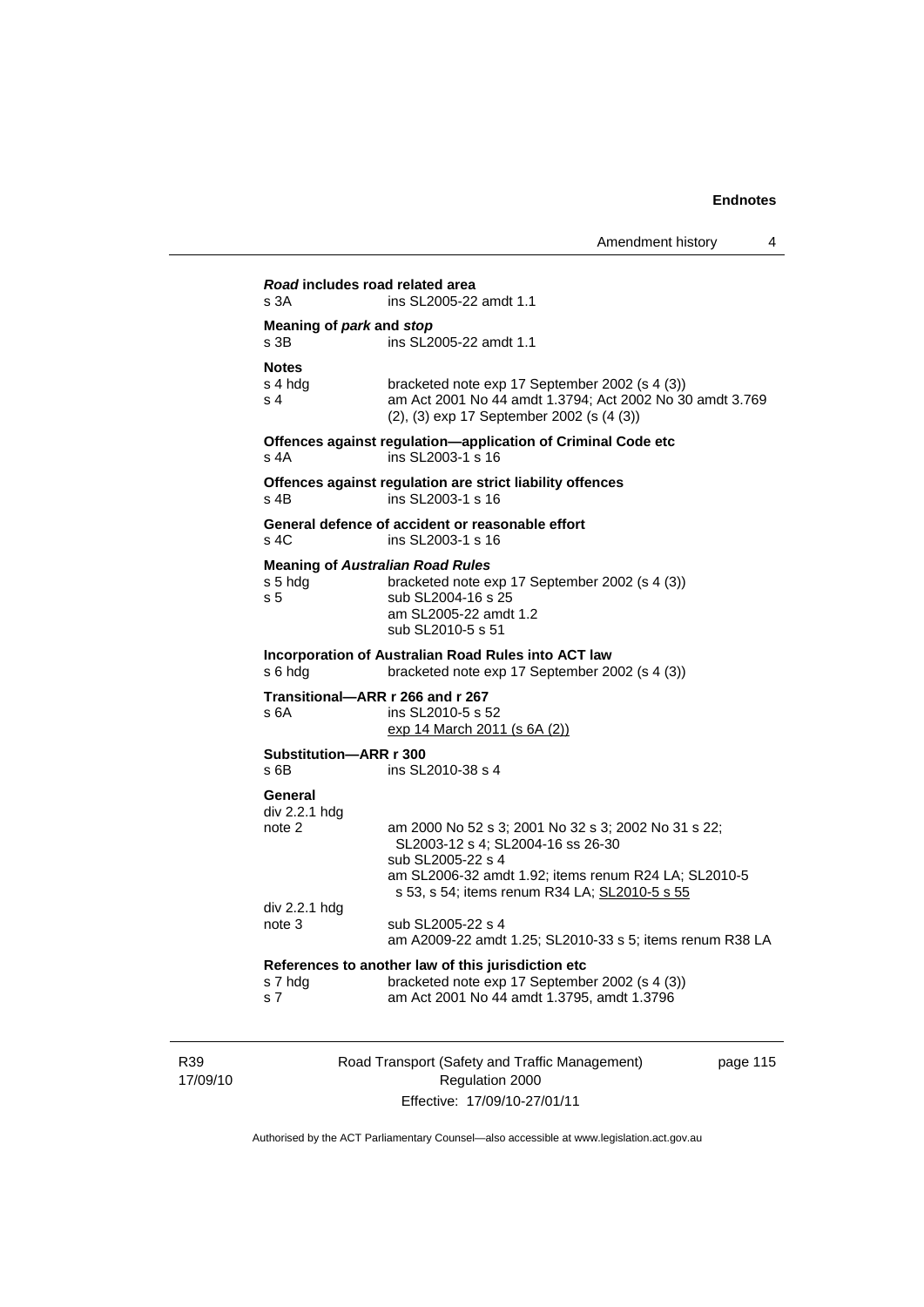4 Amendment history

| s 8 hda                                                 | ARR r 10 (2)-penalties for offences<br>bracketed note exp 17 September 2002 (s 4 (3))                                                                                                    |
|---------------------------------------------------------|------------------------------------------------------------------------------------------------------------------------------------------------------------------------------------------|
| s 8A                                                    | ARR r 25 (2)-default speed-limit in built-up area<br>ins SL2003-12 s 5<br>om SL2004-16 s 31                                                                                              |
| s 9 hdg<br>s 9                                          | ARR r 95-emergency stopping lane only signs<br>bracketed note exp 17 September 2002 (s 4 (3))<br>am SL2005-22 amdt 1.3                                                                   |
| ARR r 104-no truck signs<br>s 10 hdg<br>s <sub>10</sub> | bracketed note exp 17 September 2002 (s 4 (3))<br>am SL2005-22 amdt 1.4                                                                                                                  |
| $s$ 12 hdg<br>s <sub>12</sub>                           | ARR r 158 (2) (c)-other vehicles permitted to travel in bus lanes<br>bracketed note exp 17 September 2002 (s 4 (3))<br>sub 2002 No 31 s 23; SL2005-4 amdt 2.38<br>am SL2006-32 amdt 1.93 |
| s 12A                                                   | ARR r 170 (1)-driver not to stop in intersection unless permitted<br>ins SL2004-16 s 32<br>om SL2010-5 s 56                                                                              |
| s 13 hdg<br>s 13                                        | ARR r 179 (1) (c)-stopping in a loading zone-goods and permit vehicles<br>bracketed note exp 17 September 2002 (s 4 (3))<br>sub SL2005-22 s 5                                            |
| s 13A                                                   | ARR r 179 (1) (c) and (2) (c)-stopping in loading zone-taxis<br>ins SL2005-22 s 5                                                                                                        |
| ARR r 183-stopping in a bus zone<br>s 13B               | ins SL2006-32 amdt 1.94                                                                                                                                                                  |
| s 13C                                                   | ARR r 195-stopping at or near a bus stop<br>ins SL2006-32 amdt 1.94                                                                                                                      |
| s 14 hdg                                                | ARR r 199 (2)-stopping near postbox<br>bracketed note exp 17 September 2002 (s 4 (3))                                                                                                    |
| s 15 hda                                                | ARR r 206 (2) (b), (c)-time extension for people with disabilities permit<br>bracketed note exp 17 September 2002 (s 4 (3))<br>sub SL2005-22 amdt 1.5                                    |
| $s$ 16 hdg                                              | ARR r 207 (2) (a)-fees for parking in pay parking spaces<br>bracketed note exp 17 September 2002 (s 4 (3))                                                                               |
| s 16A                                                   | ARR r 213 (5)-making a motor vehicle secure-exception<br>ins Legislative Assembly AR2000-2 (see Gaz 2000 No 20)<br>am SL2004-16 s 33<br>sub SL2005-22 amdt 1.6                           |
|                                                         |                                                                                                                                                                                          |

page 116 Road Transport (Safety and Traffic Management) Regulation 2000 Effective: 17/09/10-27/01/11

R39 17/09/10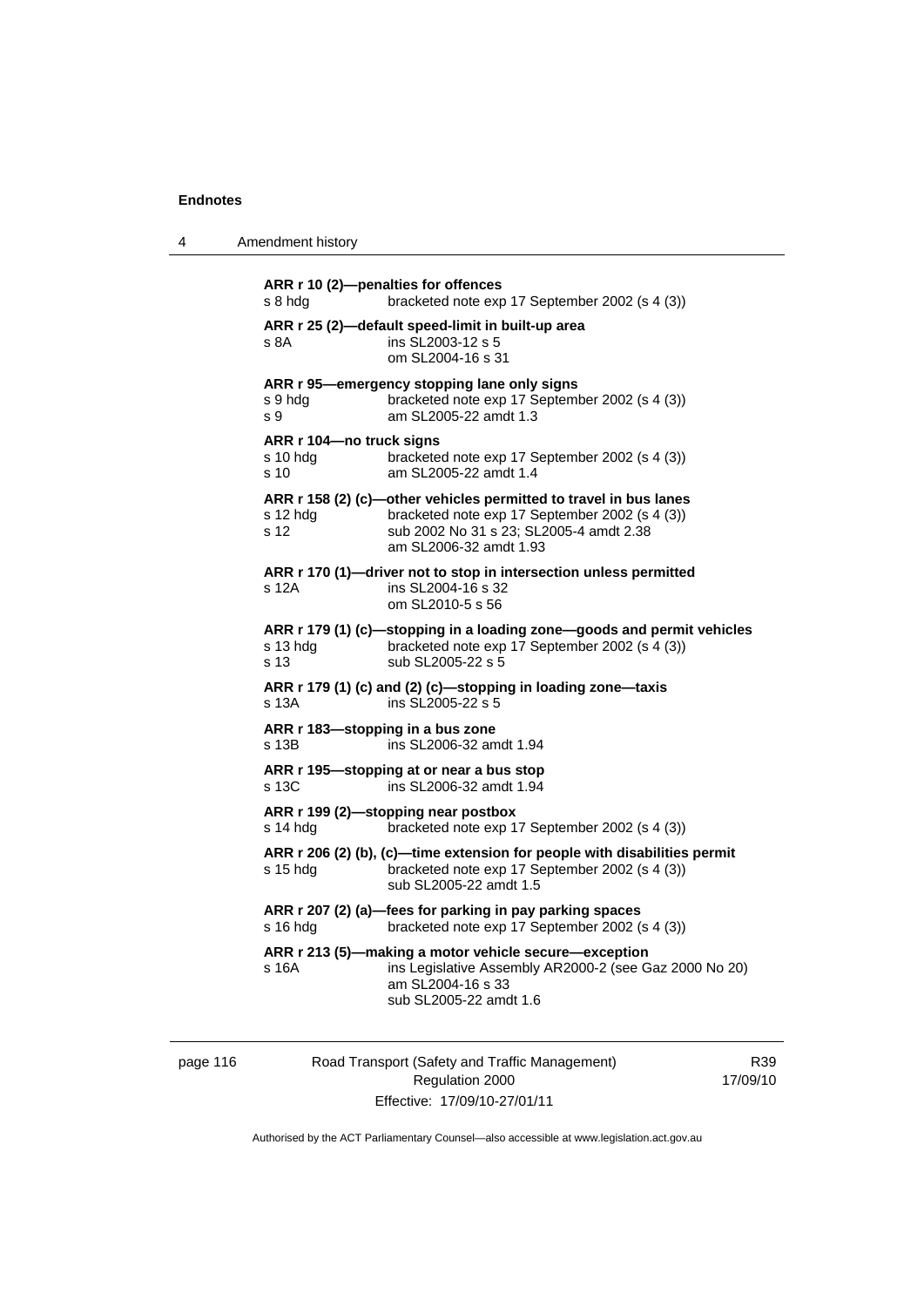Amendment history 4

| s 18 hda<br>s 18                             | ARR r 216 (3)—towing a vehicle at night or in hazardous weather conditions<br>bracketed note exp 17 September 2002 (s 4 (3))<br>sub A2009-34 amdt 1.6                           |
|----------------------------------------------|---------------------------------------------------------------------------------------------------------------------------------------------------------------------------------|
| ARR r 225-use of radar detectors<br>s 22 hdg | bracketed note exp 17 September 2002 (s 4 (3))                                                                                                                                  |
| s 22A                                        | ARR r 236 (6)-hitchhiking, roadside commerce etc permitted<br>ins SL2004-16 s 34                                                                                                |
| s 23 hdg<br>s 23                             | ARR r 244C-motorised scooters not to be used<br>bracketed note exp 17 September 2002 (s 4 (3))<br>sub SL2010-5 s 57                                                             |
| s 23A                                        | ARR r 266-children travelling in interstate registered vehicles<br>ins 2000 No 21 s 3<br>om SL2004-16 s 35<br>ins SL2010-5 s 58                                                 |
| ARR r 266 (2B)-                              | -children travelling in goods compartments                                                                                                                                      |
| s 23B                                        | ins 2001 No 32 s 4<br>am 2002 No 2 s 28; Act 2002 No 51 amdt 1.38; SL2005-4<br>amdt 2.39, amdt 2.40; SL2006-32 amdt 1.95<br>sub SL2010-5 s 58                                   |
| s 24 hdg<br>s 24                             | ARR r 266 (7)-wearing of seatbelts by passengers under 16 years old<br>bracketed note exp 17 September 2002 (s 4 (3))<br>am SL2010-5 s 59                                       |
| s 25 hdg<br>s 25                             | ARR r 267 (3)-certificates of exemption from wearing seatbelts<br>bracketed note exp 17 September 2002 (s 4 (3))<br>om SL2010-5 s 60                                            |
| s 26 hdg                                     | ARR r 270 (3)-wearing motorbike helmets<br>bracketed note exp 17 September 2002 (s 4 (3))                                                                                       |
| s 27 hda                                     | ARR r 271 (6)-riding on motorbikes<br>bracketed note exp 17 September 2002 (s 4 (3))                                                                                            |
| s 27A                                        | ARR r 280 (2) (a)-other vehicles to which B light rules apply<br>ins 2002 No 31 s 24<br>sub SL2005-4 amdt 2.41; SL2006-32 amdt 1.96                                             |
| s 28 hdg<br>s 28                             | ARR r 287 (3), (4)-duties of participants in crashes<br>bracketed note exp 17 September 2002 (s 4 (3))<br>sub SL2008-40 s 4                                                     |
| s 29 hdg<br>s 29                             | ARR r 289 (1) (g)-driving on nature strip<br>bracketed note exp 17 September 2002 (s 4 (3))<br>am SL2004-16 s 36; pars renum R16 LA (see<br>SL2004-16 s 37); SL2005-22 amdt 1.7 |
|                                              |                                                                                                                                                                                 |

R39 17/09/10 Road Transport (Safety and Traffic Management) Regulation 2000 Effective: 17/09/10-27/01/11

page 117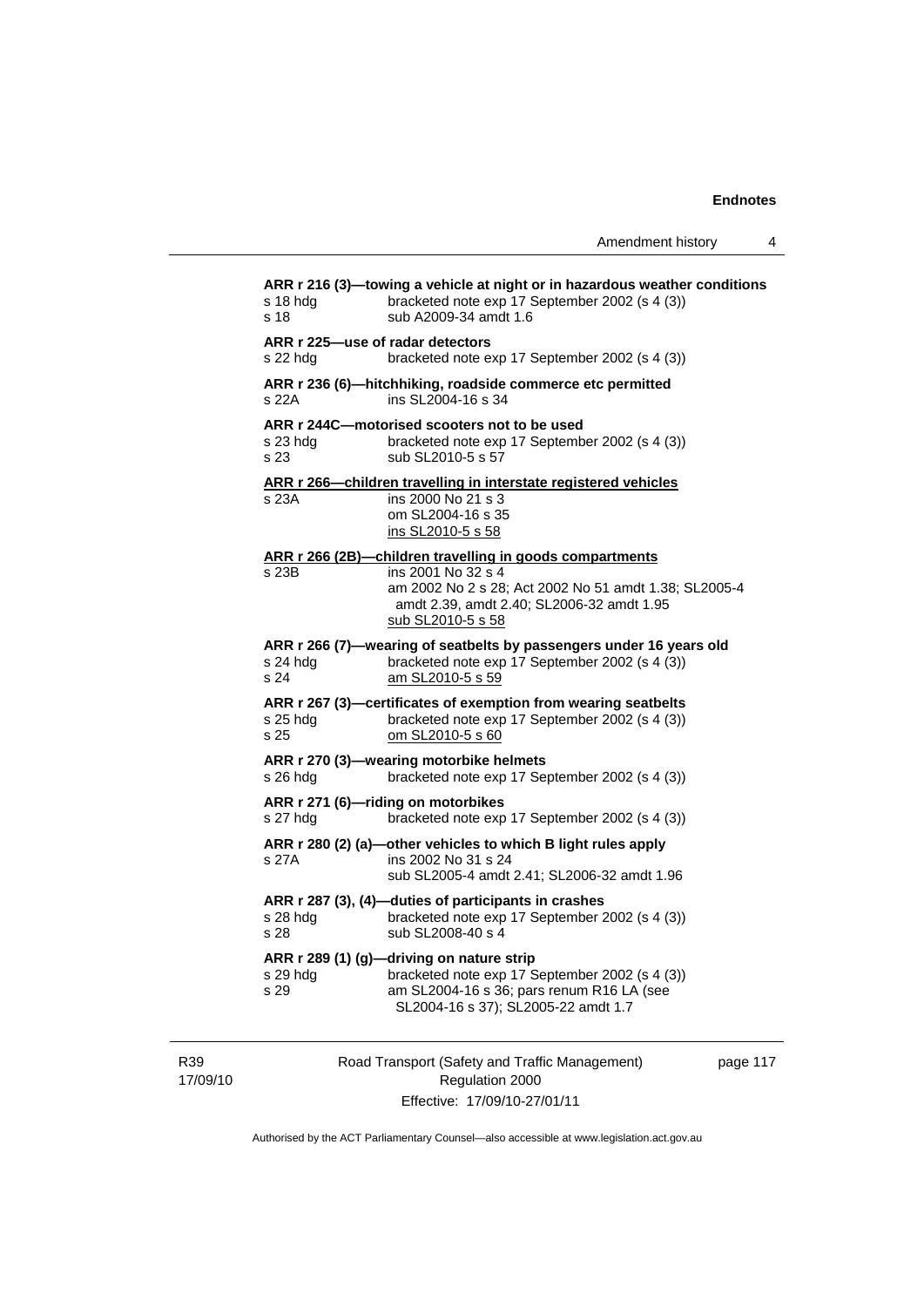| 4 | Amendment history                                                                                                                                                                                                                                                                                                                                                                                                                                                                                                                                                                                                 |  |  |
|---|-------------------------------------------------------------------------------------------------------------------------------------------------------------------------------------------------------------------------------------------------------------------------------------------------------------------------------------------------------------------------------------------------------------------------------------------------------------------------------------------------------------------------------------------------------------------------------------------------------------------|--|--|
|   | ARR r 298-driving with a person in or on trailer<br>am SL2005-22 amdt 1.8<br>s 30                                                                                                                                                                                                                                                                                                                                                                                                                                                                                                                                 |  |  |
|   | ARR r 313-postal workers<br>s 32 hdg<br>bracketed note exp 17 September 2002 (s 4 (3))                                                                                                                                                                                                                                                                                                                                                                                                                                                                                                                            |  |  |
|   | ARR dict-definitions for dictionary<br>bracketed note exp 17 September 2002 (s 4 (3))<br>s 33 hdg<br>am SL2005-22 amdt 1.9<br>s 33<br>def <i>authorised person</i> am SL2010-33 s 6<br>def emergency worker am A2004-28 amdt 3.61<br>def hire car ins SL2005-4 amdt 2.43<br>def oversize vehicle sub A2009-22 amdt 1.26<br>def <i>police officer</i> sub Act 2001 No 56 amdt 3.475<br>def <i>private hire car</i> om SL2005-4 amdt 2.44<br>def <i>public bus</i> sub Act 2001 No 62 amdt 1.38<br>def restricted hire vehicle om SL2005-4 amdt 2.44<br>def <i>taxi</i> sub 2002 No 2 s 29<br>am SL2005-4 amdt 2.42 |  |  |
|   | <b>Offences against the Australian Road Rules</b><br>div 2.2.3 hdg<br>om SL2003-1 s 17                                                                                                                                                                                                                                                                                                                                                                                                                                                                                                                            |  |  |
|   | <b>Application of Criminal Code</b><br>$s34$ hdg<br>bracketed note exp 17 September 2002 (s 4 (3))<br>s 34<br>sub Act 2002 No 51 amdt 1.39<br>om SL2003-1 s 17                                                                                                                                                                                                                                                                                                                                                                                                                                                    |  |  |
|   | Offences are strict liability offences<br>s 35 hdg<br>bracketed note exp 17 September 2002 (s 4 (3))<br>s 35<br>am Act 2002 No 51 amdt 1.40<br>om SL2003-1 s 17                                                                                                                                                                                                                                                                                                                                                                                                                                                   |  |  |
|   | General defence of accident or reasonable effort<br>s 36 hdg<br>bracketed note exp 17 September 2002 (s 4 (3))<br>s 36<br>am Act 2002 No 51 amdt 1.41<br>om SL2003-1 s 17                                                                                                                                                                                                                                                                                                                                                                                                                                         |  |  |
|   | Making unnecessary engine noise<br>s 37 hdg<br>bracketed note exp 17 September 2002 (s 4 (3))                                                                                                                                                                                                                                                                                                                                                                                                                                                                                                                     |  |  |
|   | Emission of waste oil or grease<br>s 38 hdg<br>bracketed note exp 17 September 2002 (s 4 (3))                                                                                                                                                                                                                                                                                                                                                                                                                                                                                                                     |  |  |
|   | Safety of persons on trailers<br>bracketed note exp 17 September 2002 (s 4 (3))<br>s 39 hdg<br>s 39<br>am SL2005-22 amdt 1.10, amdt 1.11                                                                                                                                                                                                                                                                                                                                                                                                                                                                          |  |  |
|   | Passengers in sidecars to be seated<br>s 40 hdg<br>bracketed note exp 17 September 2002 (s 4 (3))                                                                                                                                                                                                                                                                                                                                                                                                                                                                                                                 |  |  |
|   |                                                                                                                                                                                                                                                                                                                                                                                                                                                                                                                                                                                                                   |  |  |

page 118 Road Transport (Safety and Traffic Management) Regulation 2000 Effective: 17/09/10-27/01/11

R39 17/09/10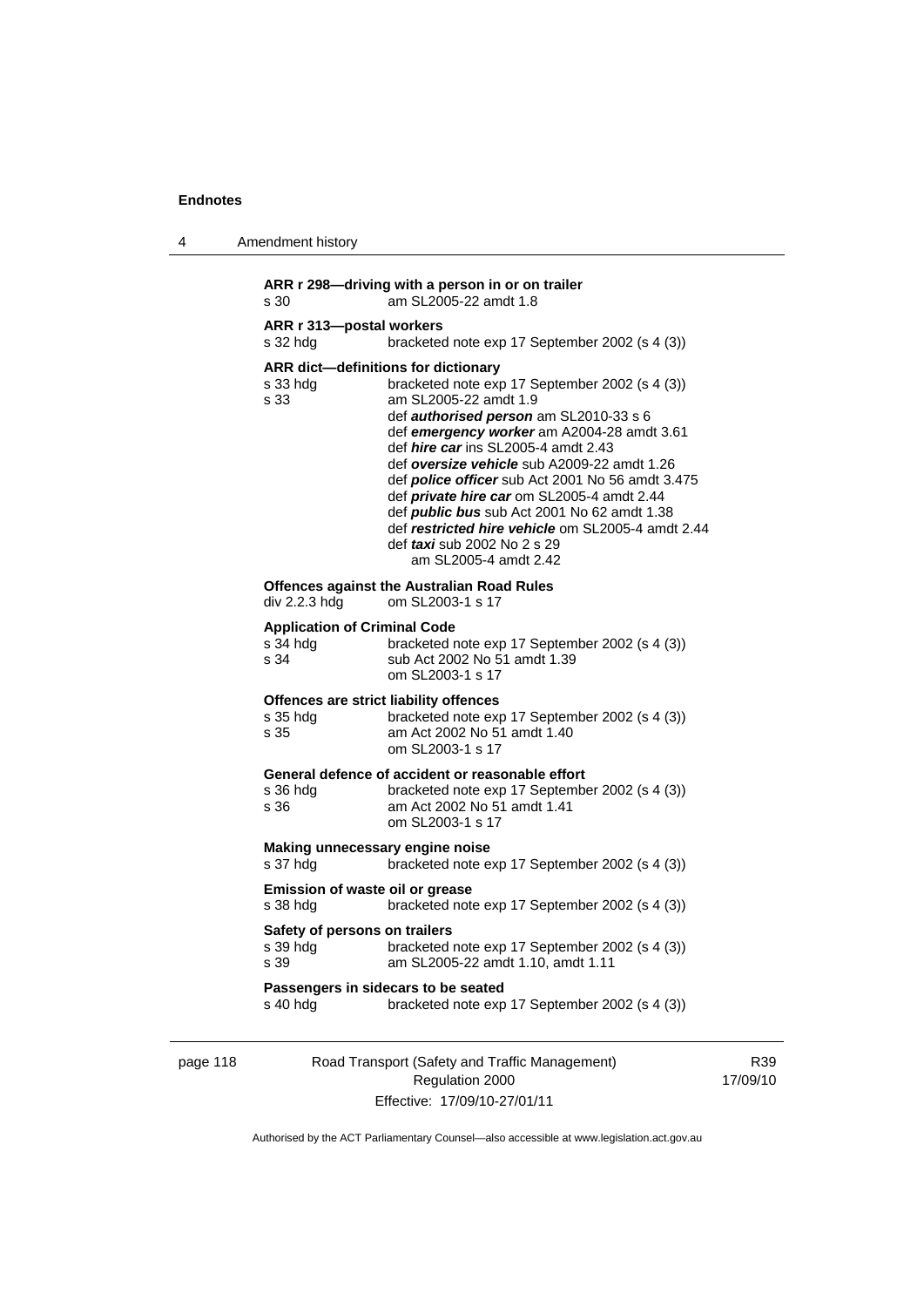17/09/10 Road Transport (Safety and Traffic Management) Regulation 2000 Effective: 17/09/10-27/01/11 page 119 **Number of vehicles that may be drawn**  s 41 hdg bracketed note exp 17 September 2002 (s 4 (3)) **Towing by vehicles under 4.5t**  s 42 hdg bracketed note exp 17 September 2002 (s 4 (3)) **Lights on motor vehicles generally**  s 43 hdg bracketed note exp 17 September 2002 (s 4 (3)) **Metered parking**  div 2.3.5 hdg sub SL2005-22 s 6 **Metered parking—parking in spaces**<br>s 44 hdg bracketed note exp bracketed note exp 17 September 2002 (s 4 (3)) s 44 sub SL2005-22 s 7 **Metered parking—parking fees**  s 44A ins SL2005-22 s 7 **Metered parking—maximum length of stay**  s 44B ins SL2005-22 s 7 **Metered parking—exceptions to s 44A and s 44B**  s 45 hdg bracketed note exp 17 September 2002 (s 4 (3))<br>s 45 sub SL2005-22 s 7 sub SL2005-22 s 7 **Temporary closure of metered parking spaces**  s 46 hdg bracketed note exp 17 September 2002 (s 4 (3)) **Misuse of parking meters**<br>s 47 hdg bracket bracketed note exp 17 September 2002 (s 4 (3)) **Interfering with parking meters etc**  s 48 hdg bracketed note exp 17 September 2002 (s 4 (3)) **Ticket parking**  orig div 2.3.6 hdg renum as div 2.3.8 hdg ins by SL2005-22 s 8 **Ticket parking—parking in spaces**  s 49 hdg bracketed note exp 17 September 2002 (s 4 (3)) s 49 sub SL2005-22 s 8 **Ticket parking—display of tickets**  s 49A ins SL2005-22 s 8 am SL2010-7 s 42 **Ticket parking—maximum length of stay**  s 49B ins SL2005-22 s 8 **Ticket parking—exceptions to s 49A and s 49B**  s 50 hdg bracketed note exp 17 September 2002 (s 4 (3)) s 50 sub SL2005-22 s 8

Authorised by the ACT Parliamentary Counsel—also accessible at www.legislation.act.gov.au

R39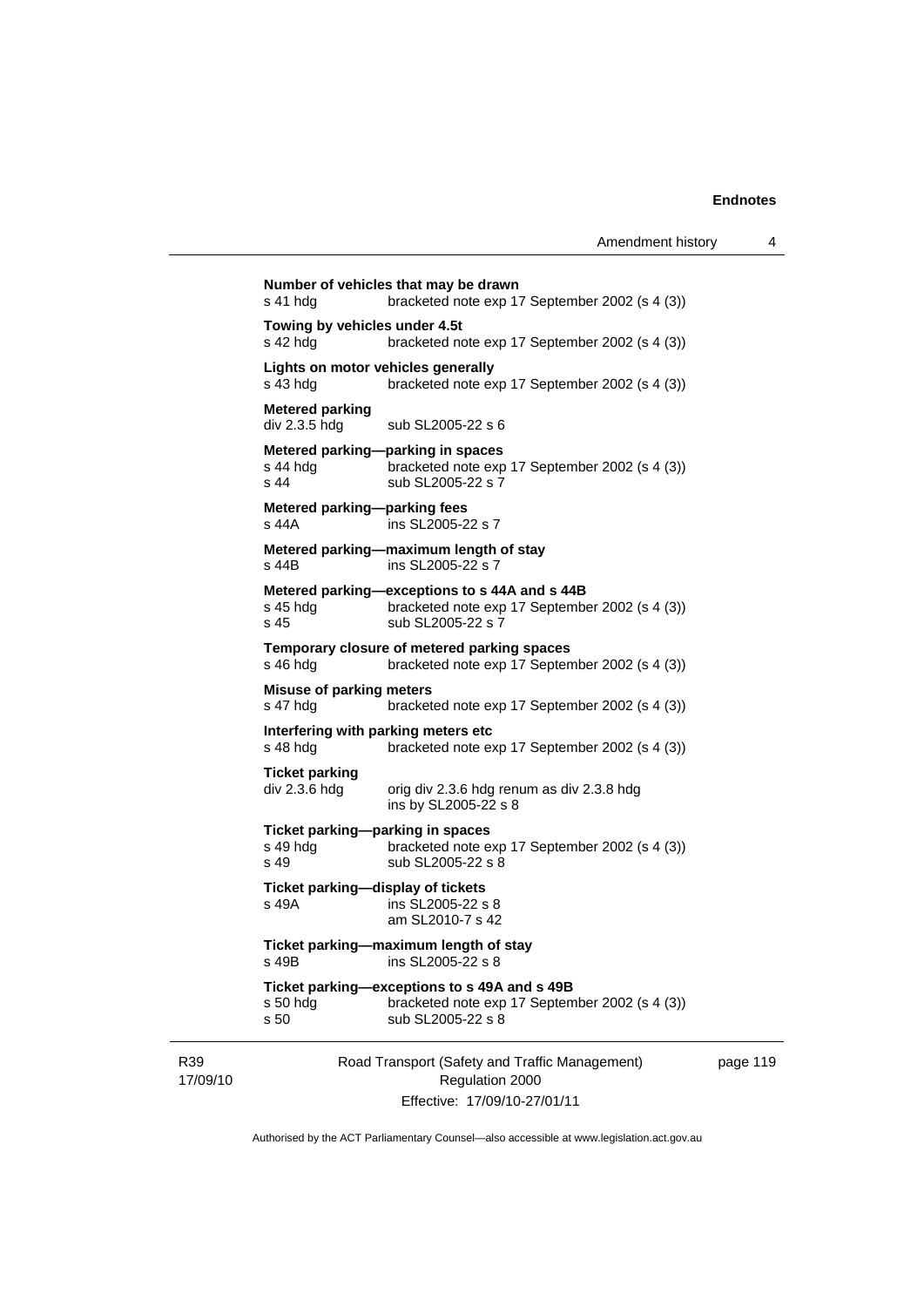| 4 | Amendment history                                                                                                                                                                                                     |
|---|-----------------------------------------------------------------------------------------------------------------------------------------------------------------------------------------------------------------------|
|   | Temporary closure of ticket parking spaces and areas<br>$s51$ hdg<br>bracketed note exp 17 September 2002 (s 4 (3))<br>sub SL2005-22 amdt 1.12<br>s 51<br>am 2002 No 7 s 4, s 5; regs renum R6 LA (see 2002 No 7 s 6) |
|   | Use of false or damaged parking tickets etc<br>bracketed note exp 17 September 2002 (s 4 (3))<br>s 52 hdg<br>s 52<br>sub SL2005-22 s 9                                                                                |
|   | Misuse of parking ticket machines<br>$s53$ hdg<br>bracketed note exp 17 September 2002 (s 4 (3))<br>sub SL2005-22 s 9<br>s 53                                                                                         |
|   | Interfering with parking ticket machines etc<br>s 54 hdg<br>bracketed note exp 17 September 2002 (s 4 (3))                                                                                                            |
|   | Interfering with parking tickets<br>s 55 hdg<br>bracketed note exp 17 September 2002 (s 4 (3))<br>sub SL2005-22 s 10<br>s <sub>55</sub>                                                                               |
|   | Other ACT road rules about stopping and parking<br>ins SL2005-22 s 10<br>div 2.3.7 hdg                                                                                                                                |
|   | Unauthorised use of parking permits and mobility parking scheme<br>authorities<br>s 56 hdg<br>bracketed note exp 17 September 2002 (s 4 (3))<br>s 56<br>am Act 2002 No 30 amdt 3.770<br>sub SL2005-22 s 10            |
|   | Interfering with parking permits and mobility parking scheme authorities<br>s 56A<br>ins SL2005-22 s 10                                                                                                               |
|   | No stopping on a road with a red kerb<br>s 57<br>am 2001 No 32 s 5<br>exp 1 December 2002 (s 57 (2))                                                                                                                  |
|   | Stopping public buses in bus zones and at bus stops<br>s 57A hdg<br>bracketed note exp 17 September 2002 (s 4 (3))<br>s 57A<br>ins 2000 No 33 s 3<br>am 2001 Act No 62 amdts 1.39-1.41                                |
|   | Stopping in an emergency etc or to comply with another law<br>s 58 hdg<br>bracketed note exp 17 September 2002 (s 4 (3))<br>am SL2005-22 s 11, s 12<br>s 58                                                           |
|   | <b>Other ACT road rules</b><br>div 2.3.8 hdg<br>(prev div 2.3.6 hdg) ins SL2005-22 s 13                                                                                                                               |
|   |                                                                                                                                                                                                                       |

page 120 Road Transport (Safety and Traffic Management) Regulation 2000 Effective: 17/09/10-27/01/11

R39 17/09/10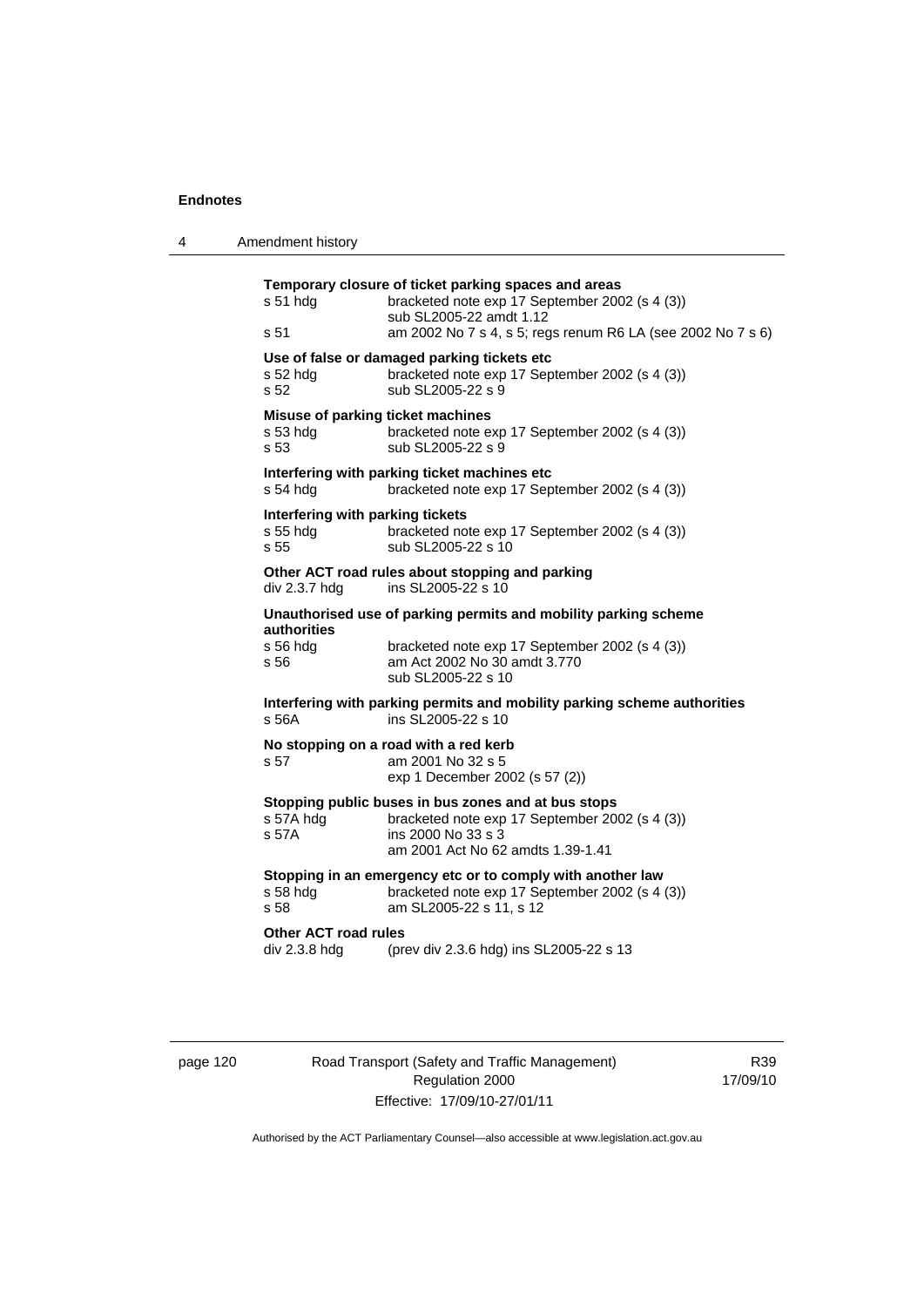| <b>Carrying dangerous substances</b><br>s 59 hdg | bracketed note exp 17 September 2002 (s 4 (3))<br>sub A2004-7 amdt 1.14                                                      |
|--------------------------------------------------|------------------------------------------------------------------------------------------------------------------------------|
| s 59                                             | am A2004-7 amdt 1.15, amdt 1.16<br>om A2009-34 amdt 1.7                                                                      |
| s 60 hdg                                         | Interrupting funeral processions etc<br>bracketed note exp 17 September 2002 (s 4 (3))                                       |
| s 61 hda                                         | Driving on roads closed to traffic<br>bracketed note exp 17 September 2002 (s 4 (3))                                         |
| s 62 hdg                                         | Use of wheeled recreational devices and wheeled toys on roads<br>bracketed note exp 17 September 2002 (s 4 (3))              |
|                                                  | Devices that are prescribed traffic control devices-Act, dict, def prescribed                                                |
| traffic control device<br>s 63 hdg<br>s 63       | bracketed note exp 17 September 2002 (s 4 (3))<br>sub SL2005-22 s 14                                                         |
| s 64 hdg                                         | Preventing prescribed traffic control devices being clearly visible<br>bracketed note exp 17 September 2002 (s 4 (3))        |
| s 65 hdg                                         | Use of do not overtake turning vehicle sign<br>bracketed note exp 17 September 2002 (s 4 (3))                                |
| s 66<br>s 66                                     | Approvals etc by road transport authority<br>am Act 2001 No 44 amdt 1.3797, amdt 1.3798<br>am SL2010-5 s 61, s 62            |
| s 68 hdg                                         | Defence of complying with direction of police officer or authorised person<br>bracketed note exp 17 September 2002 (s 4 (3)) |
| s 69 hdg                                         | <b>Exemption for driver of police vehicles</b><br>bracketed note exp 17 September 2002 (s 4 (3))                             |
| s 70 hdg                                         | <b>Exemption for driver of emergency vehicles</b><br>bracketed note exp 17 September 2002 (s 4 (3))                          |
|                                                  | Stopping and parking exemption for police and emergency vehicles and                                                         |
| authorised people<br>s 71 hdg<br>s 71            | bracketed note exp 17 September 2002 (s 4 (3))<br>sub 2002 No 7 s 7; SL2005-22 s 15                                          |
| <b>Parking</b><br>ch 3 hdg                       | ins 2001 No 32 s 6                                                                                                           |
| <b>Metered parking schemes</b><br>s 72 hdg       | bracketed note exp 17 September 2002 (s 4 (3))                                                                               |

R39 17/09/10 Road Transport (Safety and Traffic Management) Regulation 2000 Effective: 17/09/10-27/01/11

page 121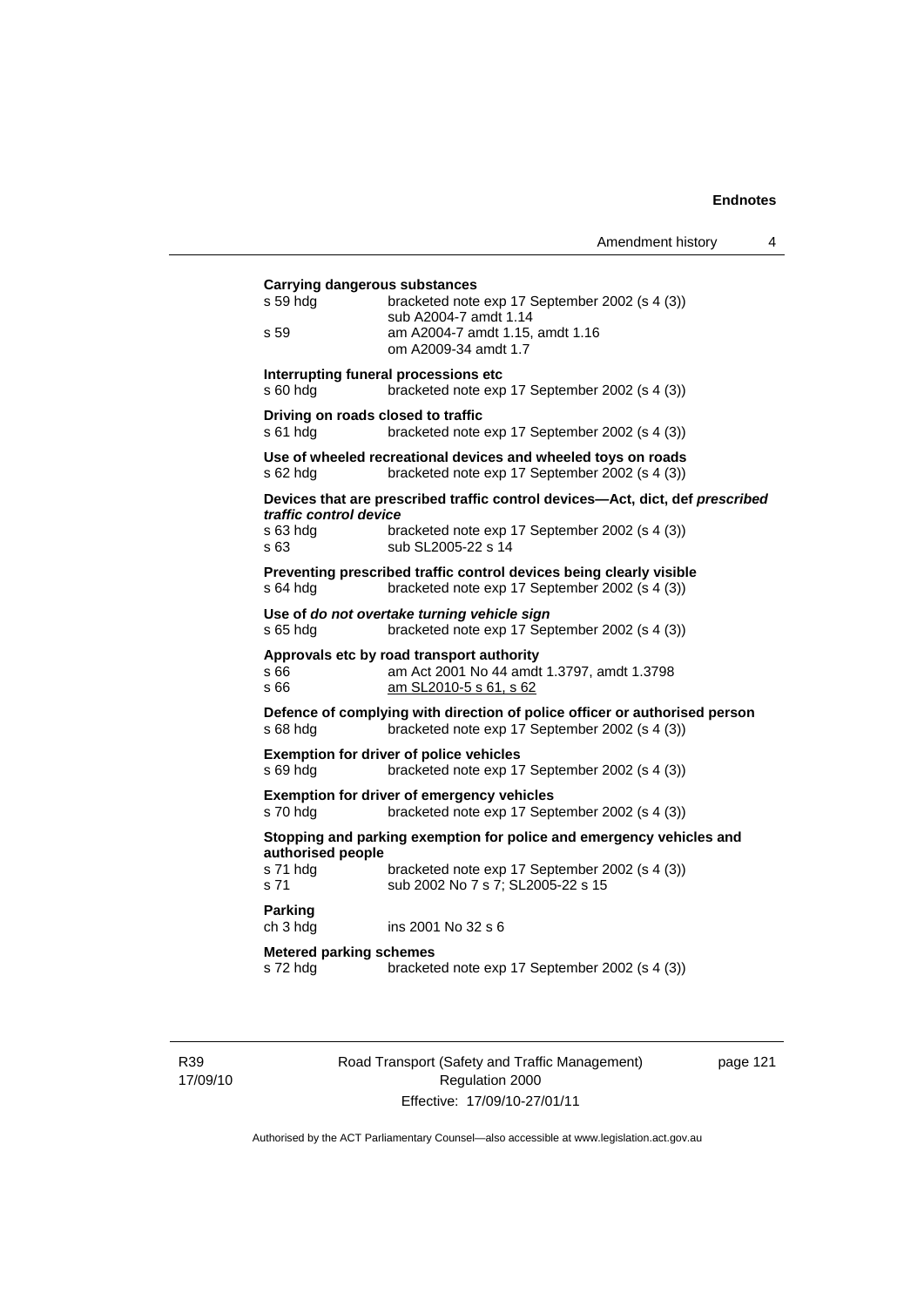| 4 | Amendment history |
|---|-------------------|
|---|-------------------|

| <b>Metered parking areas</b><br>s 73 hdg<br>s 73          | bracketed note exp 17 September 2002 (s 4 (3))<br>am SL2005-22 amdt 1.13                                                                                                           |
|-----------------------------------------------------------|------------------------------------------------------------------------------------------------------------------------------------------------------------------------------------|
| <b>Parking meters</b><br>s 74 hdg                         | bracketed note exp 17 September 2002 (s 4 (3))                                                                                                                                     |
| Metered parking spaces<br>s 75 hdg<br>s 74                | bracketed note exp 17 September 2002 (s 4 (3))<br>am SL2005-22 s 16                                                                                                                |
| <b>Parking authorities</b><br>s 75A                       | ins 2002 No 7 s 8                                                                                                                                                                  |
| <b>Parking authority guidelines</b><br>s 75B hdg<br>s 75B | bracketed note exp 17 September 2002 (s 4 (3))<br>ins 2002 No 7 s 8                                                                                                                |
| s 76 hdg<br>s 76                                          | Ticket parking schemes-road transport authority<br>sub 2002 No 7 s 9<br>bracketed note exp 17 September 2002 (s 4 (3))<br>am SL2005-22 s 17                                        |
| s 76A hdg                                                 | Ticket parking schemes-parking authorities<br>bracketed note exp 17 September 2002 (s 4 (3))<br>sub SL2005-22 amdt 1.14                                                            |
| s 76A                                                     | ins 2002 No 7 s 10                                                                                                                                                                 |
| <b>Ticket parking areas</b><br>s 77 hdg<br>s 77           | bracketed note exp 17 September 2002 (s 4 (3))<br>am SL2005-22 amdt 1.15, amdt 1.16<br>(3), (4) exp 1 December 2006 (s 77 (4))                                                     |
| <b>Ticket parking spaces</b><br>s 78 hdg                  | bracketed note exp 17 September 2002 (s 4 (3))                                                                                                                                     |
| <b>Ticket machines</b><br>s 79 hdg                        | bracketed note exp 17 September 2002 (s 4 (3))                                                                                                                                     |
| <b>Parking tickets</b><br>s 80 hdg<br>s 80                | bracketed note exp 17 September 2002 (s 4 (3))<br>am 2002 No 7 s 11; SL2005-22 ss 18-20; SL2010-7 ss 43-46                                                                         |
| <b>Duration of parking tickets</b><br>s 81 hdg            | bracketed note exp 17 September 2002 (s 4 (3))                                                                                                                                     |
| Definitions-div 3.1.3<br>s 82 hdg<br>s 82                 | bracketed note exp 17 September 2002 (s 4 (3))<br>def code of practice om SL2008-47 amdt 1.4<br>def exemption om SL2008-47 amdt 1.4<br>def existing operator om SL2008-47 amdt 1.4 |

page 122 Road Transport (Safety and Traffic Management) Regulation 2000 Effective: 17/09/10-27/01/11

R39 17/09/10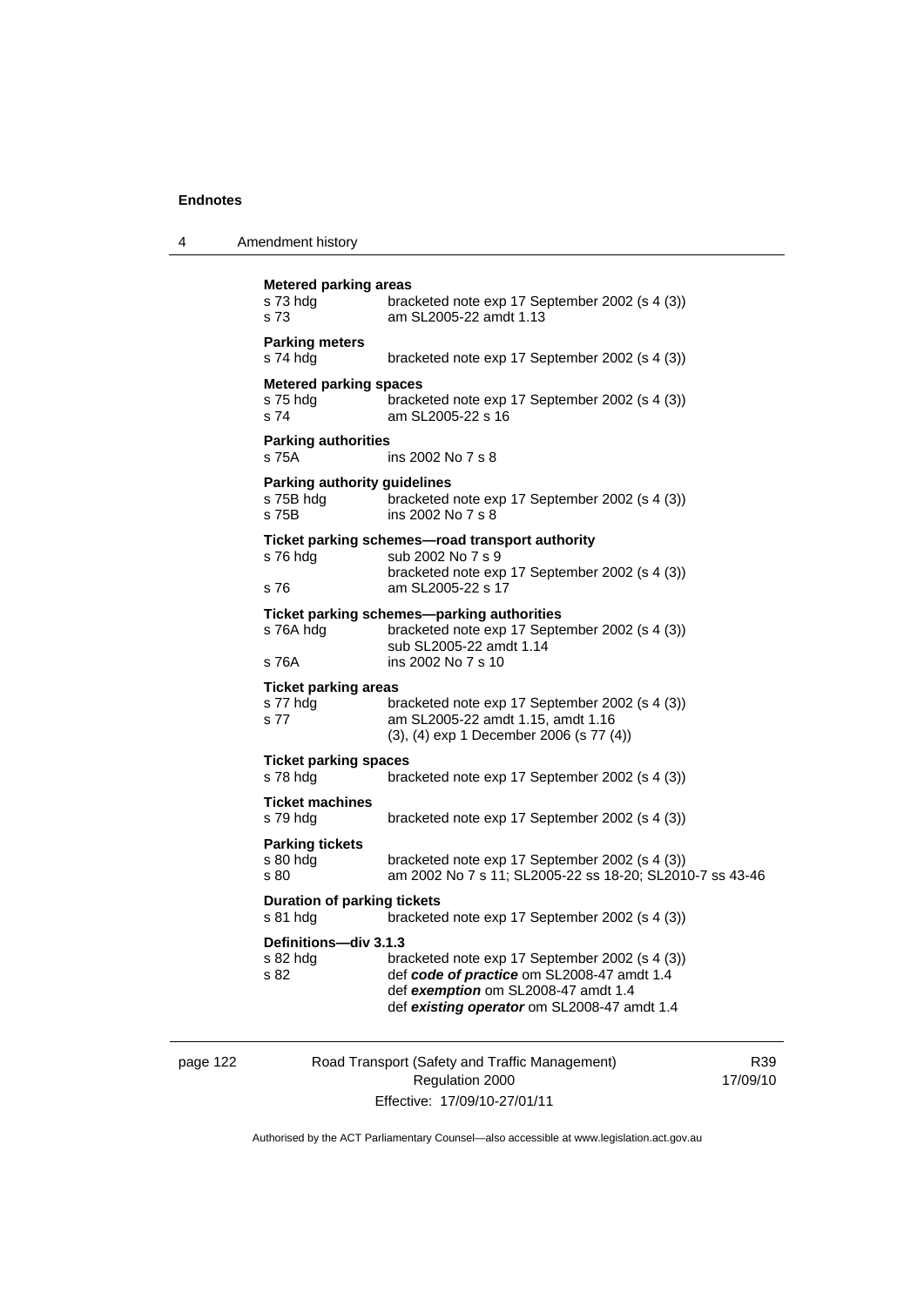|                                                    | Amendment history                                                                                                                                                                                                                                                                    |          | 4 |
|----------------------------------------------------|--------------------------------------------------------------------------------------------------------------------------------------------------------------------------------------------------------------------------------------------------------------------------------------|----------|---|
|                                                    | def existing operator's certificate om SL2008-47 amdt 1.4<br>References in div 3.1.3 to land adjoining residential land                                                                                                                                                              |          |   |
| s 83 hda                                           | bracketed note exp 17 September 2002 (s 4 (3))                                                                                                                                                                                                                                       |          |   |
| s 84 hdg                                           | Vehicle parked partly on residential land<br>bracketed note exp 17 September 2002 (s 4 (3))                                                                                                                                                                                          |          |   |
| s 85 hdg<br>s 85                                   | Parking of certain vehicles on residential land prohibited<br>bracketed note exp 17 September 2002 (s 4 (3))<br>am SL2005-22 amdt 1.17; SL2008-47 amdt 1.5                                                                                                                           |          |   |
| s 85A                                              | No more than 1 heavy vehicle on residential land<br>ins SL2008-47 amdt 1.6                                                                                                                                                                                                           |          |   |
| s 85B                                              | Heavy vehicles to be parked away from residential land boundaries<br>ins SL2008-47 amdt 1.6                                                                                                                                                                                          |          |   |
| s 86 hdg<br>s 86                                   | Parking of certain vehicles on land adjoining residential land prohibited<br>bracketed note exp 17 September 2002 (s 4 (3))<br>am SL2005-22 amdt 1.17; SL2008-47 amdt 1.7, amdt 1.8;<br>ss renum R29 LA                                                                              |          |   |
| s 87 hdg<br>s 87                                   | Parking of certain commercial vehicles on land with multi-unit housing<br>bracketed note exp 17 September 2002 (s 4 (3))<br>sub A2007-25 amdt 1.165<br>am Act 2002 No 30 amdt 3.771; SL2005-22 amdt 1.17;<br>A2007-25 amdt 1.166, amdt 1.167; SL2008-47 amdt 1.9;<br>ss renum R29 LA |          |   |
| s 87A                                              | No offence if reasonable necessity etc<br>ins SL2008-47 amdt 1.10                                                                                                                                                                                                                    |          |   |
| s 87B                                              | Heavy vehicle refrigeration units not to be operated on residential land<br>ins SL2008-47 amdt 1.10                                                                                                                                                                                  |          |   |
| s 87C                                              | Prohibition on night operation of heavy vehicle<br>ins SL2008-47 amdt 1.10                                                                                                                                                                                                           |          |   |
| Daily infringement<br>s 88 hdg<br>s 88             | bracketed note exp 17 September 2002 (s 4 (3))<br>am A2007-25 amdt 1.168<br>sub SL2008-47 amdt 1.11                                                                                                                                                                                  |          |   |
|                                                    | Heavy vehicle parking-enforcement<br>div 3.1.3A hdg ins SL2008-47 amdt 1.13                                                                                                                                                                                                          |          |   |
| Meaning of occupier-div 3.1.3A<br>s 89 hdg<br>s 89 | bracketed note exp 17 September 2002 (s 4 (3))<br>am Act 2001 No 44 amdt 1.3799, amdt 1.3800<br>om SL2008-47 amdt 1.12<br>ins SL2008-47 amdt 1.13                                                                                                                                    |          |   |
|                                                    | Road Transport (Safety and Traffic Management)<br>Regulation 2000                                                                                                                                                                                                                    | page 123 |   |
|                                                    | Effective: 17/09/10-27/01/11                                                                                                                                                                                                                                                         |          |   |

Authorised by the ACT Parliamentary Counsel—also accessible at www.legislation.act.gov.au

R39 17/09/10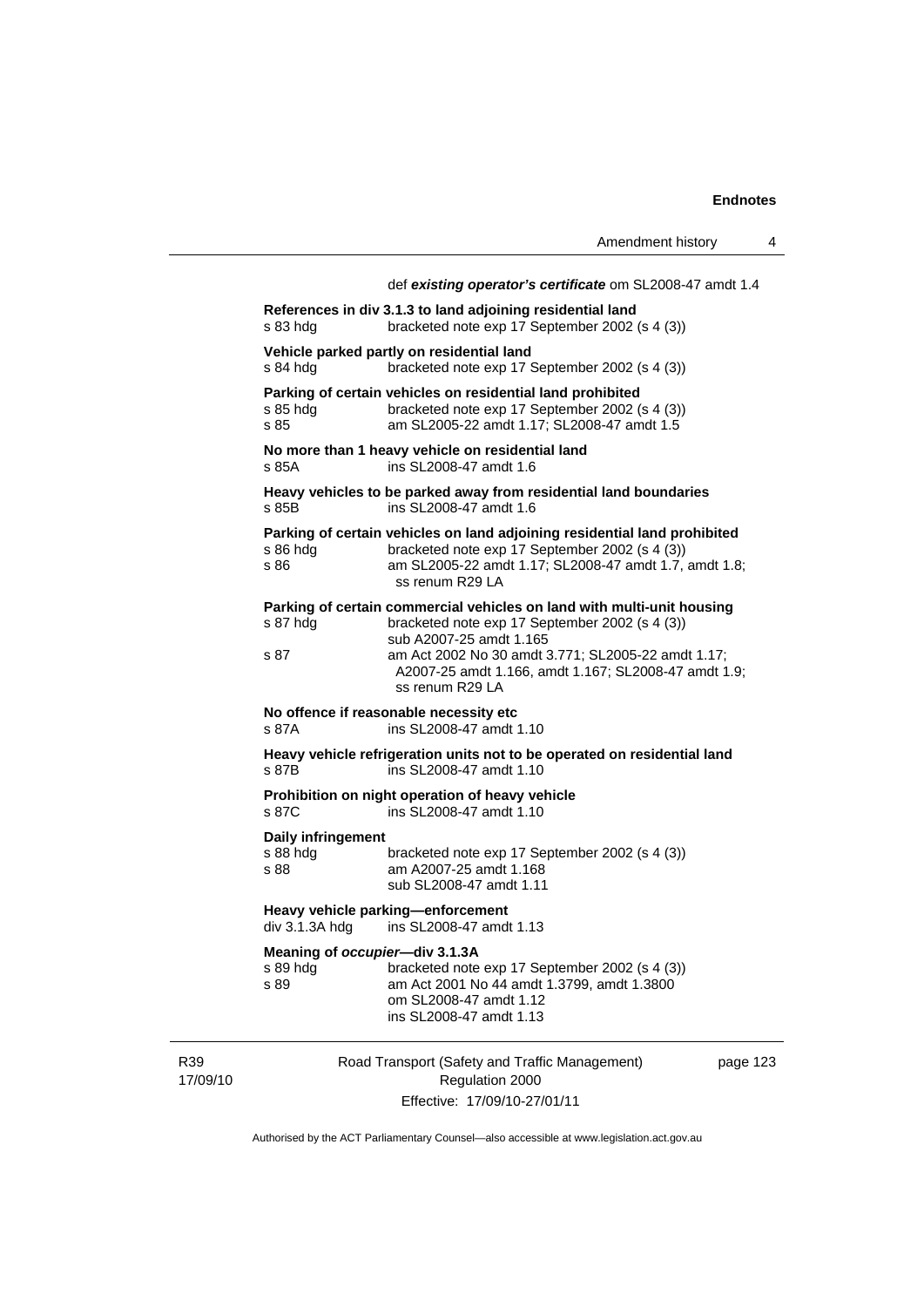| $\boldsymbol{\Lambda}$ | Amendment history |  |
|------------------------|-------------------|--|
|------------------------|-------------------|--|

#### **Power to enter premises**

|          | s 90 hdg<br>s 90                                       | bracketed note exp 17 September 2002 (s 4 (3))<br>am Act 2001 No 44 amdts 1.3801-1.3803<br>def the code of practice om Act 2001 No 44 amdt 1.3803<br>om SL2008-47 amdt 1.12<br>ins SL2008-47 amdt 1.13 |  |
|----------|--------------------------------------------------------|--------------------------------------------------------------------------------------------------------------------------------------------------------------------------------------------------------|--|
|          | <b>Production of identity card</b><br>s 91 hdg<br>s 91 | bracketed note exp 17 September 2002 (s 4 (3))<br>om SL2008-47 amdt 1.12<br>ins SL2008-47 amdt 1.13                                                                                                    |  |
|          | <b>Consent to entry</b><br>s 92 hdg<br>s 92            | bracketed note exp 17 September 2002 (s 4 (3))<br>am SL2005-22 s 21<br>om SL2008-47 amdt 1.12<br>ins SL2008-47 amdt 1.13<br>am A2010-18 amdt 3.93                                                      |  |
|          | s 93 hdg<br>s 93                                       | General powers on entry to premises<br>bracketed note exp 17 September 2002 (s 4 (3))<br>om SL2008-47 amdt 1.12<br>ins SL2008-47 amdt 1.13                                                             |  |
|          | Damage etc to be minimised<br>s 94 hda<br>s 94         | bracketed note exp 17 September 2002 (s 4 (3))<br>om SL2008-47 amdt 1.12<br>ins SL2008-47 amdt 1.13                                                                                                    |  |
|          | s 95 hdg<br>s 95                                       | Compensation for exercise of enforcement powers<br>bracketed note exp 17 September 2002 (s 4 (3))<br>om SL2008-47 amdt 1.12<br>ins SL2008-47 amdt 1.13                                                 |  |
|          | s 96 hdg<br>s 96                                       | Loss etc of existing operator's certificate<br>bracketed note exp 17 September 2002 (s 4 (3))<br>om SL2008-47 amdt 1.12                                                                                |  |
|          | s 97 hdg<br>s 97                                       | Cancellation of existing operator's certificate etc<br>bracketed note exp 17 September 2002 (s 4 (3))<br>am Act 2002 No 30 amdt 3.772<br>om SL2008-47 amdt 1.12                                        |  |
|          | s 97A hdg<br>s 97A                                     | Other powers to provide pay parking<br>bracketed note exp 17 September 2002 (s 4 (3))<br>ins 2002 No 7 s 12                                                                                            |  |
|          | <b>Overlapping schemes</b><br>s 98 hdg<br>s 98         | bracketed note exp 17 September 2002 (s 4 (3))<br>am 2002 No 7 s 13                                                                                                                                    |  |
| page 124 |                                                        | Road Transport (Safety and Traffic Management)                                                                                                                                                         |  |

Regulation 2000 Effective: 17/09/10-27/01/11

R39 17/09/10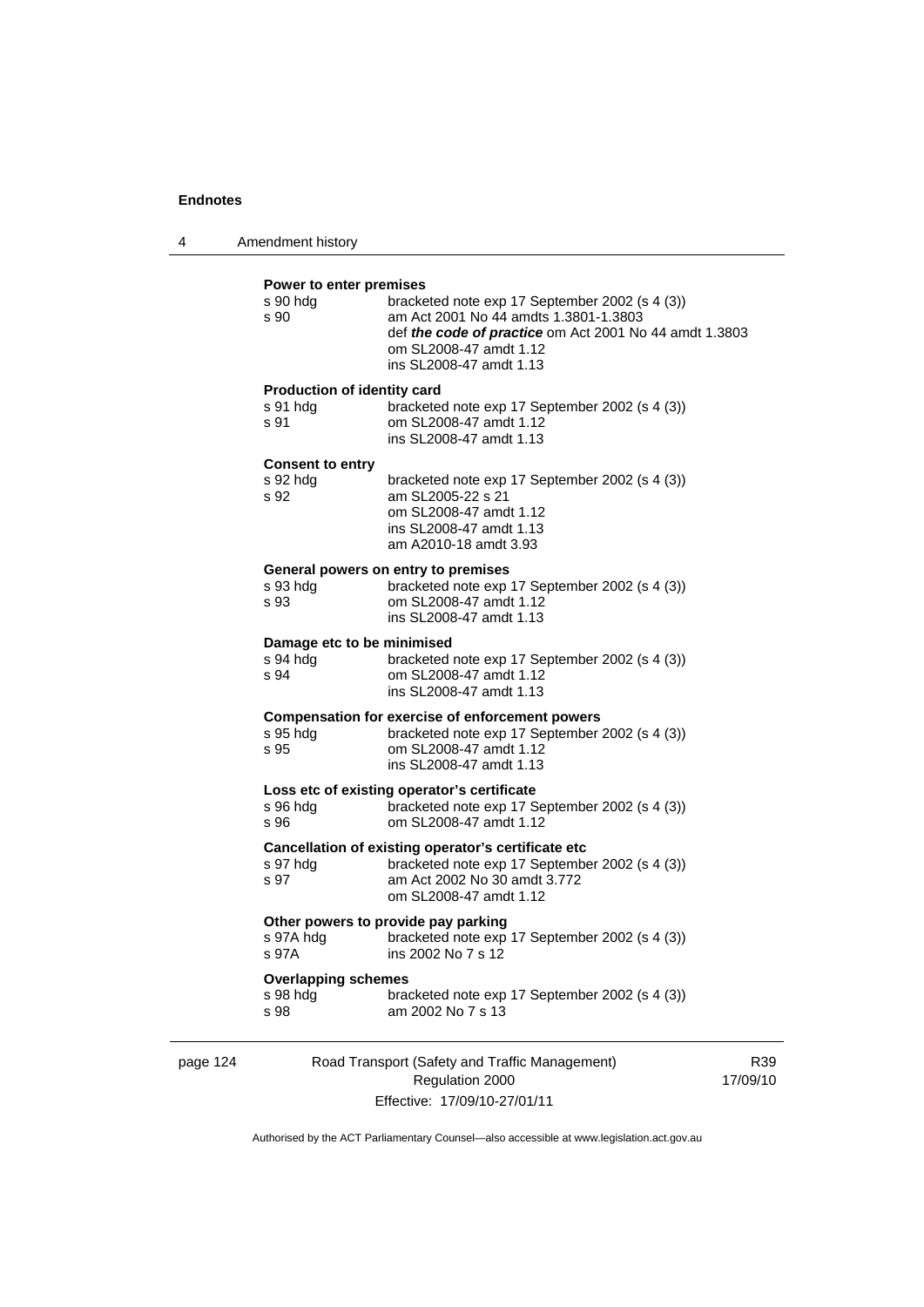| s 98A                                        | ins 2002 No 7 s 14                                                                                                                                                                                                                                                                                                                                                                                                                                                                                                                                                                                                                                                                                        |
|----------------------------------------------|-----------------------------------------------------------------------------------------------------------------------------------------------------------------------------------------------------------------------------------------------------------------------------------------------------------------------------------------------------------------------------------------------------------------------------------------------------------------------------------------------------------------------------------------------------------------------------------------------------------------------------------------------------------------------------------------------------------|
| s 98B hdg<br>s 98B                           | <b>Costs of ticket parking scheme</b><br>bracketed note exp 17 September 2002 (s 4 (3))<br>ins 2002 No 7 s 14                                                                                                                                                                                                                                                                                                                                                                                                                                                                                                                                                                                             |
| s 99 hdg                                     | Trailers not separately chargeable<br>bracketed note exp 17 September 2002 (s 4 (3))                                                                                                                                                                                                                                                                                                                                                                                                                                                                                                                                                                                                                      |
| <b>Parking permits</b><br>s 100 hdg<br>s 100 | bracketed note exp 17 September 2002 (s 4 (3))<br>sub SL2005-22 s 22                                                                                                                                                                                                                                                                                                                                                                                                                                                                                                                                                                                                                                      |
| s 101 hdg<br>s 101                           | <b>Mobility parking scheme authorities</b><br>bracketed note exp 17 September 2002 (s 4 (3))<br>sub SL2005-22 s 22                                                                                                                                                                                                                                                                                                                                                                                                                                                                                                                                                                                        |
| s 101A                                       | Parking permits and mobility parking scheme authorities-cancellation<br>ins SL2005-22 s 22                                                                                                                                                                                                                                                                                                                                                                                                                                                                                                                                                                                                                |
|                                              | Parking permits and mobility parking scheme authorities-return when                                                                                                                                                                                                                                                                                                                                                                                                                                                                                                                                                                                                                                       |
| cancelled<br>$s$ 101 $B$                     | ins SL2005-22 s 22                                                                                                                                                                                                                                                                                                                                                                                                                                                                                                                                                                                                                                                                                        |
| Parking-other provisions<br>pt $3.3$ hdg     | ins SL2006-51 s 4                                                                                                                                                                                                                                                                                                                                                                                                                                                                                                                                                                                                                                                                                         |
| s 101C                                       | Marking tyres by parking inspectors<br>ins SL2006-51 s 4                                                                                                                                                                                                                                                                                                                                                                                                                                                                                                                                                                                                                                                  |
| Definitions-ch 4<br>s 102 hdg<br>s 102       | bracketed note exp 17 September 2002 (s 4 (3))<br>am 2000 No 33 s 4; 2000 No 52 s 4<br>def approved police speedometer ins 2001 No 32 s 7<br>def digital camera detection device sub 2001 No 32 s 8;<br>SL2007-20 s 4<br>def fixed camera detection device ins SL2007-20 s 5<br>def laser speed measuring device sub SL2004-47 s 40<br>am SL2009-7 s 4<br>def loop detector speed measuring device ins SL2006-51<br>s 5<br>def piezo strip speed measuring device sub SL2006-51 s 6<br>def radar speed measuring device sub SL2004-47 s 41;<br>SL2007-20 s 6<br>am SL2009-7 s 5<br>def security checksum ins 2001 No 32 s 9<br>def testing authority am 2001 No 32 s 10; SL2004-47 s 42;<br>SL2009-6 s 33 |

R39 17/09/10 Road Transport (Safety and Traffic Management) Regulation 2000 Effective: 17/09/10-27/01/11

page 125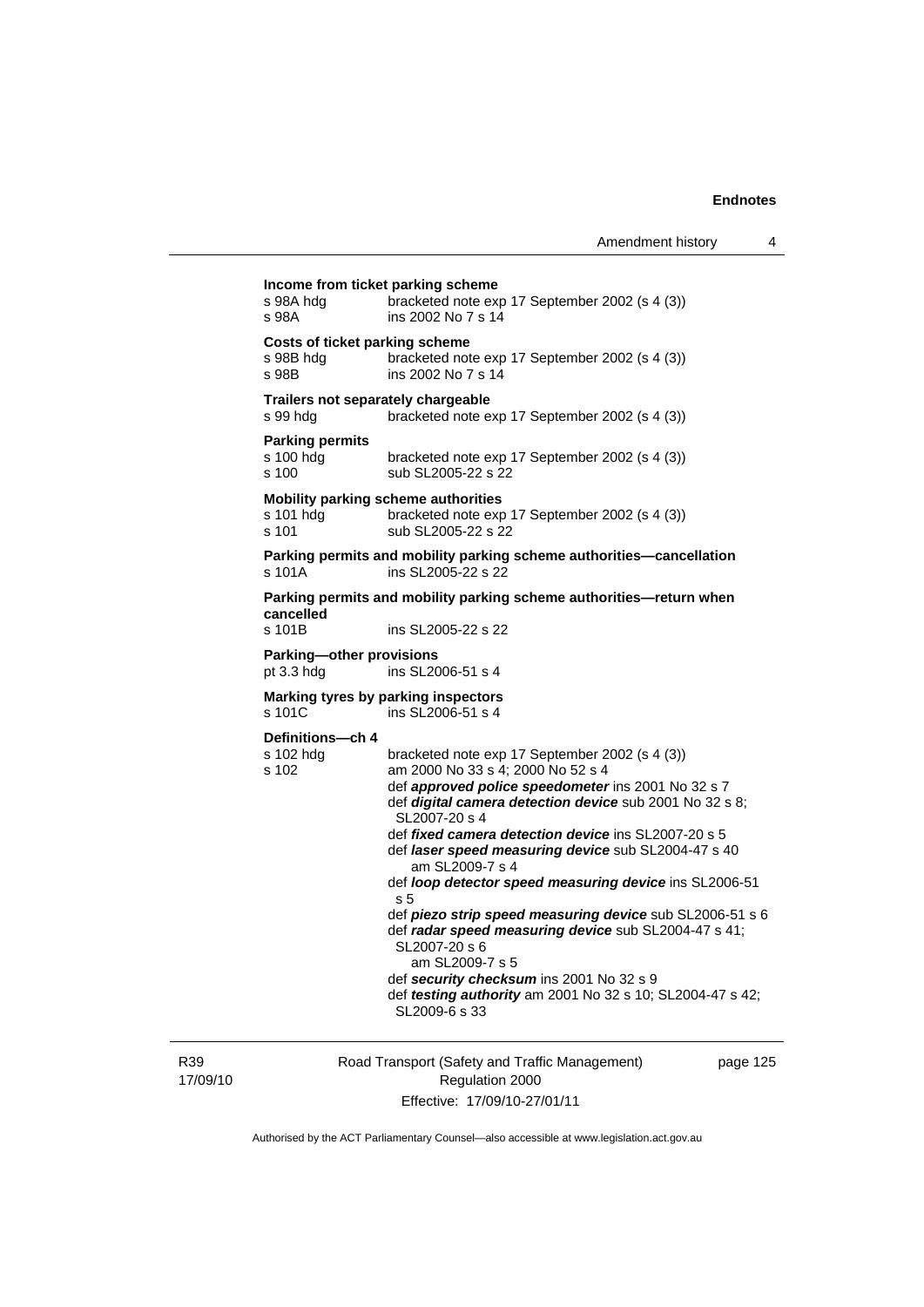4 Amendment history

### def *traffic lights camera detection device* am SL2006-51 s 7 om SL2007-20 s 7

def *WORM disk* ins SL2004-47 s 43

#### **Approved traffic offence detection devices**

| s 103 hda | bracketed note exp 17 September 2002 (s 4 (3))   |
|-----------|--------------------------------------------------|
| s 103     | sub 2000 No 52 s 5                               |
|           | am 2001 No 32 s 11; SL2006-51 s 8; SL2007-20 s 8 |

#### **Approval of police vehicle speedometers**  ins 2001 No 32 s 12

#### **Major testing of laser speed measuring devices**

| s 104 hda | bracketed note exp 17 September 2002 (s 4 (3)) |
|-----------|------------------------------------------------|
| s 104     | am 2000 No 33 s 5                              |
|           | sub 2000 No 52 s 5                             |
|           | am 2001 No 32 regs 13-17                       |
|           | sub SL2004-47 s 44                             |
|           |                                                |

#### **Major testing of other traffic offence detection devices**

| s 104A | ins SL2004-47 s 44                    |
|--------|---------------------------------------|
|        | am SL2006-51 ss 9-11; ss renum R26 LA |
|        | sub SL2007-20 s 9                     |

**Certification and sealing of traffic offence detection devices**  s 104B ins SL2004-47 s 44

# **Use of certain digital camera detection devices**

bracketed note exp 17 September 2002 (s 4 (3)) s 105 sub 2001 No 32 s 18; SL2007-20 s 10

#### **Use of certain laser speed measuring devices**

| s 105A hdg | bracketed note exp 17 September 2002 (s 4 (3)) |
|------------|------------------------------------------------|
|            | sub SL2007-20 s 11                             |
| s 105A     | ins 2001 No 32 s 18                            |
|            | am SL2007-20 s 11; ss renum R27 LA             |

#### **Use of certain radar speed measuring devices**

| s 105B hdg | bracketed note exp 17 September 2002 (s 4 (3)) |
|------------|------------------------------------------------|
|            | sub SL2007-20 s 12                             |
| s 105B     | ins 2001 No 32 s 18                            |
|            | am SL2007-20 s 12; ss renum R27 LA             |
|            |                                                |

#### **Approved people—testing and sealing**

s 106 hdg bracketed note exp 17 September 2002 (s 4 (3))

#### **Approved people—use**

| s 107 hdg | bracketed note exp 17 September 2002 (s 4 (3)) |
|-----------|------------------------------------------------|
| s 107     | am 2000 No 52 s 6; SL2007-20 s 13              |

page 126 Road Transport (Safety and Traffic Management) Regulation 2000 Effective: 17/09/10-27/01/11

R39 17/09/10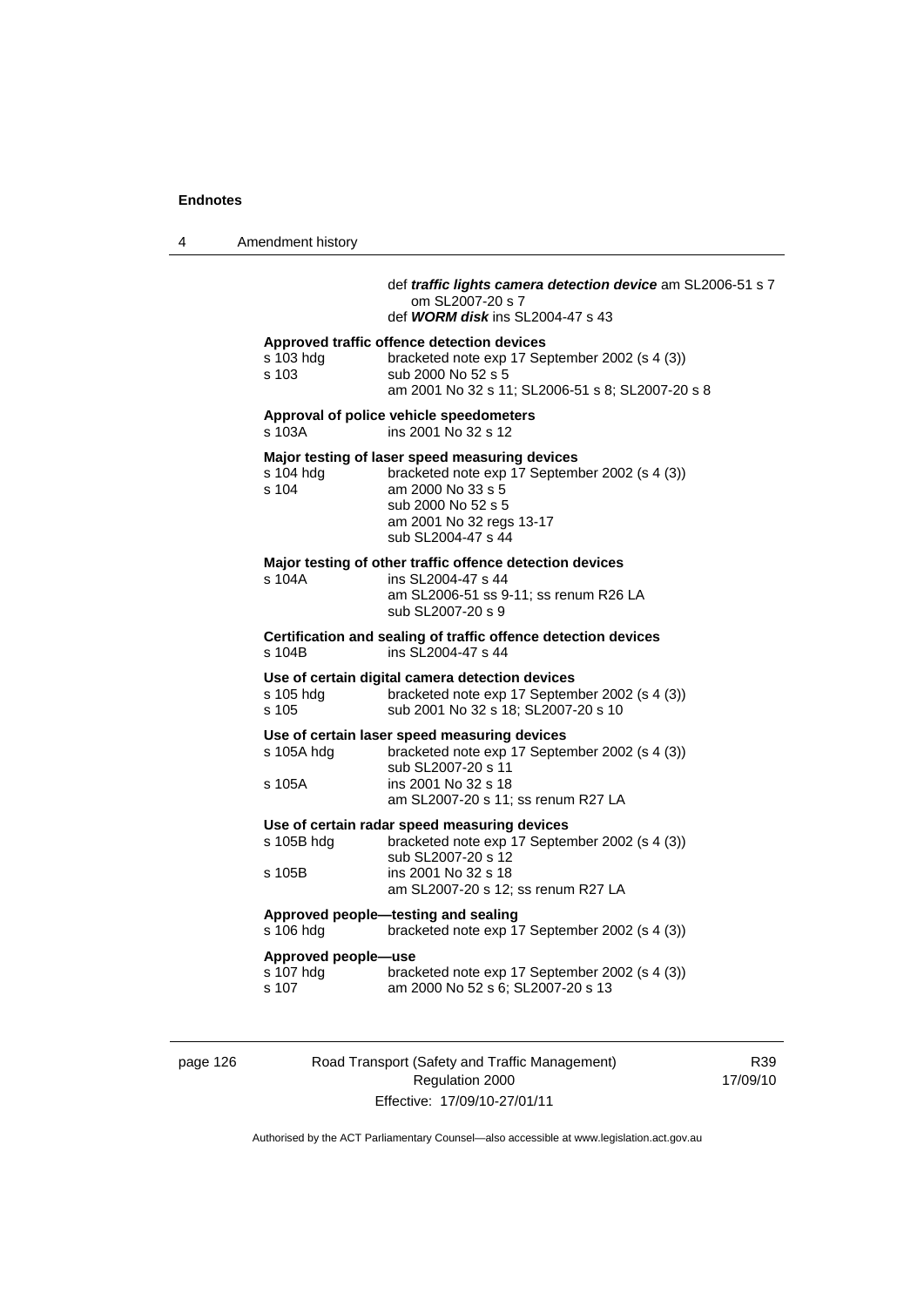| am SL2004-47 s 45<br>sub SL2007-20 s 14                                                                                                                                                                      |  |
|--------------------------------------------------------------------------------------------------------------------------------------------------------------------------------------------------------------|--|
| Verification of camera detection device image files-Act, s 23 (2) (c) (iii)<br>ins 2001 No 32 s 19<br>sub SL2007-20 s 14                                                                                     |  |
| Verification of traffic lights camera detection device image files-Act,                                                                                                                                      |  |
| ins 2001 No 32 s 19<br>om SL2007-20 s 14                                                                                                                                                                     |  |
| Meaning of vehicle image codes<br>bracketed note exp 17 September 2002 (s 4 (3))<br>sub 2000 No 33 s 6; 2000 No 52 s 7<br>am 2001 No 32 regs 20-22; SL2005-7 ss 4-6; SL2006-51 s 12;<br>SL2007-20 s 15, s 16 |  |
| <b>Additional powers of police</b><br>bracketed note exp 17 September 2002 (s 4 (3))                                                                                                                         |  |
| Prohibition on car minding<br>bracketed note exp 17 September 2002 (s 4 (3))                                                                                                                                 |  |
| Removal of unattended vehicles-Act, s 32 (1) (c)<br>bracketed note exp 17 September 2002 (s 4 (3))<br>sub SL2005-22 amdt 1.18                                                                                |  |
| Disposal of impounded or forfeited vehicles<br>bracketed note exp 17 September 2002 (s 4 (3))<br>am Act 2001 No 29 s 14<br>sub 2001 No 32 s 23<br><u>am A2010-15 amdt 2.5</u>                                |  |
| Disposal of forfeited vehicles-Act, s 10J<br>bracketed note exp 17 September 2002 (s 4 (3))<br>ins 2001 No 32 s 23                                                                                           |  |
| Responsible person to inspect driver licence<br>bracketed note exp 17 September 2002 (s 4 (3))                                                                                                               |  |
| Responsible person's consent<br>bracketed note exp 17 September 2002 (s 4 (3))                                                                                                                               |  |
| Standards for safe carriage of loads-Act, s 14 (2)<br>bracketed note exp 17 September 2002 (s 4 (3))<br>sub Act 2002 No 51 amdt 1.42<br>om SL2003-1 s 18<br>ins A2005-62 amdt 1.6                            |  |
|                                                                                                                                                                                                              |  |

R39 17/09/10

Regulation 2000 Effective: 17/09/10-27/01/11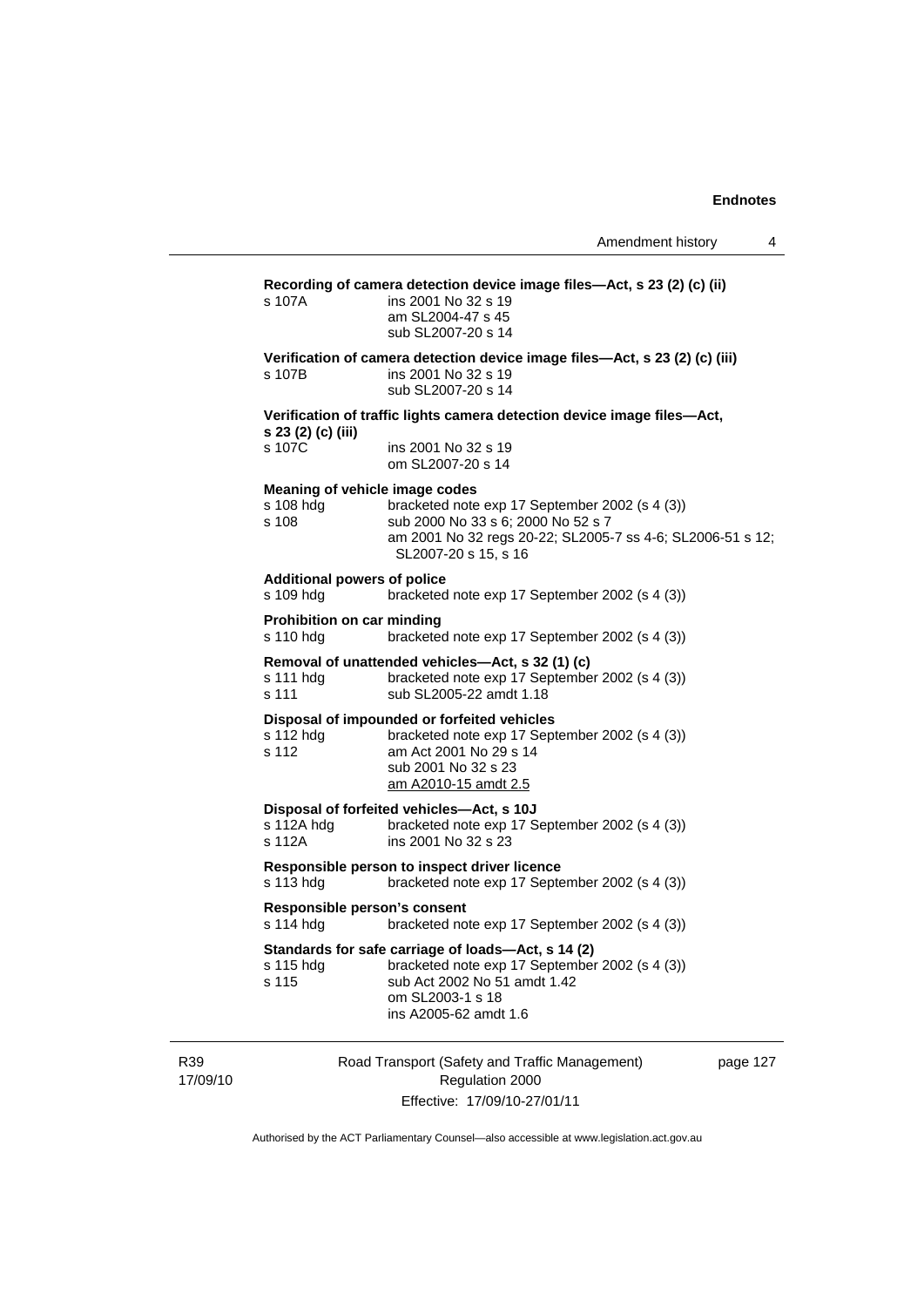4 Amendment history

**Offences against regulation are strict liability offences**  s 116 hdg bracketed note exp 17 September 2002 (s 4 (3)) s 116 am Act 2002 No 51 amdt 1.43 om SL2003-1 s 18 **General defence of accident or reasonable effort**  s 117 hdg bracketed note exp 17 September 2002 (s 4 (3)) s 117 am Act 2002 No 51 amdt 1.44 om SL2003-1 s 18 **Transitional**  ch 6 hdg exp 1 March 2002 (s 128) **Parking**  pt 6.1 hdg exp 1 March 2002 (s 128) **Existing Class A and Class B parking spaces**  s 118 exp 1 March 2002 (s 128) **Existing parking labels**  s 119 exp 1 March 2002 (s 128) **Existing disability labels**  s 120 exp 1 June 2000 (s 120) **Existing codes of practice**  s 121 exp 1 March 2002 (s 128) **Existing exemptions**  s 122 exp 1 March 2002 (s 128) **Existing applications for exemptions and variation of conditions**  s 123 exp 1 March 2002 (s 128) **Existing notices to show cause**  s 124 exp 1 March 2002 (s 128) **Traffic offence detection devices**  pt 6.2 hdg exp 1 March 2002 (s 128) **Existing tests and certificates**  s 125 am 2001 No 32 s 24 exp 1 March 2002 (s 128) **Existing approved people—use**  s 126 exp 1 March 2002 (s 128) **Other transitional provisions**  pt 6.3 hdg exp 1 March 2002 (s 128) **Existing medical certificate about seatbelts**  s 127 exp 1 March 2002 (s 128)

page 128 Road Transport (Safety and Traffic Management) Regulation 2000 Effective: 17/09/10-27/01/11

R39 17/09/10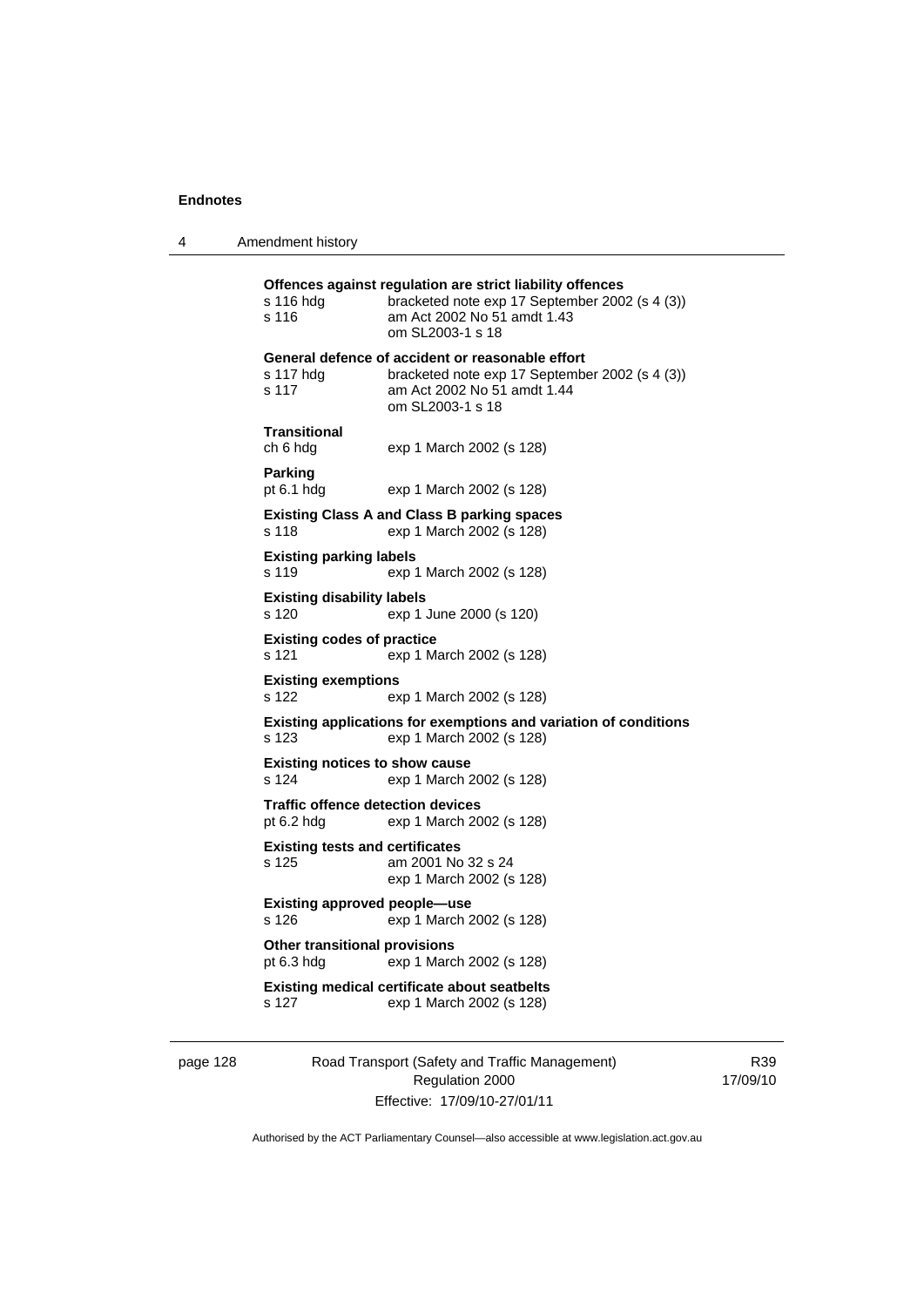| s 128                                   | am Act 2001 No 27 amdt 4.25<br>am Act 2001 No 44 amdt 1.3804<br>exp 1 March 2002 (s 128)                                                                                                                                                                                                                                                                                                                                                                                                                                                                 |
|-----------------------------------------|----------------------------------------------------------------------------------------------------------------------------------------------------------------------------------------------------------------------------------------------------------------------------------------------------------------------------------------------------------------------------------------------------------------------------------------------------------------------------------------------------------------------------------------------------------|
| sch 1                                   | Meaning of location codes on images<br>sub 2000 No 33 s 8                                                                                                                                                                                                                                                                                                                                                                                                                                                                                                |
| <b>Digital camera detection devices</b> |                                                                                                                                                                                                                                                                                                                                                                                                                                                                                                                                                          |
| sch 1 pt 1.1 hdg                        | (prev sch 1 pt 1 hdg) ins SL2000-52 s 8                                                                                                                                                                                                                                                                                                                                                                                                                                                                                                                  |
| sch 1 pt 1.1                            | renum R4 LA<br>am SL2000-52 s 8; SL2005-7 s 7; SL2006-4 s 4; SL2006-51<br>ss 13-15                                                                                                                                                                                                                                                                                                                                                                                                                                                                       |
| <b>Fixed camera detection devices</b>   |                                                                                                                                                                                                                                                                                                                                                                                                                                                                                                                                                          |
| sch 1 pt 1.2 hdg                        | (prev sch 1 pt 2 hdg) ins SL2000-52 s 8<br>renum R4 LA<br>sub SL2007-20 s 17                                                                                                                                                                                                                                                                                                                                                                                                                                                                             |
| sch 1 pt 1.2                            | ins SL2000-52 s 8                                                                                                                                                                                                                                                                                                                                                                                                                                                                                                                                        |
|                                         | am SL2003-14 s 4; items renum SL2005-7 s 8; SL2006-51<br>s 16; SL2007-20 s 18                                                                                                                                                                                                                                                                                                                                                                                                                                                                            |
| <b>Dictionary</b>                       |                                                                                                                                                                                                                                                                                                                                                                                                                                                                                                                                                          |
| dict                                    | am A2004-28 amdt 3.62; SL2007-20 s 19; A2007-25<br>amdt 1.169; SL2008-47 amdt 1.14; A2010-18 amdt 3.94<br>def approved police speedometer ins 2001 No 32 s 26<br>def area of operations ins 2002 No 7 s 15<br>def ARR ins SL2003-12 s 6<br>def <b>bicycle</b> om A2010-18 amdt 3.95<br>def camera detection device ins 2000 No 52 s 9<br>sub 2001 No 32 s 25<br>def centre of the road ins 2000 No 52 s 9<br>def code of practice om SL2008-47 amdt 1.15<br>def combination om A2010-18 amdt 3.96<br>def demand responsive service vehicle ins SL2006-32 |
|                                         | amdt 1.97                                                                                                                                                                                                                                                                                                                                                                                                                                                                                                                                                |
|                                         | def digital camera detection device ins 2000 No 52 s 9<br>def emergency worker om SL2004-16 s 38<br>ins SL2005-22 amdt 1.19                                                                                                                                                                                                                                                                                                                                                                                                                              |
|                                         | def exemption om SL2008-47 amdt 1.15                                                                                                                                                                                                                                                                                                                                                                                                                                                                                                                     |
|                                         | def existing operator's certificate om SL2008-47 amdt 1.15                                                                                                                                                                                                                                                                                                                                                                                                                                                                                               |
|                                         | def fixed camera detection device ins SL2007-20 s 20                                                                                                                                                                                                                                                                                                                                                                                                                                                                                                     |
|                                         | def give way ins 2000 No 21 s 4<br>def hire car ins SL2005-4 amdt 2.43                                                                                                                                                                                                                                                                                                                                                                                                                                                                                   |
|                                         | def <i>indicated</i> on ins 2001 No 32 s 26<br>om R <sub>18</sub> LA                                                                                                                                                                                                                                                                                                                                                                                                                                                                                     |
|                                         | def laser speed measuring device ins 2000 No 52 s 9<br>def <i>length</i> ins 2000 No 52 s 9                                                                                                                                                                                                                                                                                                                                                                                                                                                              |

R39 17/09/10

Road Transport (Safety and Traffic Management) Regulation 2000 Effective: 17/09/10-27/01/11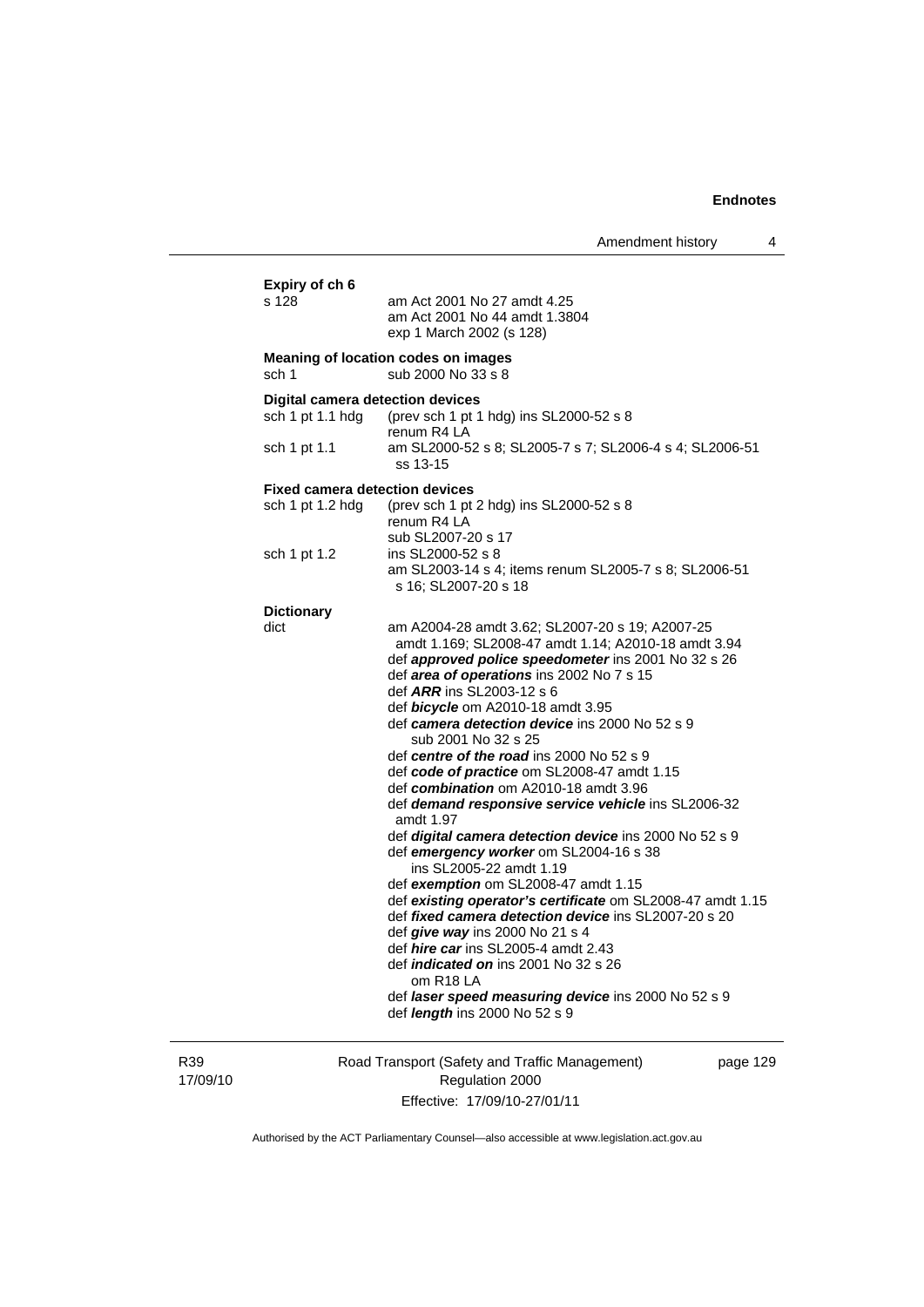4 Amendment history

 def *length of road* om 2000 No 52 s 9 def *loading zone permit* om SL2005-22 s 23 def *marked foot crossing* ins 2000 No 21 s 4 def *motor vehicle* ins 2000 No 52 s 9 om A2010-18 amdt 3.97 def *park* sub SL2005-22 amdt 1.10 def *parking authority* ins 2002 No 7 s 15 def *parking authority guidelines* ins 2002 No 7 s 15 def *parking meter* am SL2005-22 s 24 def *parking permit* sub SL2005-22 s 25 def *parking ticket* am 2002 No 7 s 16 def *pay parking device* sub SL2005-22 s 25 def *pay parking sign* ins SL2005-22 s 26 def *pedestrian* ins 2000 No 21 s 4 def *piezo strip speed measuring device* ins 2000 No 52 s 9 def *postal vehicle* am SL2004-16 s 39 def *premises* ins SL2008-47 amdt 1.16 def *private hire car* om SL2005-4 amdt 2.44 def *public bus* sub Act 2001 No 62 amdt 1.42 def *radar speed measuring device* ins 2000 No 52 s 9 def *recording medium* ins 2001 No 32 s 26 def *red traffic arrow* ins 2000 No 52 s 9 def *red traffic light* ins 2000 No 52 s 9 def *registered interest* om R18 LA def *relevant parking fee* sub SL2005-22 s 27 def *restricted hire vehicle* om SL2005-4 amdt 2.44 def *restricted taxi* om 2002 No 2 s 30 def *ride* ins 2000 No 21 s 4 om A2010-18 amdt 3.97 def *rider* ins 2000 No 21 s 4 def *road* sub Act 2002 No 30 amdt 3.773; SL2005-22 amdt 1.20 def *road related area* ins Act 2002 No 30 amdt 3.774 om R18 LA def *security checksum* ins 2001 No 32 s 26 def *speed measuring device* ins 2000 No 52 s 9 om R18 LA def *stop* sub SL2005-22 amdt 1.20 def *taxi* sub 2002 No 2 s 31 om A2010-18 amdt 3.97 def *testing authority* ins 2000 No 52 s 9 def *the Act* om Act 2001 No 44 amdt 1.3805 def *ticket parking area* sub SL2005-22 s 27

def *ticket parking space* sub SL2005-22 s 27

page 130 Road Transport (Safety and Traffic Management) Regulation 2000 Effective: 17/09/10-27/01/11

R39 17/09/10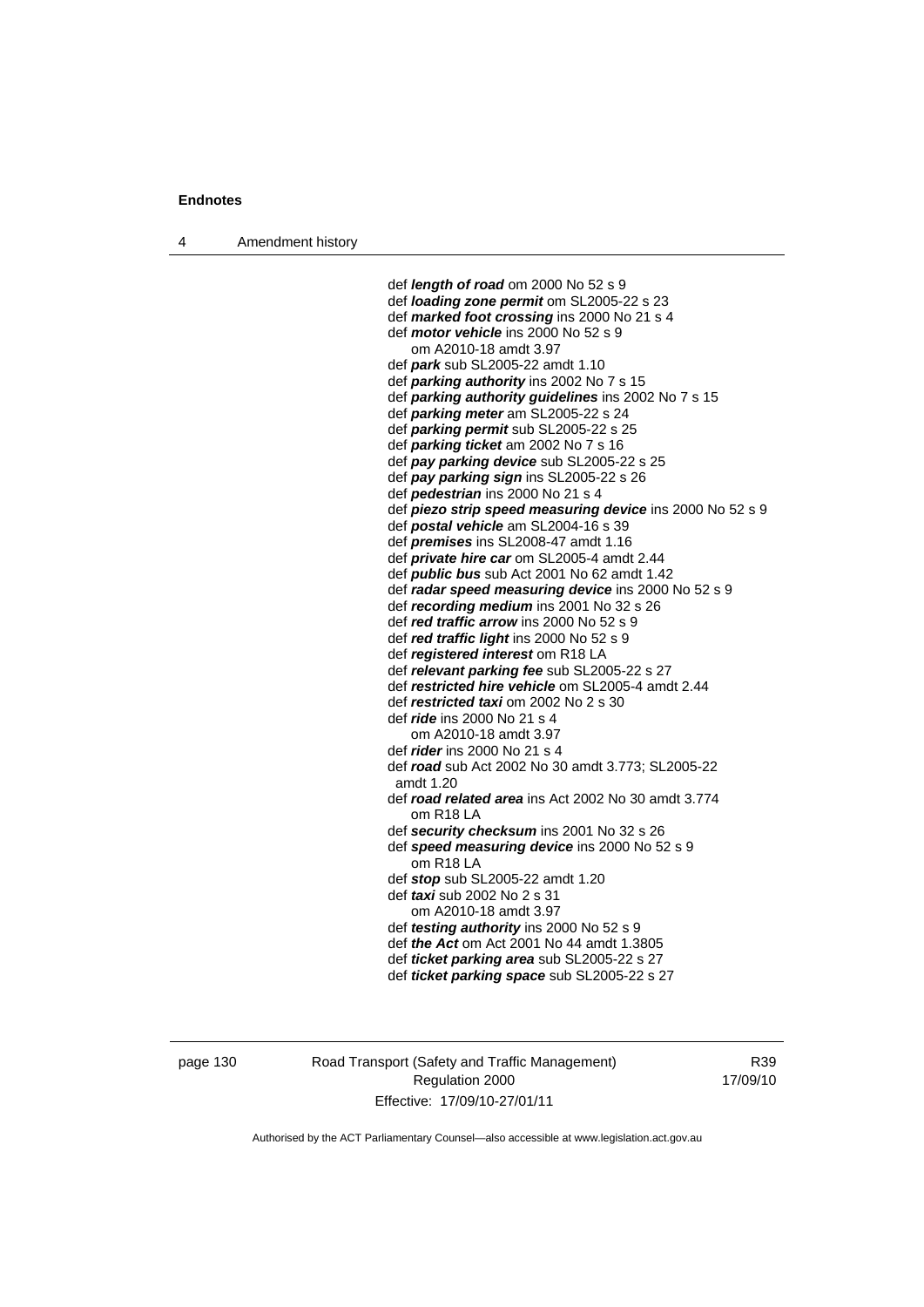Earlier republications 5

```
 def traffic lights camera detection device ins 2000 No 52 
s 9 
    om SL2007-20 s 21 
 def trailer ins 2000 No 52 s 9 
    om A2010-18 amdt 3.97 
 def use om A2010-18 amdt 3.97 
 def vehicle ins 2000 No 52 s 9 
 def WORM disk ins 2001 No 32 s 26 
    sub SL2004-47 s 46
```
### **5 Earlier republications**

Some earlier republications were not numbered. The number in column 1 refers to the publication order.

Since 12 September 2001 every authorised republication has been published in electronic pdf format on the ACT legislation register. A selection of authorised republications have also been published in printed format. These republications are marked with an asterisk (\*) in column 1. Electronic and printed versions of an authorised republication are identical.

| <b>Republication No Amendments to</b> |                | <b>Republication date</b> |
|---------------------------------------|----------------|---------------------------|
| 1                                     | not amended    | 1 March 2000              |
| 2                                     | Act 2001 No 56 | 12 September 2001         |
| 3                                     | Act 2001 No 62 | 3 December 2001           |
| 4                                     | SL 2002 No 2   | 1 March 2002              |
| $5^*$                                 | SL 2002 No 2   | 2 March 2002              |
| 6                                     | SL 2002 No 7   | 16 April 2002             |
| $\overline{7}$                        | Act 2002 No 30 | 10 October 2002           |
| 8                                     | SL2002-31      | 1 November 2002           |
| 9                                     | SL2002-31      | 2 December 2002           |
| 10                                    | Act 2002 No 51 | 1 January 2003            |
| 11                                    | SL2003-1       | 10 January 2003           |
| $12^*$                                | SL2003-12      | 1 June 2003               |
| 13                                    | SL2003-14      | 11 June 2003              |
| 14                                    | A2004-7        | 5 April 2004              |
|                                       |                |                           |

R39 17/09/10 Road Transport (Safety and Traffic Management) Regulation 2000 Effective: 17/09/10-27/01/11

page 131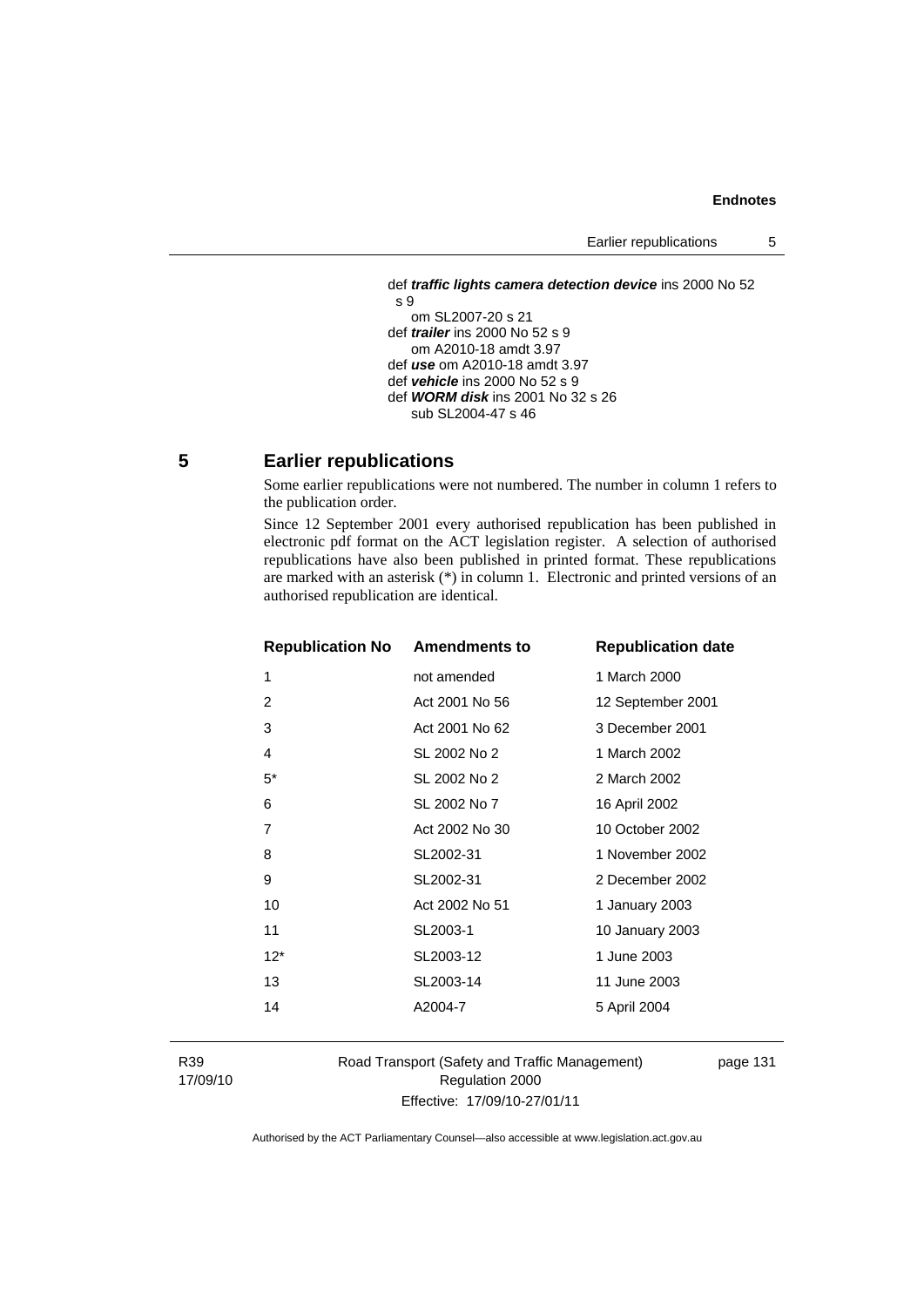| <b>Republication No</b> | <b>Amendments to</b> | <b>Republication date</b> |
|-------------------------|----------------------|---------------------------|
| 15                      | A2004-28             | 1 July 2004               |
| 16                      | A2004-28             | 19 July 2004              |
| 17                      | SL2004-47            | 10 September 2004         |
| 18                      | SL2004-47            | 2 November 2004           |
| 19                      | SL2005-4             | 9 March 2005              |
| 20                      | SL2005-7             | 9 April 2005              |
| $21*$                   | SL2005-22            | 16 September 2005         |
| 22                      | A2005-62             | 11 January 2006           |
| 23                      | SL2006-4             | 17 January 2006           |
| 24                      | SL2006-32            | 3 July 2006               |
| 25                      | SL2006-32            | 2 December 2006           |
| 26                      | SL2006-51            | 5 December 2006           |
| 27                      | SL2007-20            | 31 July 2007              |
| 28                      | A2007-25             | 31 March 2008             |
| 29                      | SL2008-47            | 2 December 2008           |
| 30                      | SL2008-47            | 11 March 2009             |
| 31                      | SL2009-7             | 13 March 2009             |
| 32                      | SL2009-7             | 16 March 2009             |
| 33                      | SL2010-5             | 3 March 2010              |
| 34                      | SL2010-5             | 15 March 2010             |
| 35                      | SL2010-7             | 17 March 2010             |
| 36 (RI)                 | A2010-15             | 6 April 2010              |
| 37                      | A2010-18             | 3 June 2010               |
| 38                      | SL2010-33            | 6 August 2010             |

5 Earlier republications

page 132 Road Transport (Safety and Traffic Management) Regulation 2000 Effective: 17/09/10-27/01/11

R39 17/09/10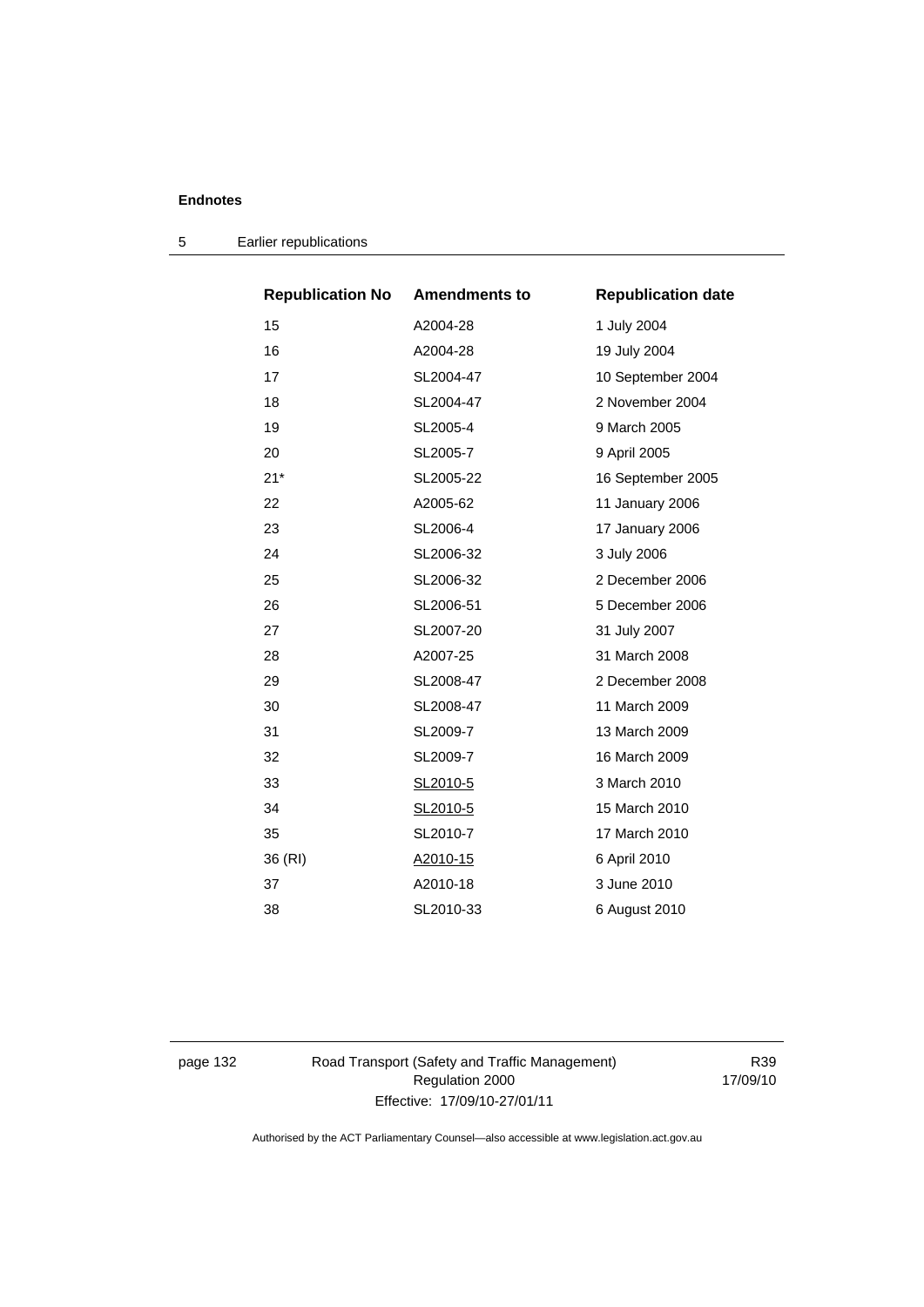### **6 Uncommenced amendments**

The following amendments have not been included in this republication because they were uncommenced at the republication date:

### **Road Transport Legislation Amendment Regulation 2010 (No 1) SL2010-5 s 55, ss 58-62**

### **55 Division 2.2.1, note 2, table, item 22**

*substitute* 

| $\sim$<br>-- | ∠∪∪                |       |
|--------------|--------------------|-------|
|              | 266(2R)<br>200(2D) | ∠لار∠ |

### **58 Section 23B**

*substitute* 

### **23A ARR r 266—children travelling in interstate registered vehicles**

- (1) This section applies to a passenger in or on a motor vehicle (other than a bus or motorbike) who is under 7 years old.
- (2) For the Australian Road Rules, rule 266, the passenger is exempt from rule 266 if the motor vehicle is registered in a State that does not have a law that substantially corresponds to rule 266.

### **23B ARR r 266 (2B)—children travelling in goods compartments**

- (1) This section applies to a passenger in a motor vehicle who is—
	- (a) at least 4 years old; and
	- (b) under 7 years old; and

R39 17/09/10 Road Transport (Safety and Traffic Management) Regulation 2000 Effective: 17/09/10-27/01/11

page 133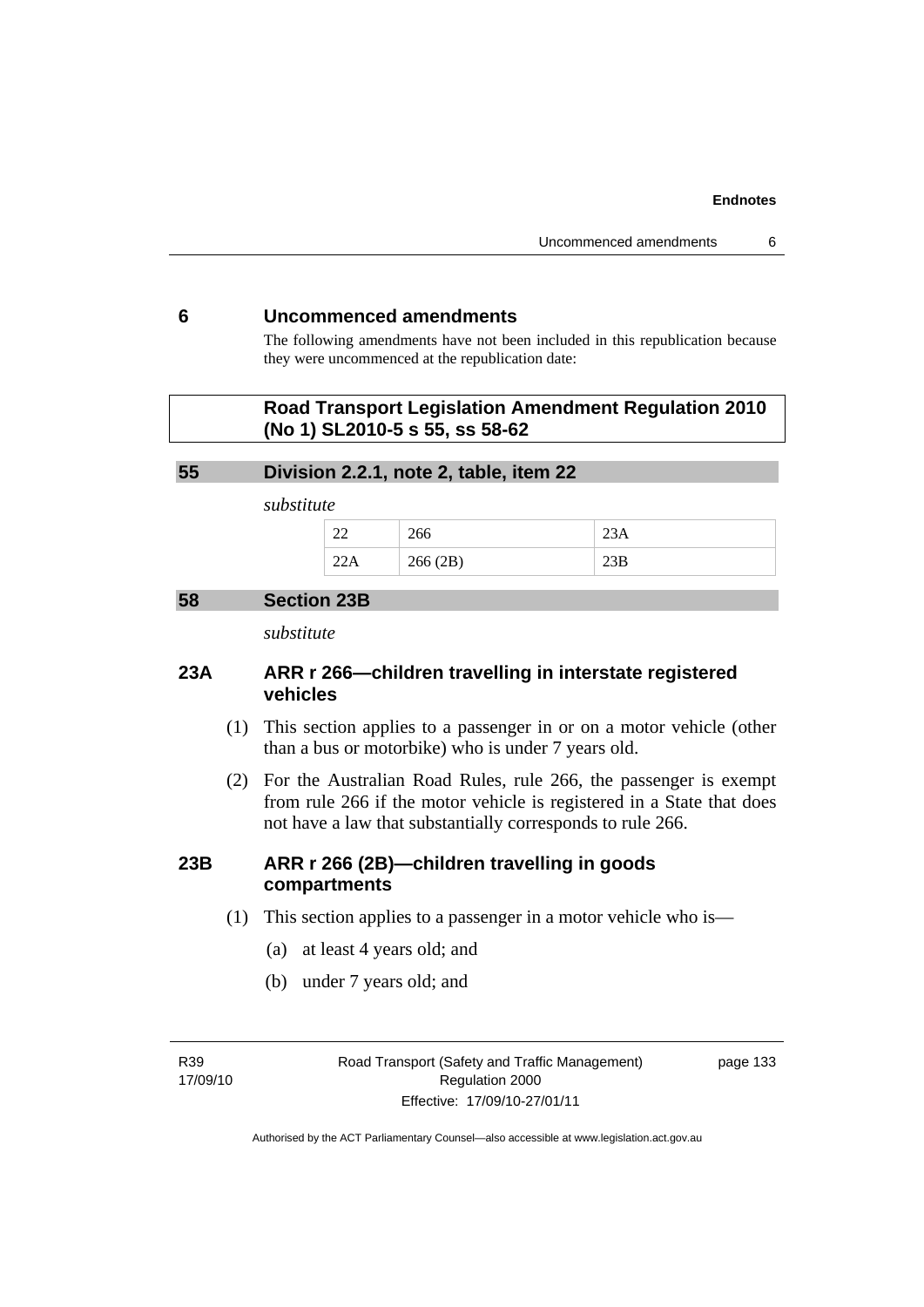- (c) travelling in a seating position in a part of the vehicle that is designed primarily for the carriage of goods.
- (2) For the Australian Road Rules, rule 266 (2B), the passenger is exempt from—
	- (a) being restrained in an approved child restraint; or
	- (b) being placed in an approved booster seat and restrained by a seatbelt.
- (3) However, the passenger must be—
	- (a) restrained by a suitable lap and sash type seatbelt; or
	- (b) restrained by—
		- (i) for the midsection of the passenger's body—a lap type seatbelt; and
		- (ii) for the passenger's upper body—an approved child safety harness.
	- *Note* A person must not travel in a seating position in a part of a vehicle that is designed primarily for the carriage of goods unless the position is suitable for the size and weight of the person (see ARR, r 268 (2)).

### **59 Section 24, new definitions**

#### *insert*

*approved booster seat* means a booster seat that is approved by the road transport authority under section 66 (1) (aa) (Approvals etc by road transport authority).

*approved child safety harness* means a child safety harness that is approved by the road transport authority under section 66 (1) (ba) (Approvals etc by road transport authority).

| 60       | <b>Section 25</b>                                                                                 |                             |
|----------|---------------------------------------------------------------------------------------------------|-----------------------------|
|          | omit                                                                                              |                             |
| page 134 | Road Transport (Safety and Traffic Management)<br>Regulation 2000<br>Effective: 17/09/10-27/01/11 | R <sub>39</sub><br>17/09/10 |
|          |                                                                                                   |                             |